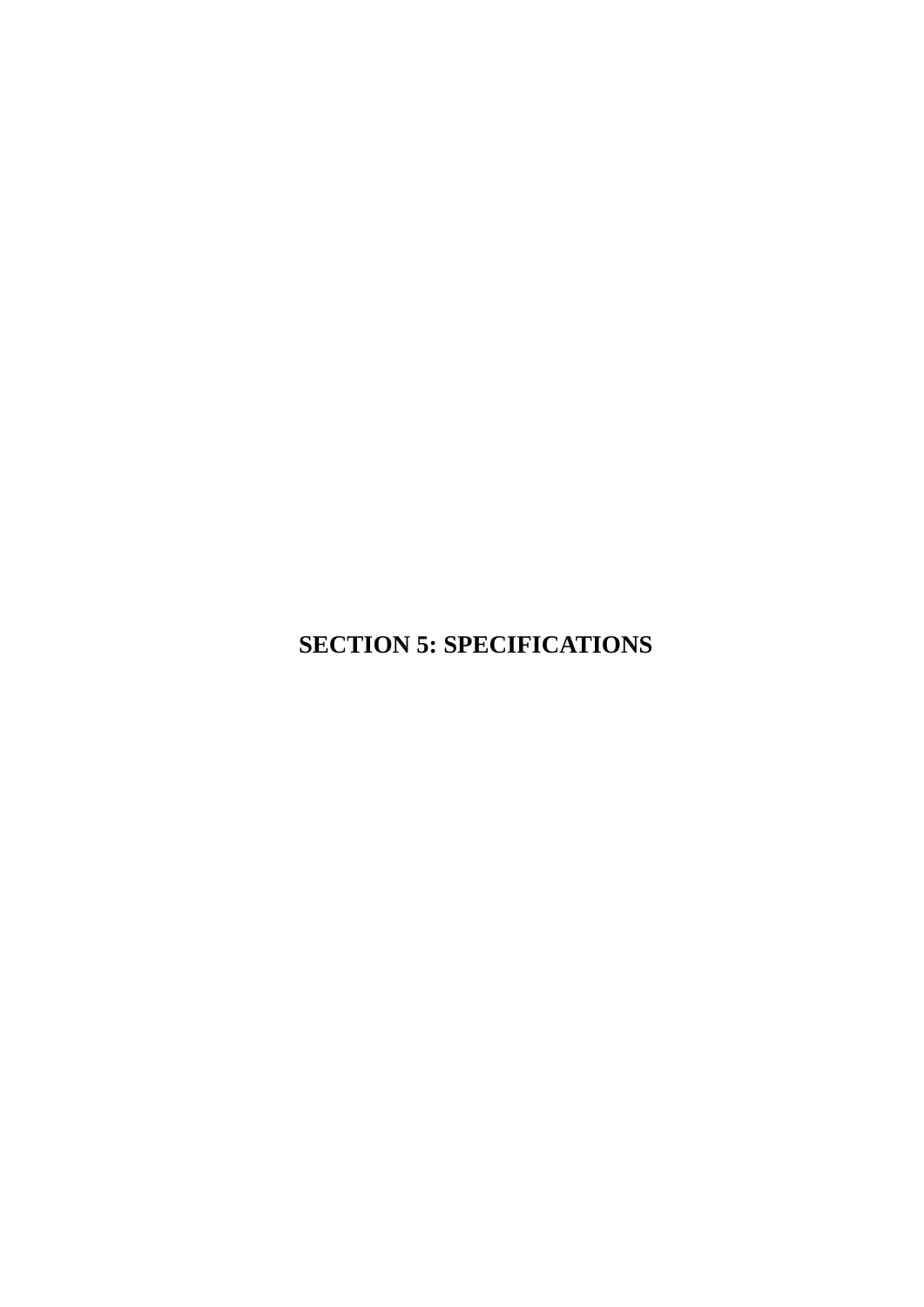# **TECHNICAL SPECIFICATIONS**

## 1.0 **PREAMBLE**

1.1 The Technical Specifications contained herein shall be read in conjunction with the other Bidding Documents as specified in this Volume.

## 1.2 **Site Information**

1.2.1 The information given hereunder and provided elsewhere is given in good faith by the Employer but the Contractor shall satisfy himself regarding all aspects of site conditions and no claim will be entertained on the plea that the information supplied by the Employer is erroneous or insufficient.

## 1.2.2 **Longitude, Latitude, Wind Speed, Temperature**

| <b>Contract Area</b> | Location(m)<br>(Starting point) | Location (m)<br><b>Ending</b><br>Point) | Wind Speed (Vb)  | Annual<br>Average<br><b>Temperature</b> |          |
|----------------------|---------------------------------|-----------------------------------------|------------------|-----------------------------------------|----------|
|                      |                                 |                                         |                  | Max.                                    | Min.     |
| Dhansura - Meghraj   | 316544.82E                      | 347254.71E                              | $Vb=39$ m/s      | 18-                                     | $29-$    |
|                      | 2582329.41N                     | 2598998.31N                             | (Moderate Damage | $20^0C$                                 | $31^0$ C |
|                      |                                 |                                         | risk zone)       |                                         |          |

## 1.2.3 Terrain, Rainfall, Humidity, Seismic Zones

| Contract Area      | Terrain<br>(Elevation in | Av. Rainfall<br>$2001 - 2010*$ | Relative<br>Humidity* | Seismic<br>$Zones*$ |
|--------------------|--------------------------|--------------------------------|-----------------------|---------------------|
|                    | m.                       | mm)                            | $\frac{9}{6}$         |                     |
| Dhansura - Meghraj | $120 - 180$ m            | 869                            | $60$ to $65$          | Zone III            |

## 2.0 **GENERAL REQUIREMENTS**

The Technical Specifications in accordance with which the entire work described hereinafter shall be constructed and completed by the Contractor shall comprise of the following:

## 2.1 **Part - I - General Technical Specifications**

The General Technical Specifications shall be the "SPECIFICATIONS FOR ROAD AND BRIDGE WORKS (FOURTH REVISION, August 2001)" issued by the Ministry of Road Transport & Highways Government of India and published by the Indian Roads Congress.

## **Part - II - Supplementary Technical Specifications**

The Supplementary Technical Specifications shall comprise of various Amendments/ Modifications/ Additions to the "SPECIFICATIONS FOR ROAD AND BRIDGE WORKS" referred to in PART-1 above and Additional Specifications for particular item of works not already covered in Part - I.

2.2.1 A particular Clause or a part thereof in "SPECIFICATIONS FOR ROAD AND BRIDGE WORKS (FOURTH REVISION, August, 2001), referred in Part-I above, where Amended/Modified/Added upon, and incorporated in Part-II, referred to above, such Amendment/Modification/Addition supersedes the relevant Clause or part of the Clause.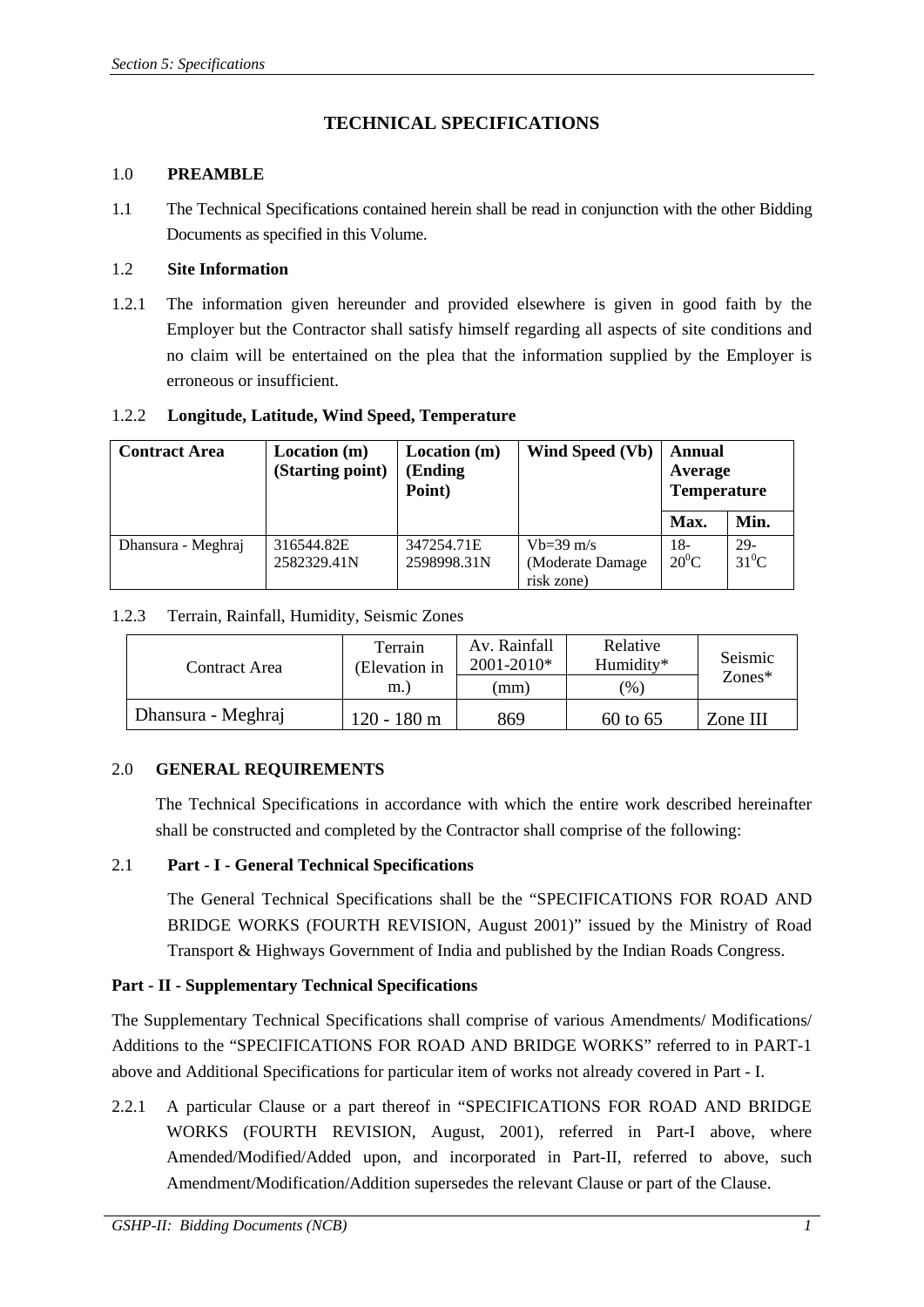- 2.2.2 When an Amended/Modified/Added Clause supersedes a Clause or part thereof in the said Specifications, then any reference to the superseded Clause shall be deemed to refer to the Amended/Modified/Added Clause or part thereof.
- 2.2.3 In so far as Amended/Modified/Added Clause may come into conflict or be inconsistent with any of the provisions of the said Specifications under reference, the Amended/Modified/Added Clause shall always prevail.
- 2.2.4 The following Clauses in the "SPECIFICATIONS FOR ROAD AND BRIDGE WORKS (FOURTH REVISION, August 2001), have been Amended/ Modified/Added upon.

102, 106, 107, 108, 109,110, 111, 112, 113, 114, 115, 120, 121, 122, 123, 124, 201,202,301, 304, 305, 306, 309, 314, 401, 406, 407, 409,501, 502, 503, 507, 509,510,516,518,521, 801, 803, 805,812,901,902, 903, 1006, 1009,1010, 1014,1308, 1509, 1703, 1704, 1706, 2009,2503, 2504, 2509, 2510, 2702, 2706, 2708, 2709, 2904,3004,3006,3100

### 2.2.5 **Additional Specifications**

The following Clauses have been added to the "SPECIFICATIONS FOR ROAD AND BRIDGE WORKS (FOURTH REVISION, August, 2001).

A-1 Reusing of Existing Pavement and Temporary Diversion Material in the Permanent Road Works

- A-2 Surface sealing cracks by PMC mortar.
- A-3 Application of PMC mortar on exposed reinforcement etc.
- A-4 Repair of mortar less joints in masonry.
- A-5 Replacement by Microconcrete.
- A-6 Specification for sand blasting.
- A-7 Adding reinforcement to existing structure by drilling holes.
- A-8 Remedial measure against scouring.
- A-9 Replacement/rectification of bearing.
- A-10 Replacement of heavily corroded steel members and splices.
- A-11 Provision of Asphaltic plug expansion joint.
- A-12 Erection of Single sided and double guard rail crash barriers.
- A-13 Quality control and post repair tests.
- A-14 Polysulphide Sealant
- A-15 Paver Blocks
- A-16 Reflective Studs
- A-17 Bus Shelter
- A-18 Tactile Blocks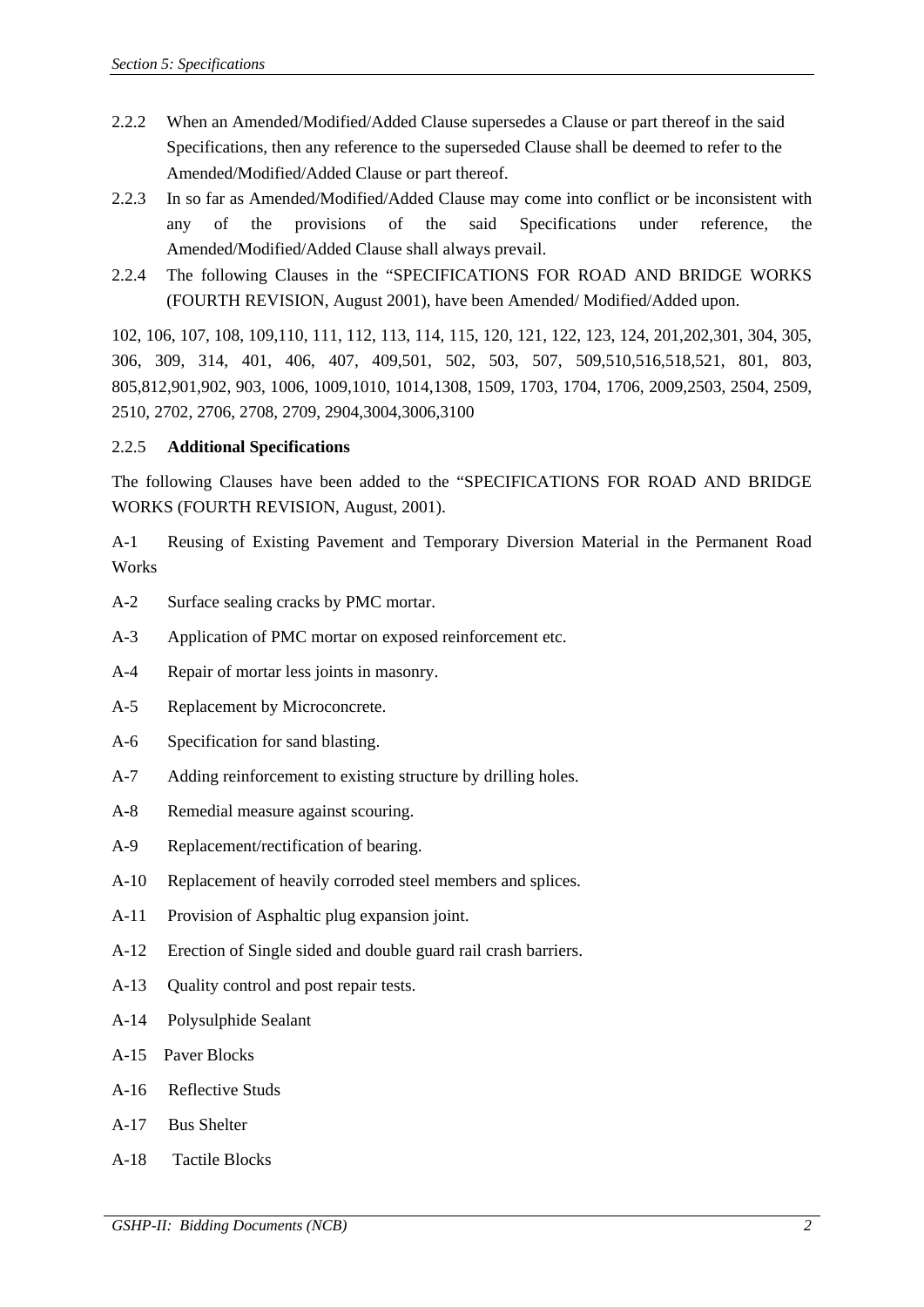### 2.2.6 **General Specifications**

In theabsence of anydefiniteprovisionsonany particular issue in theaforesaidSpecifications, referencemay be madetothelatestcodes and specifications of IRC and BIS in thatorder. Whereeventhese are silent, the onstruction and completion of theworksshallconformtosoundengineeringpractice as approvedbytheEngineer and in case of any dispute arisingout of theinterpretation of theabove, thedecision of theEngineershallbe final and bindingontheContractor.

### **Additional Specifications for Electrical Works**

Introducedtocover electrice installationwork: E-1, E-2, E-3, E-4, E-5, E-6, E-7,E-8, E-9, E-10, E-11, E-12, E-13, E-14, E-15, E-16, E-17, E-19, E-20, E-21, E-22, E-23.

# **AMENDMENTS/MODIFICATIONS/ADDITIONS TO EXISTING CLAUSES OF GENERAL TECHNICAL SPECIFICATIONS**

#### **SECTION 100 – GENERAL**

#### **Clause 102 DEFINITIONS**

The following abbreviation shall be added in this Clause:

"MORTH" Ministry of Road Transport & Highways, Government of India.

"GoG" Government of Gujarat

"R&BD" Roads & Buildings Department, Gujarat.

"Project Manager" referred to in the Contract shall exercise the role of Engineer specified in the Technical Specifications.

## **Clause 106 CONSTRUCTION EQUIPMENT**

**Clause 106 (a)** Add the following sentence.

The trial run is to be carried out laying the relevant pavement material and is not to be part of the permanent works

Add Sr. No. (g)

"The contractor shall furnish the detailed technical literature and other relevant document regarding the performance of plant/equipment to the 'Engineer' for approval prior to purchase or mobilisation on site."

### **Clause 107 CONTRACT DRAWINGS**

**Sub-Clause 107.1**The first sentence of this Clause shall read as under:

"The Contract Drawings provided for bidding purpose shall be as contained in Volume 3 of the Bidding Documents and shall be used as reference only".

**Sub-Clause 107.3** Delete "at least 30 days" from the last sentence.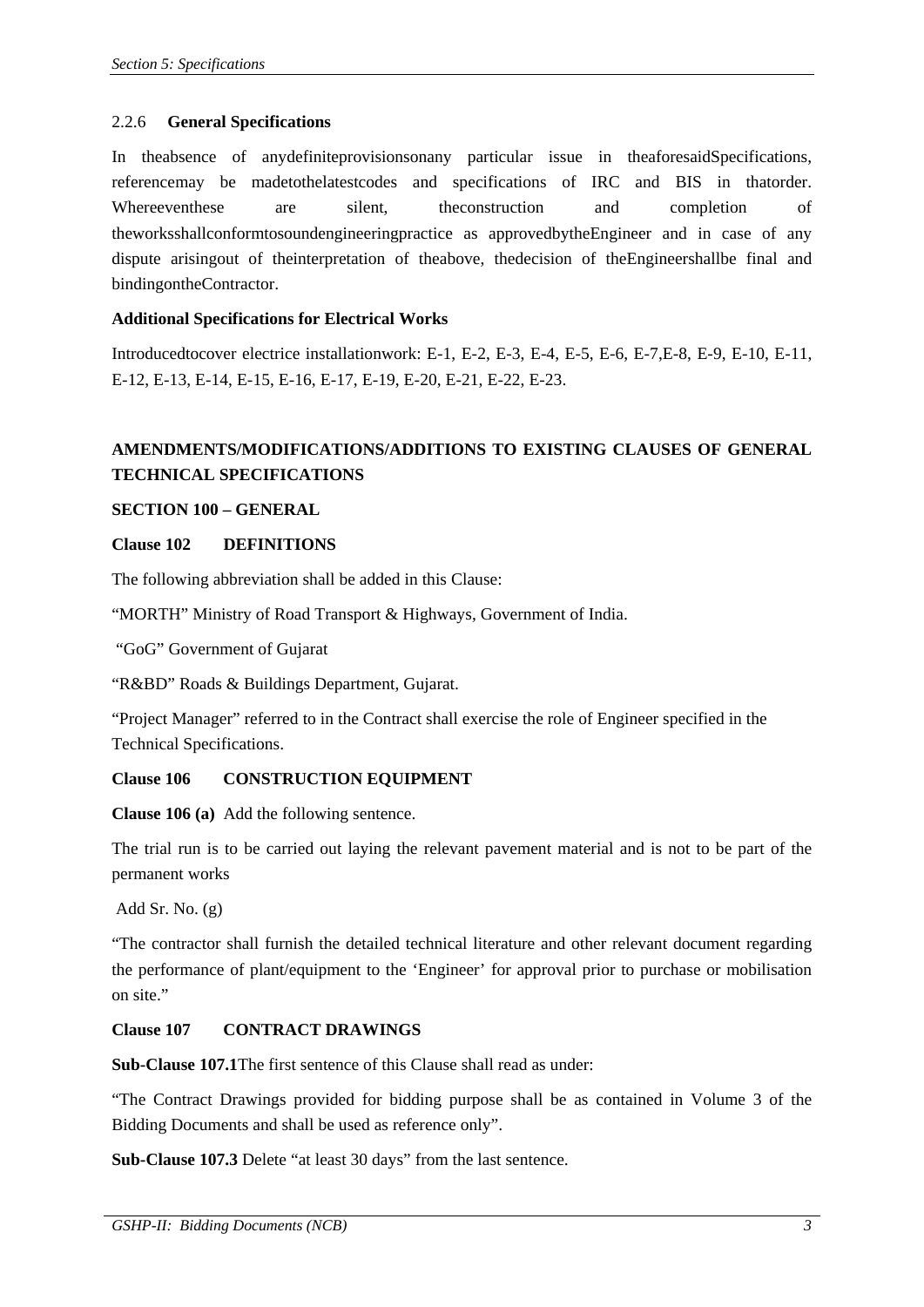#### **Clause 108 SITE INFORMATION**

**Sub-Clause 108.4** Delete the first sentence and substitute with:

"The material test reports and information on the quarry locations which have been identified will be available for inspection at the R&B Department, these are strictly meant for the guidance of the Contractor and the Contractor should satisfy himself about the suitability of these quarries before bidding. It is assumed that contractor has inspected the quarries; borrow areas etc. before quoting his rates for the works to assess the availability of construction material in required quantity and quality".

### **Clause 109 SETTING OUT**

**Sub-Clause 109.2**Add the following at the end of this Sub-Clause.

"The lines and levels for culverts, minor and major bridges shall be got approved by the Engineer before start of work. The lines and levels shall be frequently checked, care being taken to ensure correct lines and levels are obtained everywhere".

**Sub-Clause 109.9** Substitute the following for the last 4 lines of this sub-para.

"Setting out of the road alignment and measurement of angles and distances shall be done by using a Distomat and Theodolite / Total Station having an accuracy of one second".

## **Sub-Clause 109.10** Add new sub-clause

"Before carrying out any survey work the Contractor shall submit to the Engineer for the approval a programme and methodology for the calibration of all optical and electronic survey equipment to be used on site during construction of the works. The Contractor will maintain calibration records for all such equipment in his site office, available at all times for inspection by the Engineer."

#### **CLAUSE 110 PUBLIC UTILITIES**

**Clause 110.1** Revise the clause as under

Existing services like water pipes, sewers, oil pipelines, cables, gas ducts etc. owned by various authorities including Public Undertakings and Local Authorities shall be checked and located by the contractor prior to commencement of work.

## **Clause 110.2** Revise the clause as under

The Contractor's programme must take into account the period of notice and duration of diversionary works of each body as existing at site. The Contractor must also allow for any effect of these services and alterations upon the Works and for arranging regular meetings with the various bodies at the commencement of the Contract and throughout the period of the Works in order to maintain the required co-ordination. During the period of the Works, the Contractor shall have no objection if the public utility bodies vary their decisions in the execution of their proposals in terms of programme and construction, provided that, in the opinion of the Engineer, the Contractor has received reasonable notice thereof before the relevant alterations are put in hand.

## **Clause 111 PRECAUTIONS FOR SAFEGUARDING THE ENVIRONMENT**

## **Sub-Clause 111.1 General**

Add the following after the first paragraph: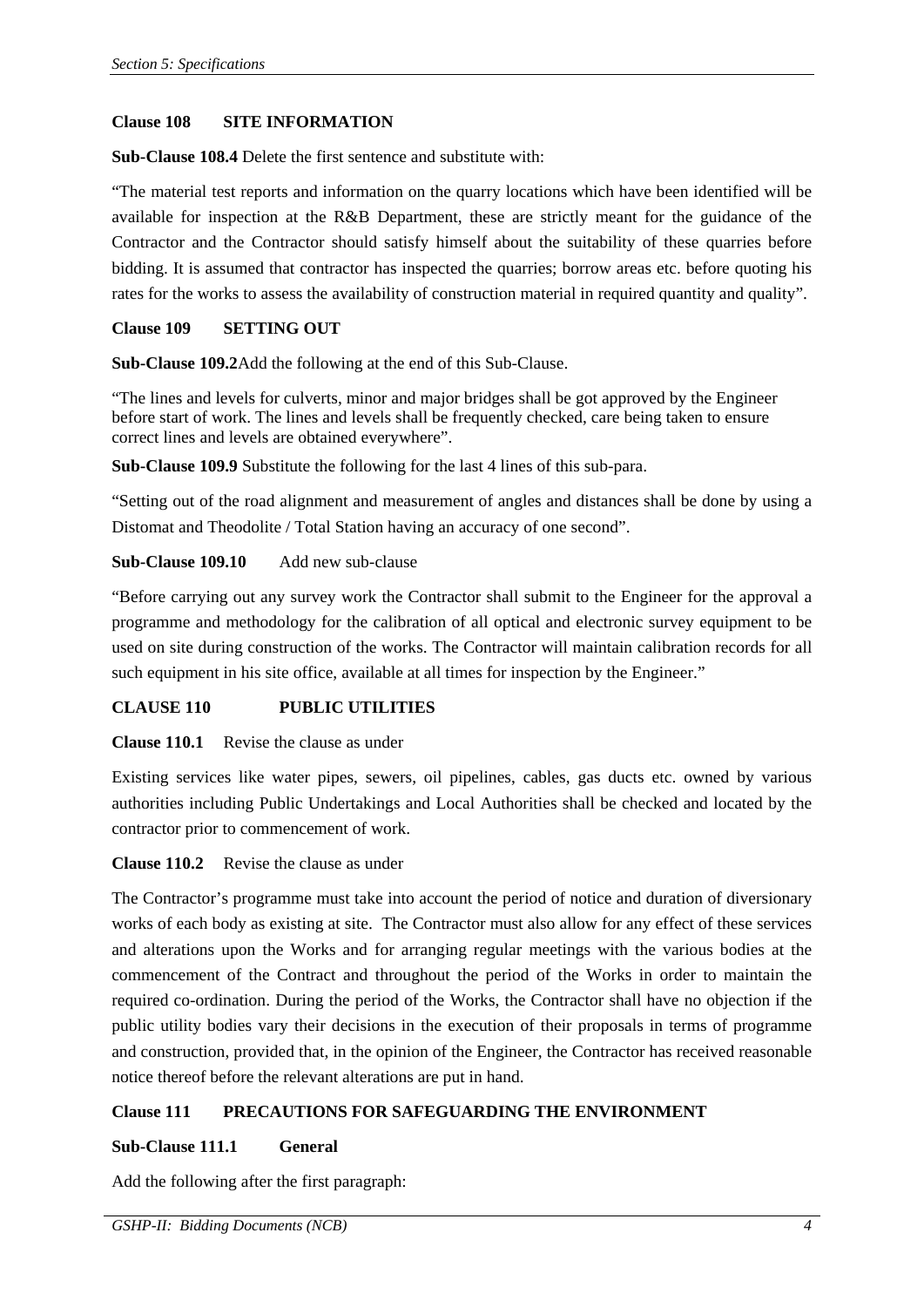The Contractor shall be required to conform to the requirements as per the Environmental Management Plan specified under **Section 3 Conditions of Contract, Particular Conditions, 5. Protection of Environment** during the entire duration of the contract.

In all situations where the Contractor is required to obtain approval or a license, from statutory authorities or landowners independent of the employer, for any activity associated with the works to be executed under the contract, evidence of the approval or license must be provided to the Engineer for his consent prior to commencement of any operation associated with the work which necessitates this approval or license.

All costs associated with compliance of Clause 111.Environmental Protection during the construction phase (for construction related activities only) including obtaining the necessary approvals and licenses, shall be deemed to be included in the rates for items of work included in the Bill of Quantities. The items mentioned in Bill No.10 which has been covered in MoRTH specifications or Section V of Bid document (Technical Specifications) shall not be paid separately.

The Contractor shall take all precautions necessary to prevent damage to trees and vegetation outside the CoI. Any additional clearing of trees, diversion of forest land shall be made only after getting prior clearance from the concern Forest Department, GoG.

On completion of the Works, all areas disturbed by the Contractor's construction activities (such as labour camp, borrow area, hot mix plant, material storage area, access and haul roads) shall have been restored to their original condition, and agreed as having been restored by the relevant property owner or as may be acceptable to the Engineer. The cost of this work shall be deemed to be included in the rates. If so requested by the Engineer, the Contractor shall on two weeks' notice, make available site staff of foreman level and above for training in the environmental aspects of road construction. The staff to be included in the training shall be chosen by the Engineer. The training shall be of a maximum of two working days duration and shall be held on the site. Training will be arranged by the Engineer. The cost of providing personnel for environmental training is deemed to be included in the rates.

The Contractor's on-site establishment shall include an Environmental and Safety Engineer with qualification & experience as mentioned in Section III: Evaluation and Qualification Criteria, shall be available at any time, and shall be responsible for all environmental and safety matters associated with the works.

## **Sub-Clause 111.2**

Add the following:

# **(i) Identification of Borrow area:**

**Clause 305.2.2.2.** The Engineer shall be required to inspect every borrow area location prior to issuing the written approval with regard to use of such sites.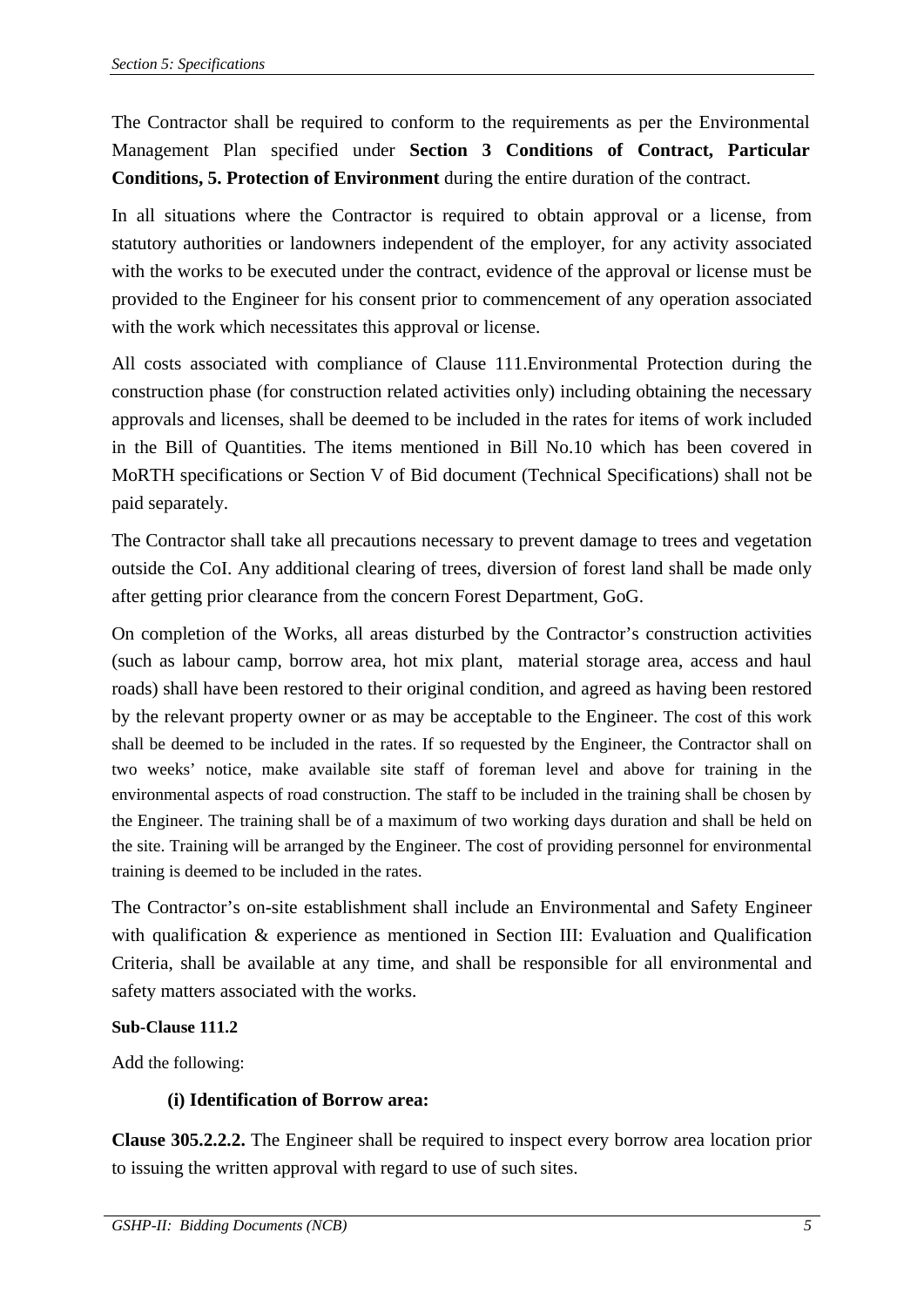**Clause 305.2.2.2.** In addition to obtaining statutory clearances from various agencies/authorities, the Contractor shall submit to the Engineer the following before beginning of work on the borrow areas (i) written No-objection certificate of the landowner; (ii) estimate extent of earth required; (iii) extent of land required and duration of the agreement; (iv) photograph of the site in original condition; and, (v) Site redevelopment plan after completion.

# **(ii) Site Preparation and Operation of Borrow area:**

Site preparation for borrow areas shall be in accordance with **Section 201**, Clearing and Grubbing, of this specification. Topsoil is to be stripped and stockpiled in accordance with **Clause 301.3.2.** Where it is required to replace the topsoil as part of the reinstatement of borrow areas, the topsoil will be replaced and seeded in accordance with **Clause 308.3,** immediately after the area is no longer required for borrow. Arrangement for temporary land requirement shall be in accordance with **Clause 108.3**.

For all borrow areas, the actual extent of area / zones to be excavated shall be demarcated with sign boards and the operational areas shall be access-controlled.

**Clause 305.2.2.2**. Care shall be taken by the Contractor to identify haul roads avoiding agriculture areas for accessing borrow materials. In case of damage, the Contractor shall be solely responsible and shall rehabilitate it, as approved by Engineer. Access roads and tracks to borrow areas shall be maintained during use and left in good condition after closing down the borrow areas.

Redevelopment of borrow areas shall be taken up by the Contractor in accordance with the plans approved by the Engineer.

## **Sub-Clause 111.3 Quarry Operations**

Replace the Clause with the following:

Aggregates shall be sourced only from existing quarries operating with valid clearance in accordance to the applicable regulations. Occupational safety procedures/practices for the work force in all quarries shall be in accordance with applicable laws. Quarry and crushing units shall have adequate dust suppression measures, such as sprinklers, in work areas and in approach roads to the quarry sites.

Where the Contractor intends to operate his own quarries, it will be the responsibility of the Contractor to obtain the necessary approvals and licenses from the relevant authorities and subsequent operations will be in accordance with the requirements of these authorities. No quarry and/or crusher units shall be established, which is within 1000m from the settlement locations, forest boundaries, wildlife movement paths, breeding and nesting habitats and national parks/sanctuaries.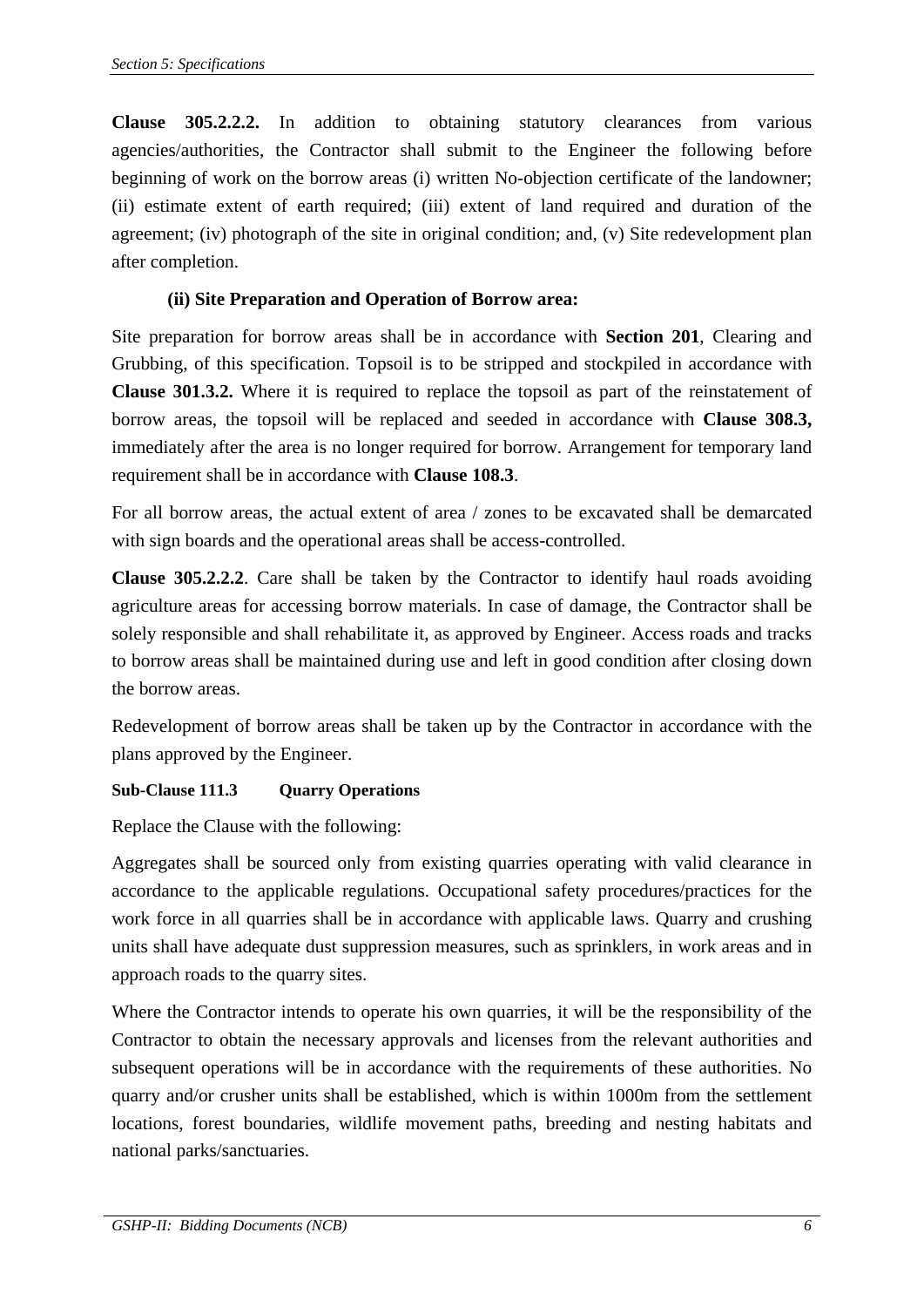## **Sand quarry establishment and operation:**

In case of selection of new sites for sand quarrying, the Contractor shall obtain prior approval and concurrence from competent District Authority. To avoid accidents and caving in of sand banks at quarry sites, sand shall be removed layer by layer. Digging deeper than the permissible limit (**0.9m**) shall not be allowed. Such quarry shall be barricaded 10m away from the periphery on all sides except the entry point, so as to prevent accidental fall of domestic cattle, wildlife and human beings. Contractor shall work out the haul road network that is to be used for transport of quarry materials and report to Engineer who shall inspect and approve the same.

## **Sub-Clause 111.4**

In addition to the provisions of **clause 111.4,** the Contractor shall adopt the following mitigation measures

## **(i) Control of Soil Erosion and sedimentation:**

Shall be in accordance with **Clause 306.3.**

## **(ii) Control of Water Pollution**

The Contractor shall avoid construction works close to the streams or water bodies during monsoon. All precautionary measures shall be taken to prevent the wastewater that is generated during construction from entering into streams, water bodies or the irrigation channels.

The Contractor shall adopt the following rules and regulations for effective Control of water pollution

- a) Schedule VI General Standards for Discharge of Environmental Pollutants, CPCB
- b) The Environment (Protection) Rules, 1986 and Water Act, 1974.
- c) Petroleum Act, 1934 and subsequent amendments
- d) Rules and Environment (Protection) Rules, 1986 (Standards for Emission or Discharge of Environmental Pollutants Schedule – I)
- e) Annexure 'A' to Clause 501 (Protection of Environment) of MoRTH- Section 2 water quality

Oil interceptors shall be provided for vehicle parking, wash down and refuelling areas.

Add the following sentence:

The Contractor is to ensure that there is good drainage at all construction areas, to avoid creation of stagnant water bodies especially in urban/industrial areas, including water in old types.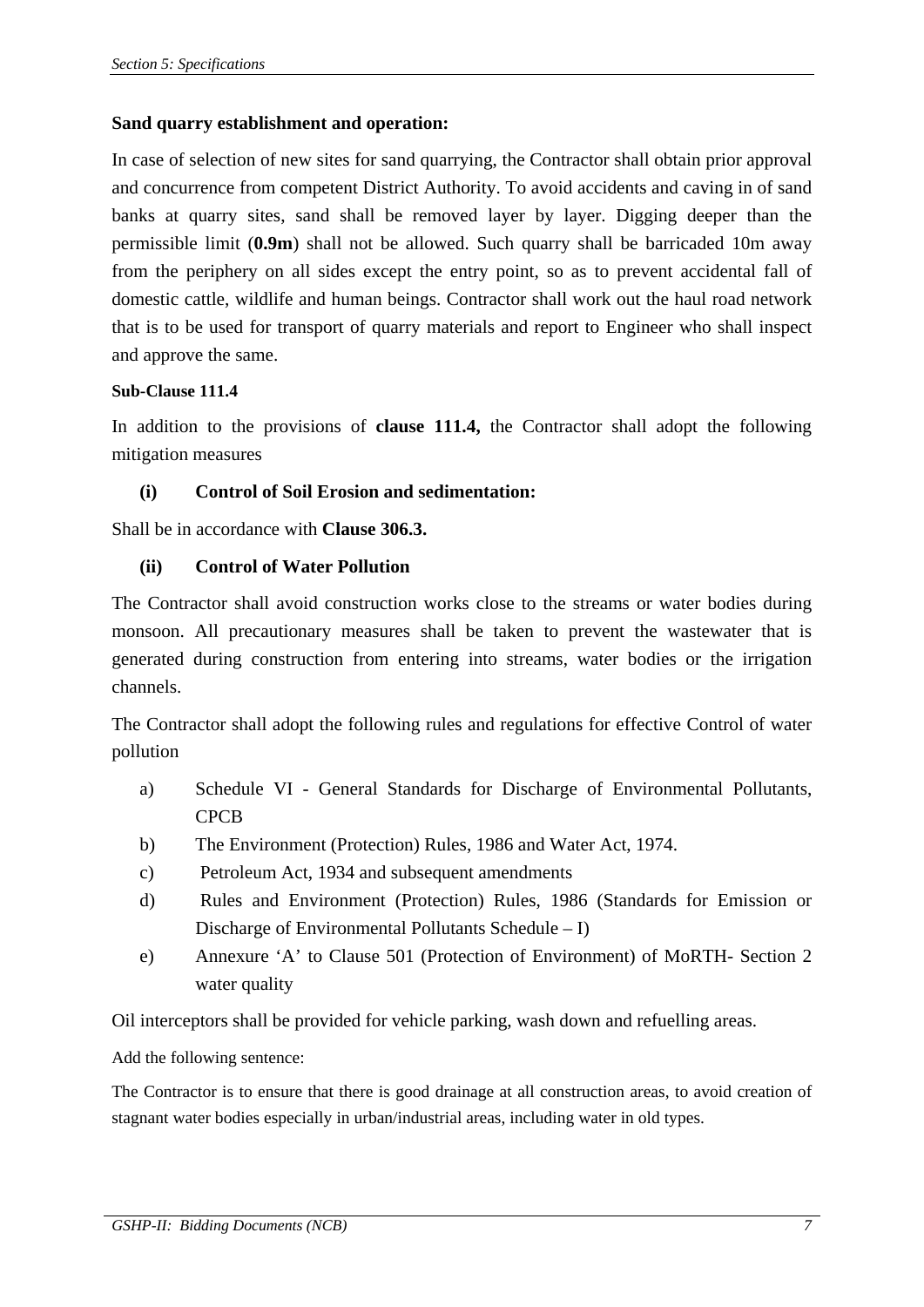## **Sub-Clause 111.5 Pollution from Hot Mix Plants and Batching Plants**

Modify the first sentence of this Clause and substitute with the following:

## **(i) Siting of Hot mix and Batching Plant:**

Bituminous hot mix plant and concrete batching plants shall be located at least 1000m away from the sensitive receptors (schools, hospitals and urban settlements etc.) and at an aerial distance of 10 km from the protected areas (sanctuary boundary, national parks, wetland etc. and shall be located in the downwind direction.

No such installation by the Contractor shall be allowed until all the required legal clearances are obtained from the competent authority and the same is submitted to the Engineer. The Contractor shall submit the detailed layout plan for approval to the Engineer before getting into formal agreement with landowners for setting up of such site. Actions by Engineer and PIU against any non-compliance shall be borne by the Contractor at his own cost.

## **(ii) Pollution control during the Plant Operation**

The Contractor shall adopt the following rules and regulations for effective air and noise pollution control

- a) Conditions for pollution control given in the NoC (consent for establish and operate) by the GPCB.
- b) Emission control legislations of CPCB/ GPCB for air, noise etc.
- c) Annexure 'A' to Clause 501 (Protection of Environment) Section 3 Air Quality and Section 4 Noise

Air and noise pollution monitoring shall be conducted as per the Table A-19.1 (Section (5A) Additional Specifications – A-19 Environmental Management Plan) and results shall be used to identify any additional pollution control measures required to be adopted.

## **Sub-Clause 111.6 Substances Hazardous to Health**

Add the following after the first paragraph as follows:

The use of any herbicide or other toxic chemical shall be subject to the approval of the relevant authorities and strictly in accordance with the manufacturer's instructions. The Engineer shall be given at least six (6) working days' notice of the proposed use of any herbicide or toxic chemical.

A register of all herbicides and other toxic chemicals delivered to the site shall be kept and maintained up to date by the Contractor. The register shall include the trade name, physical properties and characteristics, chemical ingredients, health and safety information, safe handling and storage procedures, and emergency and first aid procedures for the product

Transport of all hazardous materials, in bulk or in sealed containers, shall meet the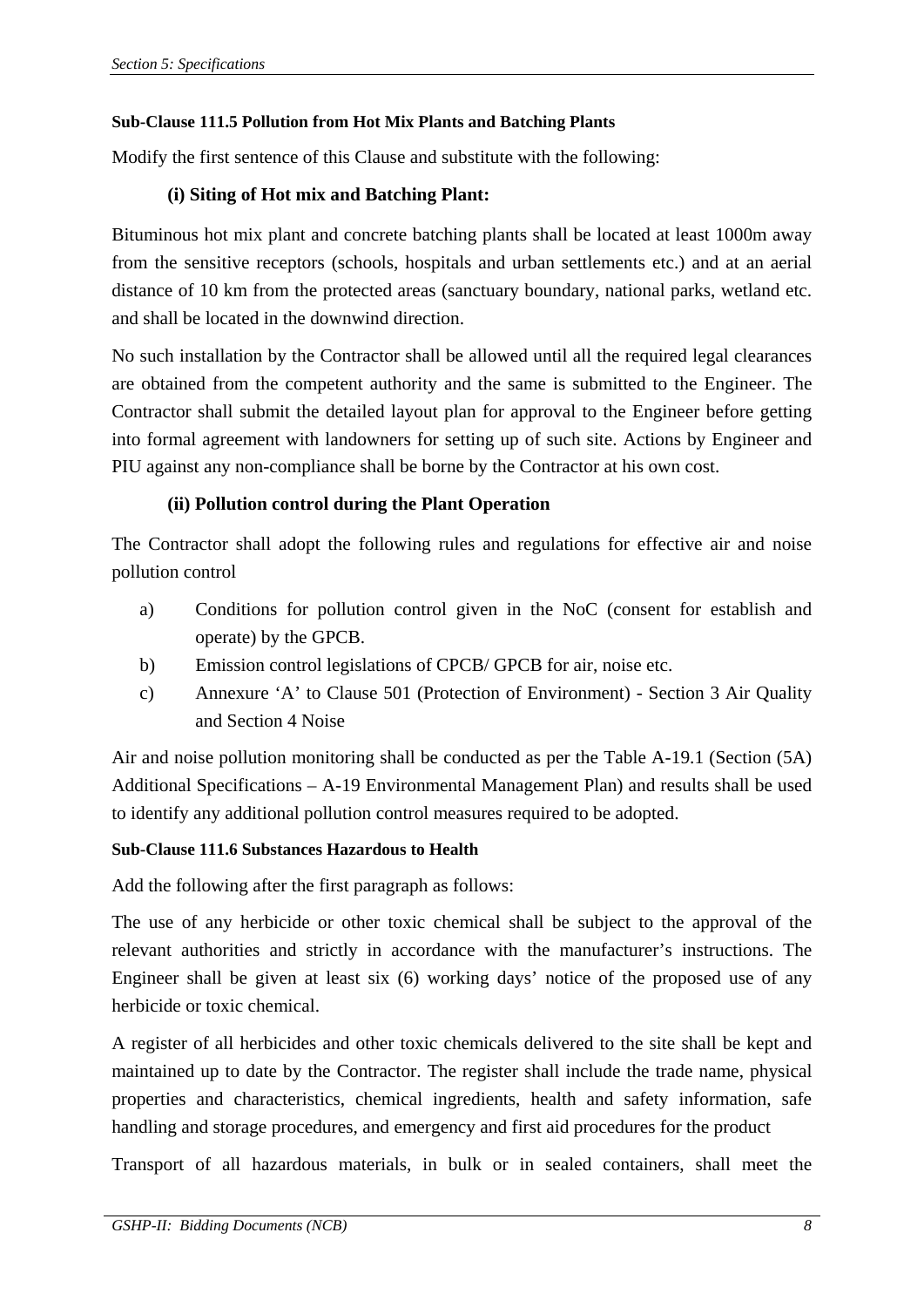requirements of the GPCB regulations. Prior to transport of hazardous material in bulk, the Contractor must obtain the approval of the relevant authority as well as of the Engineer. Precautionary measures and conformity with regulations shall be stated in a Method Statement for the approval of the Engineer. Sealed containers of hazardous materials shall be stored in a well-ventilated room, well-guarded and secured.

## **Sub-Clause 111.7 Use of Nuclear Gauge**

To be deleted

## **Sub-Clause 111.8 Add the following at the end of this Clause:**

Water tankers with suitable sprinkling system shall be deployed in the work sites. Water shall be sprinkled regularly to suppress airborne dusts from truck / dumper movements particularly on unpaved surfaces. Actual frequency shall be decided by the Engineer to suit site conditions. The materials and methods used for dust control shall be subject to approval of the Engineer.

**Clause 501. (Protection of Environment) - Section 3 Air Quality of MoRTH**, the Contractor shall adopt the specifications for control of dust nuisance during the construction of the works.

**Sub-Clause 111.9** Add the following sentence at the end of the para.

Vehicles delivering materials to the site shall be covered to avoid spillage of materials on public roads.

## **Sub-Clause 111.10**

To be retained

## **Sub-Clause 111.11 Delete and replace with the following:**

Any structural damage caused to public or private property attributable to the Contractor's construction equipment or method of working, shall be made good without delay and to the acceptance of the affected party without any extra cost.

## **Sub-Clause 111.12 Delete and replace with the following:**

Compliance with the **Clause 111.11** will not relieve the Contractor of any responsibility for complying with the requirements of any Public or Statutory Authority in respect to use of their property or services.

The costs of compliance with Clause 111 shall be deemed to be included in the rates for items included in the Bill of Quantities. Refer to Clause 114.2 (XV) of MORTH Specification.

**Sub-Clause 111.13** Add new Sub-Clause:

## **Site Clearance**

**Clause 201.** The Contractor shall adopt the clause for *Clearing and Grubbing* of the site. All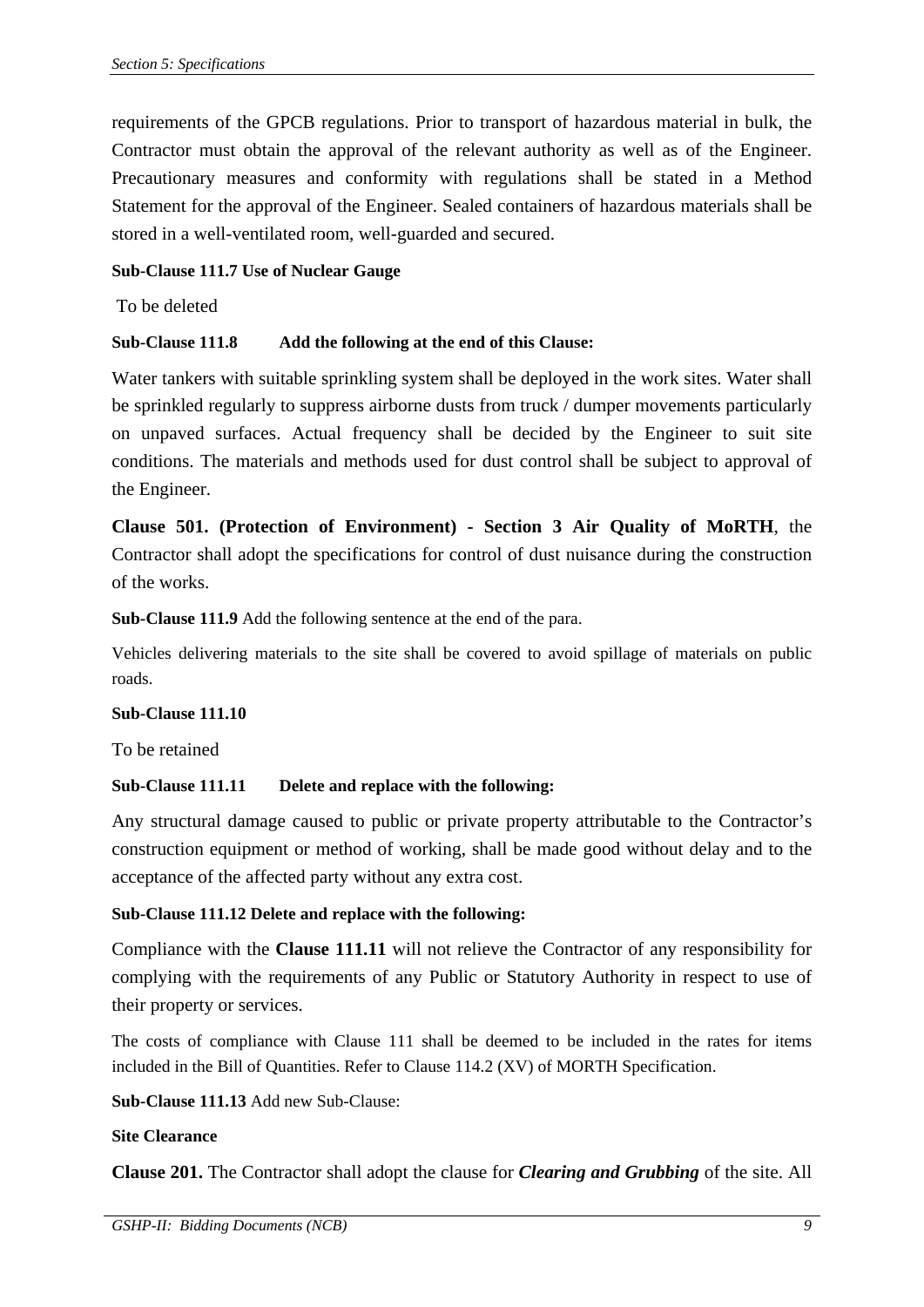works shall be carried out in a manner such that the damage or disruption to flora is minimum. Only ground cover/shrubs that impinge directly on the permanent works or necessary temporary works shall be removed with prior approval from Engineer.

## Clause 201.1 is added with following paragraph at the end:

Specifically with respect to tree cutting from 300mm and above girth size, in addition to above the work shall consist of cutting of all such trees as per the direction of the Engineer and further as per duly approved plan by the Forest Department. The tree cutting plan has to be prepared by the Contractor as per the directions of the Engineer; to be acceptable to the Forest Department. Tree cutting in appropriate size, length, lot etc and removal of tree stump, roots etc shall be as per the prior approved plan by the Forest Department. This shall include duly approved stacking, transport and final handing over to Forest Department with all leads and lifts.The contractor has to liase with the Forest Department to identify the trees to be transplanted before starting tree cutting.

*Dismantling of Bridgework/ Culverts* shall be in accordance with the **Clause 202.** Of MoRTH. The Contractor shall follow all necessary measures (including safety) especially while working close to cross drainage channels to prevent earthwork, stonework, materials and appendage from impeding cross drainage at rivers, streams, water canals and existing irrigation and drainage systems.

**Clause 202.5 of MoRTH**shallbe adopted by the Contractor for *Safe Disposal of Materials*. Disposal of unutilized non-toxic debris shall be either through filling up of borrow areas or at pre-designated disposal sites, subject to the approval of the Engineer. At locations identified for disposal of residual bituminous wastes, the disposal shall be carried out over a 60 mm thick layer of rammed clay so as to eliminate the possibility of leaching of wastes into the ground water.

Debris generated from pile driving or other construction activities along the rivers, streams and drainage channels shall be carefully disposed in such a manner that it does not flow into the surface water bodies or form puddles in the area. The pre-designated disposal locations shall be part of *Comprehensive Solid Waste Management Plan* to be prepared by Contractor in consultation and with approval of Engineer.

The disposal of residual *bituminous wastes* shall be done by the Contractor at secure land fill sites, with requisite approvals for the same from the concerned government agencies.

**Clause 202.of MoRTH**, the Contractor shall dispose the *Non-Bituminous Construction Wastes* as suggested in the said clause. The Contractor shall finalise the location of disposal site based on the following.

Shall not be located within designated forest area;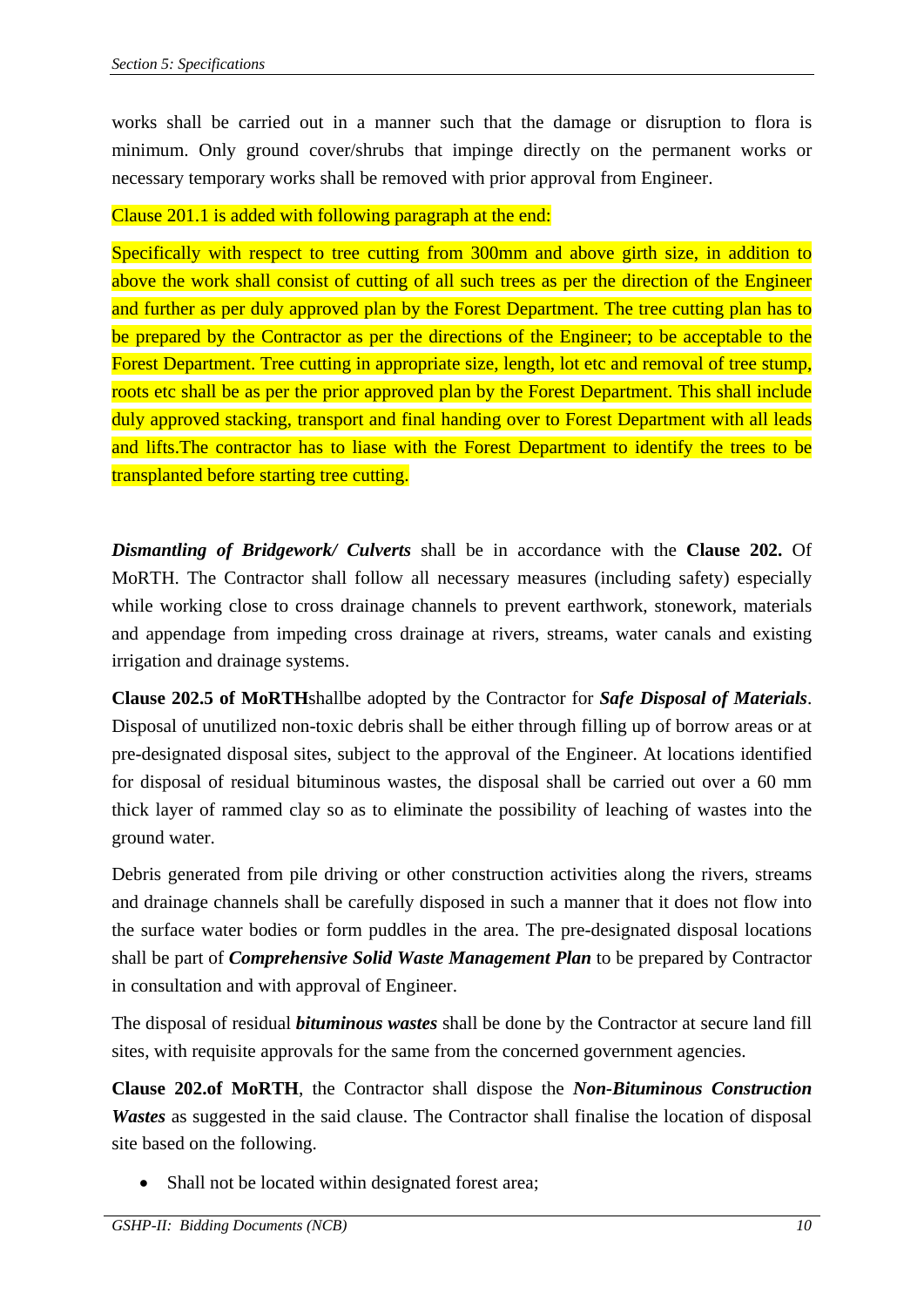- Shall not impact natural drainage courses and water bodies;
- No endangered/rare flora shall be impacted by such dumping; and,
- Settlements shall be located at least 1000m away from the site.

**Clauses 301.3.2, 305.3.3, 301.7** shall be complied by the Contractor for *Stripping, stacking and preservation of top soil*. Contractor shall strip the topsoil at all locations opened up for construction, including temporarily acquired land for traffic detours, storage, materials handling or any other construction related or incidental activities.

**Sub-Clause 111.14** Add new Sub-Clause:

## **Construction work:**

**Clause 202***.Drainage and Flood Control* measures shall be adopted by the Contractor, while working close to the drains, rivers and canals. The Contractor shall ensure that construction materials like earth, stone, ash or appendage disposed off does not block the flow of water of any water course and cross drainage channels.

Where necessary, adequate mechanical devices to bailout accumulated water from construction sites, camp sites, storage yard, excavation areas are to be arranged well in advance before the rainy season besides providing temporary cross drainage systems.

The Contractor shall take all adequate precautions to ensure that construction materials and excavated materials are enclosed in such a manner that erosion or run-off of sediments is controlled. Silt fencing shall be installed prior to the onset of the monsoon at all the required locations, as directed by Engineer and PIU.

The Contractor shall ensure that no material blocks the natural flow of water in any water course or cross drainage channel. Prior to monsoon, the Contractor shall provide either permanent or temporary drains to prevent water.

**Sub-Clause 111.15** Add new Sub-Clause:

## **Construction Camps**

Construction camps shall not be proposed:

- a) Within 1000m of ecologically sensitive areas (if any)
- b) Within 1000m from the nearest habitation to avoid conflicts and stress over the infrastructure facilities, with the local community

The Contractor shall identify the location for stockyards for construction materials at least 500m from water courses. Separate enclosures shall be planned for storing construction materials containing fine particles such that sediment-laden water does not drain into nearby storm water drains.

The Contractor shall ensure that all construction vehicle parking locations, fuel/lubricants storage sites, vehicle, machinery and equipment maintenance and refuelling sites are located at least 500 m from rivers and irrigation canal/ponds.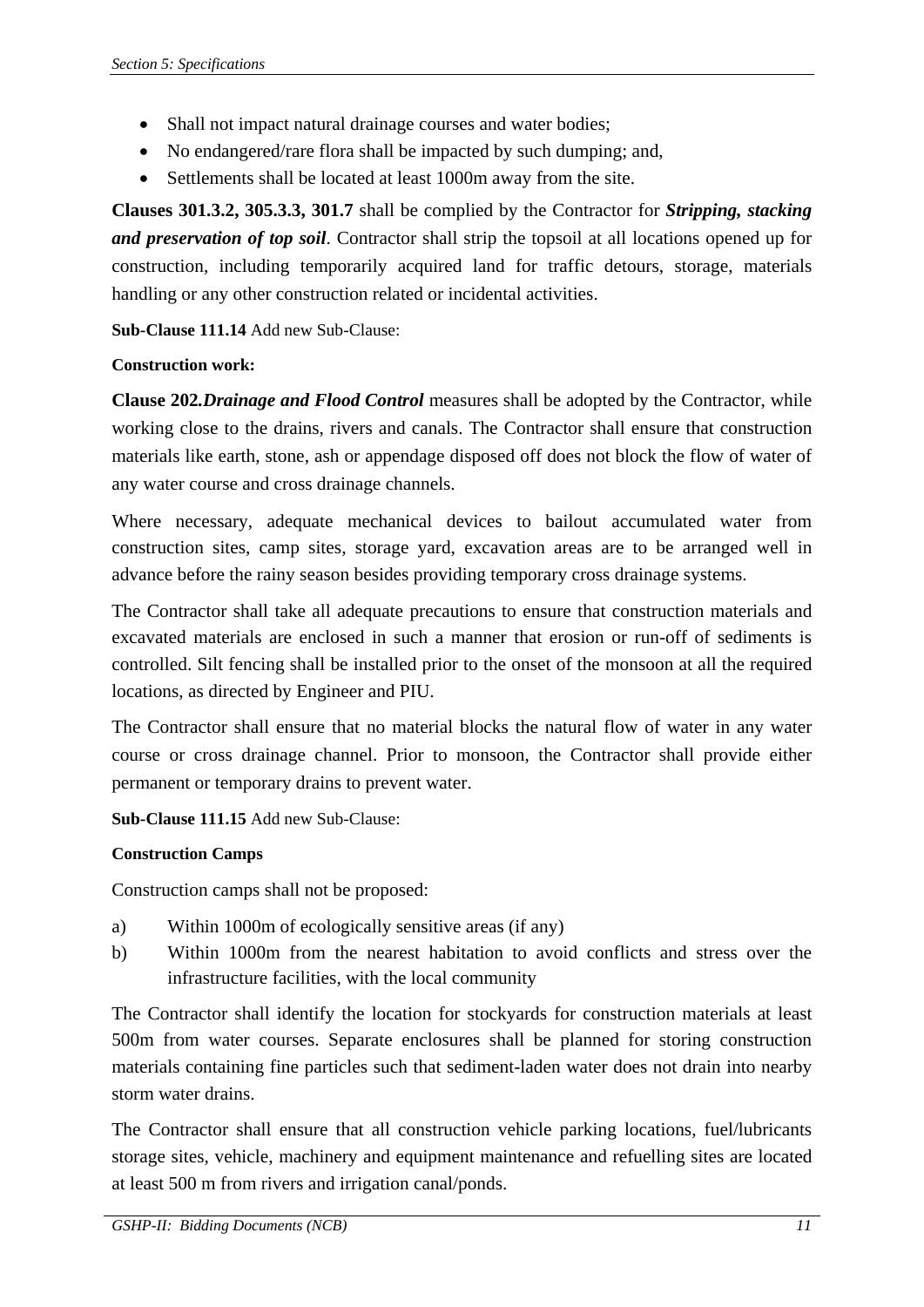**Sub-Clause 111.16** Add new Sub-Clause:

## **Labour Camps**

The Contractor shall adopt '**Factories Act, 1948 and Building & other Construction Workers (Regulation of Employment and Conditions of Service) Act, 1996**' for construction & maintenance of labour camps.

The Contractor shall provide, if required, erect and maintain necessary (temporary) living accommodation and ancillary facilities for labourers, and shall be upto the standards as approved by the Engineer. Labour camps shall not be located within 1000m of the nearest habitation, in order to avoid conflicts and stress over the infrastructure facilities, with the local community. The location, layout and basic facility provision of labour camps shall be submitted to Engineer for approval prior to construction.

The Contractor shall supply potable water as per the 'The Contract Labour (Regulation and Abolition) Act, 1970 and Factories Act, 1948'.

The Contractor shall provide sanitation facilities as per the Factories Act, 1948. The sanitation facilities for the camp shall be designed, built and operated in such a fashion that no health hazards occurs and no pollution to the air, ground water or adjacent water courses take place. The Contractor shall make arrangements for disposal of night soils (human excreta) by the municipal authorities or as directed by Engineer.

The Contractor shall provide garbage bins in the camps and ensure that these are regularly emptied and disposed off in a hygienic manner.

**Sub-Clause 111.17** Add new Sub-Clause:

## **Equipment and Vehicles used for the Works**

Equipment and vehicles deployed for the construction activities shall not be older than 5 years. During routine servicing operations, the effectiveness of exhaust silencers must be checked and if found to be defective must be replaced. Notwithstanding this requirement, noise levels from any item of plant must comply with the relevant legislation for levels of sound emission. Non-compliant Equipment and Vehicles shall be removed from the site.

**Sub-Clause 111.18** Add new Sub-Clause:

## **Water Sources and Water Quality**

The Contractor shall source the requirement of water preferably from surface water bodies, rivers, canals and tanks in the project area. Only at locations where surface water sources are not available, the Contractor can contemplate extraction of ground water, after intimation and consent from the Engineer.

To avoid disruption/disturbance to other water users, the Contractor shall extract water from fixed locations. The Contractor shall consult the local people before finalizing the locations.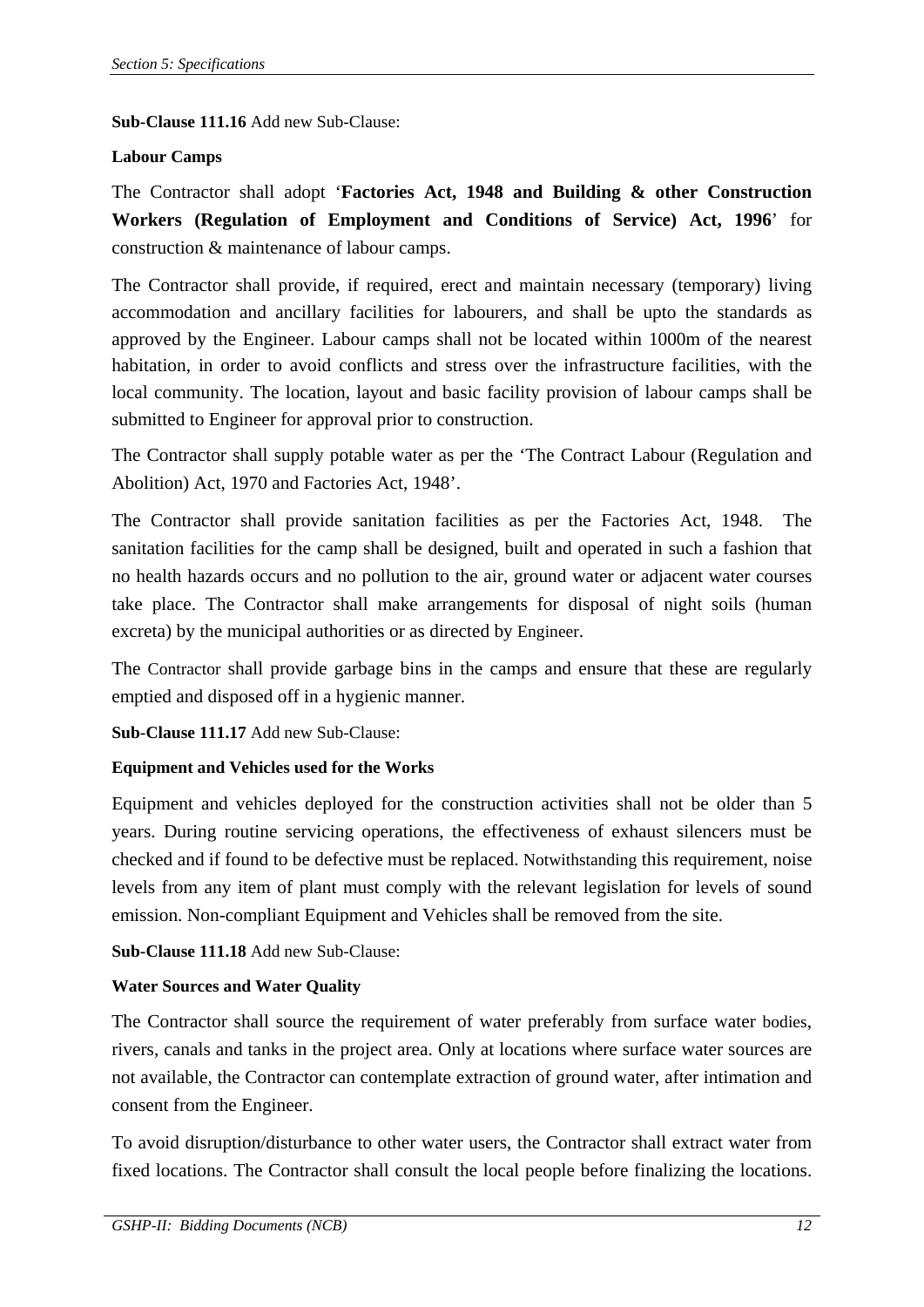The Contractor shall comply with the requirements of Gujarat Ground Water Authority and seek their approval for extraction of ground water.

Bore wells installed and used for the project shall be left in good operating condition for the use of local communities. The Contractor shall prevent any interference with the supply to or abstraction from, and prevent any pollution of, water resources as a result of the execution of the Works.

In case of diversion of water bodies, the Contractor shall take prior approval from the Irrigation Department and Engineer for such activities. The PIU shall ensure that Contractor has served the notice to the downstream users of water well in advance where such diversion of the flow is likely to affect the downstream population subject to the condition that under no circumstances the downstream flow shall be stopped.

**Annexure 'A' to Clause 501 (Protection of Environment) - Section 2 water quality** shall be adopted by the Contractor to prevent water pollution due to construction activities. Storage and handling areas shall be impervious and surrounded by lined drain to catch any accidental spills. The sludge of holding tanks shall be disposed off in accordance with the procedures approved by the local regulatory authority.

Water quality monitoring as per the **Table 3 (Annex – B to Special Condition)** shall be strictly followed by the Contractor. Based on the monitoring results, the Engineer, if required, shall recommend any additional mitigation measures required to be implemented by the Contractor in controlling water pollution.

**Sub-Clause 111.19** Add new Sub-Clause:

## **Air Quality**

Emission from Construction Vehicles, Equipment and Machineries shall be in accordance with the **Schedule-I: Standards for Emission suggested by CPCB/ GPCB**.

The Contractor shall have emission certificates as per the Emission standards of **Bureau of Indian Standard (BIS)** Bharat IV emission norms for all the construction vehicles and machinery. The Contractor shall maintain a separate file of Pollution Under Control (PUC) certificates for all vehicles/equipment/machinery used for the project.

The Contractor shall devise and implement methods of working to minimize dust, gaseous and other air-borne emissions and carry out the works in such a manner as to minimize adverse impacts on the air quality. Construction camps shall have facilities for LPG fuel. The use of firewood shall not be permitted.

Any vehicle with an open load-carrying area used for transporting potentially dust producing material shall have appropriate fitting side and tail boards. Materials having the potential to produce dust shall not be loaded to a level higher than the side and tail boards and shall be covered with clean tarpaulins in good condition. The tarpaulin shall be properly secured and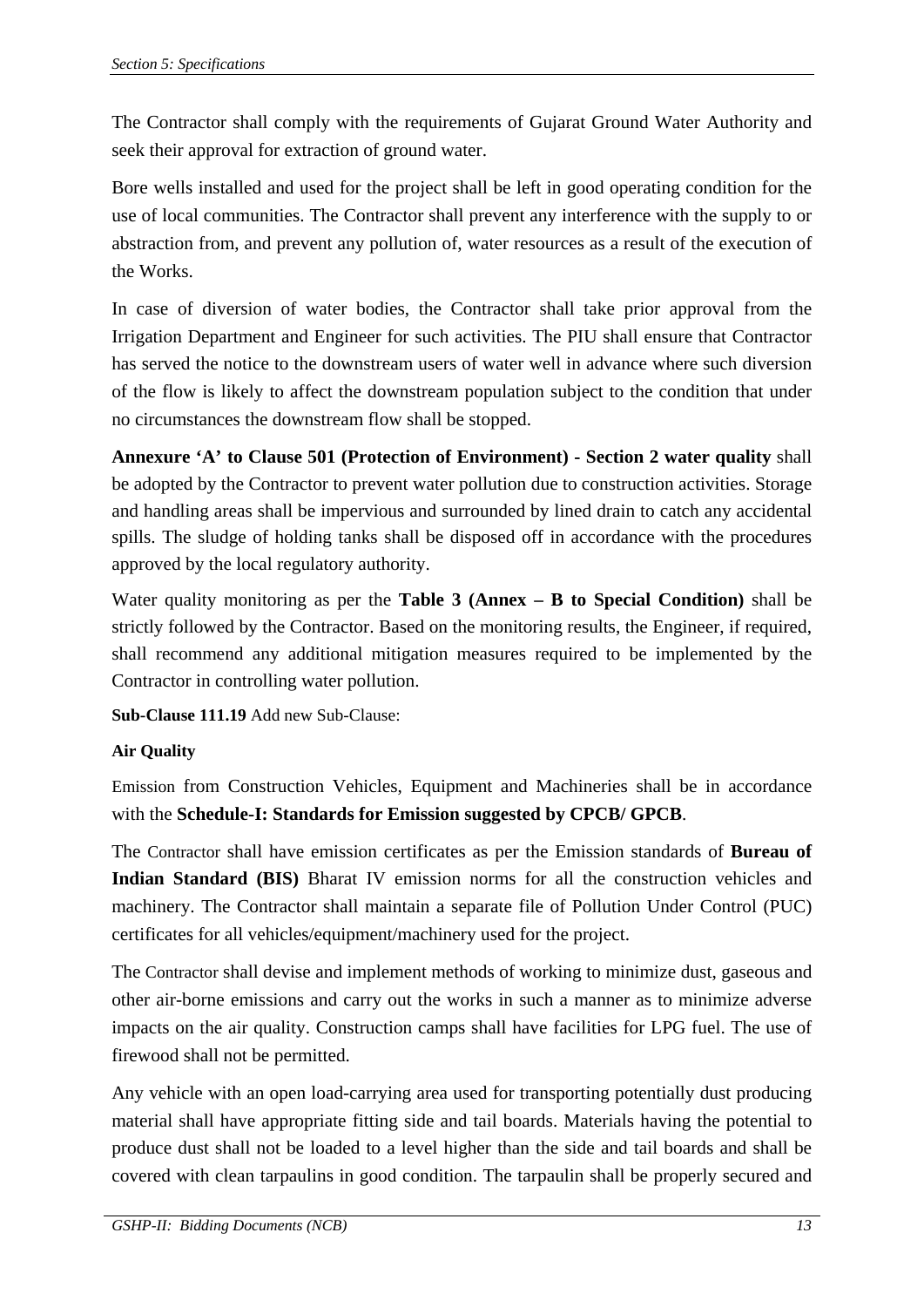extended at least 300 mm over the edges of the side of the side and tail boards. The unloading of materials at construction sites close to settlements shall be restricted to daytime only.

Air quality monitoring as per the **Table 3 (Annex – B to Special Condition)** shall be strictly followed by the Contractor. Based on the monitoring results, the Engineer, if required, shall recommend any additional mitigation measures required to be implemented by the Contractor in controlling air pollution.

**Sub-Clause 111.20** Add new Sub-Clause:

## **Noise Control**

Noise from Vehicles, Plants and Equipments shall adopt the following

- a) Noise Limits for vehicles (Environment (Protection) Amendment Rules, 2000) and Part 'E', Schedule – VI of Environment(Protection) Rules, 1986
- b) Clause 5A The Noise Pollution (Regulation and Control) Rules, 2000 (sound emitting construction equipment's)
- c) Clause 201.2 of MoRTH for Idling of temporary trucks

All plants and equipment used by the Contractor in construction shall strictly conform to the CPCB noise standards. The Contractor shall use all necessary measures and shall maintain all plant and silencing equipment in good conditions so as to minimize the noise emission during construction works. Equipments conforming to the latest noise and emission control measures shall be used.

Noisy construction activities (such as crushing, concrete mixing, batching etc.) within 150m of the nearest habitation/ educational institutes/health centers (silence zones) shall be stopped during the night time between 9.00 pm to 6.00 am.

Contractor shall provide noise barriers to the select schools/ Temples/health centers as specified in the Bill No.10, prior to commencement of works on that particular section of the road. Environmental monitoring (**Table 3 (Annex – B to Particular Condition)**) shall be carried out at the construction sites as per the monitoring schedule and results shall be submitted to Engineer. Based on the monitoring results, the Engineer, if required, shall recommend any additional mitigation measures that are to be implemented by the Contractor.

**Sub-Clause 111.21** Add new Sub-Clause:

## **Vibration Control**

The Contractor shall take measures during construction activities to control the movement of the work force and construction machinery / equipment, and to avoid / minimize activities which produce vibrations.

**Sub-Clause 111.22** Add new Sub-Clause:

**Soil Quality**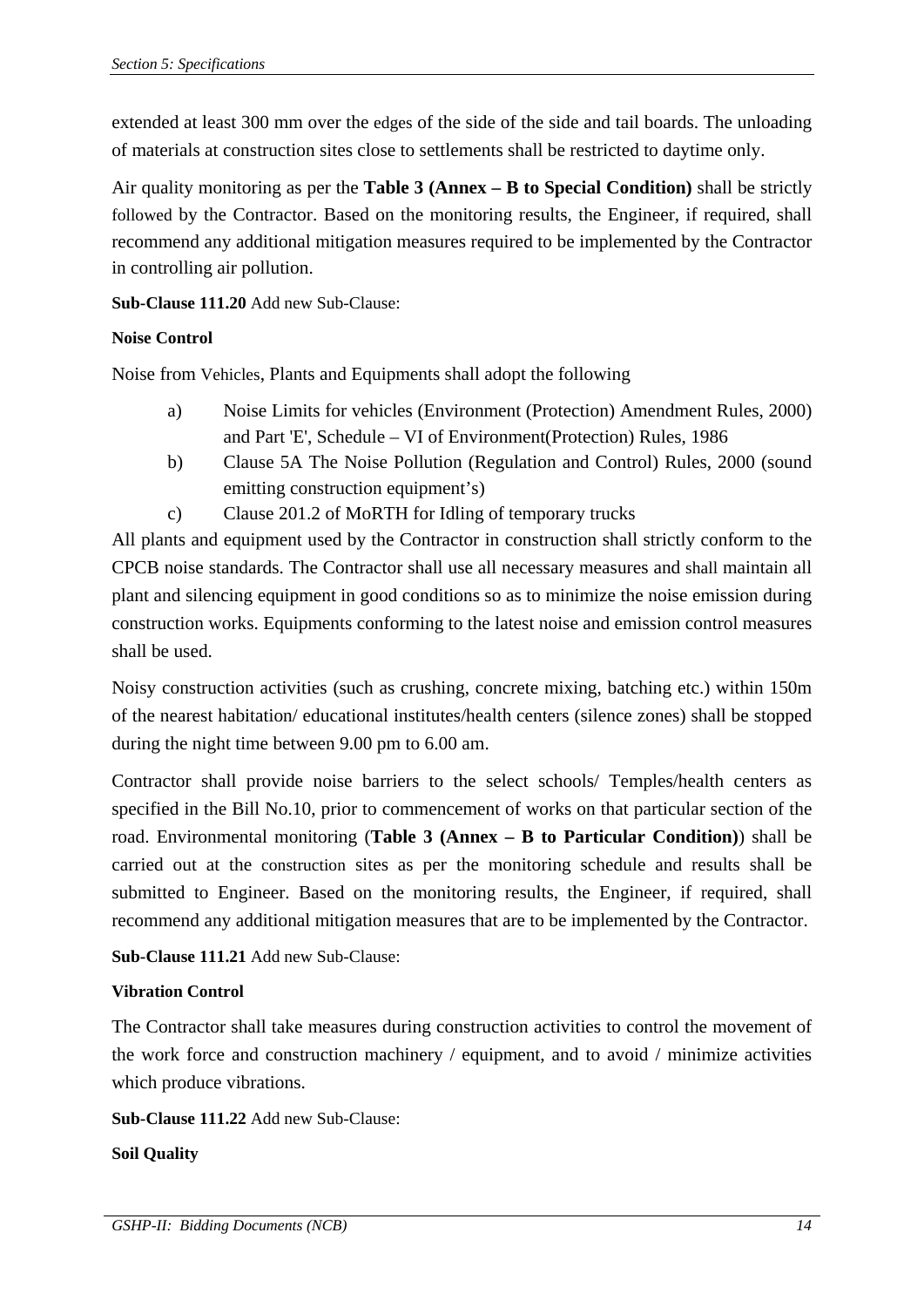The Contractor shall carry out soil quality monitoring as indicated in the **Table 3 (Annex – B to Particular Condition)**. The construction camp and areas used for parking of construction vehicles, refuelling areas, hazardous substance storage areas, agriculture areas used for temporary storage and Haul roads shall be monitored by collecting soil samples and analysing them. Based on the monitoring results, the Engineer, if required, shall recommend any additional mitigation measures required to be implemented by the Contractor in maintaining the soil quality.

**Sub-Clause 111.23** Add new Sub-Clause:

## **Measurement**

Except for measures provided in Bill No.10, EMP, compliance of all other provisions made in this **Clause 111**, shall be deemed to be incidental to the works and no separate payment shall be made. The Contractor shall be deemed to have made allowance for such compliance with these provisions in the preparations of his prices for items of work included in the BoQ's and full compensation for such compliance shall be deemed to be covered by them.

To ensure effective compliance of the **clause 111.0 Precaution for Safeguarding the Environment**, the engineer shall carry out periodic measurement/ assessment of the compliance. The contractor achieving the compliance to EMP will be appreciated through

- a) Certificate of appreciation from R&BD with regard to compliance to EMP provisions;
- b) The contractors' environmental performance will be disclosed in the GSHP-II website for their compliance in achieving the EMP;

In case of non- compliance, the Contractor shall be liable to:

- a) 0.25% deduction in the final bill (of the total contract value) for noncompliance to labour camp management, which includes infrastructure provisions, maintenance, upkeep and handling;
- b) 0.5% deduction in the final bill (of the total contract value) for noncompliance to rehabilitation of borrow area, quarry area and haul roads.

**Sub-Clause 111.24** Add new Sub-Clause:

## **Safety**

Personal Safety Measures for Labour, Material handling, Painting etc. shall adopt the following

- a) Factory Act, 1948, Factories (Amendment) Act, 1987 (Chapter -5 Safety)
- b) Building and Other Construction Workers (Regulation of Employment and Conditions of Services) Act, 1996

Construction Safety Plan has to be prepared by the Contractor during mobilization and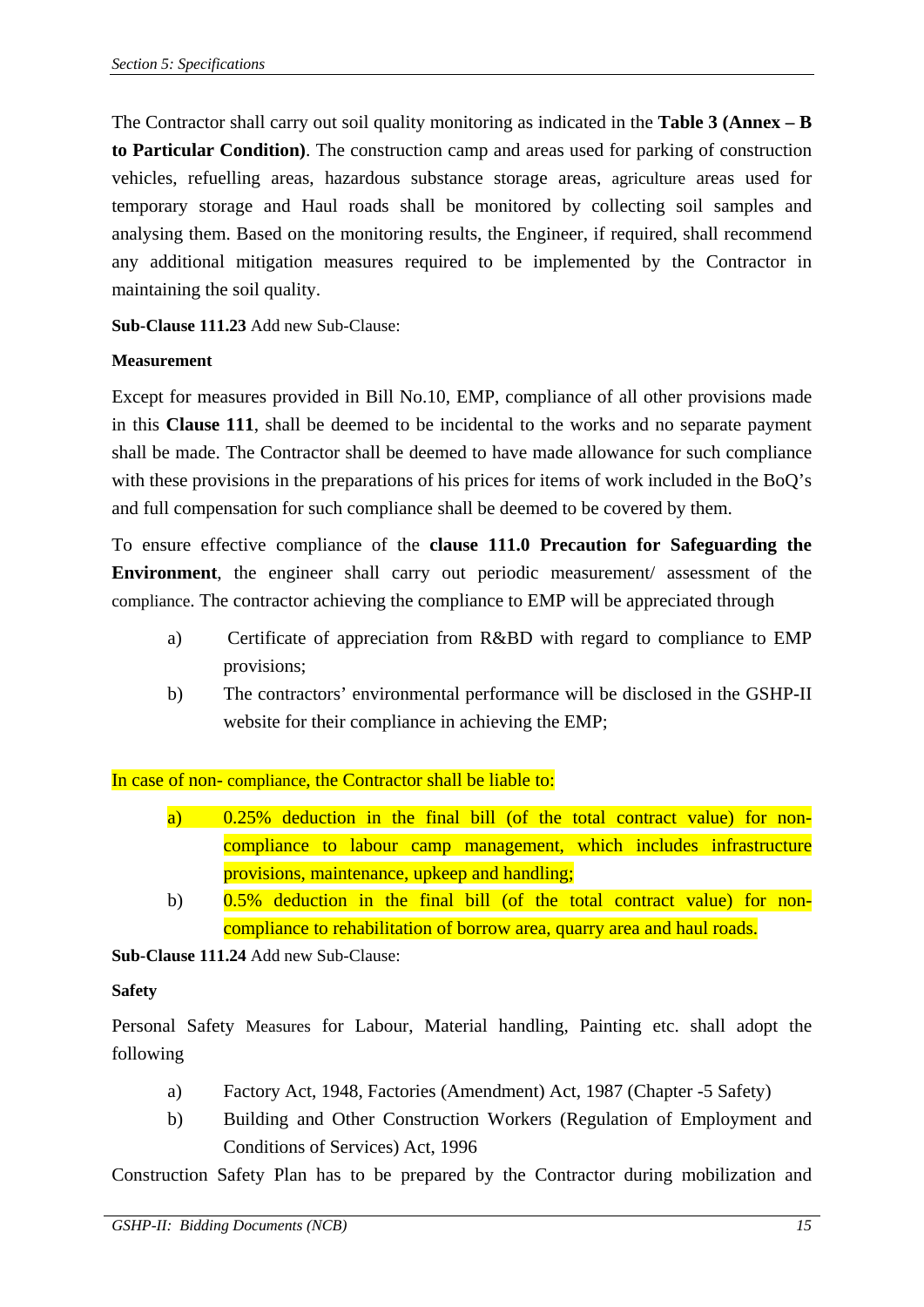approved by the Engineer. The Contractor shall adhere them throughout the construction period, which shall include provision for

- Protective footwear and protective goggles to all workers employed in mixing asphalt materials, cement, lime mortars, concrete etc.
- Protective eye-shields to workers engaged in welding works
- Protective goggles and clothing to workers engaged in stone breaking activities and workers shall be seated at sufficiently safe intervals
- Earplugs to workers exposed to loud noise (above 75dB (A)), and workers working in crushing, compaction, or concrete mixing operation.
- The Contractor shall comply with all regulations regarding safe scaffolding, ladders, working platforms, gangway, stairwells, excavations, trenches and safe means of entry and egress.
- The Contractor shall ensure that no paint containing lead or lead products is used except in the form of paste or readymade paint.
- Contractor shall provide facemasks to the workers when paint is applied in the form of spray or a surface having dry lead paint is rubbed and scrapped.
- The Contractor shall mark 'hard hat' and 'no smoking' and other 'high risk' areas and enforce non-compliance of use of PPE with zero tolerance.

**Clause 112.** The Contractor shall ensure the pedestrian safety during the construction. Pedestrian circulation shall be demarcated prior to start; unsafe areas shall be cordoned off.

Risk from Electrical Equipment(s) shall adhere to **Factory Act, 1948 – Chapter -5 (Safety) and Factories (Amendment) Act, 1987**. No material shall be so stacked or placed as to cause danger or inconvenience to any person or the public. All machines to be used in the construction shall conform to the relevant Indian Standards (IS) codes, and shall be free from patent defect and should be in good working order. The machines shall be regularly inspected and properly maintained as per IS provision and to the satisfaction of the Engineer.

# **Safety during Road Works** shall conform to

- a) Clause 112.4. of MoRTH (Traffic safety)
- b) Clause 112.5. of MoRTH (Maintenance and Diversions)

The Contractor shall provide adequate signage and markings as per the instruction of the Engineer in the construction zones.

The Contractor shall provide First Aid measures in the construction zones and labour camps as per **Section 36 (First Aid) of Building and the other Construction Workers (Regulation of Employment and Conditions of Service) Act, 1996**.

## **Sub-Clause 111.25 Chance findings at Construction Site**

The Contractor shall be responsible for preserving the **Flora and Chance found important Fauna** in the construction area.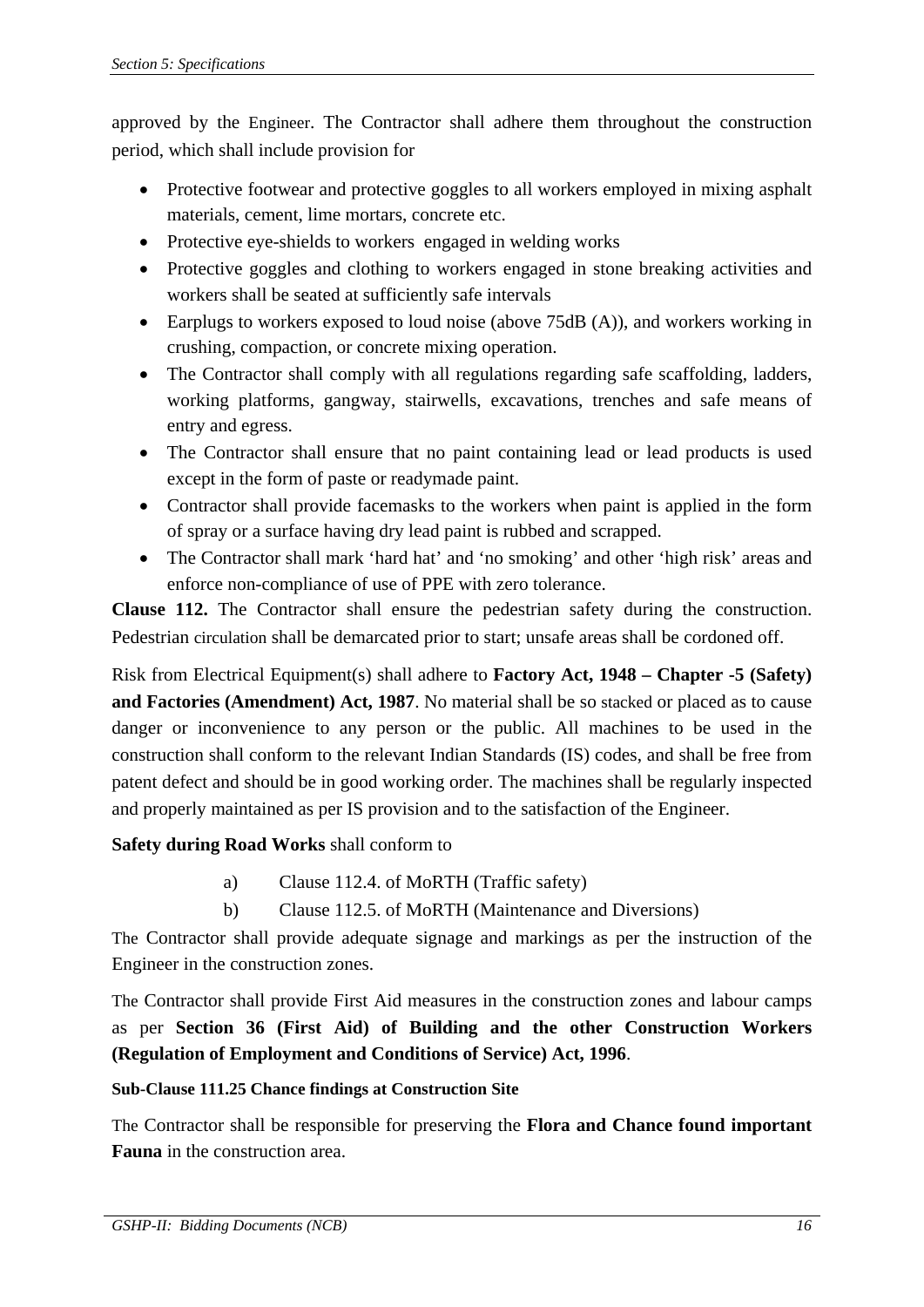- The Contractor shall take reasonable precautions to prevent his workmen or any other persons from removing and damaging any flora (plant/vegetation) and fauna (animal) including restriction of fishing in any water body and hunting of any animal.
- If any wild animal is found near the construction site at any point of time, the Contractor shall immediately upon discovery there of acquaint the Engineer and execute the Engineer's instructions for dealing with the same.

The Engineer shall report to the nearby forest office (range office or divisional office) and shall take appropriate steps/ measures, if required in consultation with the forest officials".

"As per **Ancient Monuments and Archaeological Sites and Remains Rules 1959** and **Ancient Monuments and Archaeological Sites and Remains (Amendment and Validation) Act 2010**, the Contractor shall be responsible for preserving chance found Archaeological Properties during construction.

All fossils, coins, articles of value of antiquity, structures and other remains or things of geological or archaeological interest discovered on the site are the property of the Government and shall be dealt with as per provisions of the relevant legislation. The Contractor shall take reasonable precautions to prevent his workmen or any other persons from removing and damaging any such article or thing.

## **Sub-Clause 111.26 Environmental Enhancement and Special Issues**

As per the drawings provided in the EMP and the provisions of the Bill No 10, the Contractor shall implement the enhancement measures.

## **Sub-Clause 111.27 Emergency Response**

The Contractor shall plan and provide remedial measures that are to be implemented in the event of occurrence of emergencies such as spillages of oil or bitumen or chemicals. The Contactor shall provide the Engineer with a statement of the measures that he intends to implement in the event of such an emergency, which shall include a statement of how he intends to provide personnel adequately trained to implement such measures.

# **Sub-Clause 111.28 Contractor Demobilization**

The Contractor shall prepare site restoration plans that shall be approved by the Engineer. The plan shall be implemented by the Contractor prior to demobilization. On completion of the works, all temporary structures shall be cleared away, all rubbish burnt, excreta or other disposal pits or trenches filled in and effectively sealed off and the site left clean and tidy, at the Contractor's expense, to the entire satisfaction of the Engineer.

## **Sub-Clause 111.29 Maintenance Activities**

The maintenance activities post construction, are not envisaged to be significant and shall include routine non – intensive maintenance activities to ensure conformance to the service level standards. In the event of any maintenance activity that triggers an environmental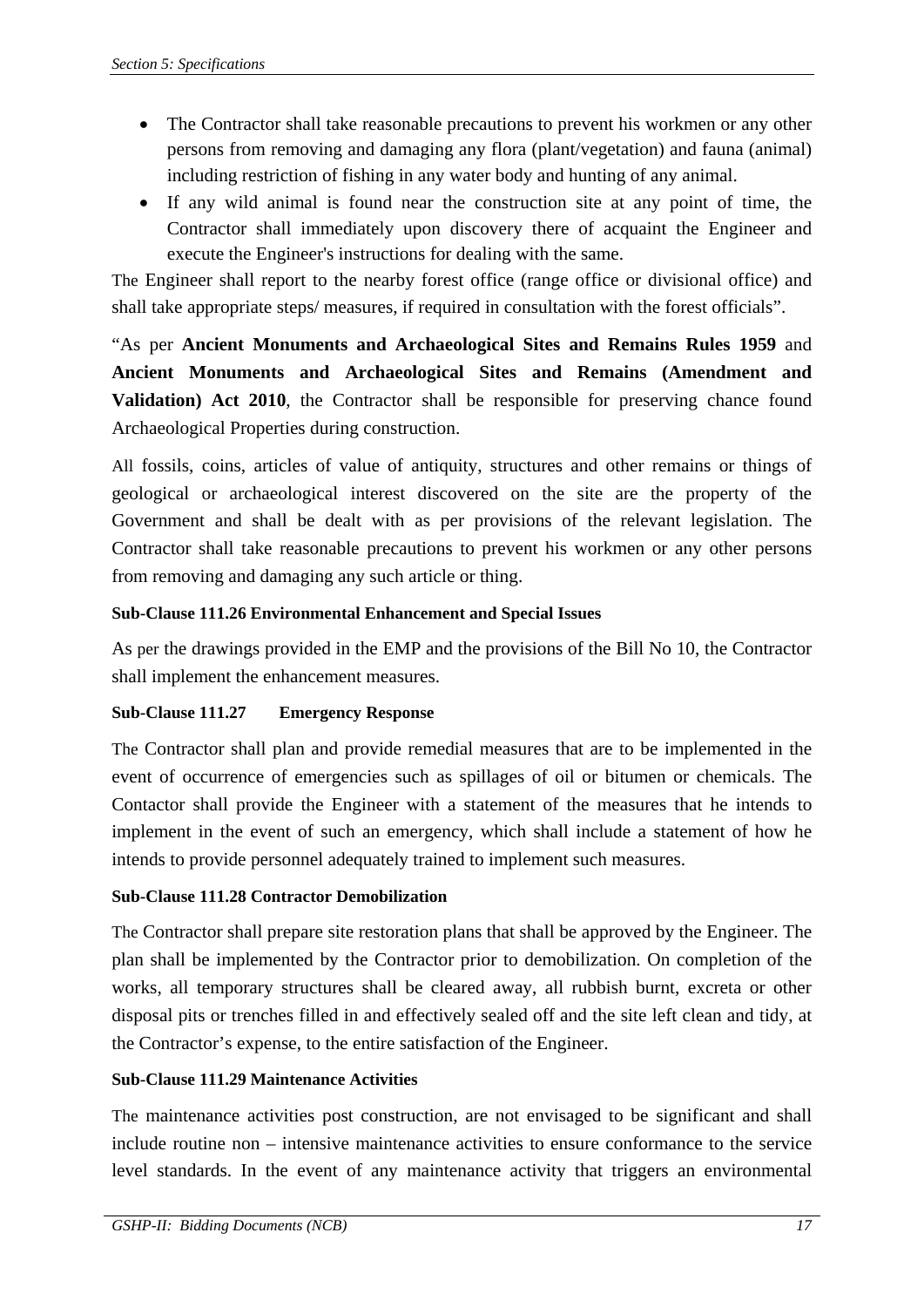impact, the Contractor shall conform to the corresponding **Clause 111 (Clause 111.1 to 111.28),** as required on ground.

## **Clause 112 ARRANGEMENTS FOR TRAFFIC DURING CONSTRUCTION**

#### **Sub-Clause 112.1 General**

Add the following as a second paragraph in this sub-clause:

"The Contractor shall comply with the traffic management requirements and construction methodology specified and detailed in Drawings: TM-01 to TM-09"

# **Sub-Clause 112.2 Passage of Traffic along a part of the Existing Carriageway under Improvement**

The requirements specified in the second sentence; "The treatment to the shoulder ………….of the Engineer" shall be waived subject to the requirements of Drawings: TM-01 to TM-09 as applicablebeing fully complied with.

### **Sub-Clause 112.3 Passage of Traffic along a Temporary Diversion**

**Add** the following as an additional paragraph;

"The Contractor shall acquire land for the Temporary Diversion for highway as well as all type of CD/Bridge improvement/construction works, if so required for the alignment approved by the Engineer, at his own cost and the same shall deem to have been included in the rates for the Temporary Diversion."

#### **Sub-Clause 112.6 Measurements for Payment and Rate**

All arrangements for traffic during construction including provision of temporary cross drainage structures, if required, and treated shoulders as described in Clause 112.2 including their maintenance, dismantling and clearing debris, where necessary, shall be considered as incidental to the works and shall be the Contractor's responsibility and no extra payment will be made.

The construction of temporary diversions including temporary cross drainage structures as described in Clause 112.3, shall be measured in linear metre and the unit contract rate shall be inclusive of cost of acquisition of land required for the temporary diversion and full compensation for construction (including supply of material, labour, tools, etc.), maintenance, final dismantling, and disposal.

## **Sub-Clause 112.7 Side Roads and Property Accesses**

## Add new Clause:

 "At all times, the Contractor shall provide safe and convenient passage for vehicles pedestrians and livestock to and from side roads and property accesses connecting to the roadway. Work which affects the use of side roads and existing accesses shall not be undertaken without providing adequate provisions to the prior satisfaction of the Engineer."

## **Sub-Clause 112.8 Plant and Equipment**

### Add new Clause:

"During the day, plant and equipment working in a position adjacent to traffic and having a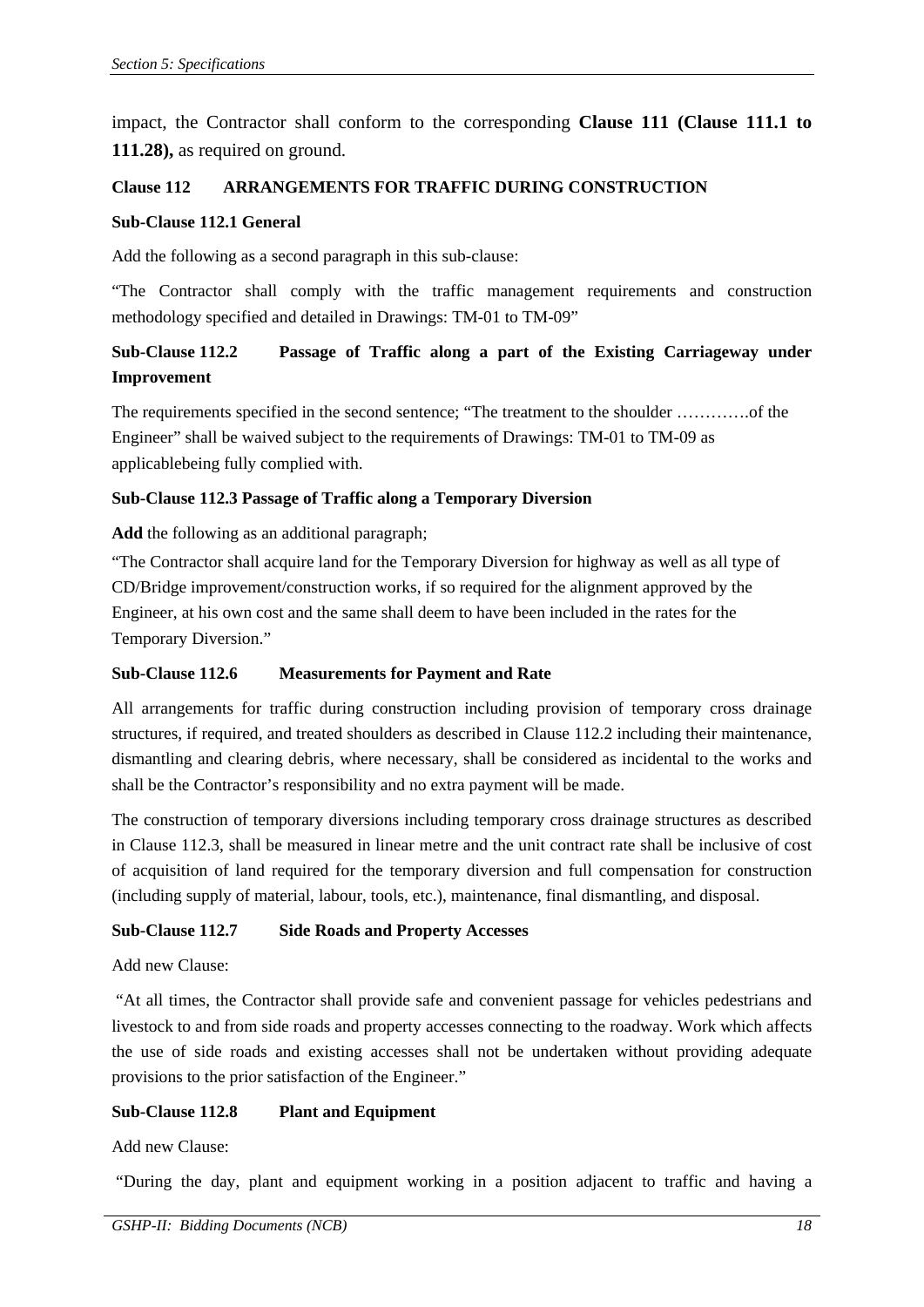projection beyond the normal width of the unit, for example, a grader blade, shall have a fluorescent red marker attached to the outer end of the projection. During poor light conditions or at night, an additional traffic controller with an illuminated red wand shall direct traffic around such plant and equipment.

At night, all plant items and similar obstructions shall be removed from the normal path of vehicles, to provide a lateral clearance of at least 6m where practicable, with a minimum clearance of 1.2m.

Plant and equipment, within 6m of the normal path of vehicles, shall be lit by not less than two yellow steady lamps suspended vertically from the point of the obstruction nearest to a traffic lane, and one yellow steady lamp at each end of the obstruction on the side farthest away from the traffic lane."

# **Clause 113 GENERAL RULES FOR THE MEASUREMENT OF WORKS FOR PAYMENT**

## **Sub-Clause 113.2 Measurements of Lead for Materials**

Delete this Clause and replace with:

 "The rates in the Bill of Quantities are deemed to include the costs of haulage from source of supply to the site for all materials required for the Works."

## **Clause 114 SCOPE OF RATES FOR DIFFERENT ITEMS OF WORK**

Add to Clause 114.2 (xvii). Cost of all provisions for executing the work safely including all protective clothing, barriers, earplugs etc.

## **Clause 115 METHODOLOGY AND SEQUENCE OF WORK**

Substitute "28 days" for "30 days" in the  $2<sup>nd</sup>$  line

## **Clause 120 SITE OFFICES FOR ENGINEER AND OTHER SUPERVISORY STAFF**

Delete this Clause entirely.

## **Clause 121 FIELD LABORATORY**

## **Sub-Clause 121.1 Scope**

Delete this Clause and replace with:

"The work under this Clause covers the provision and maintenance of a fully equipped laboratory.

## **Sub-Clause 121.2 Description**

Delete this Clause and replace with:

"The Contractor shall construct a fully furnished field laboratory to the satisfaction of the Engineer. The laboratory will be located at a site approved by the Engineer and must be of adequate size to adequate all safely perform the tests required under the contract including sufficient lights electric and water supply. The Contractor shall engage all times adequate number of technical and skilled staff for smooth operation of laboratory.

The Contractor shall provide working drawings incorporating all the services based on the information given in the drawings for the approval of the Engineer prior to commencement of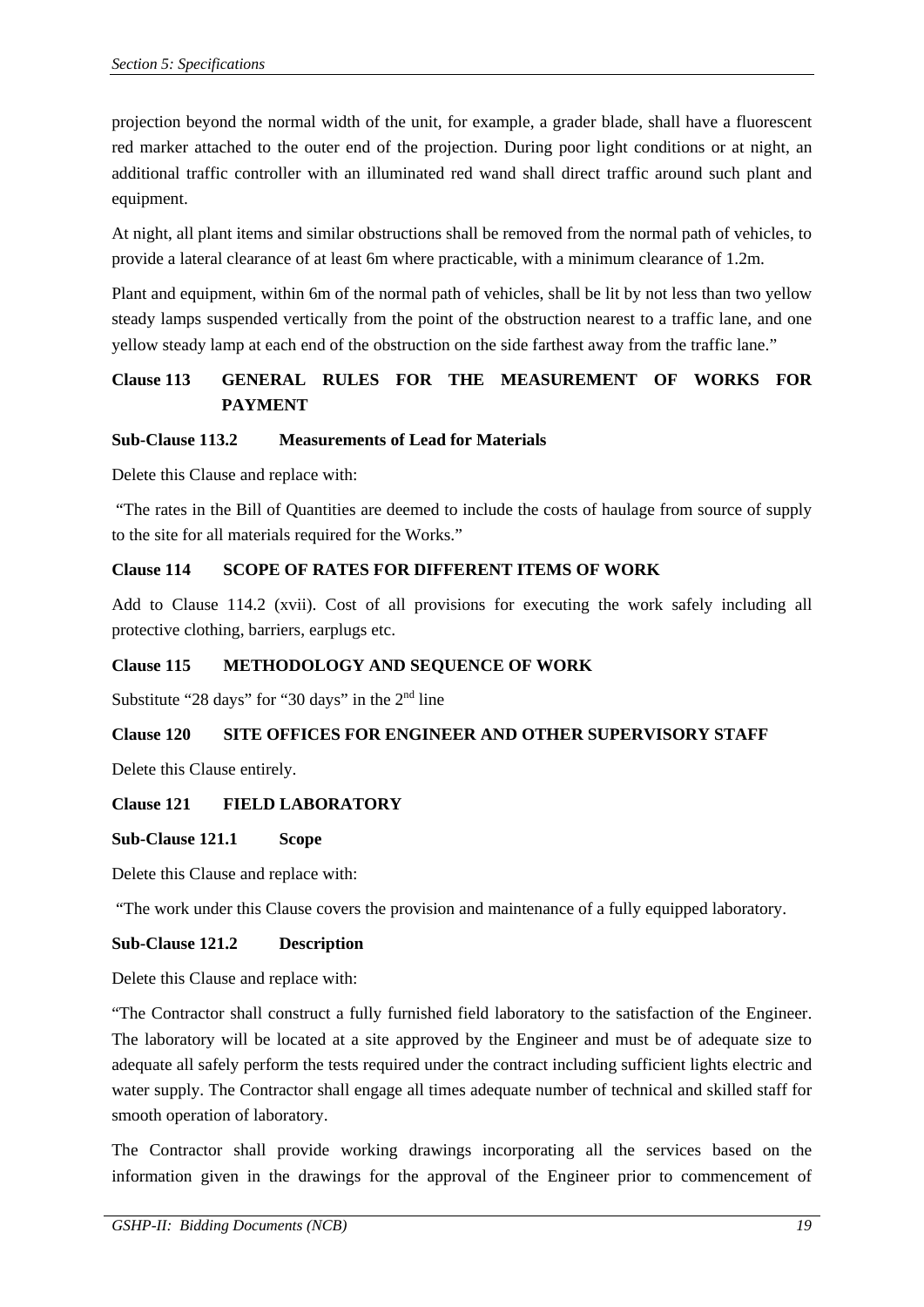construction. An office must be provided in the laboratory for the exclusive use of the Engineer's, Materials Engineer. Adequate toilet and washing facilities must be provided.

The Contractor shall provide the field laboratory within 3 months from the date of the commencement of the work. Prior to this, the contractor must make suitable alternative arrangements for the testing of materials, which are acceptable to the Engineer.

## **Sub-Clause 121.3** This Clause shall read as under:

"The following items of laboratory equipment shall be provided in the field laboratory."

### **A. General**

i) Balance

| a)            | Electronic balance 7 kg to 10 kg. Capacity semi-self indication type-<br>accuracy 1 gm                                                                                                                                      | 2 Nos.      |
|---------------|-----------------------------------------------------------------------------------------------------------------------------------------------------------------------------------------------------------------------------|-------------|
| b)            | Pan Balance 10 kg capacity accuracy 1.0 gm                                                                                                                                                                                  | 12 Nos.     |
| $\mathbf{c})$ | Electronic balance 500 gm capacity accuracy 0.01 gm                                                                                                                                                                         | 2 Nos.      |
| d)            | Electronic balance 100 gm capacity accuracy 0.001 gm                                                                                                                                                                        | 1 No.       |
| e)            | Electronic balance 5 kg capacity accuracy 0.5 gm                                                                                                                                                                            | 3 Nos.      |
| f)            | Platform Scale 300 kg capacity                                                                                                                                                                                              | 1 No.       |
| ii)           | Ovens – electrically operated, thermostatically controlled 600 mm x 600<br>mm Range up to $220^{\circ}$ C and Sensitivity 1 <sup>°</sup> C.                                                                                 | 3 Nos.      |
|               | iii) Sieves: as per I.S. 460-1962                                                                                                                                                                                           |             |
| a)            | 450 mm internal dia sieve set as per ISI complete with lid and pan                                                                                                                                                          | 2 sets      |
| b)            | 200 mm internal dia sieve set (brass frame and steel or brass wire cloth<br>mesh) consisting of complete with lid and pan                                                                                                   | 2 sets      |
|               | iv) Sieve shaker capable of taking 200 mm and 300 mm dia sieves electrically<br>operated with time switch assembly (Conforming to IS)                                                                                       | 1 No.       |
|               | v) Stop watches, 1/5 sec. Accuracy                                                                                                                                                                                          | 2 Nos.      |
|               | vi) Glassware comprising of Beaker, Pipettes, burettes, conical and spherical<br>flasks, dishes, measuring cylinders (100 to 1000 cc capacity), glass rods<br>and funnels, glass thermometers of range $0^0$ C to $100^0$ C | As required |
|               | vii) Hot plates 200 mm dia (1500 watt)                                                                                                                                                                                      | 2 Nos.      |
|               | viii) Enamel Trays                                                                                                                                                                                                          |             |
|               | a) 600 mm x 450 mm x 50 mm                                                                                                                                                                                                  | 6 Nos.      |
|               | b) $450 \text{ mm} \times 300 \text{ mm} \times 40 \text{ mm}$                                                                                                                                                              | 6 Nos.      |
|               | c) $300 \text{ mm} \times 250 \text{ mm} \times 40 \text{ mm}$                                                                                                                                                              |             |
| d)            | Circular plates of 250 mm dia                                                                                                                                                                                               |             |
|               | ix) Rubber Pestle and mortar                                                                                                                                                                                                | 1 No.       |
| X)            | Chemicals, solvents, indicators, filter papers, brushes and other<br>consumable                                                                                                                                             | As required |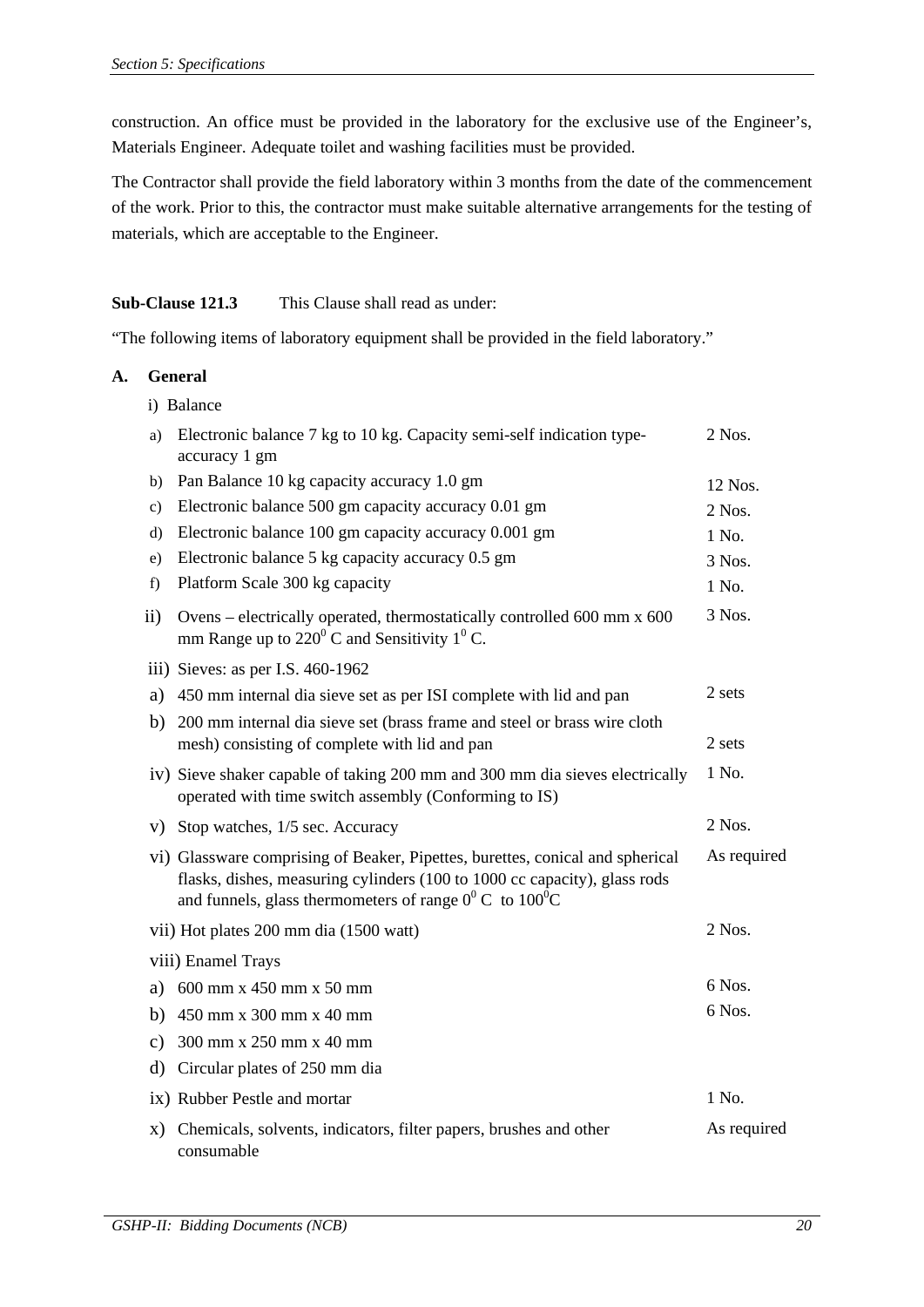|   | xi) Small tools like scoop, Hand Shovel, trowel, shovel, trimming knife, steel<br>straight edge, club hammers (1 kg and $\frac{1}{2}$ kg) mallet, sieve brush, venire calliper | As required |
|---|--------------------------------------------------------------------------------------------------------------------------------------------------------------------------------|-------------|
|   | xii) Asbestos Gloves                                                                                                                                                           | 3 pairs     |
|   | xiii) Hydrometer                                                                                                                                                               | 1 No.       |
|   | xiv) Room temperature/atmospheric temperature Thermometer                                                                                                                      | 2 Nos.      |
|   | xv) Rain gauge                                                                                                                                                                 | 1 No.       |
|   | xvi) Hygrometer                                                                                                                                                                | 1 No.       |
|   | xvii) First aid box                                                                                                                                                            | 1 No.       |
| B | <b>For Soils and Aggregates</b>                                                                                                                                                |             |
|   | Riffle box for:<br>$\mathbf{i}$                                                                                                                                                |             |
|   | 50 mm size particles<br>a)                                                                                                                                                     | 1 No.       |
|   | 20 mm size particles<br>b)                                                                                                                                                     | 1 No.       |
|   | 5 mm size particles<br>c)                                                                                                                                                      | 1 No.       |
|   | Air tight non-corrodable containers of various sizes<br>$\rm ii)$                                                                                                              | 200 Nos.    |
|   | iii) Electric Water Still                                                                                                                                                      | 1 No.       |
|   | iv) Soil Auger outfit 150 mm dia with extension rod, T Piece/handle and set<br>of two spanners                                                                                 | 2 Nos.      |
|   | Liquid limit device with Casagrande and A.S.T.M. grooving tools as per ISI-2720<br>V)                                                                                          | Nos.        |
|   | vi) Grain size analysis of the fraction passing 75 micron by hydrometer<br>method conforming IS: 2720 (Part IV)                                                                | 1 Set       |
|   | vii) Light Compaction apparatus conforming to the relevant IS specification<br>complete with collar, base plate and hammer                                                     | 2 Nos.      |
|   | viii) Heavy compaction apparatus as per the relevant IS specification complete<br>with collar, base plate and hammer                                                           | 2 Nos.      |
|   | ix) Electrically operated automatic apparatus for light and heavy compaction<br>as per IS:2720 (Part 7 & 8)                                                                    | 1 No.       |
|   | Small sand pouring cylinder with conical funnel and tap complete as per<br>X)<br>IS:2720 (Part 28) 1974                                                                        | 8 Nos.      |
|   | xi) Large sand pouring cylinder with conical funnel and tap complete as per<br>I.S. 2720 (Part 28) 1974                                                                        | 12 Nos.     |
|   | xii) Laboratory California Bearing Ratio Test Apparatus Electrically operated<br>with speed control as per IS 2720 (Part 16)                                                   | 1 Set       |
|   | xiii) CBR moulds 150-mm dia - 175-mm ht. Complete with collar; base plate<br>etc. conforming to IS code.                                                                       | 30 Nos.     |
|   | xiv) Annular Metal Weight (2.5 kg)                                                                                                                                             | 30 Nos.     |
|   | xv) Slotted Metal Weight (5 kg)                                                                                                                                                | 30 Nos.     |
|   | xvi) Circular metal spacer disc, 148-mm dia x 47.5 mm height with detachable<br>handle.                                                                                        | 3 Nos.      |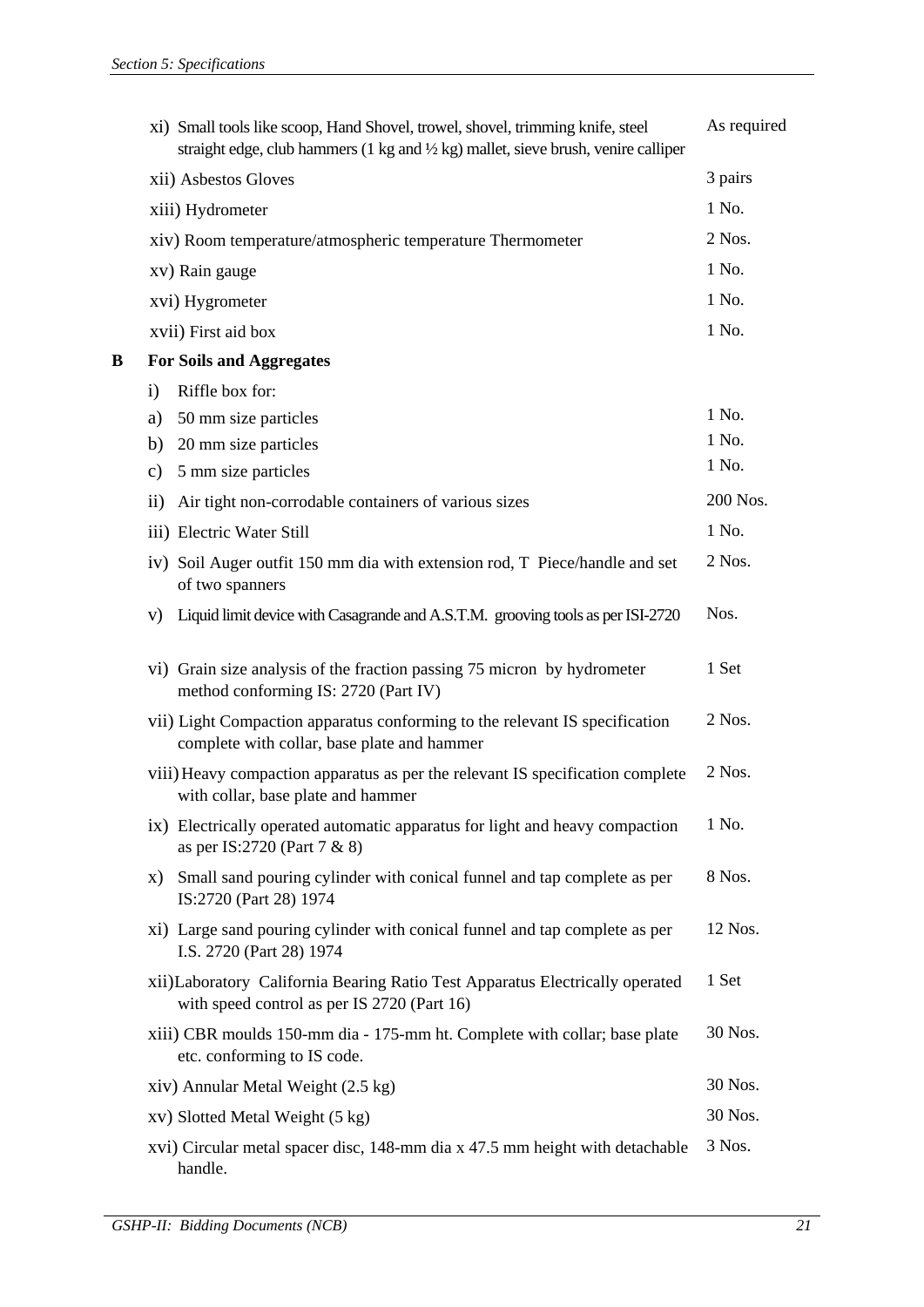|    | xvii) Perforated plate 148-mm dia. With adjustable stem and lock nut                                                                            | 30 Nos.          |
|----|-------------------------------------------------------------------------------------------------------------------------------------------------|------------------|
|    | xviii) Dial Gauge, 0.01 x 25 mm                                                                                                                 | 30 Nos.          |
|    | xix) Metal tripod for dial gauge                                                                                                                | 30 Nos.          |
|    | xx) Soil sample extractor frame with base plate, hydraulic & hand operated                                                                      | 2 Nos.           |
|    | xxi) Soaking tank for accommodating 30 CBR moulds                                                                                               | 1 No.            |
|    | xxii) Proving rings of 1000 kg, 2500 kg and 5000-kg capacity.                                                                                   | One each         |
|    | Circular filter papers for CBR mould:<br>10 packets of 100 papers each                                                                          |                  |
|    | xxiv) Dynamic cone penetrometer                                                                                                                 | 1 No.            |
|    | xxv) Speedy moisture meter complete with chemicals                                                                                              | 2 Nos.           |
|    | xxvi) Flakiness and elongation index test gauges                                                                                                | 2 sets.          |
|    | xxvii) Aggregate impact value test apparatus as per IS 2386 (Part 4) 1963                                                                       | 1 No.            |
|    | xxviii) Los Angeles abrasion apparatus as per IS 2386 (Part 4) 1963                                                                             | 1 No.            |
|    | xxix) Apparatus for carrying out insitu C.B.R. Tests in the field                                                                               | 1 N <sub>0</sub> |
|    | xxx) Performer from Anil Ltd., New Delhi or approved equivalent                                                                                 | 1 N <sub>0</sub> |
| C  | <b>For Bitumen and Bituminous Mixes</b>                                                                                                         |                  |
|    | Constant temperature bath for accommodating bitumen and marshall test<br>i)<br>specimens, electrically operated and thermostatically controlled | 2 Nos.           |
|    | ii) Standard penetrometer automatic type, adjustable weight arrangement and<br>needles as per IS 1203-1978                                      | 2 Nos.           |
|    | iii) Ductility Apparatus, IS: $1208 - 1978$                                                                                                     | 1 No.            |
|    | iv) Softening Point Apparatus $-$ IS : 1205 $-$ 1078                                                                                            | 2 Nos.           |
|    | v) Electrically operated centrifugal type apparatus for bitumen extraction and<br>filter paper and asphalt furnace (optional)                   | 2 Nos.           |
|    | vi) Laboratory mixer including required accessories about 0.02 cum capacity<br>electrically operated fitted with heating jacket                 | 1 No.            |
|    | vii) Marshall stability apparatus electrically operated complete with all<br>accessories as per ASTM11559-62 T                                  | 1 Set            |
|    | viii) Core cutting machine with 10 cm and 15 cm dia diamond cutting edge                                                                        | 1 No.            |
|    | ix) Metallic and digital Thermometers, range upto $300^{\circ}$ C                                                                               | 6 Nos.           |
|    | Apparatus for specific gravity of bitumen as per the relevant IS specification<br>X)                                                            | 2 Nos.           |
|    | xi) Viscosity determination apparatus (Kinematics) as per the relevant IS<br>specification                                                      | 1 Set            |
|    | xii) Swell test apparatus conforming to Asphalt Institute MS-2, No.2<br>Specification                                                           | 1 No.            |
| D. | <b>For Cement and Cement Concrete</b>                                                                                                           |                  |
|    | $\mathbf{i}$<br>Vicat needle apparatus as per IS 269-1967                                                                                       | 1 No.            |
|    | Moulds<br>$\rm ii)$                                                                                                                             | As required      |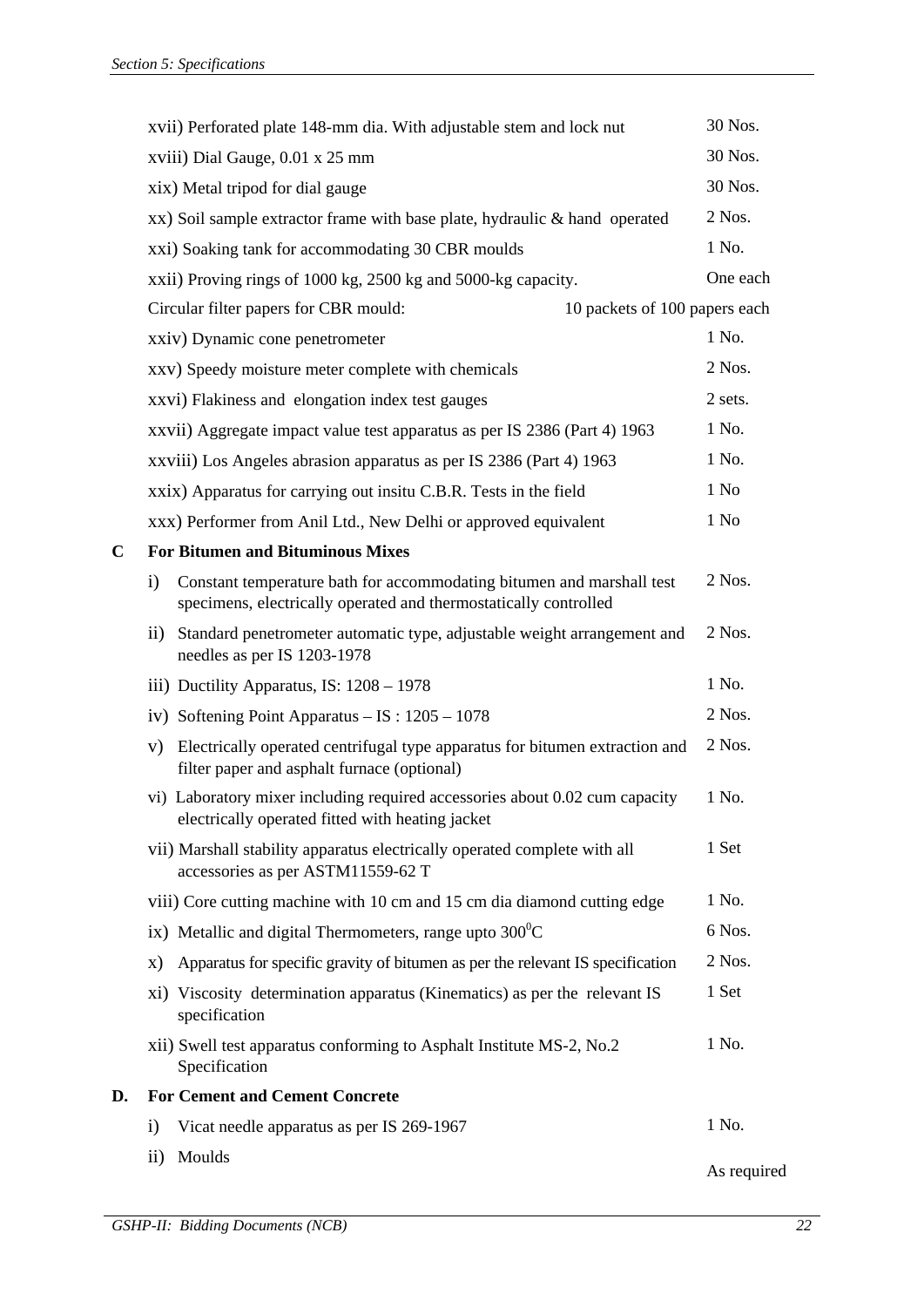| a)                                 | 150 mm dia x 300 mm height cylinder with capping component                                                           |        |
|------------------------------------|----------------------------------------------------------------------------------------------------------------------|--------|
| Cubes 150 mm and 100 mm size<br>b) |                                                                                                                      |        |
|                                    |                                                                                                                      |        |
| $\mathbf{c})$                      | Cubes 70.7 mm for cement mortar                                                                                      |        |
|                                    | iii) Concrete Permeability Apparatus as per the relevant IS Specifications                                           | 1 No.  |
|                                    | iv) High frequency mortar cube Vibrator for cement testing                                                           | 1 No.  |
| V)                                 | Concrete mixer power driven, $0.03 \text{ m}^3$ capacity                                                             | 1 No.  |
|                                    | vi) Variable frequency and amplitude vibrating table size 1 meter x 1 meter,<br>as per the relevant British Standard | 1 No.  |
|                                    | vii) Flow table as per the relevant IS specifications                                                                | 4 No.  |
|                                    | viii) a) 2000 kN (Least count 10kN) compression testing Machine for concrete<br>cube.                                | 1 No.  |
|                                    | b) 500 kN (Least count 2 kN) compression testing Machine for cement/<br>mortar cube.                                 | 1 No.  |
|                                    | ix) Equipment for slump test                                                                                         | 1 No.  |
| X)                                 | Equipment for determination of specific gravity for fine and coarse<br>aggregate as per IS 2386 (Part 3) 1963        | 4 Nos. |
|                                    | xi) Flexural attachment to compression testing machine                                                               | 1 No.  |
|                                    | xii) Needle Vibrator                                                                                                 | 1 No.  |
|                                    | xiii) Soundness testing apparatus for cement                                                                         | 1 Set  |
|                                    | xiv) Schmidt hammer                                                                                                  | 1 No.  |

**E For Control of Profile and Surface** 

## **Evenness**

| $\mathbf{i}$  | Distomat of equivalent                    | 1 Sets  |
|---------------|-------------------------------------------|---------|
| $\mathbf{ii}$ | Theodolite                                | 1 Sets  |
|               | iii) Precision automatic level            | 2 Set   |
|               | iv) Precision staff                       | 3 Sets  |
| V)            | 3 meter straight edge and measuring wedge | 3 Sets  |
|               | vi) Camber templates 2 lane               |         |
| a)            | Crown type cross-section                  | 2 Sets  |
| b)            | Straight run cross-section                |         |
|               | vii) Steel Tape                           |         |
| a)            | 3 m long                                  | 2 Sets  |
| b)            | 5m long                                   | 20 Sets |
| c)            | 10m long                                  | 2 Sets  |
| $\mathbf{d}$  | $20m$ long                                | 2 Sets  |
| e)            | 30m long                                  | 2 Sets  |
|               |                                           |         |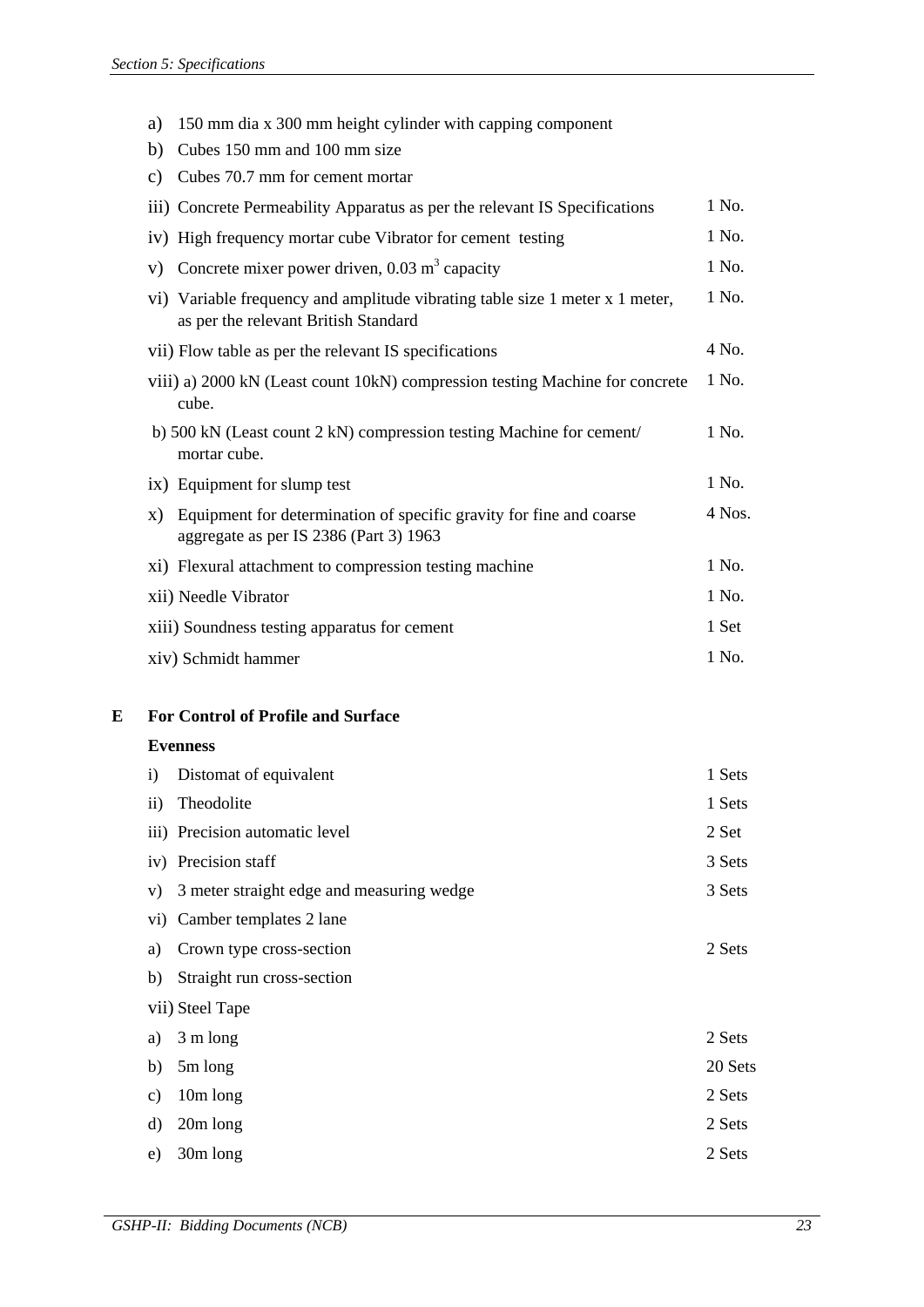**F** Any other equipment which is not mentioned here but which is necessary for complying with the provisions of the Contract or as required by the Engineer

In the absence of any equipment as per test requirements of section 900 of MOST specification, the same shall be provided by the contractor at any time as directed by the Engineer. No extra payment shall be made to the contractor.

**G** Complete set of IS, IRC, AASHTO, ASTM, BS, etc Standards and Codes referred to in the specifications. (Latest Edition)

### **Sub-Clause 121.7** Substitute Clause 121.7 by the following

"There is no separate item in the Bill of Quantities for establishing and maintenance of the laboratory and supply, erection maintenance of equipment and also running cost of testing. The rates quoted by the Contractor shall be deemed to cover the cost of all these items."

# **Clause 122 SITE RESIDENTIAL ACCOMMODATION FOR EMPLOYER AND OTHER SUPERVISORY STAFF**

Delete this Clause

## **Clause 123 PROVIDING AND MAINTAINING WIRELESS COMMUNICATION SYSTEM**

Delete this Clause

#### **Clause 124 PROVIDING AND MAINTAINING VEHICLES FOR THE ENGINEER**

Delete this Clause.

#### **SECTION 200 SITE CLEARANCE**

#### **Clause 201.4 Disposal of Materials**

Add fourth paragraph as under:

The contractor would preferably reuse the spoils and construction waste materials for making access roads to farms, villages and schools etc. Proper records will be maintained on location and quantity of wastes disposed off. The location and method of disposal will be approved by the engineer.

#### **Clause 202.5 Disposal of Materials**

**Replace** the Clause by the following:

All materials obtained by dismantling shall deem to be treated as the property of the Contractor. The Contractor shall give due credit of the salvage value of all usable dismantled material in the rates quoted by him for the related items.

The Contractor shall dispose of/transport all usable and non-usable materials away from the Site, involving all leads and lifts, at his cost and no recovery or payment shall be made on that account.

Add last paragraph as under: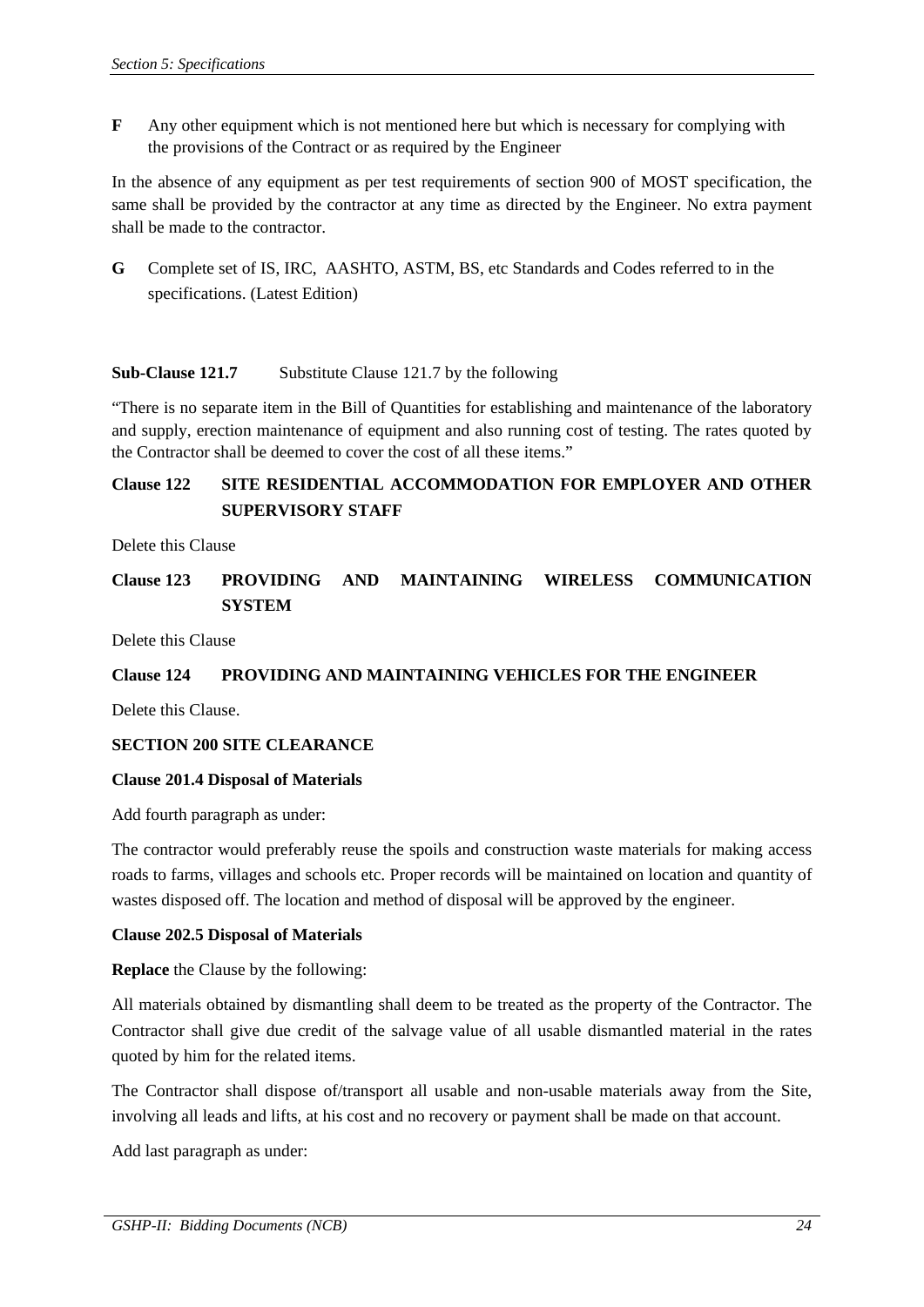The disposal of waste materials shall be:

500m away from the settlements and water bodies

Site selection for disposal of waste materials:

- Preferences should be given to barren area/ waste land
- Residual spoils shall be used, as directed by the Engineer, to fill up the low lying areas within the stretch available all along the corridor.

Bituminous materials and construction waste shall be dumped in the pits dug within the stretch, available all along the corridor with an overlay of stockpiled topsoil in a layer of thickness of 75mm – 150mm. The materials disposed off as directed by the engineer.

### **Clause 202.7 Rates**

Replace the second sentence by

"These will also include excavation and refilling where necessary to the required compaction and for handling and disposing of the dismantled usable as well non- usable materials with all lifts and leads."

## **SECTION 300 – EARTHWORK EROSION CONTROL AND DRAINAGE**

## **Clause 301 EXCAVATION FOR ROADWAY AND DRAINS**

#### **Clause 301.3.3Excavation – General**

Add in first paragraph after end of first sentence.

"All existing trees falling within construction zone shall not be removed and the contractor will carry out the earthwork around these trees without causing damages to them. Within 2m periphery of tree girth, all excavation to trees shall be carried out by manual means only. However, tree branches protruding over carriageway shall be cut/trimmed as directed by the Engineer. No separate payment will be allowed for cutting/trimming work and this are deemed to be incidental to the work."

Delete the last two sentences of last paragraph. And add, " The earthwork shall be carried out as per the sequences stated in this contract or as directed by Engineer".

#### **Sub- Clause 301.3.12 Backfilling**

After the last sentence add the following:

"Density requirements for backfilling shall be in accordance with Table 300-2."

**Sub-Clause 301.6** Add the following paragraph in the last.

**"**CBR as well as in-situ density shall be determined at 200m interval for verification. If the CBR is different from value used for the design, the Engineer will issue revised details".

**Sub-Clause 301.9 Rates** 

**Sub-Clause 301.9.2** This clause shall read as under:

"The contract unit rate for loosening and re-compacting at sub-grade level shall include full compensation for loosening to the specified depth, removing the loosened soil outside the roadway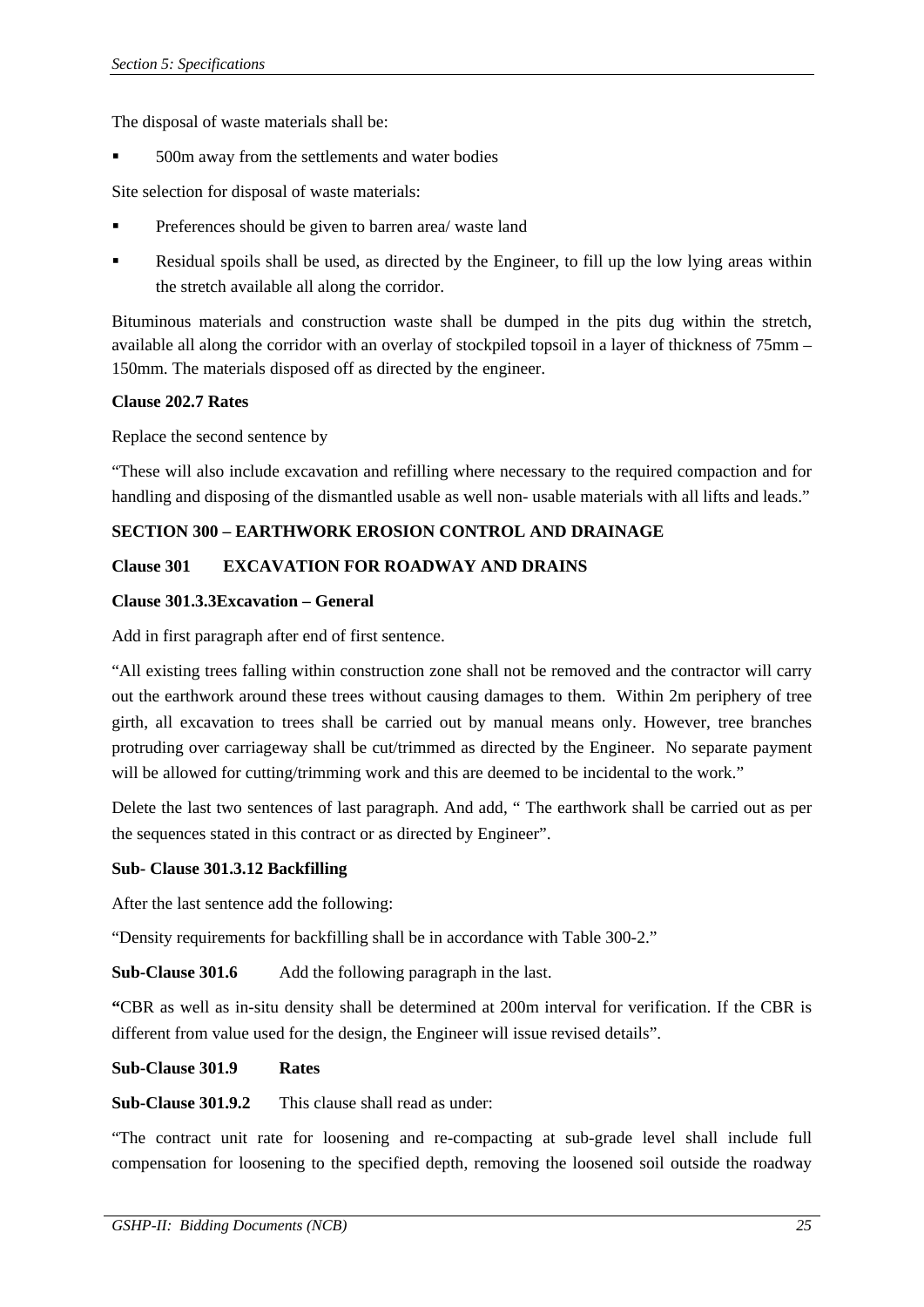wherever considered necessary, rolling the surface below, breaking the clods, spreading the excavated soil in layers, watering where necessary and compacting to the requirements."

### **Clause 304 EXCAVATION FOR STRUCTURES**

#### **Sub-Clause 304.3.2 Standard Penetration Test (SPT)**

Add the following as the fourth paragraph:

Standard Penetration Test (SPT) has to be conducted at all locations of box culverts, slab culverts and bridges at the bottom of foundations to establish the Safe Bearing Capacity of the soil in order to select the type of foundation and construction type to be adopted. For the retaining walls this tests are to be conducted at every 100 meters interval

#### **Sub-Clause 304.3.4 Preparation of foundation**

In paragraph 2 and 3 of this clause substitute `Concrete M15' in place of 'lean concrete (1:3:6 nominal mix)'.

#### **Sub-Clause 304.3.7 BACK FILLING**

Add second paragraph as under:

"The working space between the structure and the excavation shall be cleared out completely of all construction materials and loose earth that has fallen into the excavation during construction. The excavation shall be pumped dry and all saturated and soft earth removed prior to being inspected by the Engineer who will give his permission for the placement of any fill material, providing the space has been properly prepared. Compaction will only be carried out with mechanical compactors of sufficient capacity to ensure correct compaction of the backfill material. The fill is to be brought up in layers not greater than 150 mm. Compaction tests are to be carried out at maximum intervals of 600 mm in depth. Mass filling of structures with machines will not be permitted and contractors should make allowance in their rates for the methodology described above".

#### **Sub-Clause 304.5 Rates**

Add paragraph (vii) as under:

The SPT test if conducted, as per Engineers instructions shall be paid separately

#### **Sub-Clause 305 EMBANKMENT CONSTRUCTION**

**Sub-Clause 305.1.1** Add third sentence as follows: "Selected backfill to structures shall also comply with the requirements of Sub-clause 304.3.7 and IRC: 78

#### **Sub-Clause 305.2 Material and General Requirements**

#### **Sub-Clause 305.2.1 Physical Requirements**

#### **Sub-Clause 305.2.1.2 This Clause shall read as under:**

 "Highly expansive soils such as CH, MH or OH exhibiting marked swell and shrinkage properties ('free swelling index' exceeding 50 per cent when tested as per IS:2720-Part 40) shall not be used in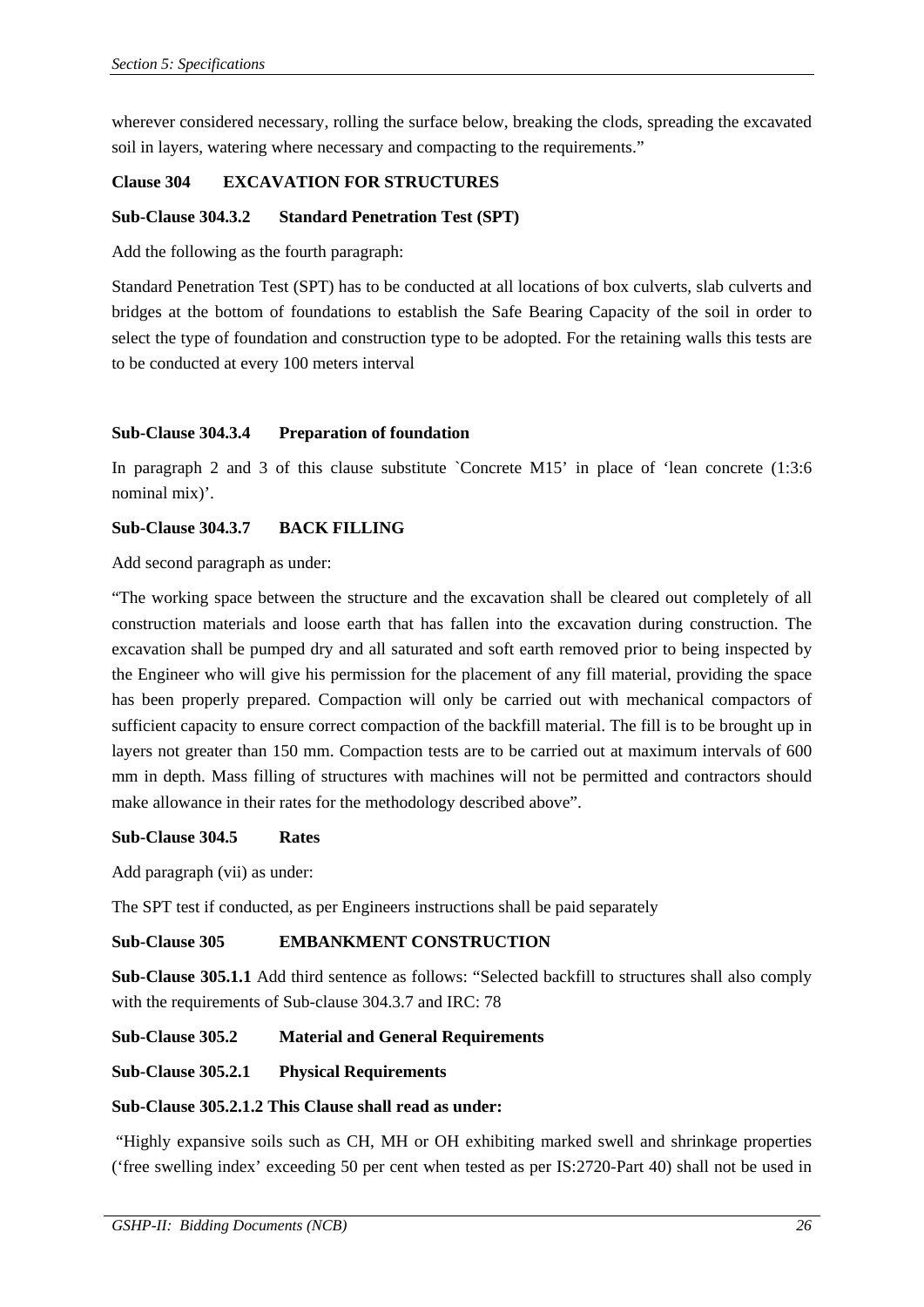construction of sub-grade and embankment".

**Sub-Clause 305.2.1.4** Delete second and third sentence of Clause 305.2.1.4.

### **Sub-Clause 305.2.2.2 Borrow Materials**

Paragraph 1 of this Clause shall read as under:

"No borrow area shall be made available by the Employer for this work. The arrangement for the source of supply of the material for embankment and sub-grade as well as compliance to the different environmental requirements in respect of excavation and borrow areas as stipulated, from time to time, by the Ministry of Environment and Forest, Government of India and the local bodies, as applicable shall be the sole responsibility of the Contractor."

Paragraph 8 of this Clause given below Table 300-2 shall read as under:-

"The contractor shall at least 7 working days before commencement of compaction submit the following to the Engineer for approval:

- I) The Values of maximum dry density and optimum moisture content obtained in accordance with IS:2720 (Part 8) for each fill material he intends to use.
- II) The graphs showing values of density against moisture content from which each of the values in (I) above of the maximum dry density and optimum moisture content were determined.
- III) The dry density-moisture content-CBR relationship for each of the fill materials he intends to use in the sub-grade".

Add a new paragraph in the last of this clause as under:

IV) "For sub-grade as shown on the Drawings, the soaked CBR shall be the minimum specified and the PI shall be less than 15. For shoulder materials as shown on the Drawings the soaked CBR shall not be less than 15 percent with PI between 8 and 12. All tested as per applicable standards and specifications and approved by the Engineer".

#### **Sub-Clause 305.3 Construction Operations**

**Sub-Clause 305.3.5.1** Add after "In layers of uniform thickness" in the first sentence in the first paragraph, "Spreading of; material will not be done by farm tractors with blade attachments but by bulldozers with caterpillar tracks".

## **Sub-Clause 305.3.4 Compacting ground supporting embankment/sub-grade**

Delete "where necessary" in the first sentence of the first paragraph.

### **Sub-Clause 305.3.5.2**

In Paragraph 3, **Replace** "IS:2720 (Part 7) or and as the case may be" by "determined in accordance with IS:2720 (Part7) or IS2720 (Part8) as the case may be".

#### **Sub-Clause 305.3.6 Compaction**

The second paragraph of this Clause shall read as under:

"Only vibratory rollers of not less than 8-10 tonne static weight with plain or pad foot drum shall be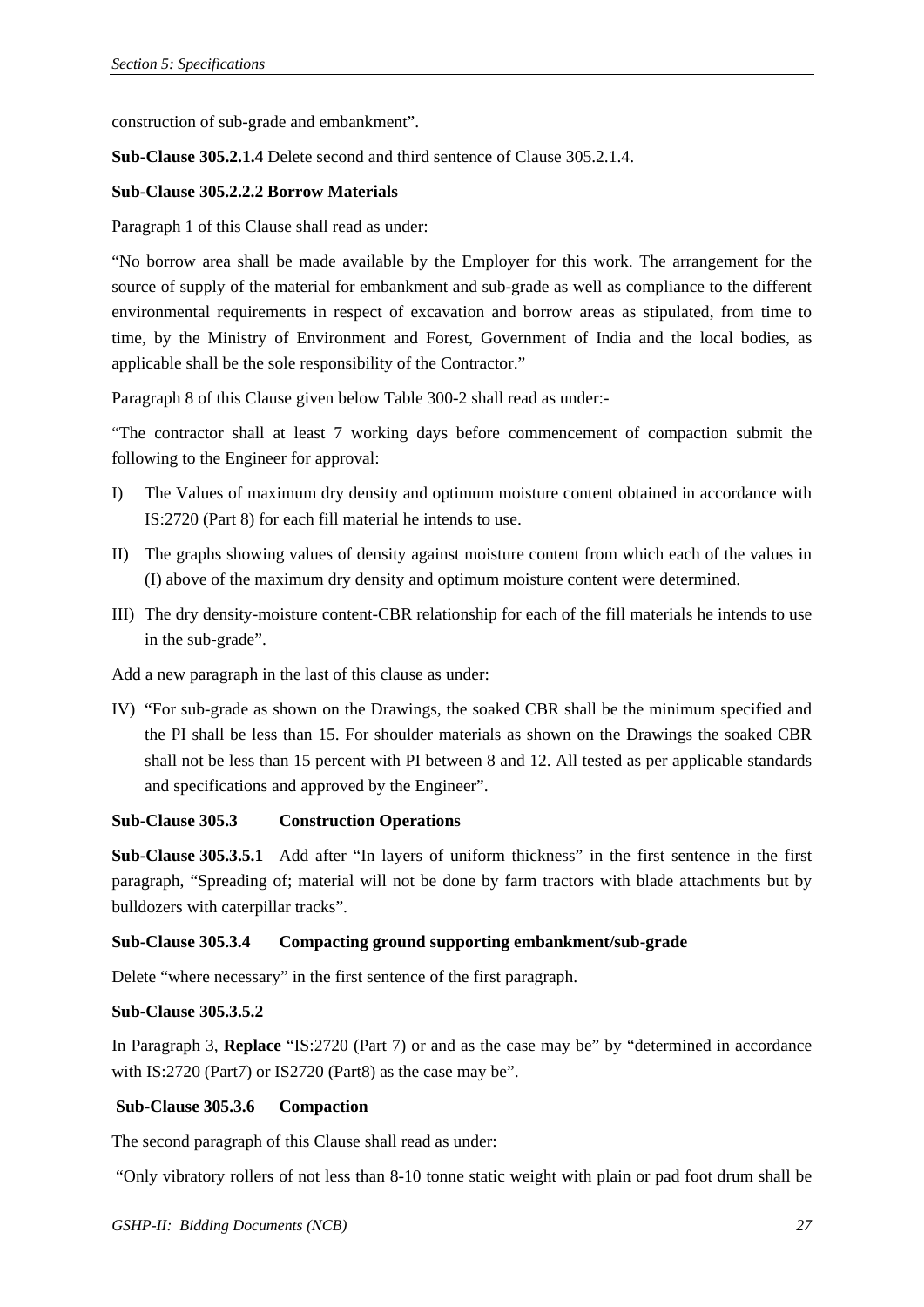used for compaction".

#### **Sub-Clause 305.4.7 Earthwork for high Embankment**

Substitute the first paragraph of this clause as under:

"In the case of embankments, the Contractor shall use the material from the approved borrow area.

### **Clause 306 SOIL EROSION AND SEDIMENTATION CONTROL.**

#### **Sub-Clause 306.4 Measurement for Payment**

Substitute the Clause 306.4 as follows:

**"**All temporary sedimentation and pollution control works shall be deemed as incidental to the earthwork and other items of work and as such no separate payment shall be made for the same".

#### **Sub-Clause 306.5 Rate**

This Clause shall be deleted

#### **Clause 309 SURFACE/SUB-SURFACE DRAINS**

#### **Sub-Clause 309.2 Surface Drains**

Add at the end of third paragraph:

"The lining of the lined drains shown on the drawings shall be constructed in accordance with the relevant technical specifications and drawings and as approved by the Engineer.

Metal grates for sumps on concrete lined surface drains shall be heavy duty (trafficable by commercial vehicles) proprietary products with gaps between bars no greater than 25mm. The Contractor shall submit proposals for grating to the Engineer for approval before commencing construction of the sumps."

#### **Sub-Clause 309.4 Measurement for Payment**

Delete the first sentence and replace with:

"Surface drains not lined shall be included in the items for excavation for the roadway in accordance with Clause-301.8.

#### **Sub-Clause 309.5 Rates**

Add at the end of this clause as under:

"The rate for concrete lined drain shall also include bedding concrete and jointing. The rate for lined surface drains shall include inlet sumps and metal grates where specified."

## **Clause 314 - O.G.L**.

Add a new Clause:

O.G.L. for working out the quantities of excavation or embankment shall be the levels of ground recorded jointly by the Engineer and the Contractor before Clearing and Grubbing.

## **SECTION 400 – SUB-BASES, BASES (NON-BITUMINOUS) AND SHOULDERS**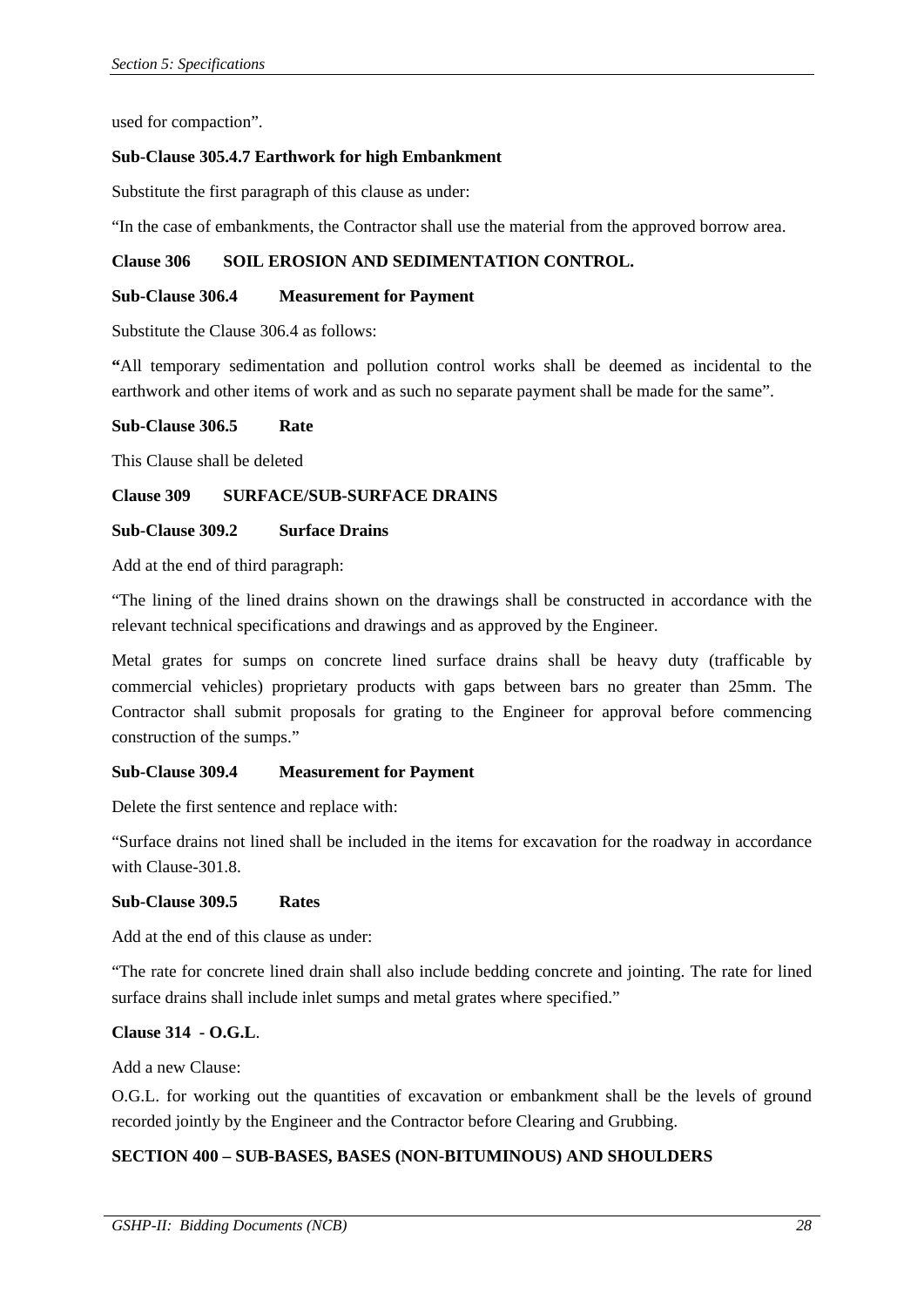#### **Clause 401 GRANULAR SUB-BASE**

#### **Sub-Clause 401.2 Materials**

**Sub-Clause 401.2.1** Paragraph 1 of this Clause shall read as under:

"The material to be used for the work shall be natural sand, gravel, crushed stone, or combination thereof depending upon the grading required. The material shall be free from organic or other deleterious constituents and conform to Grading 1 given in Table 400-1".

**Replace** the second sentence of Paragraph 2 by the following;

"Coarse Graded Granular Sub-Base of Grade I, confirming to Table 400-2 shall be used for providing a drainage layer wherever so provided in the design".

**Sub-Clause 401.4.1** Substitute "80-100kN Smooth wheeled roller" by "Vibratory Roller"

### **Sub-Clause 401.4.2 Spreading and Compacting**

The following shall be added to Paragraph 1:

"The thickness of the loose layers shall be so regulated that the maximum thickness of the layer after compaction does not exceed 150 mm".

Delete Paragraphs 2 & 3.

The fifth paragraph of this Clause shall read as under:

"Immediately thereafter, rolling shall start with the help of a vibratory roller of minimum 80 to 100 kN static weight with plain drum or pad foot drum or heavy pneumatic tyred roller of minimum 200 to 300 kN weight having a minimum tyre pressure of 0.7 MN/ $M<sup>2</sup>$  or equivalent capacity roller capable of achieving the required compaction. Rolling shall commence at the lower edge and proceed towards the upper edge longitudinally for portions having unidirectional cross fall and super-elevation and shall commence at the edges and proceed towards the central portion having cross falls on both sides".

## **Clause 406 WET MIX MACADAM SUB-BASE/BASE**

Clause 406.2.1 Aggregates

Clause 406.2.1.1 Physical Requirements

Add last paragraph as "The flakiness and elongation index (combined) for Coarse aggregates under no circumstances shall exceed the allowable limit set forth in table No400-10of MORT&H Specifications. The contractor may require installing an impact crushing or other type of unit of suitable capacity either at the crusher or at HMP site to control the combined flakiness and elongation index of coarse aggregates within the prescribed limits. No extra cost over WMM item in BOQ shall be allowed for installation of additional crushing unit to control the combined flakiness and elongation of coarse aggregates within the prescribed limits."

**Sub-Clause 406.3.1Only** the first paragraph of Clause 404.3.1 shall apply.

Replace the second paragraph of Clause 404.3.1 by "Wet Mix Macadam shall be laid over the existing bituminous layer by cutting 50mm x 50mm furrows at an angle of  $45^{\circ}$  to the centre line of the pavement at 1 meter intervals in the existing road.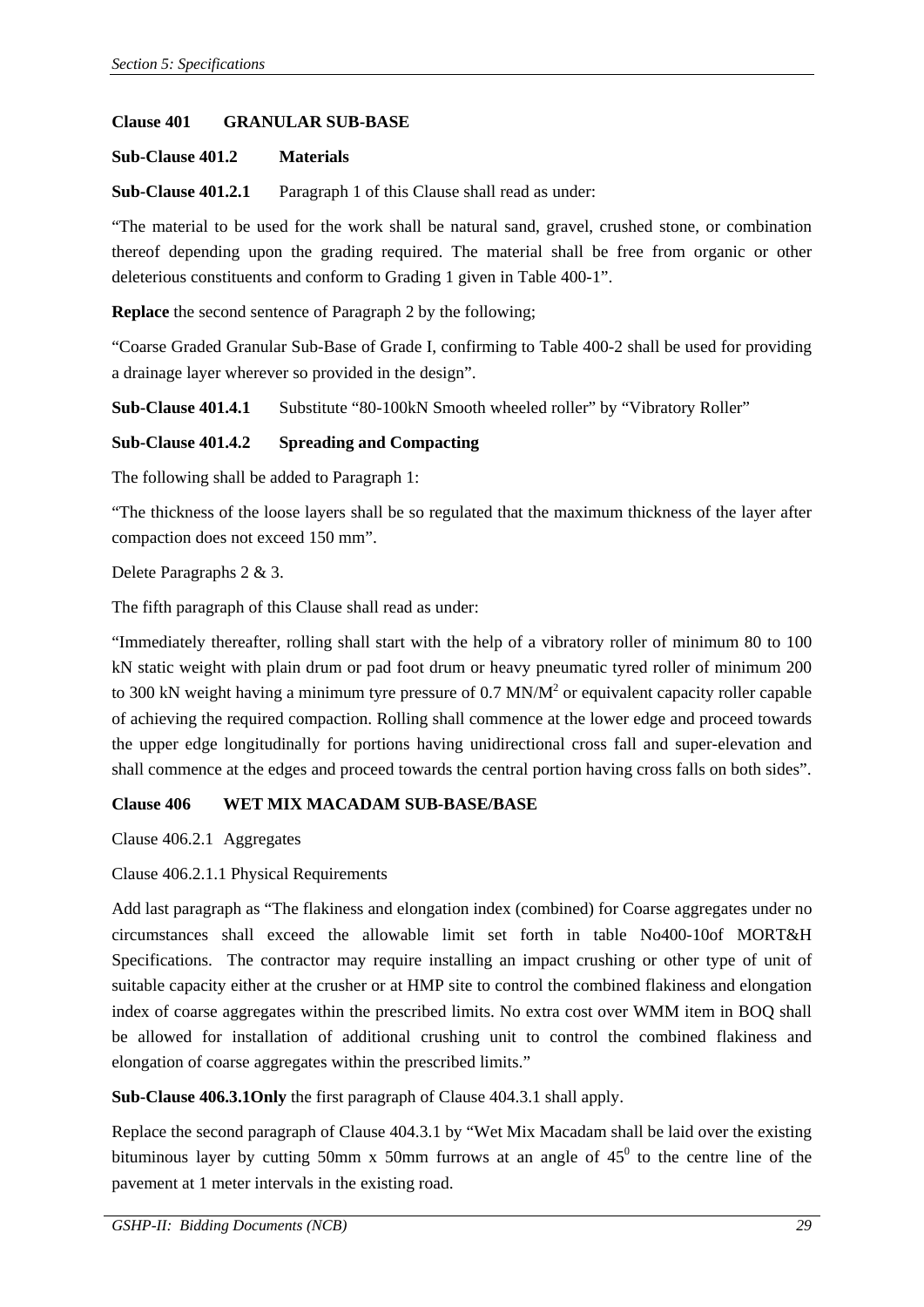### **Sub-Clause 406.3.3Preparation of Mix**

Delete last sentence of paragraph 1 of Clause 406.3.3 and add: The mix when being transported is to be covered by tarpaulins to retain the correct moisture content and to avoid spillage.

### **Sub-Clause 406.3.4 Spreading of Mix.**

Substitute paragraph 2 of Clause 406.3.4 as under:

"The wet-mix confirming to all the properties of approved job mix formula shall be spread within the stipulated time by the Engineer by a motor grader for lower layer or profile corrective course and by an electronic sensor paver for the top layer as detailed in the specification and shown in the drawings. The motor grader shall be capable of spreading the material uniformly all over the surface. Its blade shall have hydraulic control suitable for initial adjustments and monitoring the same so as to achieve the specified slope and grade. The paver shall be fitted with an electronic sensing device for automatic levelling and profile control within specified tolerances". Tests in accordance with Clause 106 are to be performed on the proposed equipment to be used.

### **Sub-Clause 406.3.5 Compaction**

Substitute Paragraph 1 of Clause 406.3.5 as under:

"After the mix has been laid to the required thickness, grade and crossfall /camber the same shall be uniformly compacted within stipulated time by the Engineer, to the full depth with the help of a vibratory roller with a minimum static weight of 80 to 100 kN as approved by the Engineer for mechanically laid as well for paver laid layers. The speed of the roller shall not exceed 5 km/h". Compaction tests in accordance with Clause 106 are to be performed in order to demonstrate the ability of the roller which the contractor proposes to use in achieving the required density.

## **Clause 407 SHOULDERS, ISLANDS AND MEDIAN**

#### **Sub-Clause 407.6 Measurements for payment**

This Clause shall read as under:

"Construction shall be measured as finished work in position as below"

- (a) Shoulders (Earthen / Hard / Paved) in cubic meters
	- (i) For excavation in cubic meters
	- (ii) For earth work / granular fill in cubic meters
	- (iii) For sub-base, base, surfacing courses in units of respective items
	- (iv) For kerb in running meters
- (b) Island and Medians in units of respective items
	- (i) For Median & Island fill in cubic meters
	- (ii) For kerb in running meters (single side)
	- (iii) For turfing in square meters
	- (iv) For side walk concrete / median & island caping concrete in cubic meters complete as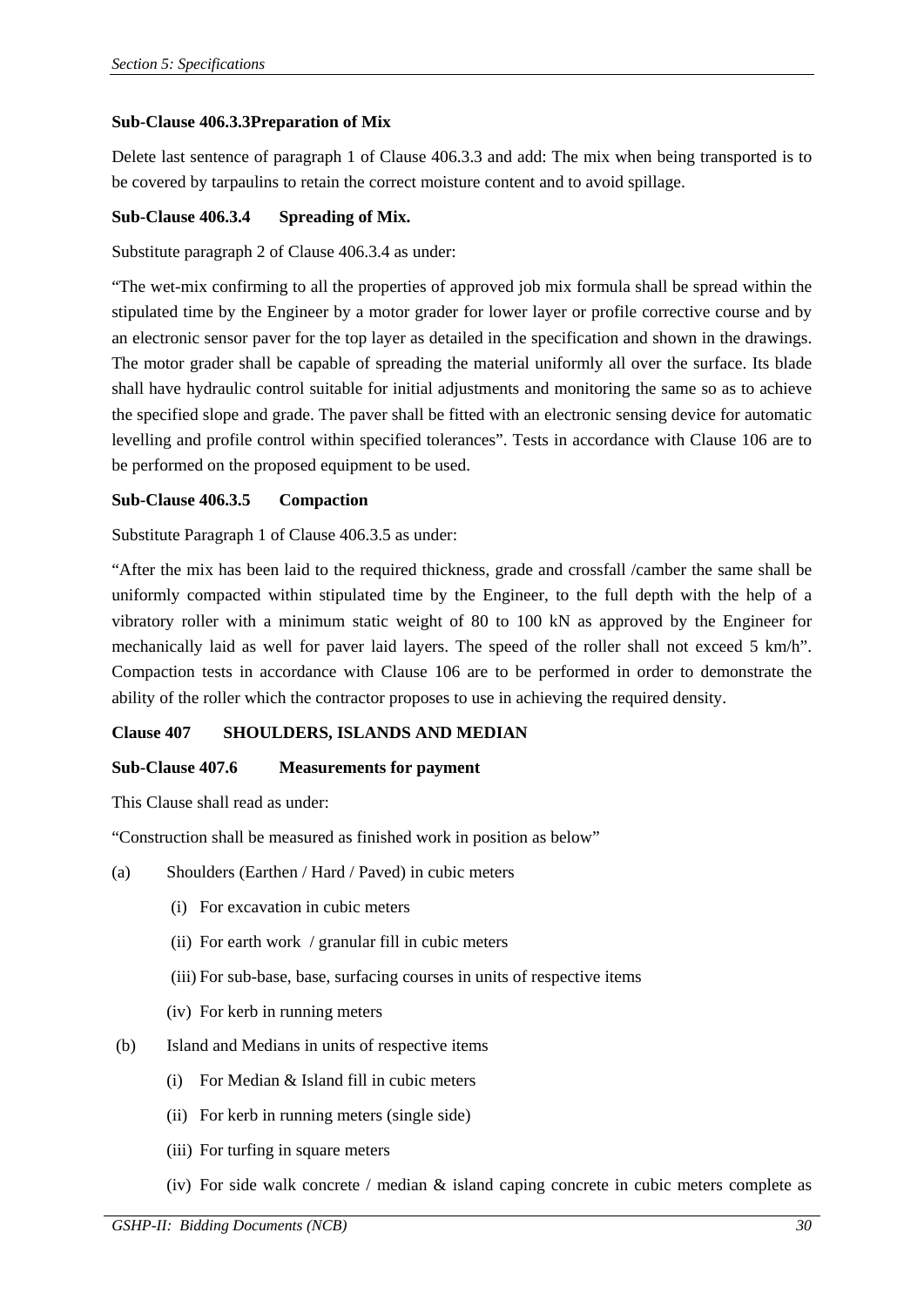per relevant technical specification

### **Clause 409 FOOTPATHS AND SEPARATORS**

#### **Sub-Clause 409.2 Materials**

Parts (a) and (c) of paragraph I of Clause 409.2 shall be deleted.

### **SECTION 500 – BASE AND SURFACE COURSES (BITUMINOUS)**

### **Clause 501.2.2 Coarse Aggregates:**

#### Substitute the entire clause as under

" The coarse aggregates shall consist of crushed rock. They shall be clean, hard, durable, of **cubicle shape,** free from dust and soft or friable matters, organic or other deleterious matter. Where the Contractor's selected source of aggregates have poor affinity for bitumen, as a condition for the approval of that source, the bitumen shall be treated with approved anti-stripping agents, as per the manufacturer's recommendations, without additional payment. Before approval of the source the aggregates shall be tested for stripping.

The aggregates shall satisfy all the physical requirements set forth in the individual relevant clause for the material in question.

The flakiness and elongation index (combined) for Coarse aggregates under no circumstances shall exceed the allowable limit set forth in the relevant clause for the material in question. The contractor may require to install an impact crushing or other type of unit of suitable capacity either at the crusher or at HMP site to control the combined flakiness and elongation index of coarse aggregates within the prescribed limits. No extra cost over relevant items of BOQ shall be paid for installation of additional crushing unit to control the combined flakiness and elongation of coarse aggregates within the prescribed limits.

#### **Clause 501.3. Mixing**

Add in line 3 of paragraph 1 between words "in a" and "hot mix plant" words "Batch type"

#### **Clause 502 PRIME COAT OVER GRANULAR BASE**

#### **Sub-Clause 502.2 Materials**

#### **Sub-Clause 502.2.3 Amend this clause as under**:

"The primer shall be slow setting bitumen emulsion complying with IS: 8887-1995".

#### **Sub-Clause 502.4 Construction**

#### **Sub-Clause 502.4.3 Application of bituminous primer:**

Add at the end of the paragraph. The uniformity of the spray is to be checked in accordance with the depot tray test in B.S. 1707: 1970.

#### **Clause 503 TACK COAT**

#### **Sub-Clause 503.2.1** Amend this clause as under:

"The binder used for tack coat shall be rapid setting bitumen emulsion conforming to IS: 8887-1995".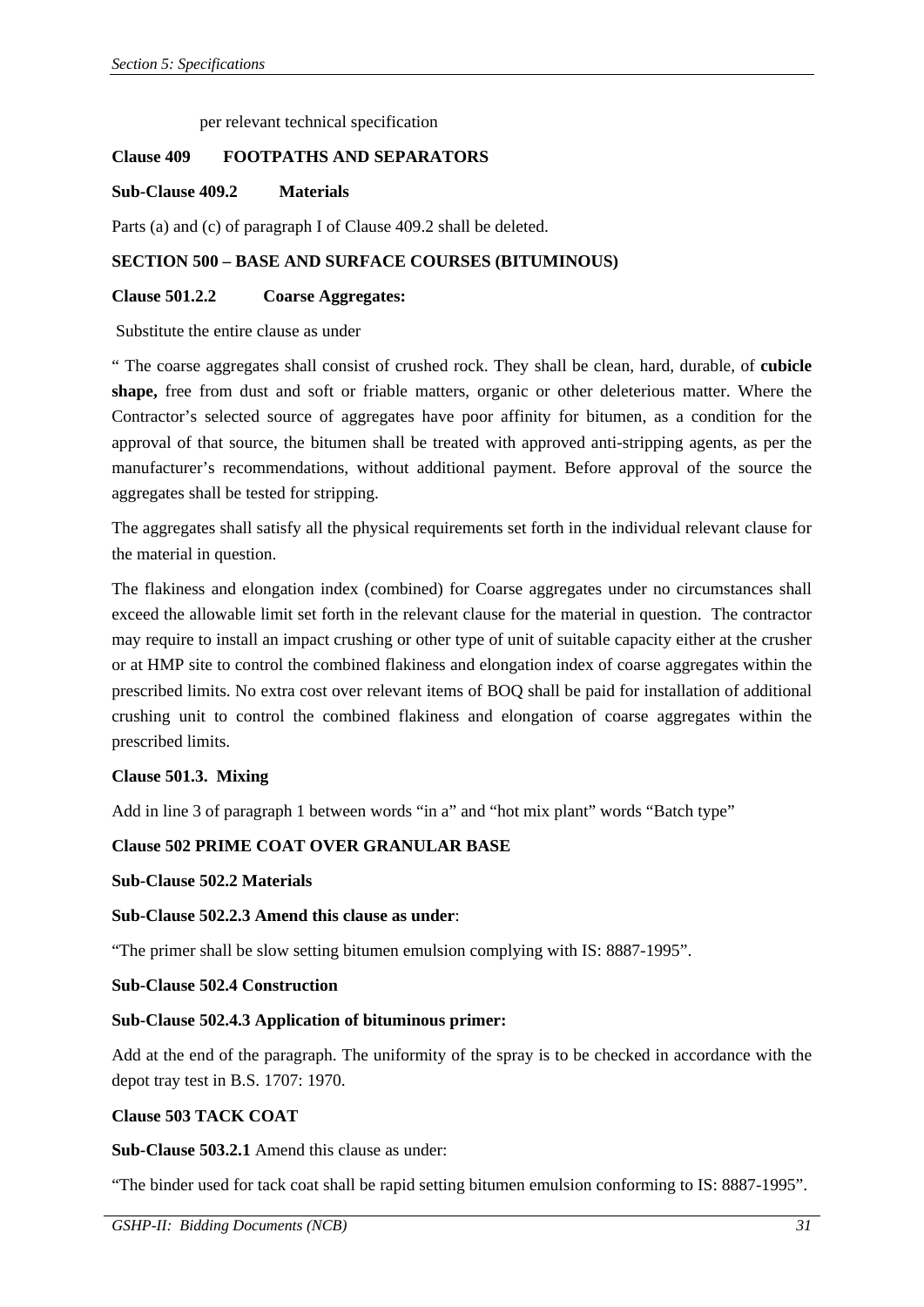### **Sub-Clause 503.4.3 Delete the first sentence and the second sentence shall be read as under:**

**"**Binder may be at the rate specified in table 500-2"

Amend the third sentence as under:

"The normal range of spraying temperature for a bituminous emulsion shall be  $20^0C$  to  $70^0C$ ".

Add the following sentences to the end of the first paragraph:

"After application and prior to succeeding construction, allow the tack coat to cure, without being disturbed, until the water has completely evaporated as determined by the Engineer".

 "Hand spraying of small areas in accessible to the distributor or in narrow strips shall be allowed with the pressure hand sprayer or as directed by the Engineer. For tack coat the propelled bitumen sprayer should satisfy the requirements of BS:1707-1970 with respect to uniformity of distribution of bitumen".

## **Sub-Clause 503.7 Amend this clause as under:-**

Tack coat shall be measured in terms of surface area of application in square meters except for Profile Corrective Course layer of Bituminous Macadam work.No payment shall be made for the application of tack coat for Profile Corrective Course layer of Bituminous Macadam work, as it is incidental to PCC layer.

### **Clause 507 Dense Bituminous Macadam**

**Sub-Clause 507.2 Materials** 

## **Sub Clause 507.2.2 Coarse aggregates**

Substitute the entire clause as under:

 "The coarse aggregates shall consist of crushed rock. They shall be clean, hard, durable, of **cubicle shape,** free from dust and soft or friable matters, organic or other deleterious matter. Where the Contractor's selected source of aggregates have poor affinity for bitumen, as a condition for the approval of that source, the bitumen shall be treated with approved anti-stripping agents, as per the manufacturer's recommendations, without additional payment. Before approval of the source the aggregates shall be tested for stripping.

The aggregates shall satisfy all the physical requirements set forth in Table 500 –8.

The flakiness and elongation index (combined) for Coarse aggregates under no circumstances shall exceed the allowable limit set forth in Table 500-8. The contractor may require to install an impact crushing or other type of unit of suitable capacity either at the crusher or at HMP site to control the combined flakiness and elongation index of coarse aggregates within the prescribed limits. No extra cost over relevant items of Bituminous Concrete shall be paid towards installation of additional crushing unit to control the combined flakiness and elongation of coarse aggregates within the prescribed limits.

## **Sub Clause 507.2.4 Filler**

Delete the last two sentences of this sub clause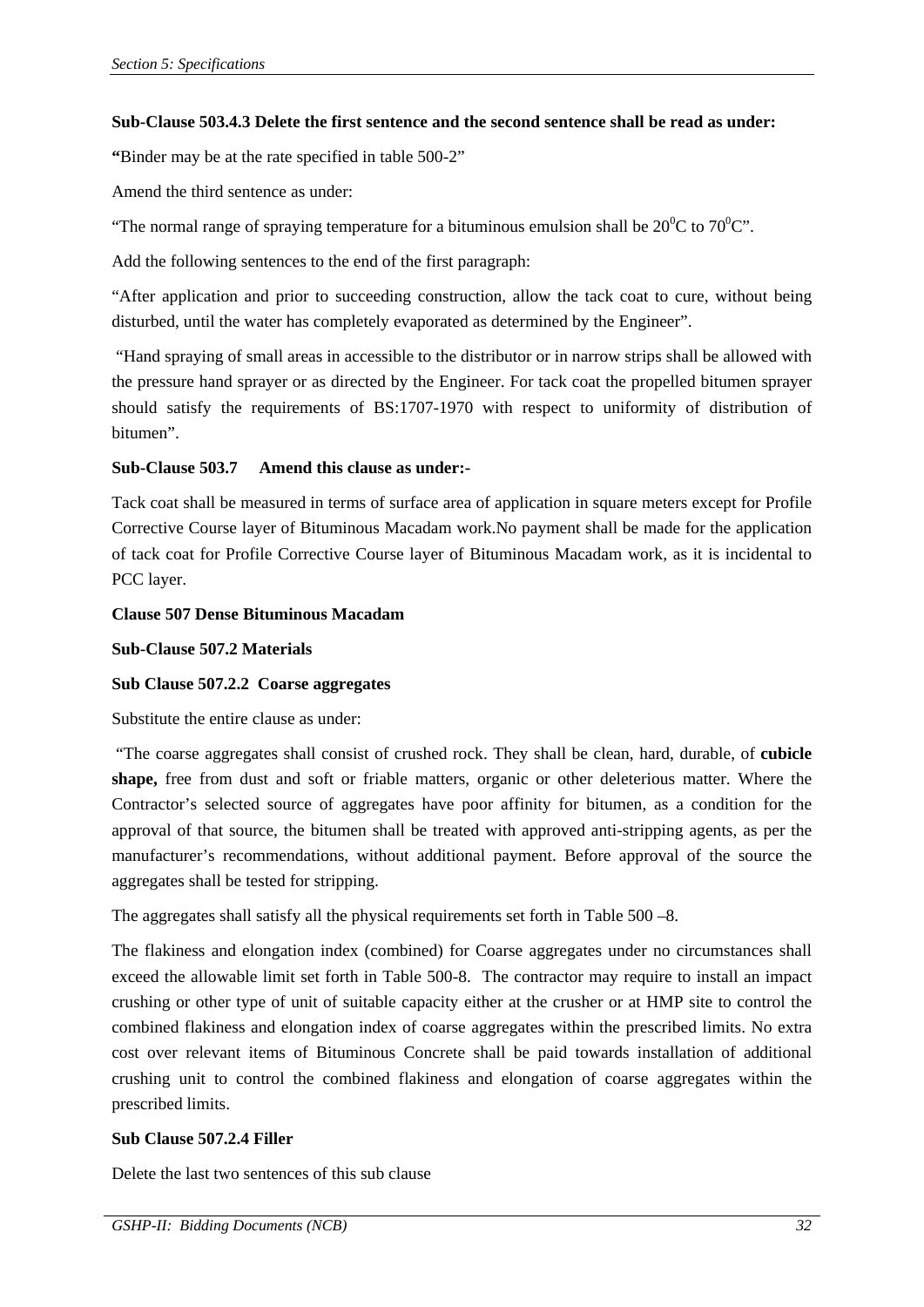## **Sub-Clause 507.2.5 Aggregate grading and binder content**

In Table 500 – 10 substitute "65 or 90" in bitumen grade (pen) in grading 1 and grading 2 by VG 30.

### **Sub clause 507.3.3 Job mix formula**

Add the following as a separate paragraph before the last paragraph of this sub-clause the mix approved for use in the permanent works shall be designed using Marshall Tests as per Asphalt Institute's Manual Series No. 2, Sixth Edition and field trials with the following recommendations taken into account:

- Substitution for aggregates retained on 26.5 mm IS sieve should be done with aggregate passing 26.5 mm IS sieve and retained on 22.4 mm IS sieve.
- The minimum bitumen binder content arrived at by Marshall Method of Mix Design should be used provided that it still satisfies the durability, stability, and void content requirements set forth in table 500-11.
- Prior to final approval, the proposed job mix but with a bitumen binder content at the upper permissible variation limit, shall be compacted to refusal (giving 300, 400, 500, 600 nos. of blows on each face of the specimen until gain in density ceases appreciably) and the resulting voids in the mix shall not be less than 2.5% otherwise adjustment in the ingredients proportion shall be made suitably.
- The final job mix must display the Marshall characteristics specified in Table 500-11

### **Sub-Clause 507.4.9 Rolling**

- Add para 2nd as under:
- "Rolling shall be continued till the density achieved is at least 98 percent of that of laboratory Marshall Specimen. Compared as defined in Table 500-11 and all roller marks are eliminated."

## **Sub-Clause 507.8 Measurement for payment**

- Amend this clause as under:
- "Dense Grade Bituminous material shall be measured as finished work in cubic metres."

#### **Sub-Clause 507.9 Rate**

#### This clause shall read as under

"This contract unit rate for Dense Bituminous Macadam shall be the payment in full for carrying out the required operations excluding the cost of tack coat and prime coat but including full compensation for all components listed in Clause 501.8.8.2(i) to (xi). The rate shall cover the provision of bitumen grade VG30 in the mix at 4.25 per cent of the weight of the total mix, with the provision that the variation in the quantity of the bitumen to be used as per the design mix and grade of bitumen will be assessed and the payment adjusted as per the actual quantity and grade of the bitumen to be used as per the design mix." The rate shall also be inclusive of the cost of anti-stripping agents if required.

## **Clause 509. BITUMINOUS CONCRETE**

## **Sub-Clause 509.2.2 Coarse Aggregates**

Substitute the entire clause as under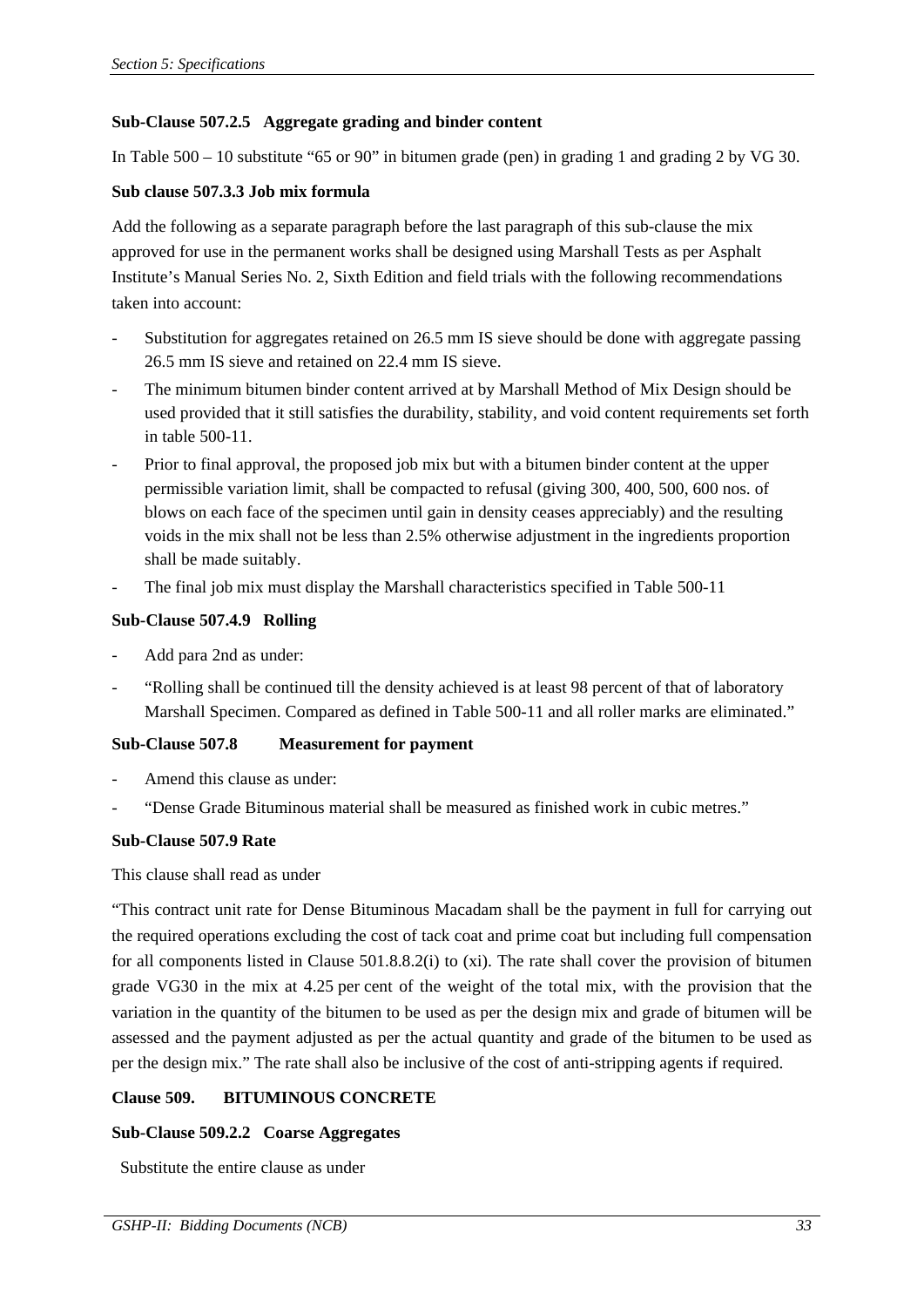"The coarse aggregates shall consist of crushed rock. They shall be clean, hard, durable, of **cubicle shape,** free from dust and soft or friable matters, organic or other deleterious matter. Where the Contractor's selected source of aggregates have poor affinity for bitumen, as a condition for the approval of that source, the bitumen shall be treated with approved anti-stripping agents, as per the manufacturer's recommendations, without additional payment. Before approval of the source the aggregates shall be tested for stripping.

The aggregates shall satisfy all the physical requirements set forth in Table 500 –17.

The flakiness and elongation index (combined) for Coarse aggregates under no circumstances shall exceed the allowable limit set forth in Table 500-17. The contractor may require to install an impact crushing or other type of unit of suitable capacity either at the crusher or at HMP site to control the combined flakiness and elongation index of coarse aggregates within the prescribed limits. No extra cost over relevant items of Bituminous Concrete shall be paid towards installation of additional crushing unit to control the combined flakiness and elongation of coarse aggregates within the prescribed limits.

## **Sub-Clause 509.4.8 Rolling**

Add para ii as under:

The specified density to be achieved after compaction is at least 98% of the laboratory Marshal Specimen compared as defined in Table 500-19 and all roller marks are eliminated.

## **Sub-Clause 509.8 Measurement for Payment**

Amend this clause as under:

Bituminous concrete shall be measured as finished work in cubic metres.

Table 500-18 – Last line Bitumen Grade – Replace by Bitumen Grade VG-30.

## **Sub-Clause 509.9 Rate**

## **Replace this Clause as under:**

The contract unit rate for bituminous concrete shall be the payment in full for carrying out the required operations excluding the cost of tack coat but including full compensation for all components listed in Clause 501.8.8.2(i) to (xi). The rate shall cover the provisions of Bitumen grade VG30 in the mix at 5.0 per cent of the weight of the total mix with the provision that its variation with quantity of bitumen and grade of bitumen will be assessed and the payment adjusted as per the rate of item quoted." The rate shall also be inclusive of the cost of anti-stripping agents if required.

## **CLAUSE 510 SURFACE DRESSING**

The clause 510 of surface dressing is amended as under:

## **Clause 510.1. Scope**

The work shall consist of spraying bituminous binder on a road surface, the base of which has been prepared previously, followed by covering the binder with clean crushed aggregate (chippings). These layers are then adequately rolled in order to press the chippings into the binder film and commence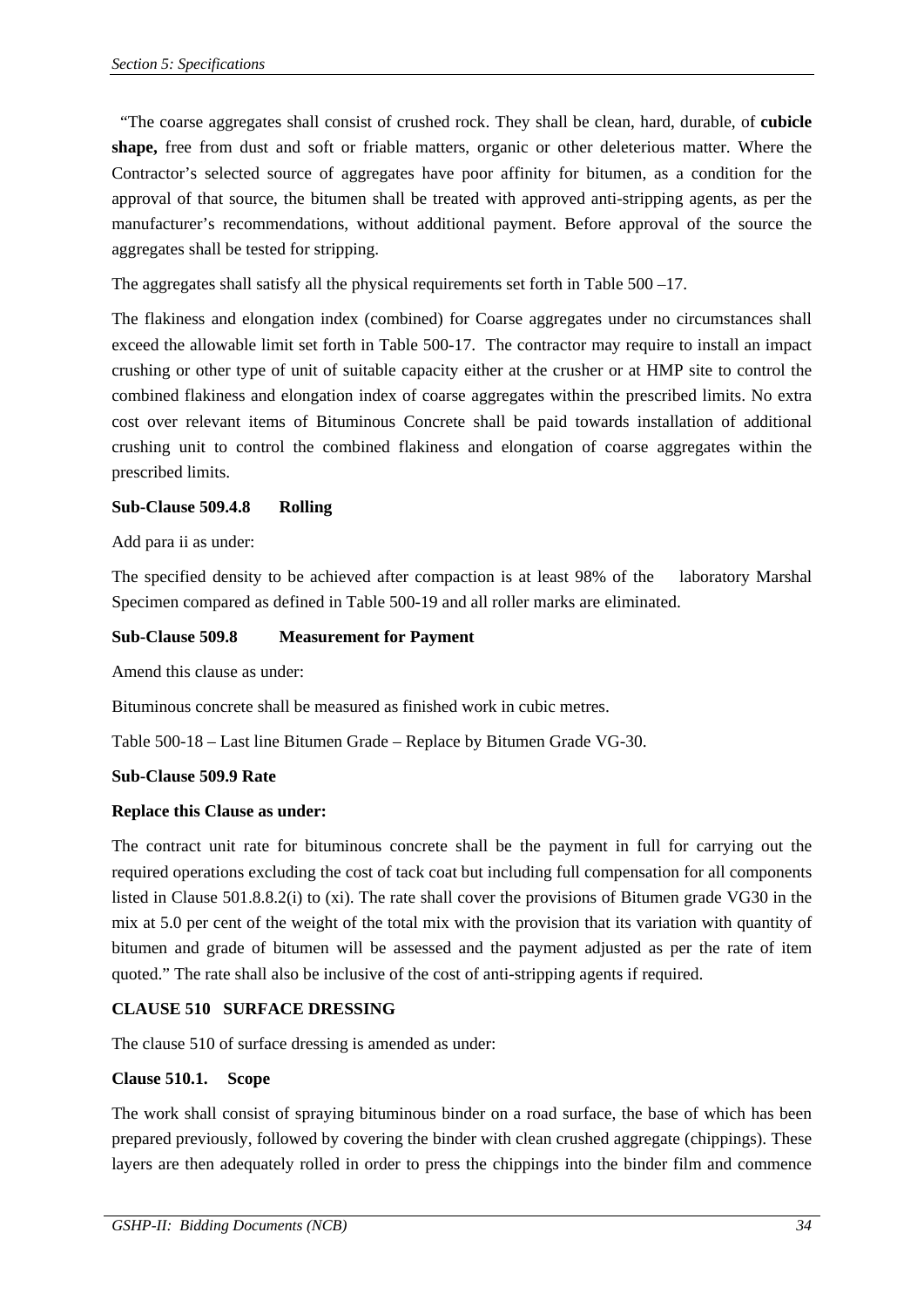the process of chipping movement, which will produce eventually an interlocking matrix. One or more such applications shall be made as considered necessary.

## **Clause 510 . 2 Materials**

Clause 510 .2.1 Binder

The type of binder to be used will depend upon the road surface temperature. This will be determined in accordance with the Overseas Road Note 3 TRRL (the graph for use of binder is appended at Appendix 'C' *attached*).

The binder shall confirm to BIS as mentioned below

- a) Straight run bitumen 80/100 or 180/200 or 400/500 IS 73:1992
- b) Cut back bitumen using diesel, diesel and kerosene in 80/100 bitumen.
- c) Cationic type bitumen emulsion of rapid setting grade.

Clause 510.2.2. Aggregates -(I) Stone Chipping (Cover aggregate)

The stone chipping shall be obtained from an approved source and shall consist of clean, dry, hard, durable, crust stone fragment. This shall confirm to physical and mechanical properties specified as under in Table given below.

### **Table 500-20**

## **The physical and mechanical properties of stone chipping**

| <b>Test</b>                                                | <b>Test Method</b>                      | Specification                          |
|------------------------------------------------------------|-----------------------------------------|----------------------------------------|
| Aggregate Crushing Value (ACV)                             | IS :2386 (Part-4)                       | 25 percent (max)                       |
| Abrasion<br>Value<br>Angeles<br>Los<br>(LAAV)              | IS :2386 (Part-4)                       | 30 percent (max)                       |
| Sodium Sulphate Soundness<br>$(5$ cycles)                  | IS :2386 (Part-5)                       | Weight loss - 10 percent (max)         |
| <b>Flakiness</b><br>&<br>Elongation<br>Index<br>(Combined) | IS :2386 (Part-1)                       | 30 Percent (max)                       |
| <b>Average Least Dimension</b>                             | 3<br>road<br>Overseas<br>note<br>(TRRL) |                                        |
| Coating and Stripping of bitumen<br>aggregate mixtures     | AASHTO T-182                            | Minimum retained coating 95<br>percent |
| <b>Water Absorption</b>                                    | IS :2386 (Part-3)                       | 1 percent (max)                        |
| <b>Stone Polishing Value</b>                               | BS 812 (Part-114)                       | Not less than 55                       |
| Grading                                                    | IS 2386 (Part-I)                        | As per Appendix 'E'                    |

**Note:** The engineer shall determine which of the test shown in above Table are to be applied to the cover aggregates selected for surface dressing work*.* 

The flakiness and elongation index (combined) for Coarse aggregates under no circumstances shall exceed the allowable limit set forth in Table No 500-20 above. The contractor may require to install an impact crushing or other type of unit of suitable capacity either at the crusher or at HMP site to control the combined flakiness and elongation index of coarse aggregates within the prescribed limits. No extra cost over relevant items of Surface Dressing shall be paid towards installation of additional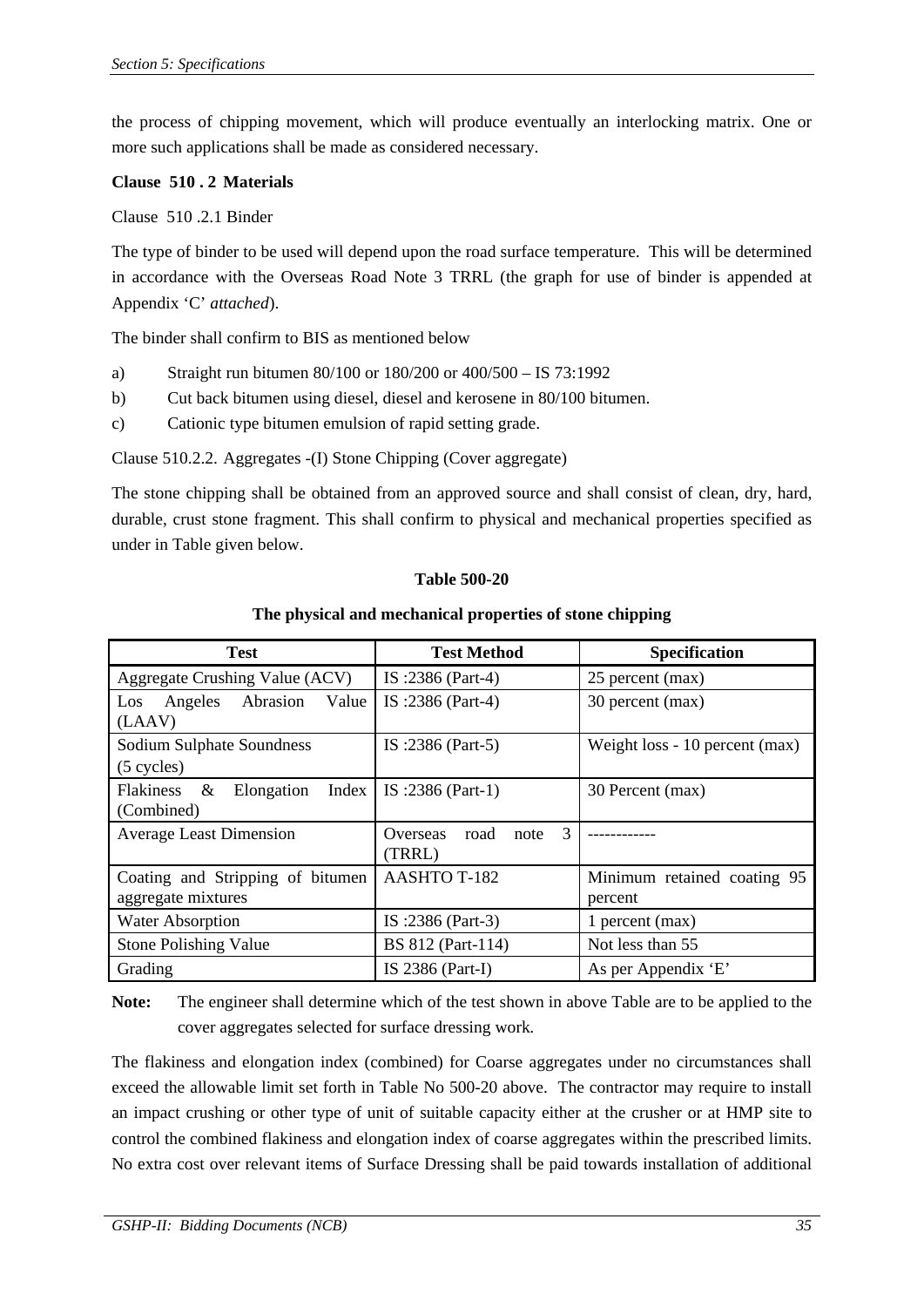crushing unit to control the combined flakiness and elongation of coarse aggregates within the prescribed limits.

## **(II) Nominal Size of Chipping**

The size of stone chippings for surface dressing shall be based on Overseas Road Note-3 TRRL (UK) Note-1, as directed by the Engineer.

## **Clause 510.2.3. Adhesion Agents (Anti Stripping Agents)**

The Engineer shall require that any chippings supplied from sources of which adhesion properties are un-established shall be tested for adhesion properties. As a result of these tests the Engineer may order the use of a suitable adhesion agent (Anti stripping) of approved quality in suitable dose. The method of use and dosage of adhesion agent shall be determined to the satisfaction of the Engineer prior to the commencement of surface dressing. The engineer shall not, however, permit the use of an adhesion agent in order to correct poor adhesion, resulting from basic faults e.g.

- Binder viscosity too high at road temperature.
- Binder rate of spread too low.
- Chippings too dusty.

## **Clause 510.2.4**. **Determination of Pavement Surface Temperature**

The Engineer shall determine the road surface temperature when spraying is intended using surface contact thermometer. If the surface contact thermometer is not available, the following method may be adopted for the measurement of surface temperature of road pavement, with the prior approval of engineer.

A small hole of 10-15mm deep is made in the surface, using a steel chisel. A few drops of engine oil are poured in the hole and the bulb of a thermometer is then allowed to rest in the oil, (thermometer range 0-100°C) measurements shall be made several times a day and recording if the temperature is rising or falling.

## **Clause 510.3. Design of Surface Dressing**

The design of surface dressing shall be carried out by the Engineer in accordance with the procedure described in Overseas Road Note 3 TRRL (UK). The design shall be based on the following data.

- Traffic.
- Condition of existing surface.
- Climate.
- Condition of Chippings.

The Engineer shall direct adjustments in the binder spray rate which may be necessary e.g. for fast traffic, heavy / slow vehicles / gradients etc.

## **Clause 510.4. Quantities of Material**

The size of stone chipping for use in surface dressing shall be as specified in Table 500-21 given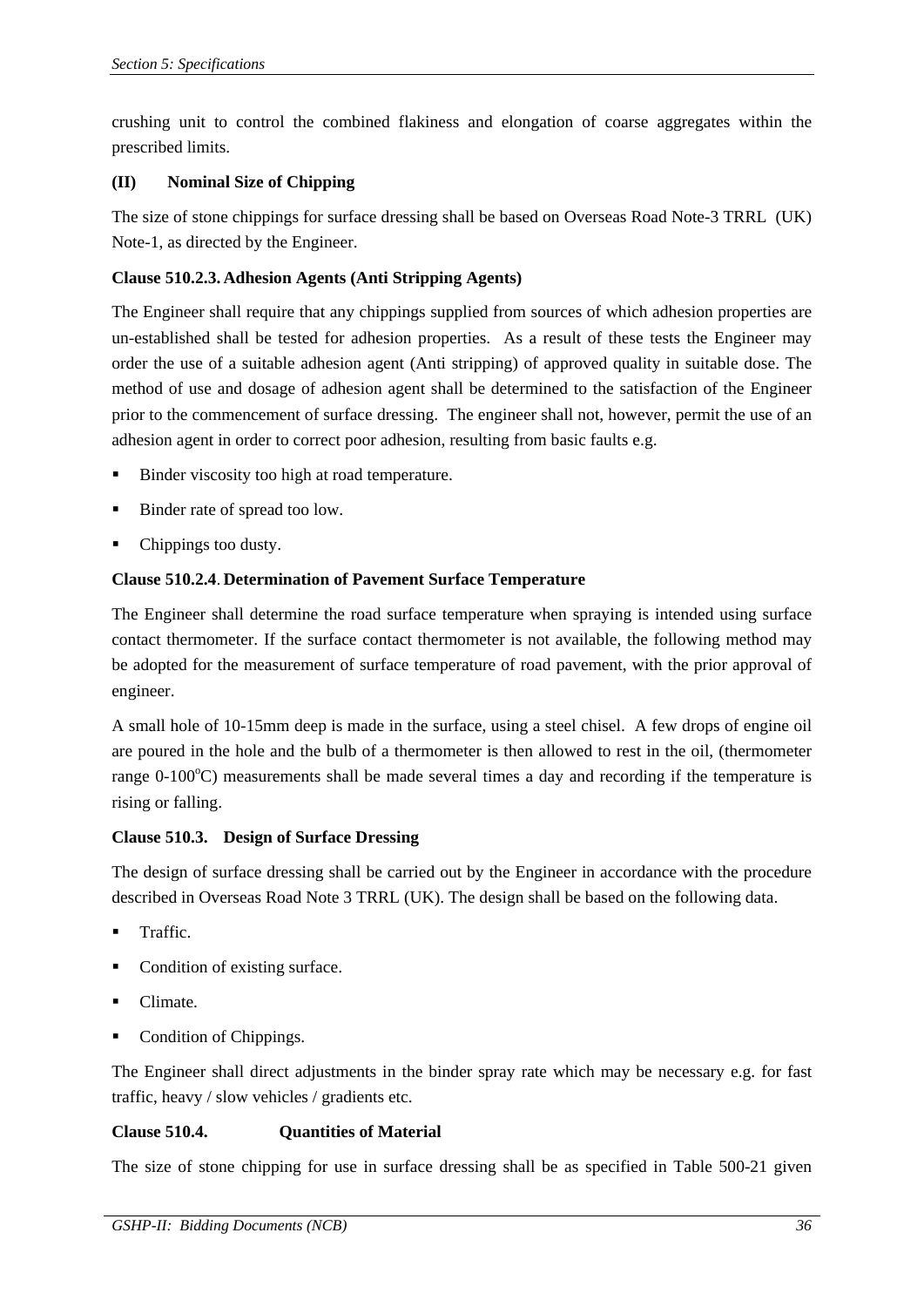below.

## **Table: 500-21**

## **Size requirement of stone chipping for surface dressing**

| Sr. No. | <b>Type of Construction</b>                                                          | Nominal size of<br>stone chippings | Grading                                           |  |
|---------|--------------------------------------------------------------------------------------|------------------------------------|---------------------------------------------------|--|
|         | Single coat surface dressing or first 19.00 mm<br>coat of two-coat surface dressing. |                                    | $\cdot$ F'<br>Appendix<br>As<br>per<br>(attached) |  |
|         |                                                                                      |                                    |                                                   |  |
|         | Second coat of two-coat surface 9.5 mm<br>dressing                                   |                                    | $\cdot$ F'<br>Appendix<br>As<br>per<br>(attached) |  |

The quantity of material required for 10sqm of road surface for surface dressing shall typically be as mentioned in the Table 500-22 below:

## **Table 500-22**

## **Quantity of material required for 10sqm of road surface for surface dressing**

| Sr.<br>No.       |                                                    | $(Kg/10\;Sq.m)$<br>(Minimum)          | <b>Stone Chipping</b>          |                |                   |
|------------------|----------------------------------------------------|---------------------------------------|--------------------------------|----------------|-------------------|
|                  | <b>Type of Construction</b>                        | <b>Emulsion</b><br>(rapid<br>setting) | 80/100,<br>180/200,<br>400/500 | <b>Cutback</b> | (cum/10sqm)       |
| $\overline{1}$ . | Single<br>surface<br>coat<br>dressing (first coat) | 12                                    | 8.00                           | 9.00           | $0.12$ to $0.145$ |
| $\overline{2}$ . | surface<br>Second<br>coat<br>dressing              | 10                                    | 7.00                           | 8.00           | $0.06$ to $0.10$  |

However, the actual quantity of binder used in surface dressing shall be designed on the basis of inspection and site conditions, and the extra quantity of binder above as specified in Table: 500-2 2 shall be paid separately as per BOQ item. (It is noted that the surface dressing coat on FDR areas will require richer spray as per design).

## **Clause 510.5. Equipment for Surface dressing**

## **Binder Distributors**

Binder Distributors used for the application of binder may be of the constant pressure or constant volume types and shall be self-propelled. Each machine to be used shall have the specific approval in writing of the Engineer, who shall require that the operators demonstrate their ability to use the machine effectively and safely. A bitumen distributor shall be capable of spraying binder at the required rate-of-spread but must also proceed at such a speed that the following chipping spreader is able to travel at the same speed. Inability to do this shall justify the rejection of such a machine. It shall be equipped with pneumatic tyres and be so designed and operated as to distribute the binder in a uniform spray without atomization in the quantities and at the temperature within the tolerances allowed. It shall be equipped with a low range speedometer, so located as to be visible to the driver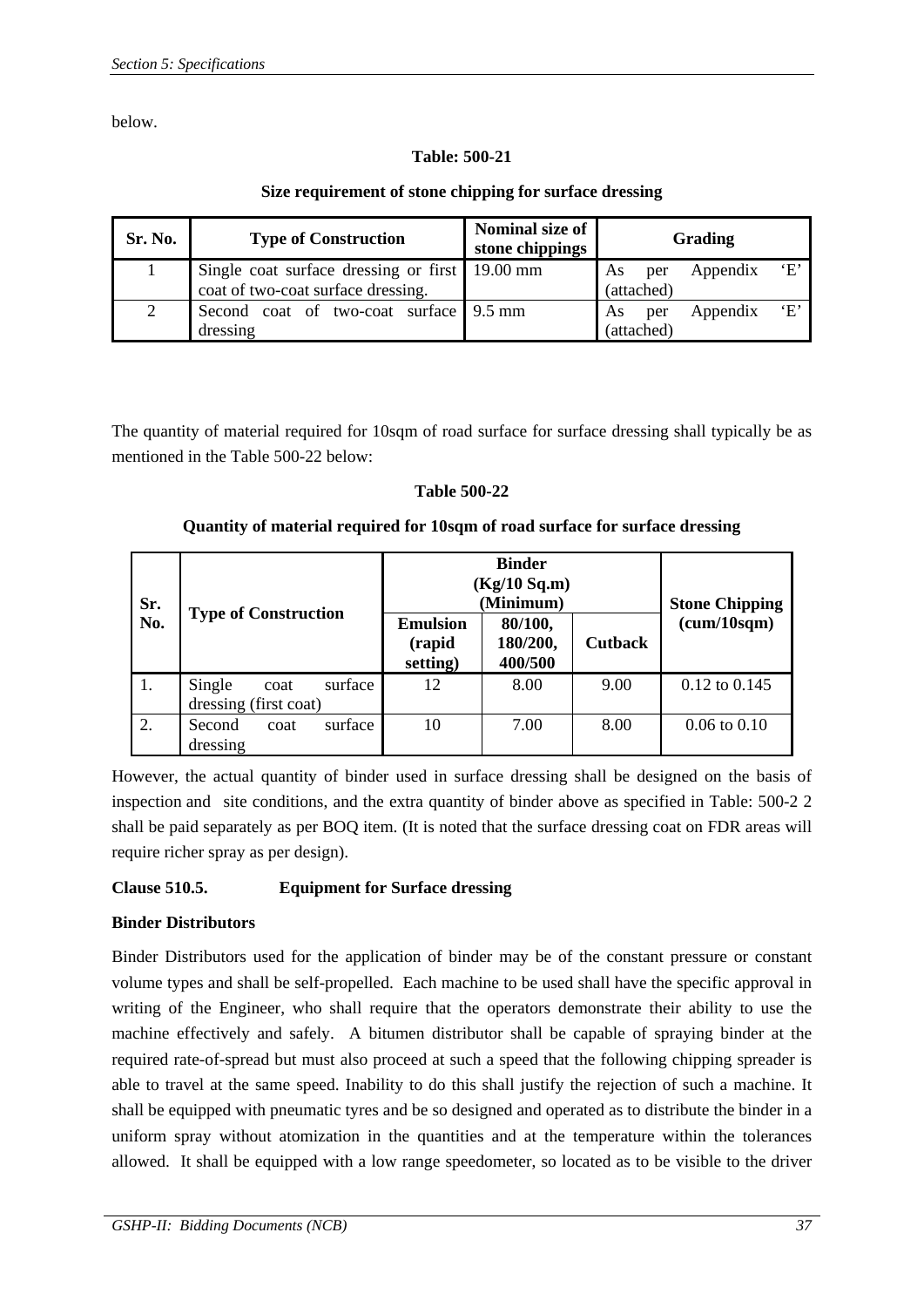and to enable him to maintain accurately the constant speed appropriate to the binder application rate specified. (Speedometers may be of traditional " $5<sup>th</sup>$  wheel' type or driven by the vehicle transmission).

The distributor shall be equipped either with a pressure gauge indicating the pressure of the bitumen in the spray bar or a meter registering the quantity of binder passing through the nozzles. It shall be equipped with a thermometer indicating the temperature of the binder, which shall be so placed as to be representative of the spraying temperature of the binder. The distributor shall also be fitted with a tank dipstick and a contents gauge. The latter must indicate clearly the danger level below which burners must not be operated. A suitable fire extinguisher shall also be carried. The normal width of application shall not be less than 2.29m with provision for the application of lesser widths when required.

The distributor shall be so manufactured that the operations of loading and unloading the tank or circulation of the tank contents are possible whilst the spray bar and associated pipe-work are isolated i.e. Empty. (Bitumen shall be pumped to the spray bar only when preheated or spraying). One or more burner shall be fitted for the purpose of adjusting the binder temperature, the contents of the tank shall be circulated when this is being done. Prior to the operations the distributor shall be calibrated so as to establish the relationship between spray rate and road speed (also pump delivery rate and spray width for constant volume machines). The spray bar shall also be tested to ascertain uniform transverse distribution at 50mm intervals (15 percent from mean distribution is required), in compliance with BS 1707-1989 Depot tray test.

All slotted spray nozzles on the bitumen distributor shall be at an angle of 15 to 30 degrees to eliminate any interference from adjacent sprays. The spray bar height shall be adjusted to give an exact single lap pattern i.e., each nozzle should spray to the centre of the adjacent nozzle. This must be checked in detail by shutting every second nozzle and seeing that the sprays just meet with no overlap. (Constant pressure distributors are frequently fitted with whirling spray jets). The distributors shall also be fitted with a hand-lance for spraying inaccessible areas.

At the conclusion of each spraying session e.g. when no further spraying is imminent, the spray bar and pump shall be cleared of binder, this shall be done by purging with air and also by flushing with solvent, if necessary. Additionally, operators shall maintain the spray bar and associated controls in a clean condition at all time. Filters shall be cleaned daily. These provisions are intended to ensure efficient working and easy start-up at each spraying session, they are clearly in a contractor's own interest also.

The specification for a self-propelled bitumen distributor shall preferably be as per Appendix 'D'(attached).

# **Chipping Spreaders (Gritters)**

The spreading of cover aggregate (chippings) shall be done using chipping spreaders of suitable design. They shall be so constructed that the entire width of sprayed bitumen can be gritted in one pass following closely behind the bitumen distributor.

The Engineer shall ensure that supporting equipment items are adequate for the work intended, these shall include such items as bitumen decanters/heaters, pneumatic tyred rollers and mechanical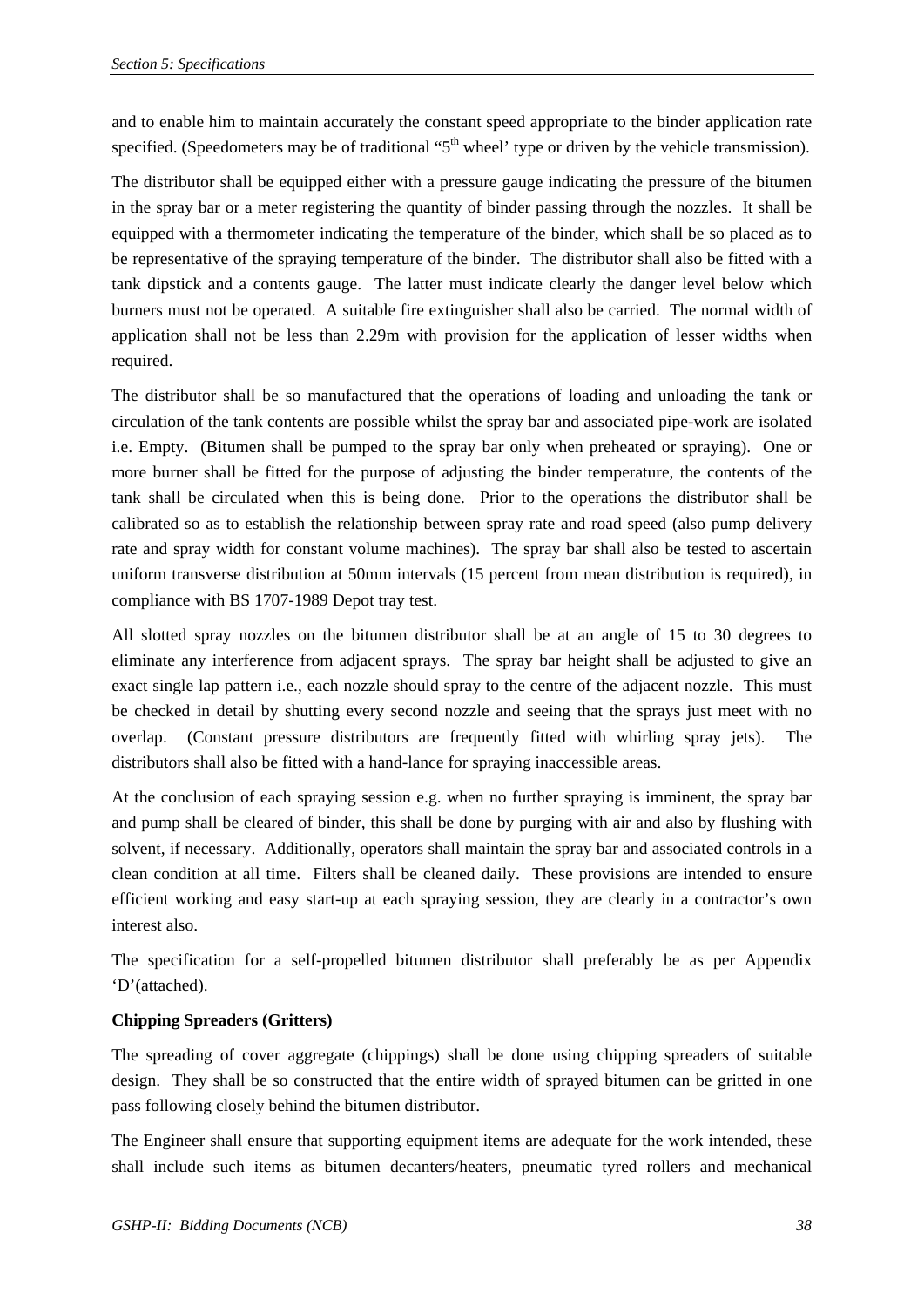brooms. Where cleaning is to be done manually, the Engineer shall require that workers with hand brooms (and other hand tools0 are provided in sufficient numbers that the main surface dressing operation is not delayed. This requirement extends also to remedial works (e.g. patching, pothole repairs and after-care work).

## **Synchronized Mechanical Binder Distributor and Chip Spreader**

The contractor may use synchronized mechanical binder distributor and chip spreader mounted on a prime mover for surface dressing work instead of conventional system. The Engineer will approve the equipment prior to use.

## **Clause 510.6.Preparation of cutback grade bitumen for surface dressing at site.**

The cut back grade bitumen shall be prepared under site condition in accordance with process as described in TRRL-Research Report 104 with little modifications. The summary of procedure is described below:

- a) In most site operations the essential equipment will be a bitumen distributor, a bitumen decanter / heater and a small hand pump with a delivery hose capable of discharge into the distributor tank.
- b) Calculate the volume of bitumen and diluent required based on the total volume of blend to be prepared. Prepare the diluent in suitable containers. (Note: If a kerosene / diesel blend is to be prepared e.g. for priming then calculate and measure out the individual quantities of both in separate containers.
- c) Heat the bitumen in the decanter to the lowest temperature consistent with efficient pumping (for  $80/100$  pen grade this is approximately  $140^{\circ}$ C). If only diesel is to be blended in, however, in relatively small quantities, say 6-8 percent then the temperature may be increased to 160°C. This shall not be permitted however if kerosene is to be included.
- d) Extinguish all flames, cigarettes etc. and ensure that fire extinguishers are available. Remove all non-essentials and unauthorized persons front the work area. Essential personnel must wear protective clothing i.e. overalls, gloves, eye protections and boots.
- e) Pump the hot bitumen from the decanter into the bitumen distributor but controlling the rate of loading such that diluent can be pumped into the distributor using the hand pump before the total blend volume has been attained. (The diluent delivery hose should dip below the level of the binder in the distributor at all times so as to avoid surface vaporization). (The addition method described ensures that diluent is initially well dispersed by the swirling action in the tank during loading). (If diesel and Kerosene to be added, add diesel first).
- f) When the calculated quantities or bitumen and diluent have been loaded into the distributor, circulate the contents for approximately one hour to complete the mixing process.
- g) It is inadvisable to pump diluent into a tank, which already contains a large volume of bitumen: the dispersion produced by e.g. a distributor pump is relatively slow, the procedure described in para (e): is preferred.

Bitumen grade 80/100 pen may be softened ("cut back") using diesel fuel; whilst the actual consistency of any blend will depend upon the initial properties of the two components, Table 500-22A below may be used as a guide in preparing blends.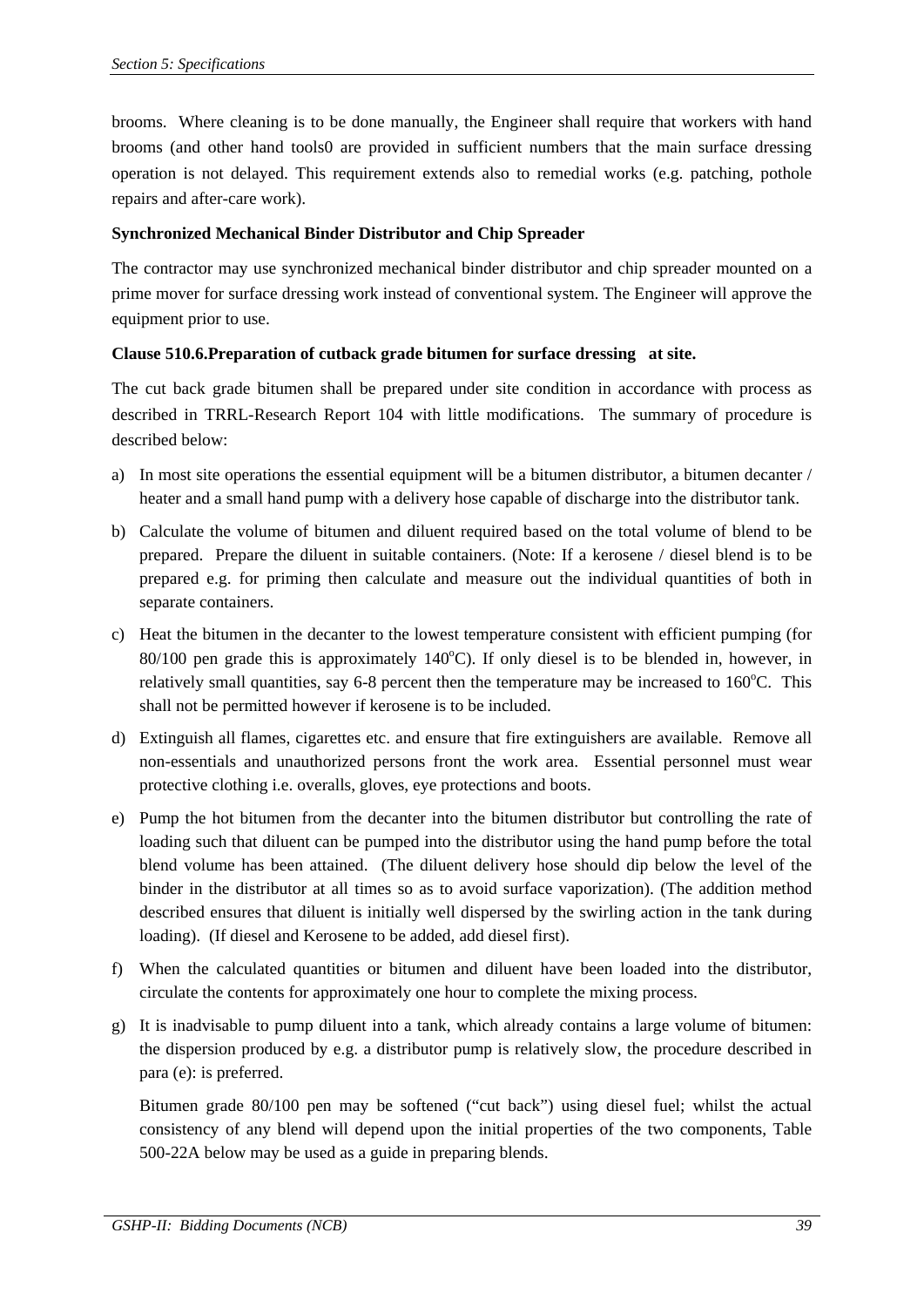## **Table 500-22A**

| <b>Road Surface Temperature</b><br>$\rm ^{o}\rm C$ | <b>Binder Grade* Required</b><br>(Approximately) | Diesel #<br>(% Vol. Of Blend) |
|----------------------------------------------------|--------------------------------------------------|-------------------------------|
| $20 - 30$                                          | MC-3000                                          | 14                            |
| $30 - 40$                                          | 600-800 pen                                      |                               |
| $40 - 50$                                          | 400-500 pen                                      |                               |
| 50-60                                              | 180-200 pen                                      |                               |
| 60-70                                              | 80-100 pen                                       | Nil                           |

#### **Preparation of Blends: 80/100-pen and diesel fuel**

*\*Based approximately on mid-point of road surface temperature range.* 

#### *# Where 60/70 pen is used the percentage of diesel shall be increased by 1%*

Diesel can conveniently be added to the distributor contents whilst the 80/100 pen. is being pumped in, thus assisting good mixing. The tank contents should then be circulated for at least one hour before spraying. No smoking or naked flames are permitted whilst blending is being done.

#### **Clause 510.7. Spraying Temperature for binders**

The spraying temperature for binders shall be as per given Table 500-22B below.

#### **Table 500-22B**

#### **Spraying Temperatures for Binders**

| <b>Cutback grades (US Asphalt</b> | <b>Whirling Spray Jets</b> |                    | <b>Slot Jets</b>   |                    |  |  |
|-----------------------------------|----------------------------|--------------------|--------------------|--------------------|--|--|
| institute)                        | Min $\mathrm{^{\circ}C}$   | Max <sup>o</sup> C | Min <sup>o</sup> C | Max <sup>o</sup> C |  |  |
| <b>MC 30</b>                      | 50                         | 60                 | 40                 | 50                 |  |  |
| RC/MC 70                          | 65                         | 80                 | 55                 | 70                 |  |  |
| <b>RC/MC 250</b>                  | 95                         | 115                | 80                 | 90                 |  |  |
| <b>RC/MC/800</b>                  | 115                        | 135                | 105                | 115                |  |  |
| <b>RC/MC/3000</b>                 | 135                        | 150                | 120                | 130                |  |  |
| <b>Penetration Grades</b>         |                            |                    |                    |                    |  |  |
| 400/500                           | 160                        | 170                | 140                | 150                |  |  |
| 280/320                           | 165                        | 175                | 150                | 160                |  |  |
| 180/200                           | 170                        | 190                | 155                | 165                |  |  |
| 80/100                            | 180                        | 200                | 165                | 175                |  |  |

**Note:** Because of the inflammable nature of the solvent used in RC-type cutbacks, application temperatures for RC Grades should be restricted to the lower parts of the ranges given above.

Attention is also drawn to the need to extinguish flames and prohibit smoking when heating, pumping or spraying all cutbacks. Fire extinguishers should always be readily at hand.

## **Clause 510.8. Construction Operation**

#### **Clause 510.8.1.Weather and seasonal limitations:**

Clause 501.5.1 shall apply.

## **Clause 510.8.2 . Preparation of Surface (Base)**

The base on which the surface dressing is to be laid shall be prepared, shaped and conditioned to the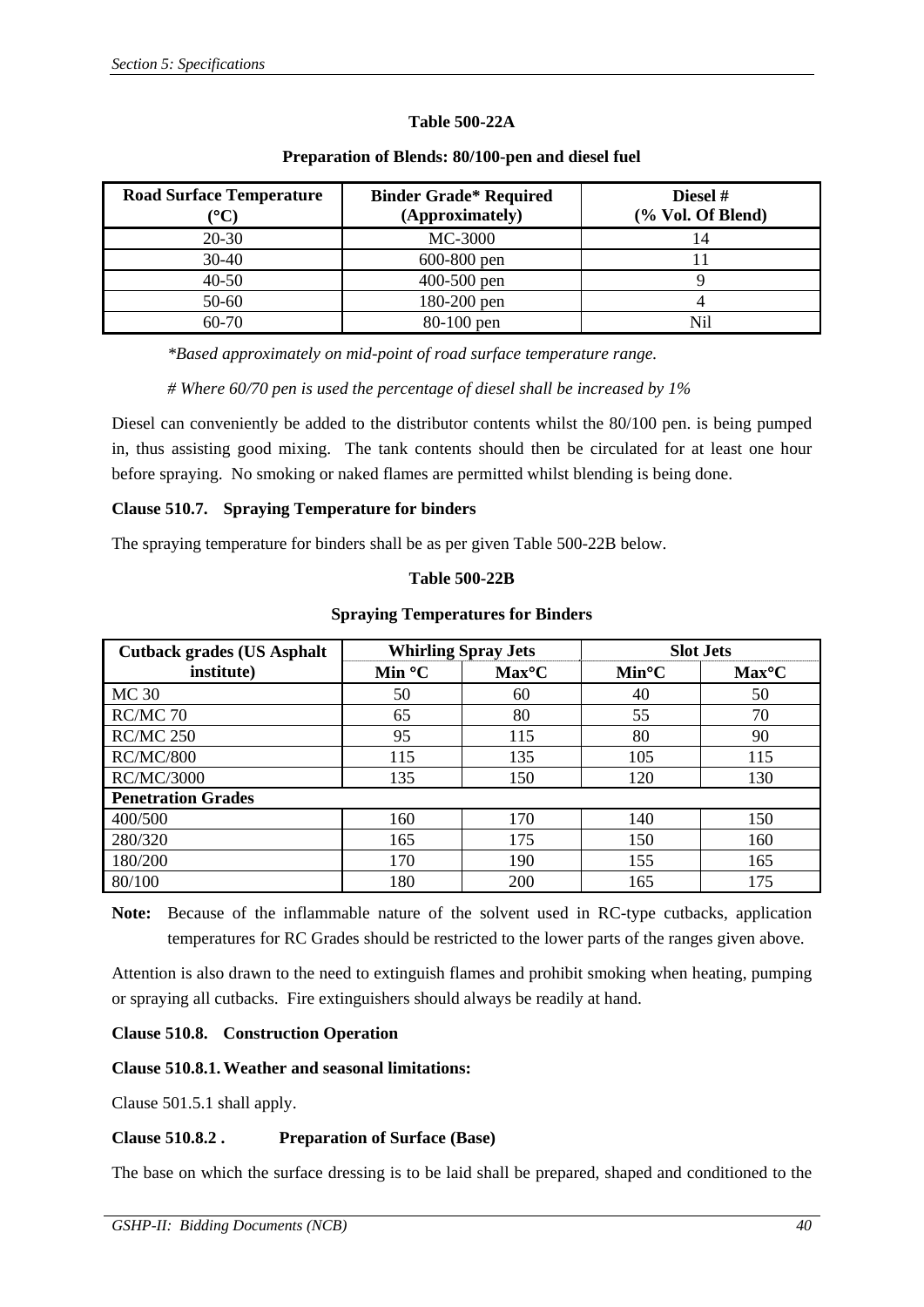specified lines, grade and cross-section in accordance with the clause 501 and as directed by the Engineer. The irregularities and surface damage such as potholes, depressions, ravelling shall be corrected prior to application of surface dressing. The Engineer shall also satisfy himself that fundamental defects e.g. base failure, drainage problems etc. have been remedied prior to commencement of surface dressing. All patches, however, occasioned, shall be thoroughly compacted, sealed and blinded with crusher dust before opening to traffic for several days before surface dressing commences. Priming coat, where needed shall be provided as per clause 502 and as directed by the Engineer.

Immediately prior to the application of binder, remove all dirt, dust or foreign material using brooming and / or the compressed air. Adhering mud or other soiling may be removed using water and brushes; the general use of water to wash the road shall not be permitted.

A fine graded wearing course shall be laid over the prepared surface(s) to fill excessive surface voids, wherever necessary or as directed by Engineer. The fine graded wearing course shall be 3mm in thickness. The grading and bitumen content for fine graded wearing course shall be as mentioned below in Table 500-22C below:

## **Table 500-22 C**

## **Fine graded wearing course 3mm thick**

| Sieve (mm) | Passing percentage by weight |
|------------|------------------------------|
| 6.3        | 100                          |
| 3.35       | 85-100                       |
| $600 \mu$  | $30 - 55$                    |
| $212 \mu$  | 14-32                        |
| $75 \mu$   | $5 - 17$                     |

Binder content  $3\% \pm 0.5\%$  (using 80/100 or softer pen) by weight.

## **Clause 510.8.3. Safety and Maintenance**

Bitumen heating, pumping and spraying operations shall be entrusted only to operatives who have been adequately trained such that they have a proper understanding of their equipment and are competent in its use. They shall ensure that unauthorized persons are not in the vicinity during the above operations. Operatives shall be provided with protective clothing, heatproof gloves, boots and goggles and shall be required to wear them.

At the end of each day's work, any binder remaining in the distributor tank should be off-loaded to storage; the spray-bar, pipe-work and pump should be drained free of binder and then flushed with diesel or kerosene. The filter on the suction side of the pump must be cleaned daily.

Binder must be loaded into the distributor from suitable storage or decanters at a temperature some 5- 10 degrees centigrade above spraying temperature in order to offset the cooling effect of the empty tank. The burners(s) fitted to the distributor shall be used to make only relatively small adjustments to binder temperature during the course of spraying operations. Burners MUST be extinguished before the distributor is allowed to move; burners must, moreover, not be operated unless the burner tubes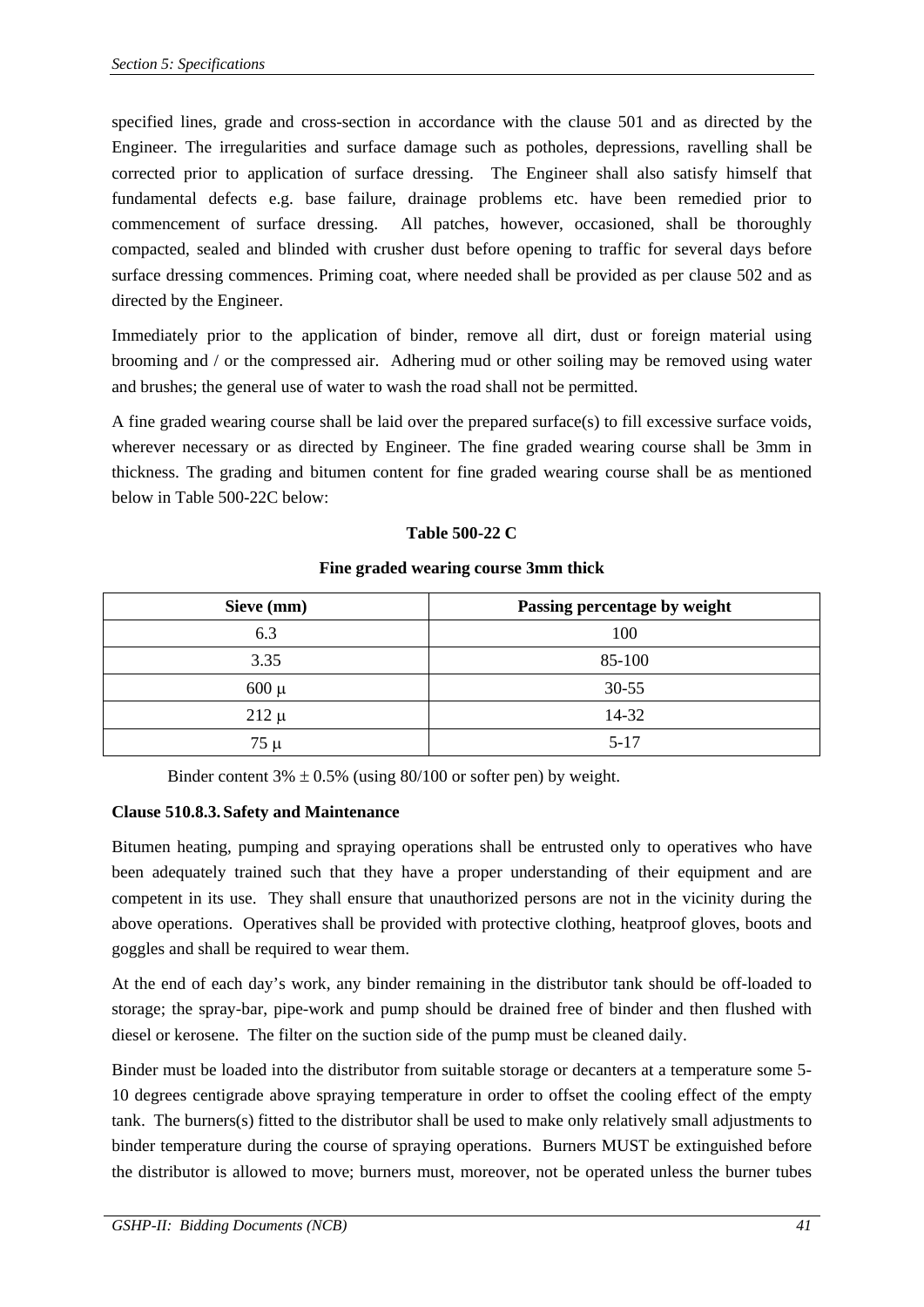(flues) are covered by at least a 150mm depth of binder.

The safety of construction workers and the general public must be ensured. If considered necessary the Engineer shall cause traffic to be diverted, using adequate signing, such as to exclude vehicles from the carriageway. The closure of an adequate width of road by the use of cones and barriers shall be considered to be minimum requirement. Flagmen shall be instructed clearly in their duties so as to provide safe traffic control.

## **Clause 510. 8.4. The surface dressing operation**

The operation and pre-planning needed for surface dressing work shall be carried out meticulously by the contractor in consultation with the Engineer, preferably as described in Overseas Road Note 3 (TRRL) section 7.1 and 7.2.

To ensure that spray runs are parallel with the road pavement, the road centre line or edge line shall be marked every 25 meters and a string or chalk line provided so that the distributor driver can follow, using his guide bar. Spraying must not be attempted when the road surface temperature is below 10 degrees centigrade; the surface must be dry and clean. Before attempting to spray, the Engineer shall ensure that:

- a) Traffic control measures are in place.
- ii) **All** equipment and personnel are present and in the right place.
- iii) Non-authorised persons and general public are excluded from the works.
- iv) No traffic is allowed to pass whilst binder is being sprayed.

Before each spray-run, the spray-bar shall be circulated with hot binder and the jets opened to check for correct spray pattern. Suitable shallow tanks shall be provided for this purpose so as to conserve binder and prevent environmental damage. Where spraying is to continue from a previously treated length, protective metal sheets must be placed so that the jets are opened over them and that no soiling of the existing surface occurs. A similar precaution must be taken when spraying ceases at the beginning of a completed dressing such as jets are closed over the protective sheets. Where these constraints do not apply, the ends of sprayed lengths shall be trimmed to a straight edge, using hand tools. Sprayed lengths shall be restricted to those, which can be covered by the aggregate available in lorries. At the completion of each sprayed run, the distributor shall be directed to an off-road position to avoid dripping of binder on to the road. When defects in the sprayed binder film are observed e.g. due to blocked jets, spraying shall cease immediately and shall not be permitted to continue until the defective equipment has been rectified. Small-unsprayed areas can be treated using spray lance or hand can, as approved by the engineer.

The chipping spreader shall be operated such that it follows closely, (within 10m) behind the distributor. (This interval needs to be much reduced if using bitumen emulsion). The width covered by the spreader shall be such that on one side a strip of binder approximately 150mm wide remains un-gritted; this strip shall be over sprayed at the next pass so as to provide a neat joint. Operatives shall not be permitted to attempt the spraying of butt joints. Chippings shall, if considered necessary, be applied in a damp condition in order to prevent dust being deposited on the binder film provided that good drying conditions prevail. Additional chippings may be applied by hand if required.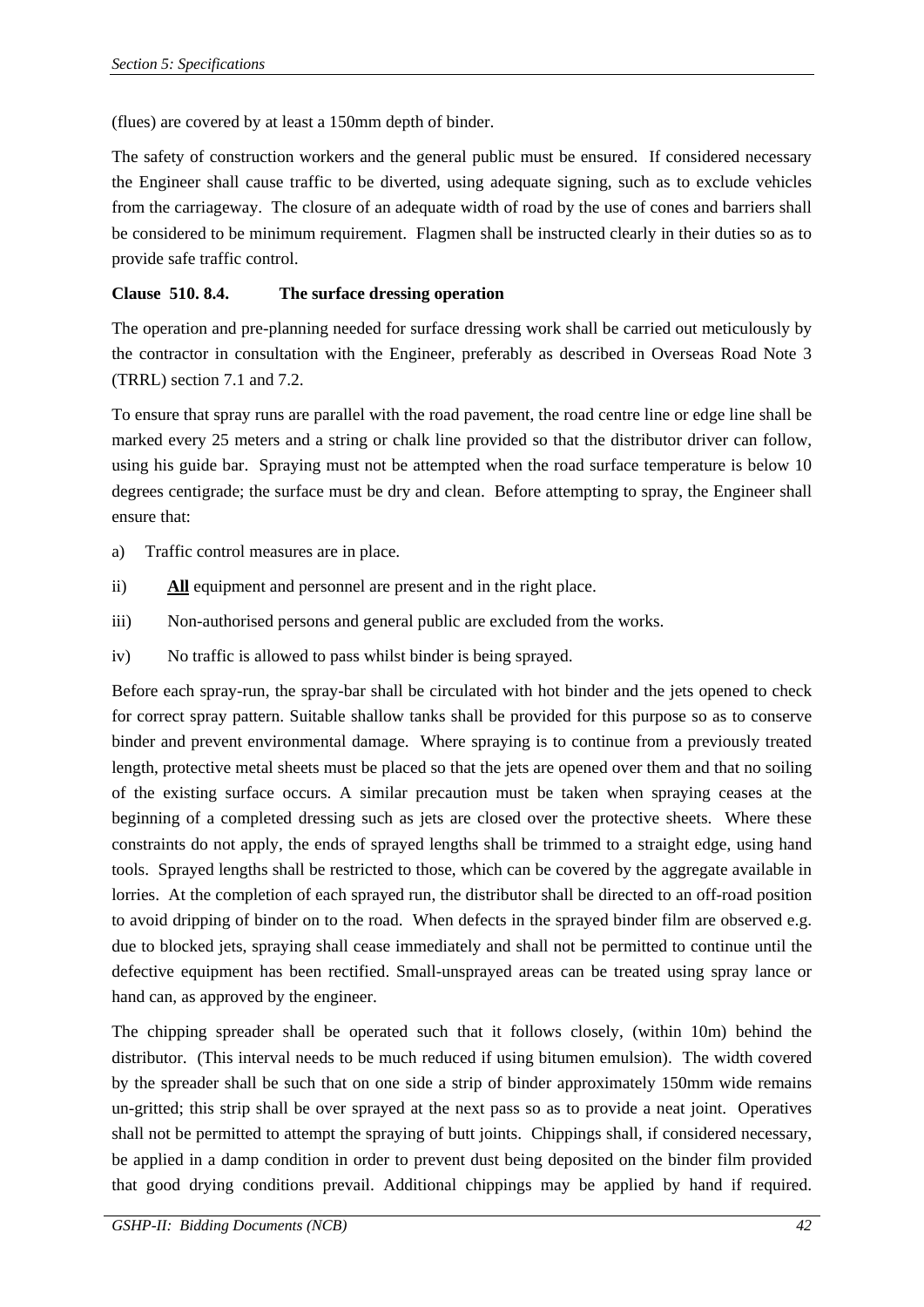Aggregates shall not be broomed to promote even coverage.

The applied chippings shall be rolled using a pneumatic tyred roller of weight 10-12 tonnes and at a speed of approximately 8-10 km per hour so as to provide some 5 to 6 passes over the full width of the surface dressing. Depending upon the output achieved, a second similar roller may be required in order to complete the rolling operation. Steel-wheeled roller should be excluded from the work.

## **Clause 510.9. Double Surface Dressing**

It is advisable to open the first dressing to traffic for at least 2 weeks before the second dressing is applied. This allows time for traffic to orientated chipping into a mosaic and the formation of a stable substrate for the second dressing; if any under or over-spray has occurred then this will be apparent and can be allowed for when designing the second dressing. Sprayed widths for the second dressing must be calculated such that over-spray joints are offset from those in the first dressing by approximately 300mm.

## **Clause 510.10. Opening to Traffic and After Care**

No traffic shall be allowed over the new work before adhesion between binder and chippings has taken place. Prior to opening to traffic, any spillage of aggregate should be removed and any binder drips or wind blown contamination shall be dusted with crusher waste. After 2–3 days under traffic excess stones must be removed by brushing.

#### **Clause 510.11 Surface Finish and quality control of works**

The surface finish of construction shall conform to the requirement of Clause 902.

The Engineer shall exercise the Control on the quality of materials and works in accordance with the section 900.

For testing uniformity of transverse distribution of bitumen, the depot tray test as per BS 1707-1989 shall be carried out. (Test procedure as per Appendix 'A')

## **Clause 510.12. Arrangements for Traffic**

During the period of construction, arrangement of traffic shall be done as per MORT&H Clause 112.

## **Clause 510.13 Measurement and Payments**

The quantity of surface treatment to be paid for shall be measured in square metres and shall consist only of accepted work placed as directed by engineer or Specifications. Material, which has been placed elsewhere whether because of the requirements of the work or because of inadequate control, shall not be admitted as measured work.

The Contract Unit Price per square metre for the items shown on the Bill of Quantities, which payment shall be full compensation for furnishing all labour, materials, preparation of cut back, tools, equipment, laying fine graded wearing course and incidental items for performing all the work necessary in construction of surface dressing; completed according to the Specification.

The quantity of binder to be used in the work of surface dressing as per design, if exceeds the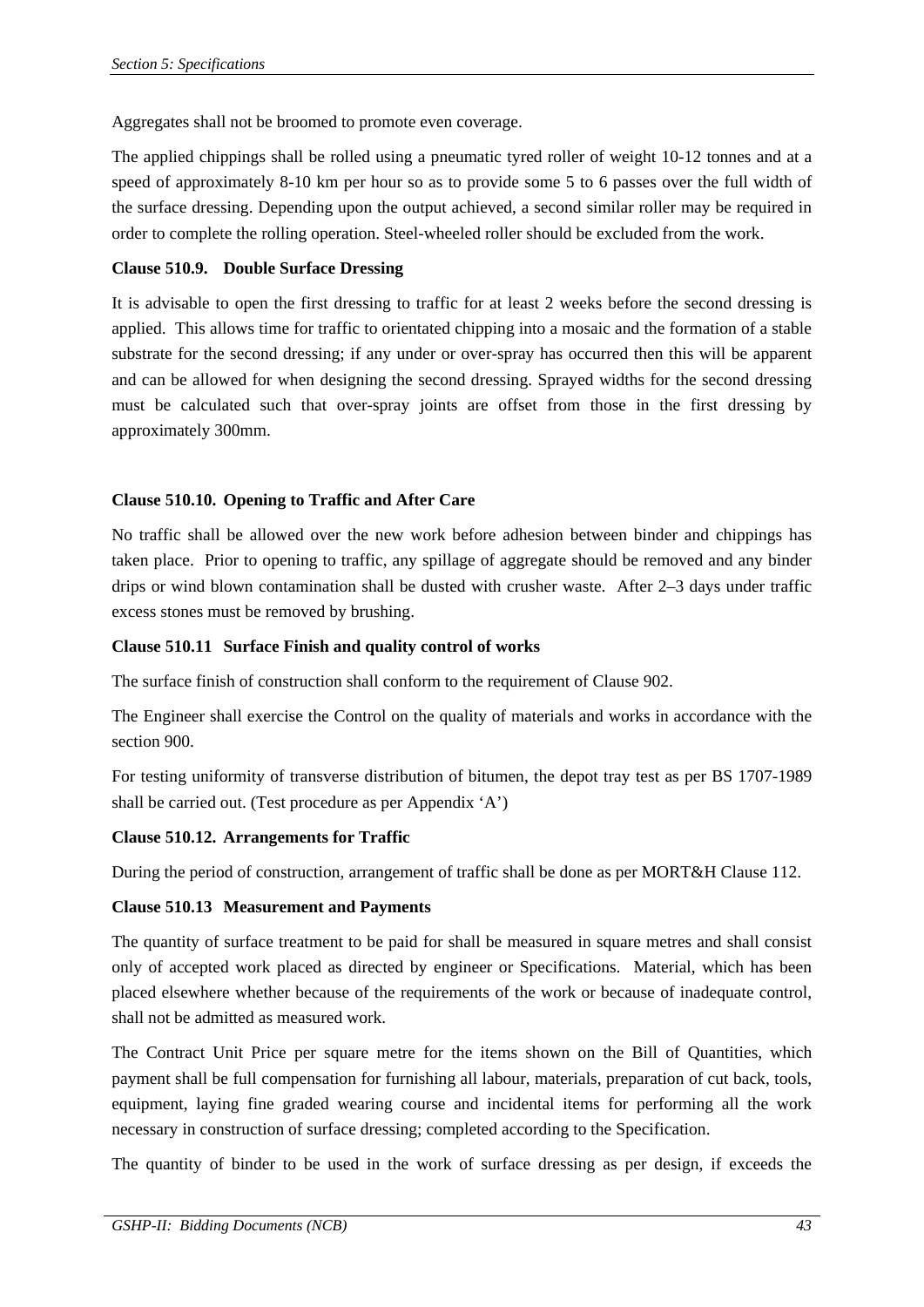minimum specified in Clause 510.4, the same shall be paid in Kg. separately as per BOQ.

#### **CLAUSE 516 SLURRY SEAL**

**Clause 516.1** Add paragraph 2 as under.

The work shall consist of mixing emulsified bitumen, well-graded fine aggregates (with mineral filler) and water, spreading the mixture and rolling on a pavement surfacing as a surface treatment. The work will also include taking out all loose bituminous\materials and refilling the same treating as pothole repair and filling wide gaps more than12mm wide, with Type A mix seal surfacing materials.

## **Clause 516.4.2Surface Preparation**

Delete Para No. 1

#### **Clause 516.4.3 Tack Coat**

Amend the paragraph as under

Tack coat of rapid setting emulsion diluted with water as directed by the Engineer shall be applied on the road surface, prior to slurry seal at the rate of 0.15 to 0.3 litres / sqm for each of the two sprays of tack coat.

#### **Clause 516.9 Rate**

Add in end of para "tack coat, pot hole repair and filling wide gaps".

**Clause 518 Fog Spray** 

**Clause 518.2** Replace first para as under:

"The bitumen emulsion shall be slow setting confirming to IS:8887".

#### **Clause 521 MODIFIED BINDER**

#### **Clause 521.6 Measurement for Payment**

Delete the first line of this sub-clause.

#### **Clause 521.7 Rate**

Delete this clause

# **SECTION 800 – TRAFFIC SIGNS, MARKINGS & OTHER ROAD APPURTENANC Clause 801 TRAFFIC SIGNS**

#### **Sub-Clause 801.1.2**This clause shall read as under:

"All road signs shall be of retro reflectorized type and made of high intensity grade with encapsulated lens type reflective sheeting vide Clause 801.3, fixed over aluminium sheeting as per these specification".

#### **Clause 801.4 Installation**

#### **Clause 801.4.1Third sentence shall be replaced as under:**

The support post for the signboard shall be MS angle iron / T-section along with angle iron back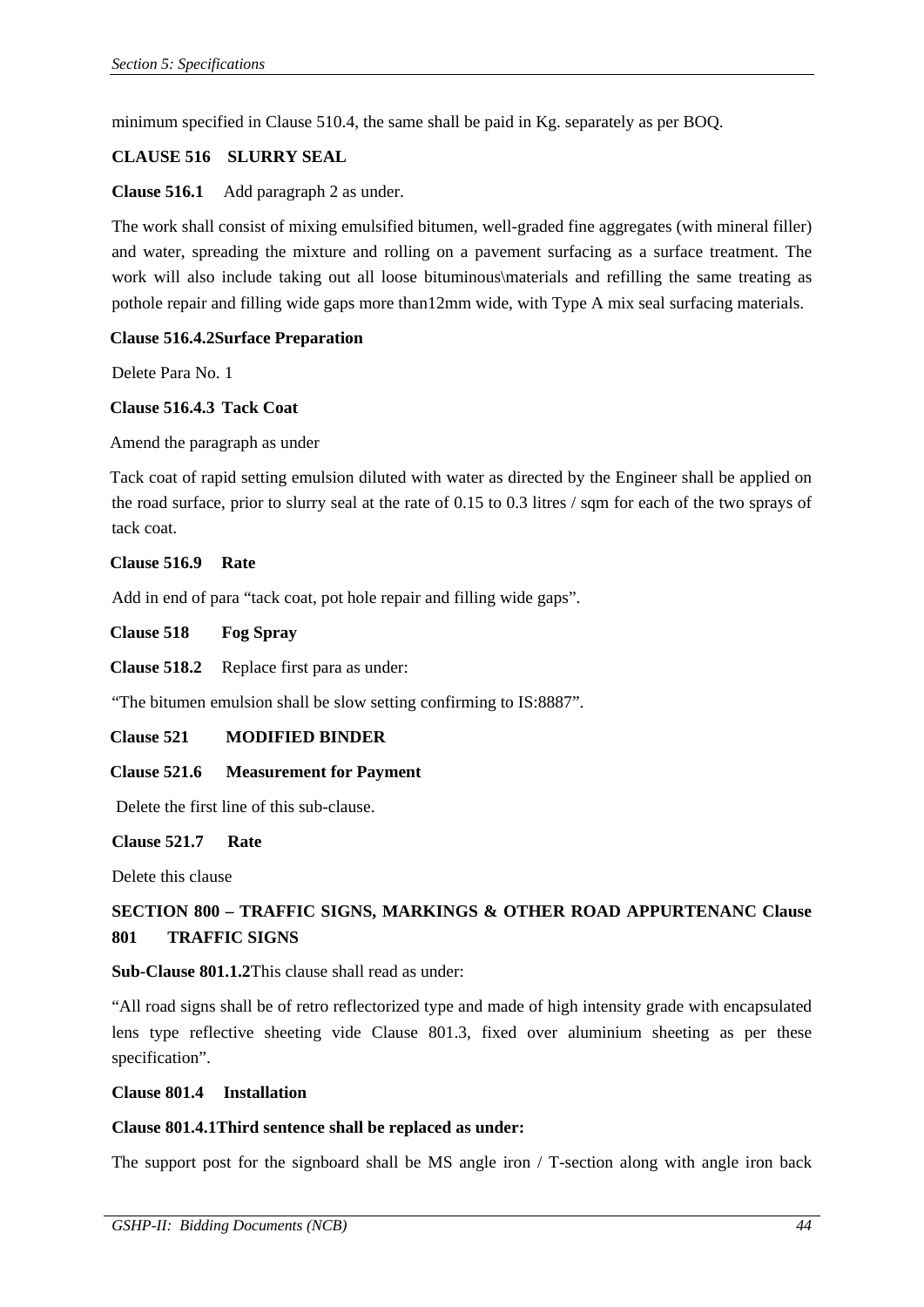| <b>Type of Sign Board</b>                                                        | No. of         | Height           | Size of angle for back frame and main<br>post |                        |
|----------------------------------------------------------------------------------|----------------|------------------|-----------------------------------------------|------------------------|
|                                                                                  | <b>Posts</b>   |                  | <b>Main Post</b>                              | <b>Back Frame</b>      |
| Caution / Warning sign,<br>mandatory                                             | 1              | 3.7 <sub>m</sub> | 75x75x8mm<br>angle iron or T-<br>section      | $25x25x3mm$ angle iron |
| Information sign: facility<br>information and route marker                       |                | 3.7 <sub>m</sub> | 75x75x8mm<br>angle iron or T-<br>section      | $25x25x3mm$ angle iron |
| Information signs such as advance<br>directions/destination/Reassurance<br>board | $\overline{2}$ | 4m               | 75x75x8mm<br>angle iron or T-<br>section      | $45x45x6mm$ angle iron |

frame for support of the signboard. Details of post shall be as under:-

Fastener shall be zinc-plated bolts and nuts for fixing retro reflective sign board to the post. The board shall be suitable for 12mm hole. The size of the bolts shall be 10 mm dia x 30mm with nut and spring washer.

## **Clause 803 ROAD MARKINGS**

## **Clause 803.2 Materials**

Substitute this section as under:

**"**Road markings shall be of hot applied thermoplastic compound and the material shall meet the requirements as specified below."

**Sub-Clause 803.3.2** This Clause shall read as under:

"The road markings shall be laid mechanically with appropriate road marking machinery as approved by the Engineer."

**Sub-Clause 803.6.3**The last sentence of the third paragraph shall read as under:

"The glass beads shall be applied at the rate of not less than 400 grams per square meter area."

## **Clause 805 ROAD DELINEATORS**

**Sub-Clause 805.2** Add the following after the first paragraph:

 "Road delineator posts shall be in MS as material and other particulars as shown in the drawings. Reflectors shall be firmly fixed to the post by a method, which discourages theft and is approved by the Engineer.

#### **Add a new clause**

Clause 812 Guard Stones/ Indicator stones

#### **Clause 812.1 General**

The work comprises of supplying and fixing guard stones/ Indicator stones as per drawing and at locations as directed by the Engineer. The work shall cover supply and fixing of guard/indicator stones made of M20 grade Cement concrete of shape and size as given in the contract drawing and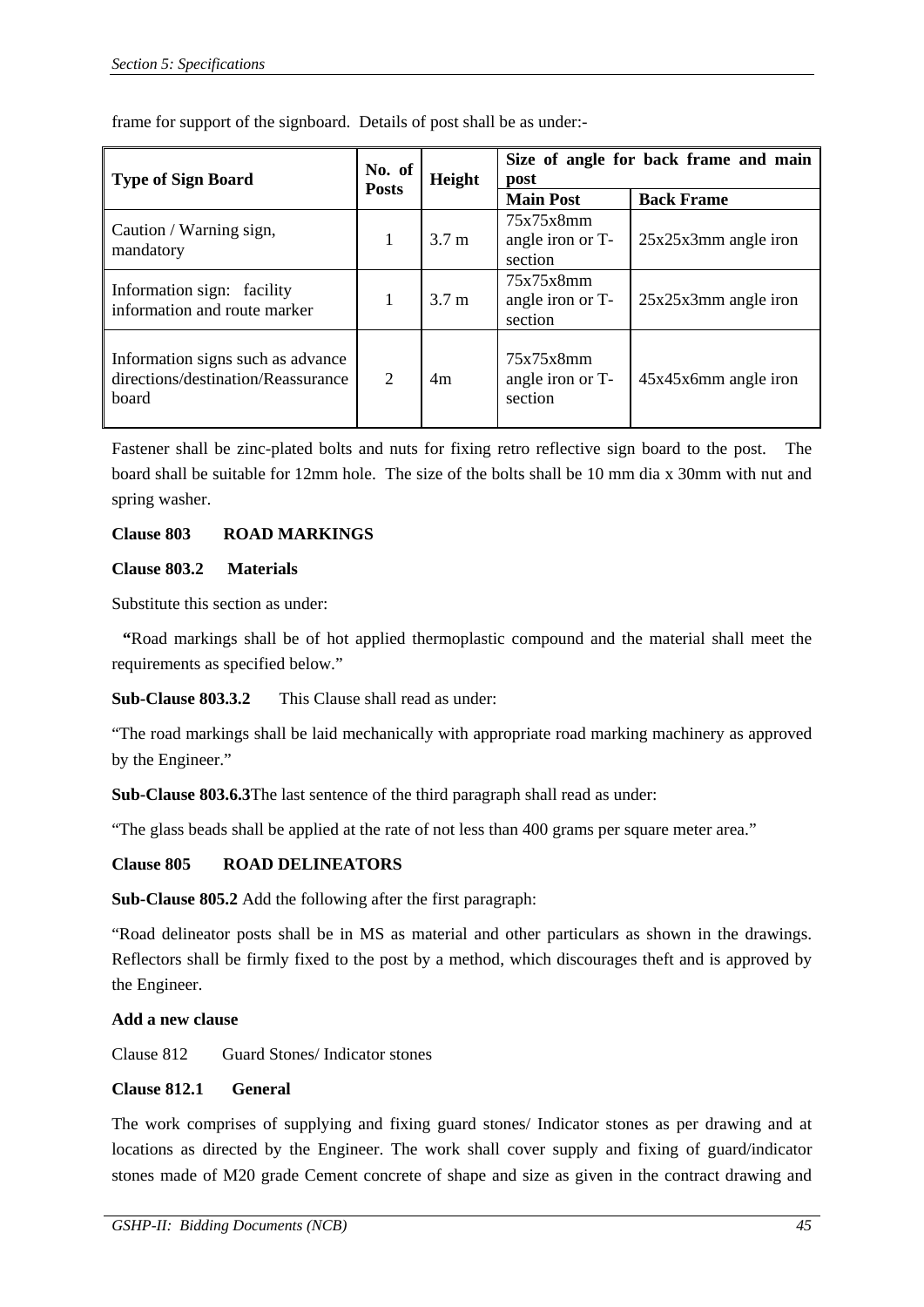painting two or more coats to give even shade with superior grade enamel paint. The guard/indicator stones shall be bedded in the ground with adequate concrete foundations as shown in the drawing.

## **Clause 812.2 Measurements for Paymen**

The measurements shall be made in numbers of guard/indicator stones fixed at site.

#### **Clause 812.3 Rate**

The contract unit rate for guard/indicator stones shall be payment in full compensation for furnishing all labour, materials, tools, equipment for preparing, supplying  $\&$  fixing and all other incidental costs necessary to complete the work to these specifications.

## **SECTION 900 – QUALITY CONTROL FOR ROAD WORKS**

#### **Clause 901.10**

Amend the clause 901.10 as under:

For bitumen/cutback/emulsion, mild steel, cement and other similar materials where essential tests are to be carried out at the manufacturer's plants or at laboratories other than the site laboratory, the cost of samples, sampling, testing, and furnishing of the test certificates shall be borne by the Contractor. The frequency of test regarding bitumen, cutback and emulsion in respect of its quality shall be as per the Table 900-4 of MORT&H Specifications.

## **Clause 902 Control of Alignment, level and Surface regularity**

## **Sub-Clause 902.4 Surface Regularity of Pavement Courses**

Add the following at the end of this sub-clause:

"In addition to the straight-edge test the ride ability of the finished wearing course, when tested with a fifth-wheel bump integrator shall have a surface roughness of no more than 2000mm/Km."

## **Clause 903 QUALITY CONTROL TESTS DURING CONSTRUCTION**

## **Sub-Clause 903.4 Tests on Bituminous Constructions**

## **Clause 903.4.2 Acceptance Criteria**

 Table No. 900-4 Control tests and their minimum frequency for Bituminous works. Substitute item of density of compacted layer as under

| Sl.No    | <b>Type of Construction</b>                                   | <b>Test</b>                                                                                                   | <b>Frequency (minimum)</b>                                                                                                           |
|----------|---------------------------------------------------------------|---------------------------------------------------------------------------------------------------------------|--------------------------------------------------------------------------------------------------------------------------------------|
| 4(xiii)  | Macadam<br><b>Bituminous</b><br>for PCC and Overlay           | (xiii)<br>of<br>Density<br>Compacted layer<br>Core cutting and testing<br>thickness<br>for<br>and<br>density. | One test per $1000 \text{ m}^2$ area.                                                                                                |
| 6(xviii) | Dense Bituminous<br>Macadam and<br><b>Bituminous Concrete</b> | (xiii)<br>of<br>Density<br>Compacted layer<br>Core cutting and testing<br>thickness<br>for<br>and<br>density. | One test per $1000 \text{ m}^2$ area.<br>10% of the density tests shall be<br>done on edges at locations desired<br>by the Engineer. |

#### **SECTION 1000 – MATERIALS FOR STRUCTURES**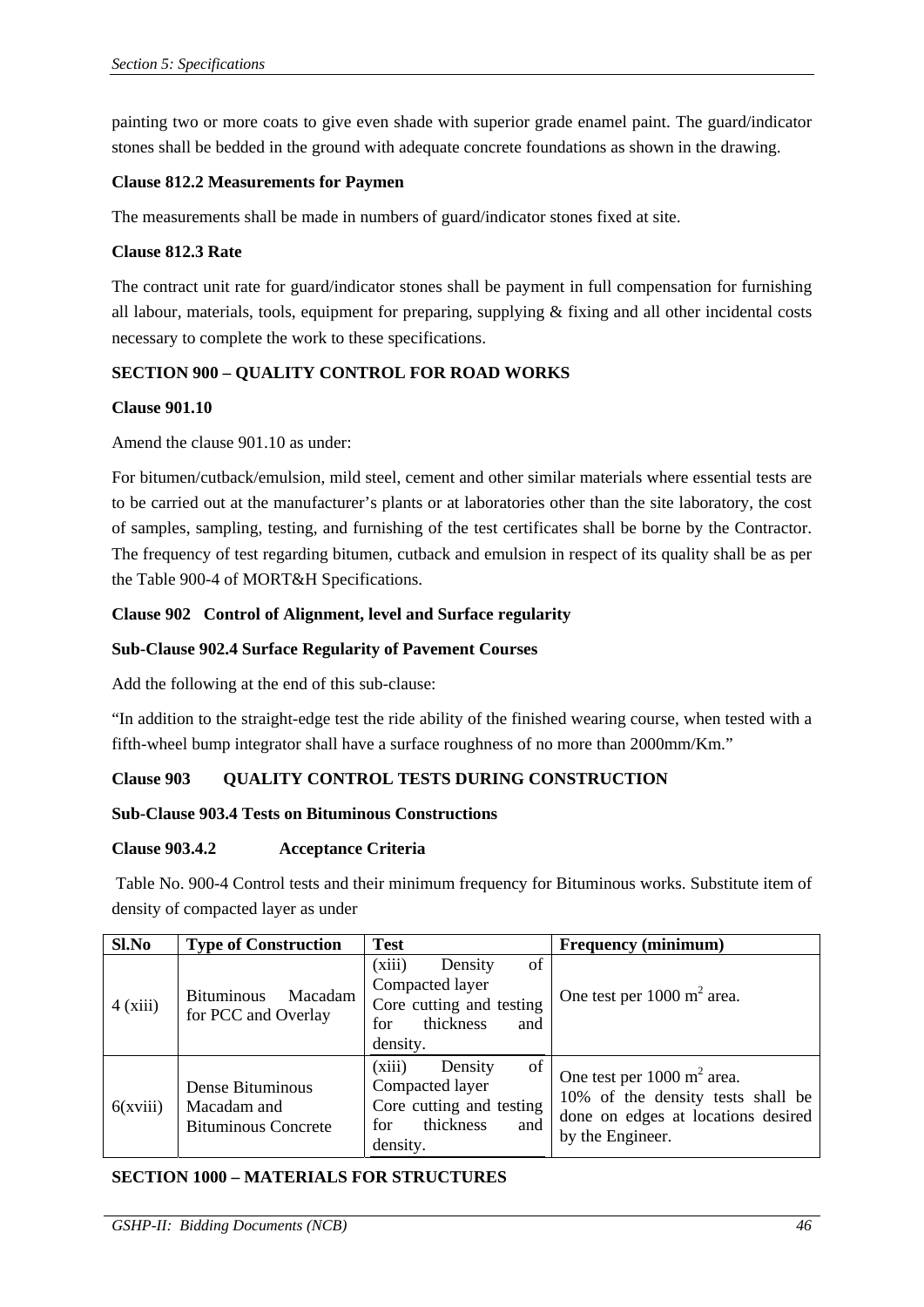#### **Clause 1006 CEMENT**

The first paragraph of this clause shall read as under:

"Cement to be used in the works shall be any of the following types with the prior approval of the Engineer."

- a) Ordinary Portland cement, 33 Grade, confirming to IS: 269.
- b) Ordinary Portland Cement, 43 Grade, confirming to IS: 8112."
- c) Ordinary Portland Cement, 53 Grade, confirming to IS: 12269."

Delete paragraph 4 and 5 from Clause 1006.

#### **CLAUSE 1009 STEEL**

#### **Clause 1009.3 Reinforcement/Untensioned Steel**

In Table 1000-3, Item in column No. 2 against S 415 may be read as:

"IS: 1786 (amended) High yield strength TMT bars (Grade designation - TMT)".

#### **Clause 1010 WATER**

In paragraph (c) 'the Permissible Limits (max) for Chlorides (Cl)' shall be read as "500 mg/lit". Delete the asterisk \* footnote furnished at the end of Sub-Clause.

#### **Clause 1014 STORAGE OF MATERIALS**

#### **Sub-Clause 1014.3 Aggregates**

The following shall be added at the end of this Clause:

"Aggregates shall be stockpiled in a manner that will avoid segregation, contamination by foreign materials and intermixing of various sizes of aggregate".

#### **SECTION 1300 – BRICK MASONRY**

#### **Clause 1308 Jointing old and new work**

Add the following as the fourth paragraph.

In case of fresh masonry (abutments/pair) is to join with old masonry a cutting is made in the old masonry to the size of 200mm x 200mm x 200mm. While joining the new masonry a pre-cast key in concrete grade M20 of size 200mm x 200mm x 400m is inserted and interstices filled with M20 Concrete or Cement Mortar 1:4 into the opening already cut so that half portion of the key is embedded in the old masonry to depth of 200mm as a bonding member. The rest of 200mm will be in built in the new masonry. The keys shall be spaced vertically at distance of 1000mm staggered.

#### **SECTION 1500 – FORMWORK**

#### **Clause 1509 RE-USE OF FORMWORK**

Add the following sentence at the end of paragraph 2 of this Clause:

"After cleaning and rectification and before refixing, form work shall be approved by the Engineer".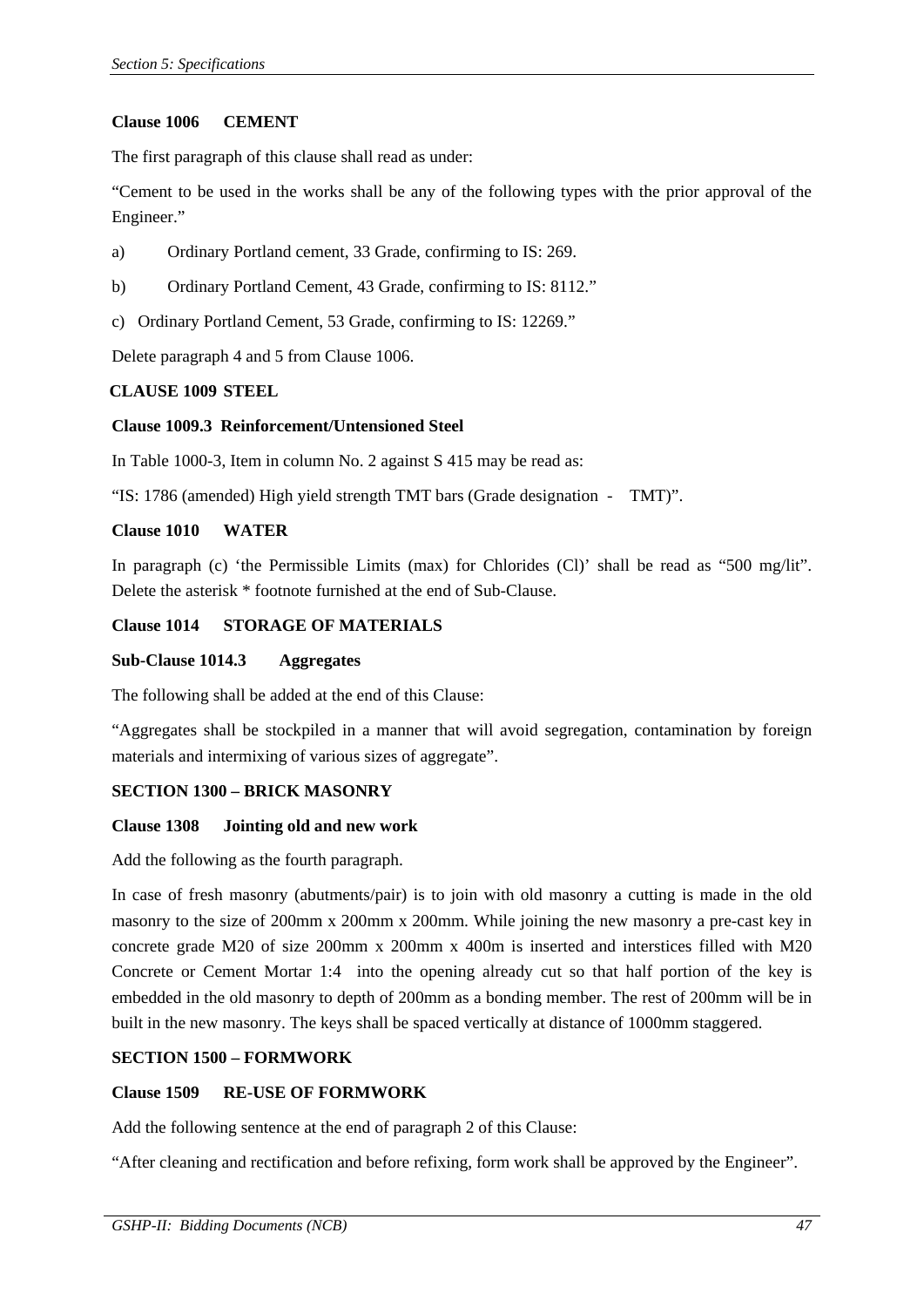## **SECTION 1700 – STRUCTURAL CONCRETE**

| Concrete Grade | Current Margin (M Pa) | Target Mean Strength |  |
|----------------|-----------------------|----------------------|--|
| M10            |                       | . .                  |  |

#### **Clause 1703 GRADES OF CONCRETE**

#### **Sub-Clause 1703.1** Add the following to Table 1700-1.

| <b>Grade Designation</b> | Specified characteristic compressive strength of<br>150mm cubes at 28 days, in MPa. |
|--------------------------|-------------------------------------------------------------------------------------|
| M10                      |                                                                                     |

## **Sub-Clause 1703.2** Add the following to Table (B).

#### (B) MINIMUM STRENGTH OF CONCRETE

| <b>Member</b>       | Conditions of Exposure |        |
|---------------------|------------------------|--------|
|                     | Moderate               | Severe |
| d) Filling material | M10                    | M15    |

#### **Sub-Clause 1704.2.1 Target Mean Strength**

Add the following to Table 1700-5.

| Concrete Grade | Current Margin (M Pa) | <b>Target Mean Strength</b> |  |
|----------------|-----------------------|-----------------------------|--|
| MIC            |                       |                             |  |

#### **Sub-Clause 1704.3 Requirement of Nominal Mix Concrete**

Add the following to Table 1700-6.

Table 1700-6

| Concrete Grade | Total Quantity of dry aggregate by mass per 50 kg of | Proportion of fine to |
|----------------|------------------------------------------------------|-----------------------|
|                | cement to be taken as the sum of individual masses   | Coarse aggregate      |
|                | of fine and coarse aggregates (kg)                   | (by mass)             |
| M10            | 480                                                  | l :2                  |

## **Clause 1706 SIZE OF COARSE AGGREGATE**

Substitute first sentence of this Clause as under:

"The size (maximum nominal) of coarse aggregates shall be 20 mm or smaller for reinforced cement concrete and 40 mm for plain cement concrete".

Delete 'TABLE 1700-7'.

## **SECTION 2000 – BEARINGS**

## **Clause 2009 MEASUREMENTS FOR PAYMENT**

Add the following after paragraph 2 of this Clause:

"Paper bearings shall be measured in square meters".

#### **SECTION 2500 – RIVER TRAINING WORK AND PROTECTION WORK**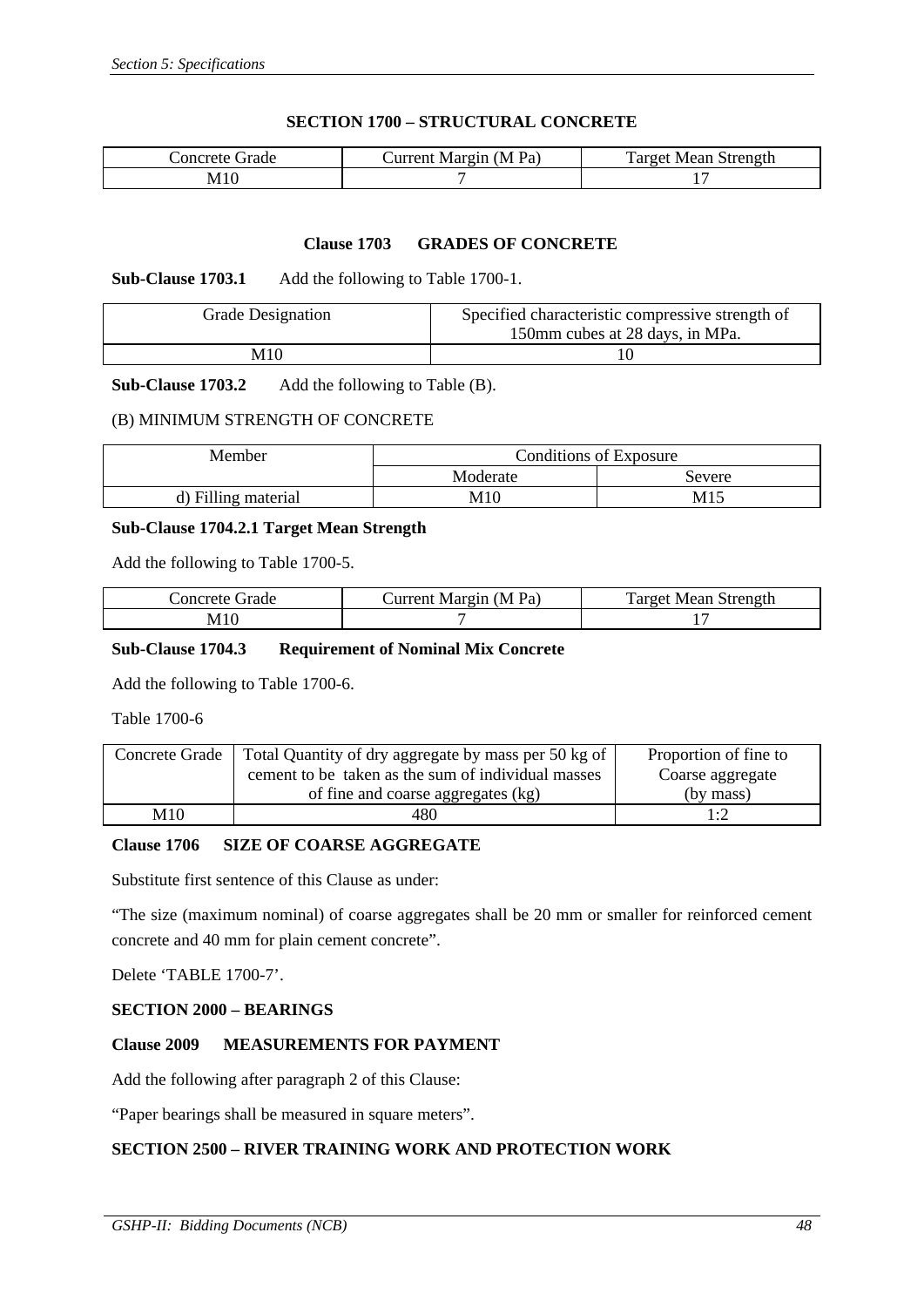#### **CLAUSE 2503 APRON**

#### **SUB-CLAUSE 2503.3 LAYING WIRE CRATES AND MATTRESSES IN THE APRON**

Delete this clause and replace with:

The wire crates shall be made from hot dipped galvanised mild steel wire complying with IS280 in the diameters (in annealed condition) mentioned in the table No. II, having a minimum tensile strength of 300 MPa. The weight of deposition of the zinc shall be minimum 260 gram per square meter for the gauge of wire specified. The wire shall be mechanically woven into a hexagonal mesh with a minimum of three twists. All edges of crates shall be finished with an annealed selvedge wire at least three gauges heavier than the mesh wire. Diaphragms shall be manufactured of the same material as the parent gabion and have selvedge wire through out their perimeter. Gabions and gabion mattress sizes are furnished in Table1. Wire mesh, wire sizes (binding connecting) are furnished in Table II. All filling for gabions shall be with hard angular stones. The smallest dimension of any stone shall be at least twice that of the longer dimension of the mesh of the crate.

Gabions or Gabion Mattresses shall be assembled by binding the edges together at selvedges with binding wire. The binding shall be in the form of continued lacing so that the interval between the laces is approximately 50 mm. The crates shall be stretched to their full dimensions placed and pegged to the ground or wired to the adjacent gabions before filling. The diaphragms shall be laced into position at the time of assembly leaving the lids of the crates open. . Before filling commences selvedges of the crates will be bound to the selvedge wire of the next crate. The vertical corners of the boxes shall be kept square by inserting a 20mm dia bar at each vertical corner, and shall be kept in that position throughout the filing process and shall be removed when the crates are full. The filling shall be in layers by hand in courses. The filling will be carried out by placing individual stones into the gabion by hand in courses in such a manner that the stones are bedded on each other and bonded as in dry random rubble masonry. No loose stones shall be tipped into the crate and the practice of coursing and bonding the outer layer and filling the interior with unlaid stones will not be permitted. When the crates are full the lids will be closed and the selvedges bound with binding wire as in the assembly process.

| Sr.<br>No. | <b>Dimensions</b><br>in meters | Number of<br><b>Diaphragms</b> | <b>Dimensions of</b><br><b>Diaphragms in meters</b> | <b>Volume of crate</b><br>cubic meters | <b>Nature</b>     |
|------------|--------------------------------|--------------------------------|-----------------------------------------------------|----------------------------------------|-------------------|
|            | $2 \times 1 \times 1$          |                                | $1 \times 1$                                        |                                        | Gabions           |
|            | $3 \times 1 \times 1$          |                                | $1 \times 1$                                        |                                        | Gabions           |
|            | $4 \times 1 \times 1$          | 3                              | $1 \times 1$                                        |                                        | Gabions           |
|            | $2 \times 1 \times 0.5$        |                                | $1 \times 0.5$                                      |                                        | <b>Mattresses</b> |
|            | 3 x 1 x 0.5                    | ↑                              | $1 \times 0.5$                                      | 1.5                                    | Mattresses        |
|            | $4 \times 1 \times 0.5$        | 3                              | $1 \times 0.5$                                      |                                        | Mattresses        |
|            | $2 \times 1 \times 0.3$        |                                | $1 \times 0.3$                                      | 0.6                                    | Mattresses        |
|            | 3 x 1 x 0.3                    | ↑                              | $1 \times 0.3$                                      | 0.9                                    | Mattresses        |
|            | $4 \times 1 \times 0.3$        |                                | $1 \times 0.3$                                      | 12                                     | Mattresses        |

**1. Table I: STANDARD SIZE OF WIRE MESH GABIONS** 

# **2. Table II. STANDARD SIZE OF WIRE MESH GABIONS**

|        |               | <b>Thickness of mesh</b> |    | <b>Thickness of binding</b> |    | <b>Thickness of</b> |    |
|--------|---------------|--------------------------|----|-----------------------------|----|---------------------|----|
| Sr.No. | Dimensions in | wire                     |    | and connecting wire         |    | selvedge wire       |    |
|        | mm            | <b>S.W.G.</b>            | МM | S.W.G                       | MМ | S.W.G               | MМ |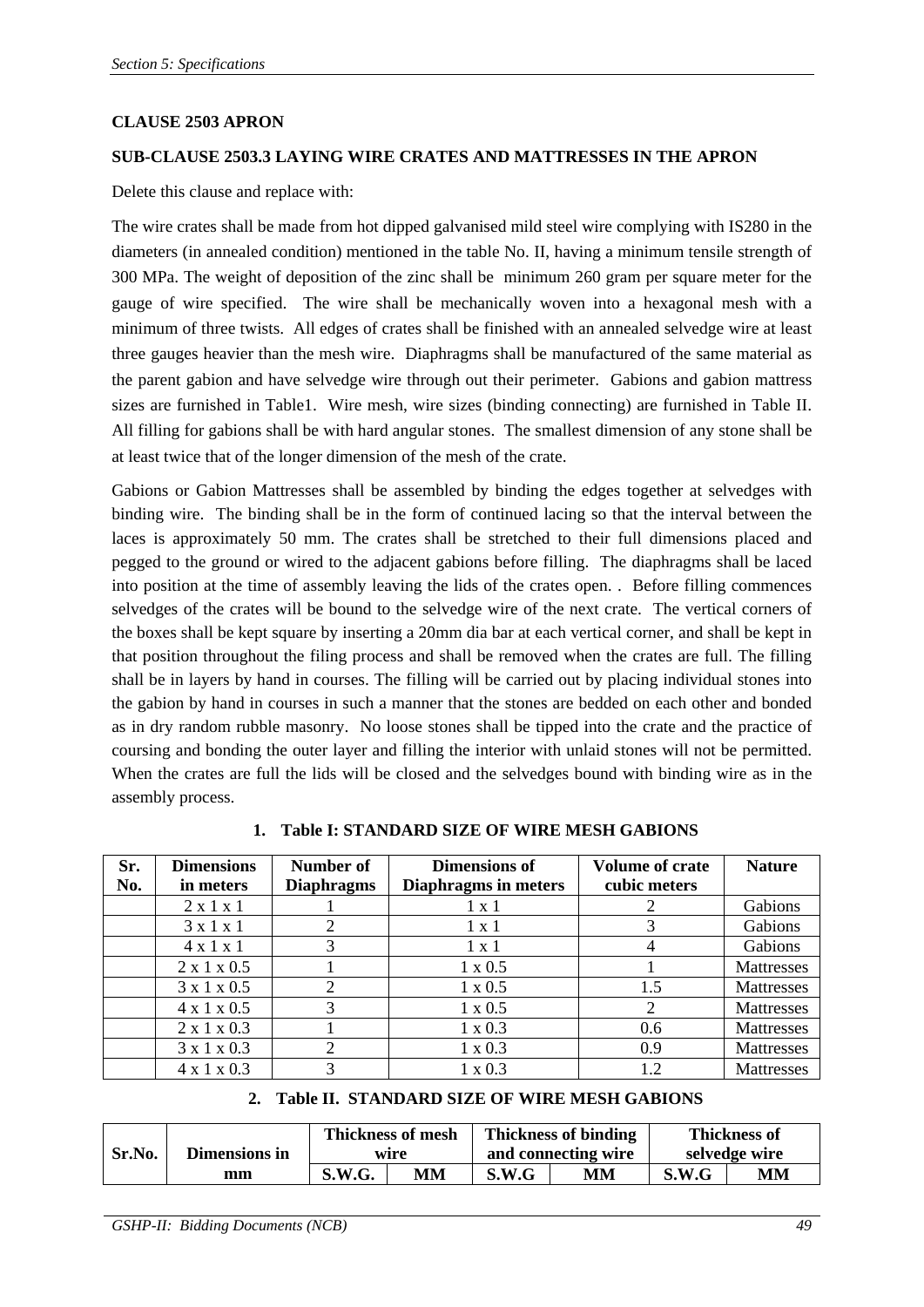| 50 x 70   |    | 2.64 | 13 | 2.34 | 3.66 |
|-----------|----|------|----|------|------|
| 60 x 80   | 12 | 2.64 | 13 | 2.34 | 3.66 |
| 60 x 80   |    | 2.95 | 13 | 2.34 | 4.06 |
| 80 x 100  |    | 2.95 | 13 | 2.34 | 4.06 |
| 80 x 100  | 10 | 3.25 | 12 | 2.64 | 4.47 |
| 80 x 100  |    | 3.66 | 11 | 2.95 | 4.88 |
| 100 x 120 | 10 | 3.25 | 12 | 2.64 | 4.47 |
| 100 x 120 |    | 3.66 |    | 2.95 | 4.88 |

#### **Clause 2504 Pitching/Revetment on slopes**

## **Replace** by the following**:**

The pitching shall be provided as indicated in the drawings. The thickness and the shape of Cement Concrete block pitching shall be as shown on the drawing.

## **Sub-Clause 2504.2.1 Pitching**

Cement concrete blocks in M15 grade conforming to Section 1700 shall be used for pitching. Use of geosynthetics has been dealt in Section 700

**Sub-Clause 2504.2.2** Add the following at the end of this sub clause

Light weight N series polypropylene Geo textile fabric as approved by the Engineer..

This nonwoven filter membrane is placed underneath the pitching or the gabion boxes/mattresses on the bed of slopes in lieu of the graded filter materials. It is a highly permeable filter membrane and prevents the escape of fines, allows free water movement without creating any uplift head on the pitched surface. The surface on which this fabric is to be laid is to be trimmed to the required slope and the filter fabric spread over the surface. When they are connected they should have an overlap of 300mm to ensure proper continuity.

## **Clause 2509 Measurement for Payment**

Add this paragraph at the end of this sub clause: The contact unit rate for the Geo textile filter membrane shall be in square meters for the covered area.

## **CLAUSE 2510 RATE**

Add this paragraph at the end of this sub clause:

The contract unit rate for one cubic meter of Gabions and Gabion mattresses furnished include the cost of all materials, stones) including leads and lefts, labour tools and plant for completing the work in accordance with the above specifications.

## **SECTION 2700 – WEARING COAT AND APPURTENANCES**

## **Clause 2702 WEARING COAT**

**Sub-Clause 2702.1.1** Item (II) of this Clause shall read as under

"50mm thick Asphalt wearing coat in one layer as per Clause 509".

## **Clause 2706 WEEP HOLES**

Add the following after the first paragraph.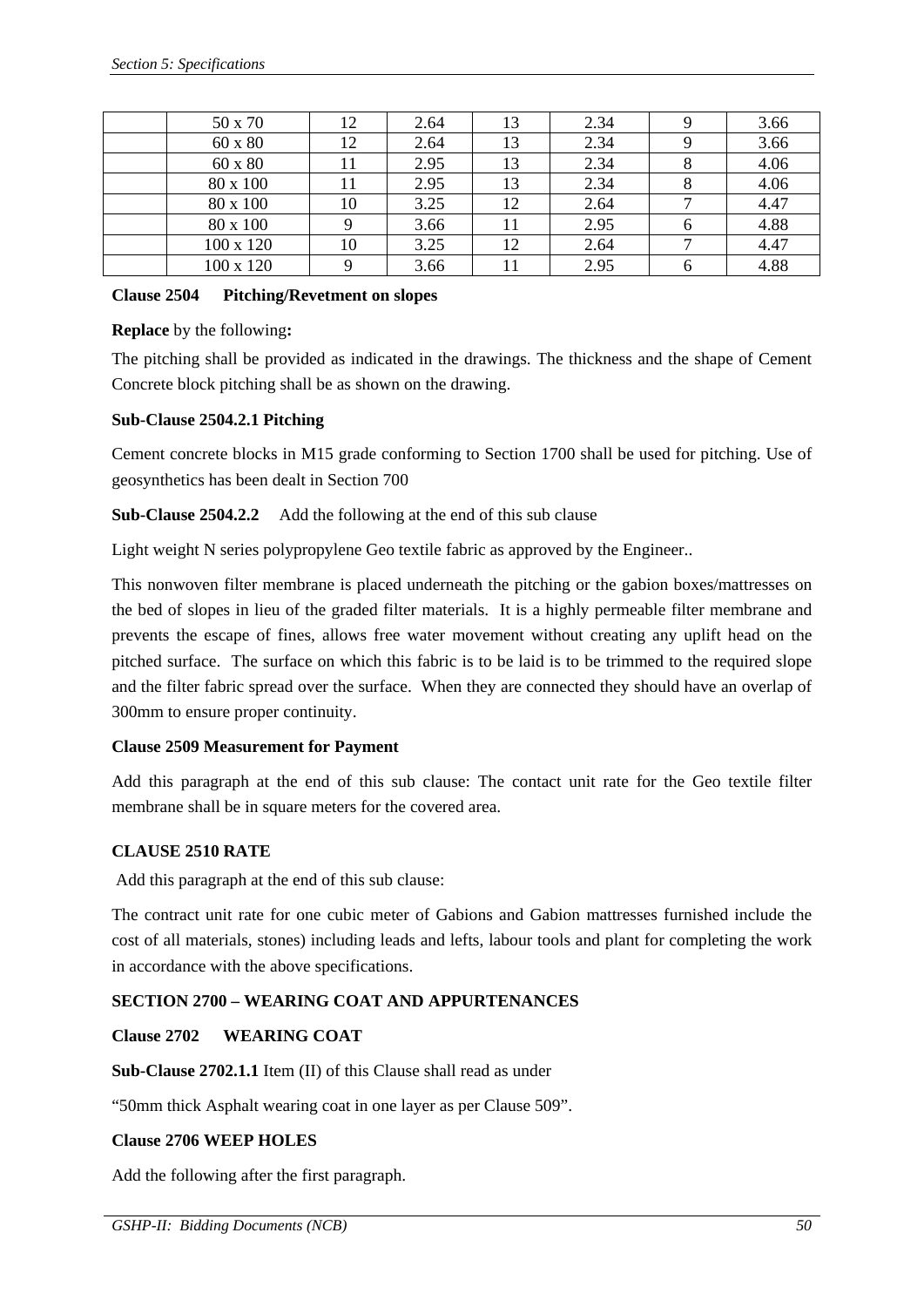A porous concrete block measuring 250mm x 250mm x 100mm made with "no fines" concrete is to be placed over the inlet to the weep hole. The concrete mix is to be 1 part of cement to 4 parts of course aggregate (5mm to 10mm).

## **Clause 2708 MEASUREMENT FOR PAYMENT**

Item in item (V), in the first sentence substitute "in numbers" by "in linear meters.

#### **Clause 2709 RATE**

Add in the last in the first paragraph of this Clause.

 "The rate shall cover 5% bitumen content in asphaltic concrete and 14 to 17% in mastic asphalt. The adjustment in rate shall be made when there is variation in bitumen content".

#### **SECTION 2900 – PIPE CULVERTS**

#### **Clause 2904 BEDDING OF PIPE**

Delete the last two sentences of the first paragraph and substitute with

"The bedding material shall be well graded granular material passing through 22.4mm sieve and retained on 5.6mm sieve suitably compacted/rammed. The compacted thickness of the bedding layers shall be as shown on the drawings and no case shall be less than 75mm.

"Aggregates shall be stockpiled in a manner that will avoid segregation, contamination by foreign materials and intermixing of various sizes of aggregate".

## **SECTION 3000 MAINTENANCE OF ROAD**

# **CLAUSE 3004 BITUMINOUS WORK IN CONNECTION WITH MAINTENANCE AND REPAIRS**

#### **Clause 3004.2. Filling Potholes and patch repairs**

**Clause 3004.2.1. Scope** 

Amend this clause as under

This work shall include repair of potholes and patching of all types of bituminous pavement. The minimum area and depth for a pothole shall be 25 sqcm and 1 cm respectively.

"The areas to be patched/repaired shall be located by the Engineer. They shall be cut/trimmed either with jack hammer or hand tools like chisels, pick-axes etc., such that the areas are in the shape of rectangles or squares. The edges shall be cut vertically up to the level where the lower layer is suitable without any loose material. The areas shall be thoroughly cleaned with compressed air or any appropriate method approved by the Engineer to remove all dust and loose particles. The excavations shall then be filled with material as mentioned hereunder. Each layer shall be compacted with approved mechanical tampers/small vibratory roller and the top layer shall be flush with the existing bituminous surface. All loose and/or surplus materials on the surface shall be removed, for potholes.

**Deep Potholes** (Depth of which is more than 75mm)

The excavation shall be filled up with wet mix macadam mix material (as per clause 406) each layer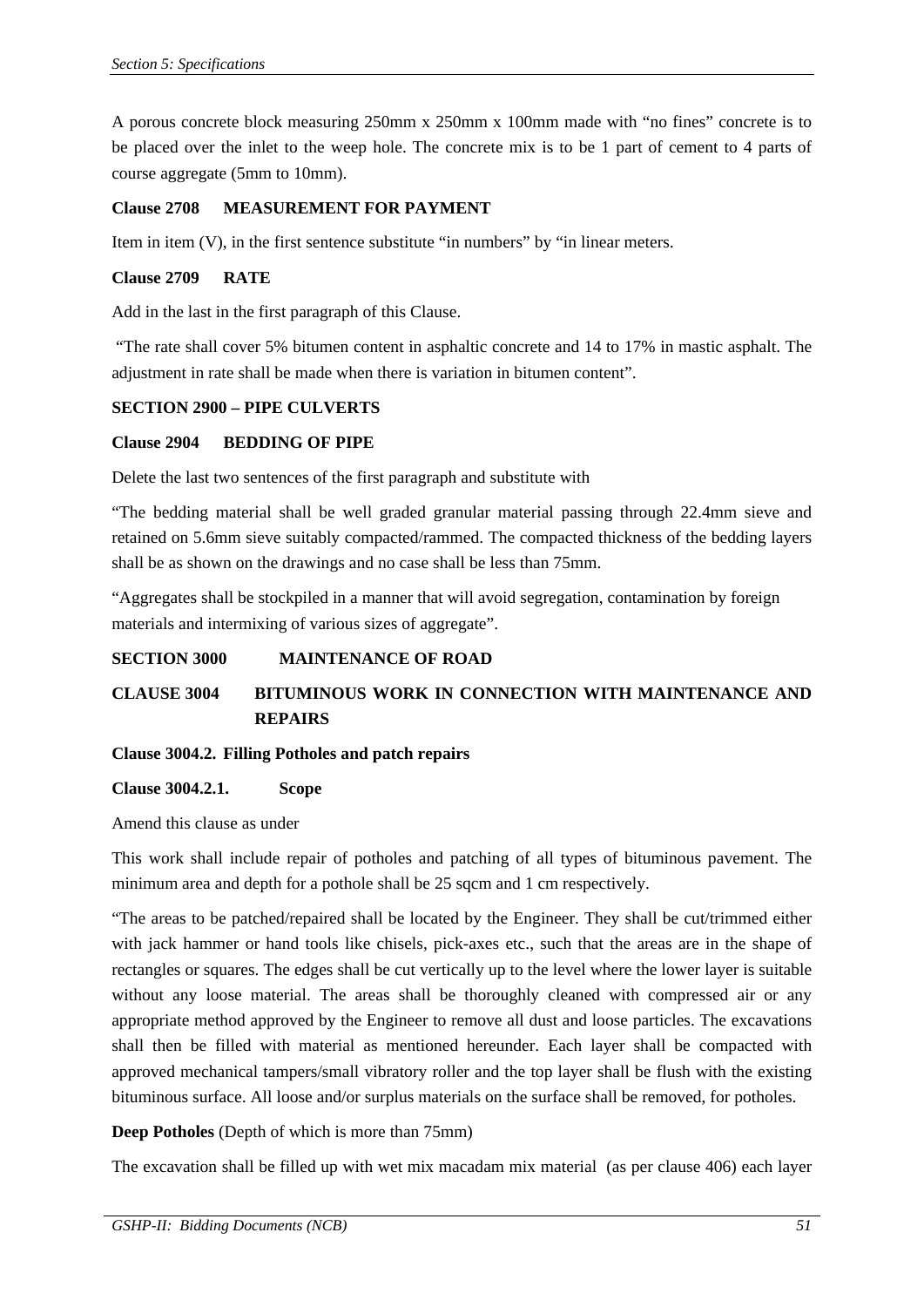not exceeding 150mm in thickness duly compacted up to the existing crust thickness less 20 mm. The prime coat and tack coat as per MORT&H Clause 502 and 503 shall be applied over the top of the horizontal surface of repaired pot hole and vertical side surfaces shall be painted with the thin layer of hot straight run bitumen /emulsion. The top 20mm portion above the repaired pothole shall be filled up by Type B MSS material as approved by the Engineer and duly compacted.

## **Shallow potholes** (Depth of which is less than 75mm)

The excavation shall be filled up with Bituminous macadam material as approved by the engineer in layer duly compacted. The finished surface of repaired pothole shall be up to the top of existing bituminous pavement. The tack coat as per MORT&H Clause 503 shall be applied over the top of the horizontal surface of excavated area and vertical side surfaces shall be painted with the thin layer of hot straight run bitumen /emulsion.

## **Clause 3004.2.2 Materials**

Delete Paragraph 1 and 2 and substitute as under;

"All materials used for the pothole and patch repair of bituminous surface and underlying layers shall be in accordance with this specification and shall of the same type as specified in clause 3004.2.1. An emulsified bitumen / modified bitumen mix compatible with the existing layer shall also be considered appropriate for top surfacing of deep pothole or for complete shallow pothole."

"The bituminous mixture used for such patch repairs shall be in accordance with the appropriate clause of these specifications."

## **Clause 3004.2.5 Measurement for Payment**

Amend this clause as "Filling of deep and shallow potholes and patch repair shall be measured in sq.m.

#### **Add Clause 3006**

## **CLAUSE 3006 CLEANING OF DRAINS**

#### **Clause 3006.1 Scope**

The work of cleaning of drains shall include removal of earth, muck, rubbish, organic and inorganic materials from the earthen or Pucca drain including their disposal, de-watering and making temporary diversions of water etc. The drains shall be repaired if required which includes repairs to lining, beds; pointing & plastering with Cement mortar 1:3. The covered drains shall be cleaned after removing the cover and replacing the same after completion of cleaning operations.

#### **Clause 3006.2 Material**

The material to be used for repair shall be in accordance with Clause 1000.

## **Clause 3006.3 Procedure**

The work shall be carried out manually or by machine as per directions of Engineer. The work shall be carried in such a manner that the existing structure of the drain does not get damaged. The contractor shall be fully responsible to make good the damages caused while cleaning operations as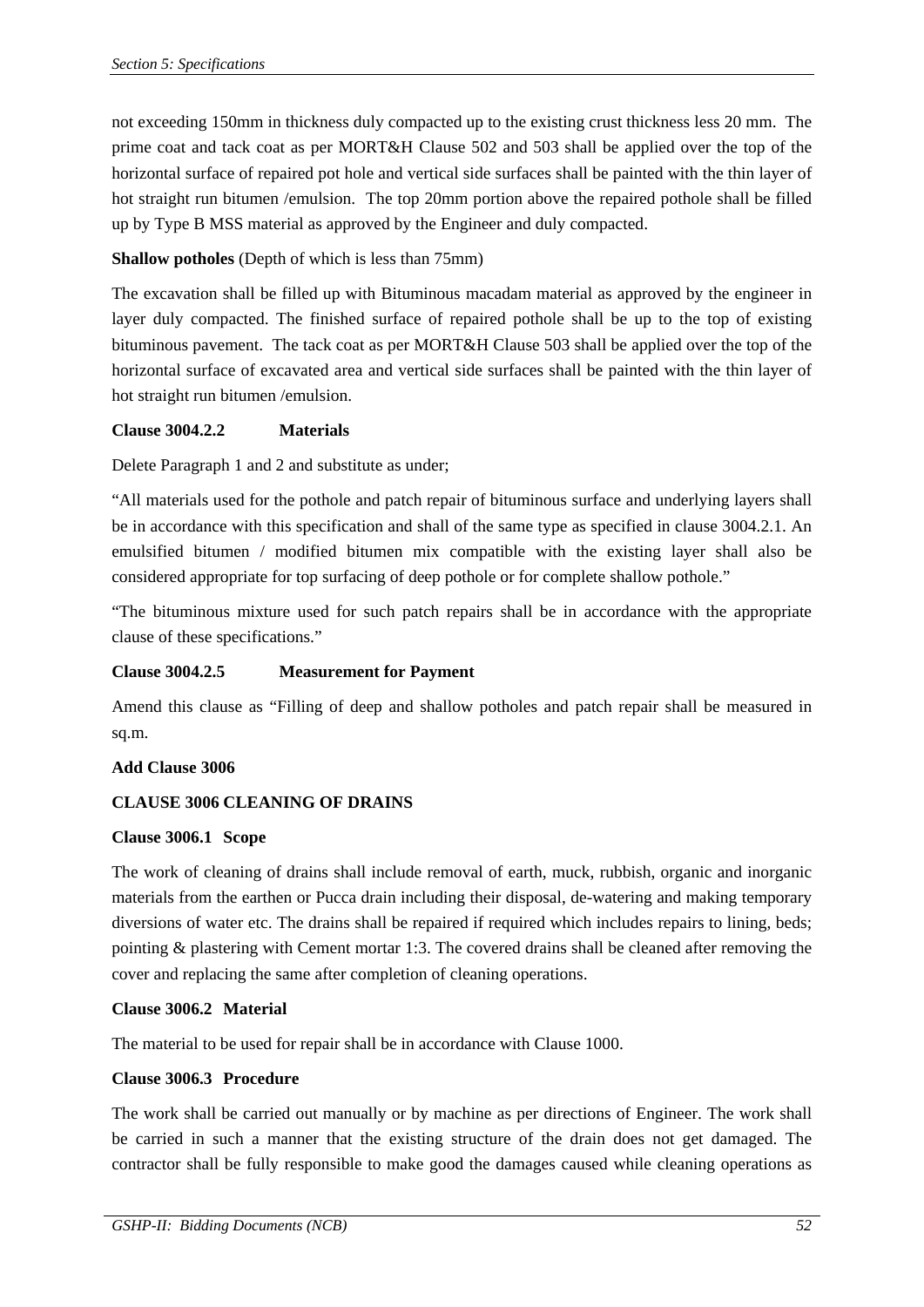per direction of Engineer. In case Extra earth is needed for providing proper bed slope or side walls, the same shall deemed to be included under the cleaning operations as this is incidental to work. For covered drains the cover shall be removed carefully and replaced after the operation of cleaning is completed.

## **Clause 3006.4 Measurements for Payment.**

Cleaning of drains shall be measured in running meters irrespective of cross sectional area. The earthen drains and Pucca drains shall be measured separately and paid under relevant item of BOQ.

## **Clause 3006.5 Rate**

The contract unit rate of cleaning drains shall be payment in full compensation for

- (i). Cleaning  $&$  removal of earth, muck, rubbish, organic  $&$  inorganic materials and disposal of the same within a lead of 1 Km.
- (ii). De-watering, making temporary diversion of water for cleaning operations.
- (iii). Repair to lining of drain in beds, side walls including plastering & pointing with CM 1:3 where necessary.
- (iv). The extra earth needed for providing proper bed slopes or repairs to side slopes for earthen drains.
- (v). Removal and re-fixing the cover of drains in case of Covered Pucca drains.
- (vi). All tools, equipment, manpower, materials and incidentals to complete the work in accordance with the above specifications

# **SECTION 3100 REINFORCED EARTH STRUCTURES**

## **CLAUSE 3101 (a) Scope of works**

All elements comprising the reinforced wall such as the facia units, the reinforcement with accessories/fittings and the select backfill material shall all be laid in conformity with the specifications and in compliance with the lines, grades, design and dimensions as per the approved drawings.

The reinforced soil structures shall be designed for a service life of 100 years. The warranty period of the reinforced soil structures shall be twenty years from the date of completion of flyover. For the reinforced soil structures the contractor (s) shall furnish the performance warranty bond for a minimum period of twenty years and a professional indemnity cover for five years as directed by the Engineer. The defect liability period for the reinforced soil structures shall be one year.

The work shall be done in conformity with the MORTH specifications for Road and Bridge works, Reprint 2002, Section 3100. Detailed design and drawings shall be executed in accordance with MORT&H specifications and as per the provisions of the BS 8006-1995 "Strengthened/Reinforced soils and other fills" meeting the ultimate and serviceability limit state requirements. For external and internal stability analysis under seismic loading French Standard NF 94-220 and AASHTO/ US Federal Highway Administration (FHWA) design guidelines (FHWA-NHI-00-043) shall be followed.

Traffic live loads, traffic impact loads on vehicle safety barrier system shall be taken in accordance with the design requirements and earthquake loads as per IS: 1893-2002.

Reinforced soil being a specialized technology, the contractor shall furnish design approval by the engineer and make his own arrangements to secure the supplies and services needed. The past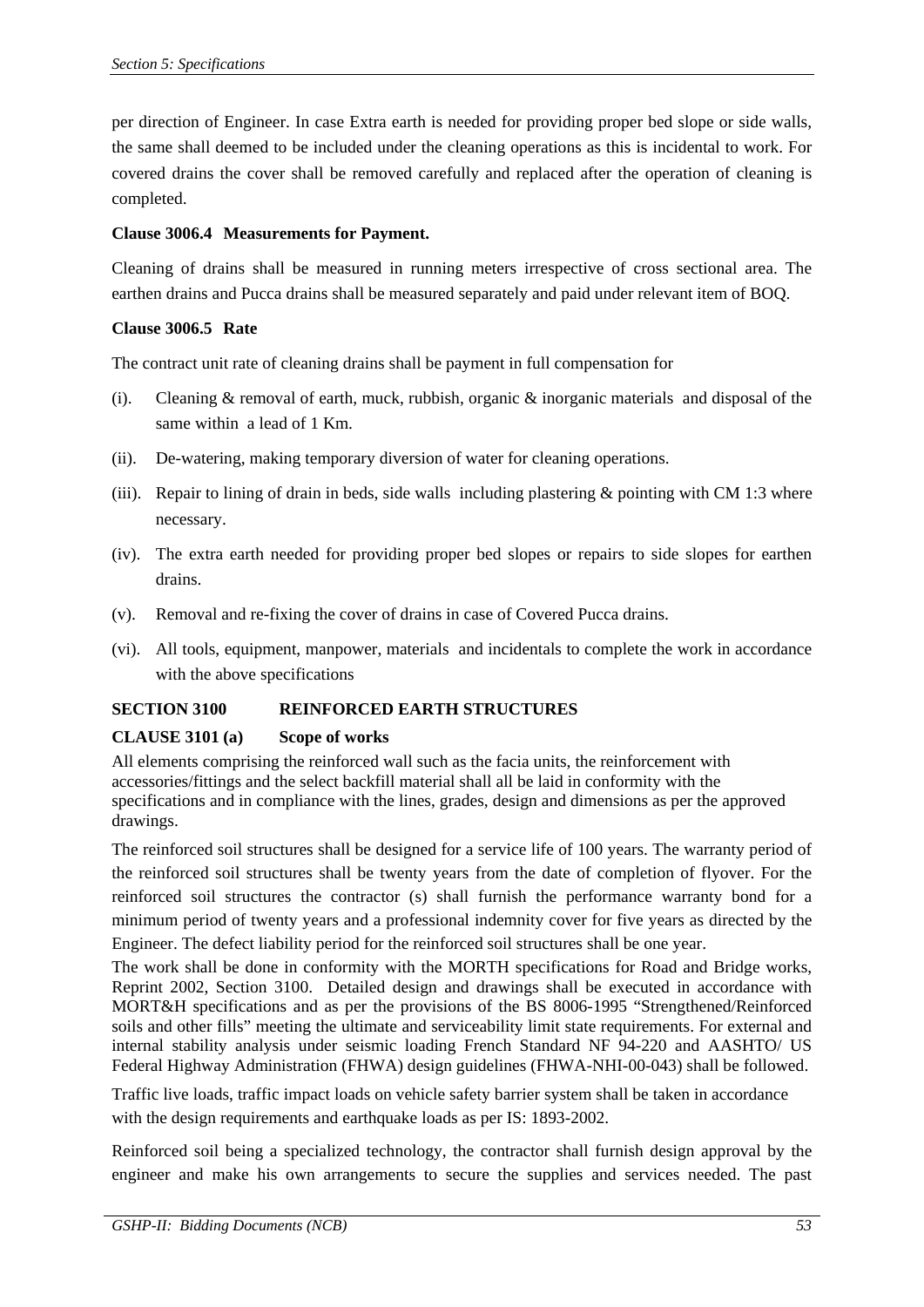experiences and credentials in details of the specialized agency executing the reinforced wall construction shall be submitted well in advance for the approval of the Engineer. The reinforced soil structure technology shall have a proved adoption with regard to durability. The approved agency shall furnish documentary proof of satisfactory performance of their proposed methodology for at least 10 years. The approved executing agency shall have successfully completed at least one project of construction of reinforced soil structures of height not less than 10.0m and a total of minimum 30,000 square meter of reinforced soil structures in India. He should provide authenticated details of licensing and collaboration arrangement, where relevant for prior approval.

Working drawings and design calculations shall be submitted to the Engineer for review and approval at least five weeks before the commencement of actual construction work. These shall include the following:

- i. Existing ground levels that have been verified by the contractor for each location involving the construction wholly or partially in the original ground.
- ii. Layout of walls, design calculations and drawings, material specifications and construction methodology including quality control and quality assurance of different components.
- iii. Earthwork requirements including detail sub-soil investigation report, specifications for materials and compaction of fill.
- iv. Details of drainage systems and any other facilities.
- v. Test results of soil reinforcing structural element from manufacturers/ suppliers.
- vi. Test results of various materials from a reputed independent laboratory in India.
- vii. Any other information required in the plans or special provisions or requested by the Engineer.

## **CLAUSE 3102 REINFORCED EARTH BACKFILL**

The reinforced fill shall be a select granular fill having high frictional resistance, low compressibility and free draining. Coarse-grained soils with limited fines adequately satisfy these requirements. Thus, the select granular fill may contain fines content (passing 75 micron sieve) not exceeding 10%. In extreme case, materials with less than 20% passing 75 microns can be acceptable with the approval of Engineer provided the internal friction angle is not smaller than  $30^\circ$ . Co-efficient of uniformity (Cu) of the backfill shall be greater than equal to 5 barring extreme case for which Cu should be greater than 3.

The fill shall also be free from organic or otherwise deleterious materials so as not to cause corrosion of the soil reinforcement and the facia panels. It shall conform to the following physicochemical requirements.

 Fill material shall have a resistivity of 5000 ohm-cm or more determined based on standard test as directed by Engineer and materials with resistivity less than 1000 ohm-cm are inadequate and shall not be used.

Materials with resistivity between 5000 & 1000 ohm-cm are acceptable provided that in water extracted from soil-water mix, the content of chlorides does not exceed 200 ppm, the content of Sulphate does not exceed 1000 ppm, and the pH value is in the range of  $>5<10$ .

The foundation soil's electrochemical requirements should also meet the above criteria. If not, special consideration will be given to the design of reinforcing strips and facing panels.

Good drainage characteristic of the select fill shall be maintained all through the design life of the RE wall including guarding the fill against the effect of "Chance" water logging of the facility.

The select fill shall be compacted to ensure achieving peak angle of friction not lower than 30° as established from the direct shear test (IS 2720 Pt.13). For design, effective cohesion of fill shall be taken as zero.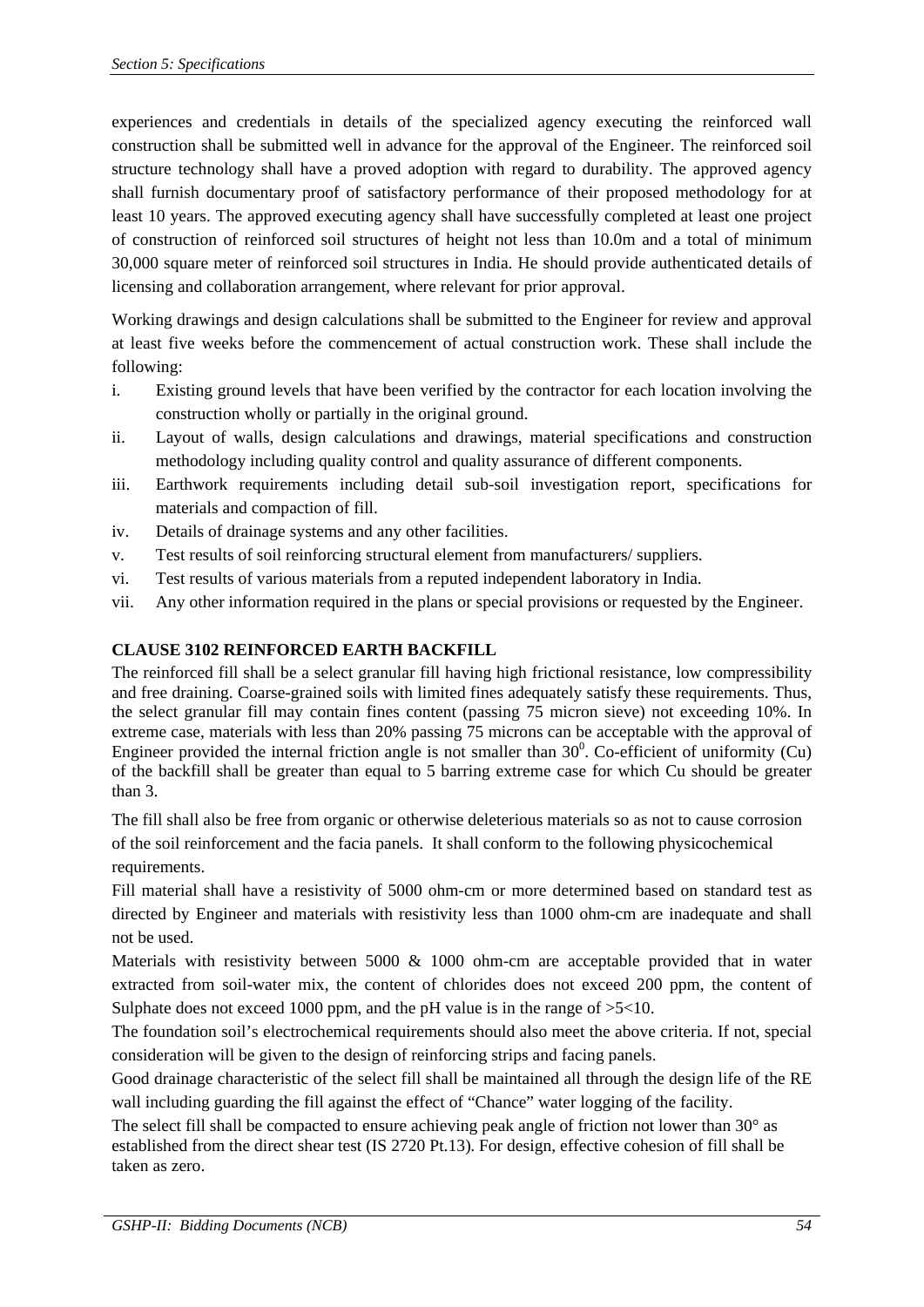The compacted layer should not be more than 200mm thick. The compaction of backfill material shall be 98% of maximum laboratory density obtained from modified proctor compaction test performed as per IS 2720 (Pt-8) or minimum 80% relative density for one metre depth below the road crust and minimum 95% of maximum laboratory density measured as per IS: 2720 (Pt-8) or minimum 75% relative density for remaining portion of fill materials.

Water used for compaction of the select fill should have minimum resistivity exceeding 700 ohm-cm.

# **CLAUSE 3103 QUALITY CONTROL**

For every 300 cum of fill material or whenever the approved source is changed, one sieve analysis, one measurement of resistivity, angle of internal friction and modified Proctor/ relative density shall be carried out. Any further tests on soil to confirm its suitability as "reinforced earth backfill" can be decided based on the results of these tests. However, organic and deleterious content,pH, sulphate and chloride content shall be carried out as decided by Engineer.

# **CLAUSE 3104 REINFORCING ELEMENTS**

Either of the reinforcing materials such as high adherence steel or polymeric geogrids may be used for reinforcing the select fill. The reinforcement may take the form of strips, grids, sheets, anchors etc. However, selection of a suitable reinforcing element can be done as per specifications given by MORTH (ref. cl. 3102-2002).

All metallic components buried in soil shall be made of electrolytically compatible materials. Where this is not possible, effective electrical insulation of durability equal to the service life of the structure shall be provided between different materials. Shapes and dimensions of these elements shall be as shown on the approved drawings. The minimum width of the individual steel strip must be 40mm and minimum thickness must be 5 mm. Tie strips and High Adherence Reinforcing (HAR) steel strips shall be hot rolled. Their physical and mechanical properties shall conform to European norms BSEN 10025.

Tie strips shall be fabricated from the plain strips of 40 x 4mm with same specification as of reinforcing strips.

Reinforcing and tie strips shall be cut to the lengths and tolerances shown on approved drawings. Holes for bolts shall be punched in the locations shown. They shall be carefully inspected to ensure they are true to size and free from defects that may impair their strength or durability.

Bolts and nuts shall be hexagonal in shape and high strength screw conforming to European norms BSEN 24014 or BS 3692 CLASS 10.9 or equivalent IS. They shall be 12mm in diameter 40mm in length with shank, hot dip galvanized conforming to BS 729 or ASTM A153 or equivalent IS.

Corrosion allowance (sacrificial thickness) for galvanized steel exposed to various environments shall be as follows (as per French Standard NF A05-252):

(i) Minimum life service of RE wall  $= 100$  years

(ii) Reinforcement Material i.e. A.G. grade i.e. hot dip galvanized steel – 500 g/m<sup>2</sup> of zinc coating per face, 1.5mm thick for the dry site conditions & 2.0mm thick for the immersed site conditions.

The manufacturer shall provide the test results of all physical and mechanical properties of metallic reinforcement for each lot or as required by Engineer.

The geogrid shall be made from high molecular weight and high tenacity polyester (PET) yarn or high-density polyethylene (HDPE). Materials should be confirming to BIS, ISO 9002, BBA or FHWA. The PET geogrids should satisfy the following electrochemical conditions:

- Minimum molecular weight no. > 25000
- Maximum carboxyl end group no. (CEG) < 30
- Minimum mass per unit area (ASTM D 5261)> 270 g/ sqm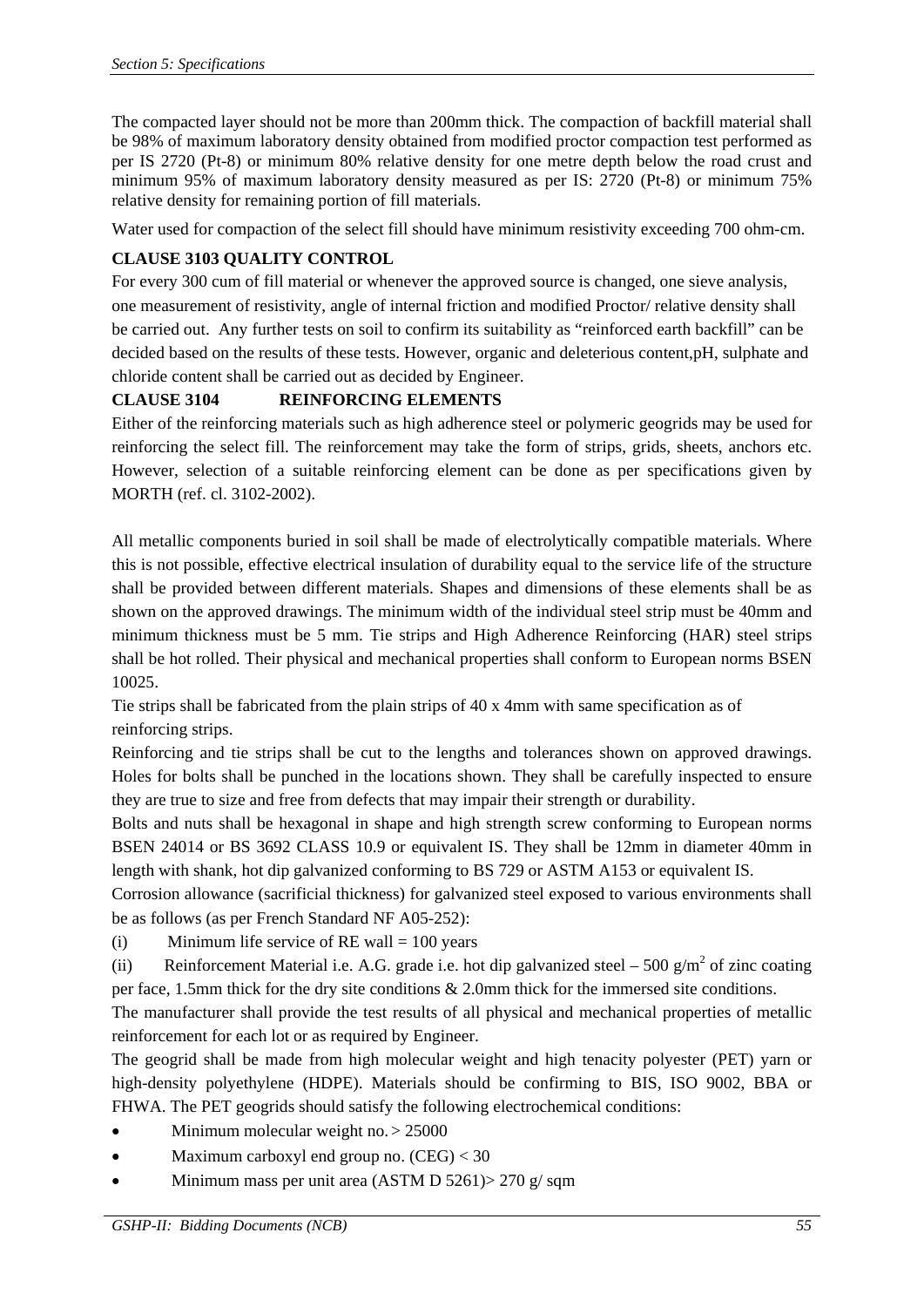Polyester geogrids shall be quoted with a protective PVC coating to maximize the resistance to hydrolysis and enhance durability during construction and in service. Geogrid shall be produced by weaving/ knitting process to ensure junction strength.

High-density polyethylene geogrids shall be manufactured by extruded, drawn sheets and by punched and orientation process in one direction so that the resulting ribs shall have a high degree of molecular orientation, which is continued through the integral transverse bar. It shall contain adequate stabilisers to enhance stability to environmental stress cracking (ESC), photo oxidation (UV exposure) and thermal oxidation. Materials should be confirming to ISO 9002, BSA, and FHWA etc.

The maximum allowable design load of the geogrid type shall be higher than the required tensile load defined by the stability analysis in the Design of the wall structure. The manufacturers of geosynthetic materials must be able to supply creep test data/results for the period of minimum 10 years over a temperature of 40deg C minimum (Facing temperature attained in most tropical Indian climates/locations where geosynthetics is connected to the modular block wall facing). The post construction strains in geosynthetics must be restricted below 0.5% for approach highway retaining walls and for abutments (mixed or pure type) to meet serviceability state requirements.

The manufacturer/supplier of geosynthetic material must conduct site specific test to assess the potential for construction damage and strength loss in geosynthetic based on the quality of backfill soil, compaction equipment and efforts utilised and type of geosynthetic proposed for use. The same shall be accounted in the design as partial factor of safety from construction/installation damages.

Specific chemical compatibility tests to account for adverse effects of pH, chemicals, aqueous solutions of salts, acids and alkalis etc. at soil/fill ambient temperatures of 40deg C (facing temperature) for site specific backfill soils shall be assessed and accounted to the design as partial factor of safety from chemical degradation on geosynthetics.

In Indian conditions, geosynthetics may be subject to strength loss and damage of its structural integrity from burrowing animals/organisms like rats, which may use them as food and nutrition value, in spite of the polymers inertness to support biological activity. Such factors must be accounted as material factor of safety from biological degradation.

Special measures must be adopted to ensure that risk from fire hazards and thereby release of toxic fumes are eliminated and the same be accounted for in the detailed proposal for ensuring structural integrity ofthe construction.

The manufacturer/supplier of the geosynthetic - precast concrete facing system must conduct test results to sustainable the choice of interaction properties (direct sliding and bond coefficients) with site-specific backfill materials in design calculations.

In no cases such interaction coefficients more than 0.9 and 0.8 respectively be used in the design for the backfill properties specified in this documents in accordance to International/National standards. All quantity control strength of geosynthetics must represent minimum average roll values (MARV) only corresponding to 95% confidence limit. Testing of geosynthetic for tensile strength shall be performed for every 5000  $m<sup>2</sup>$  and test data for each lot of material shall accompany shipments.

Samples of reinforcement elements to be used for the project shall be submitted along with documentation notarized by the manufacturer that the material meets the project specifications. Approval of the material by the Engineer shall be required prior to delivery of the material to site. One complete set of property testing shall be carried out at a reputed independent laboratory in India as approved by Engineer for each lot. The testing shall preferably be performed on the lot, which was tested for quality control purpose at manufacturer's laboratory or as decided by Engineer.

The coefficient of friction between the reinforcing element and the select fill shall be determined from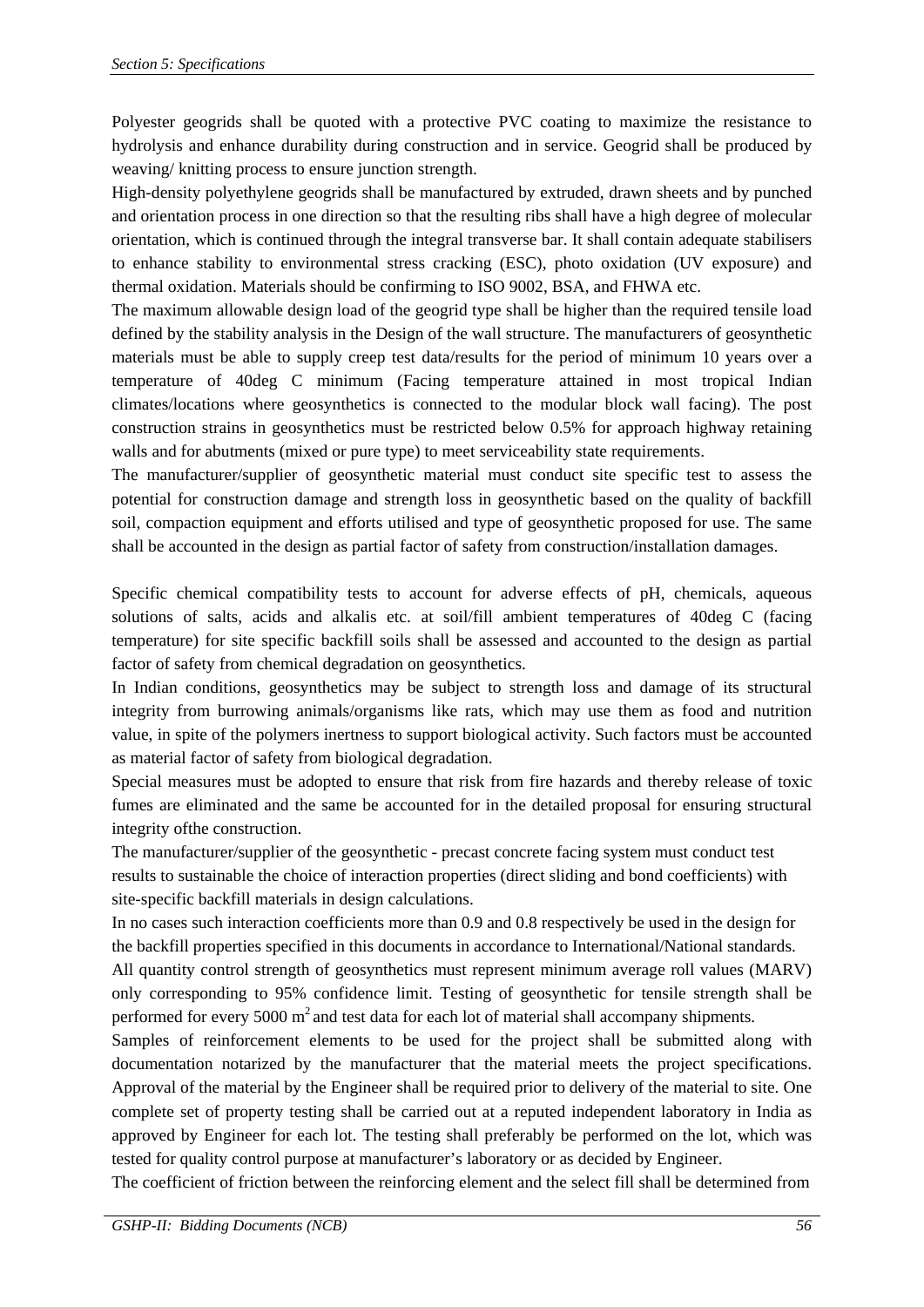the results of modified shear box tests.

Following minimum Partial factor of Safety for calculation of 100 year long term design strength (LTDS) shall be applied in accordance with the provisions of BS-8006: 1995 taking into account effects of various types of damages and inconsistencies.

| Minimum partial FOS for calculation of 100 years  |                                                            | <b>HDPE</b>     | PET. Based               | <b>Woven PP</b>    | Woven              |
|---------------------------------------------------|------------------------------------------------------------|-----------------|--------------------------|--------------------|--------------------|
| long term design strength (TD) in accordance with |                                                            | <b>based</b>    |                          | <b>based</b>       | <b>PET</b> based   |
|                                                   | BS 8006:1995 requirement                                   | geogrids        | geogrids                 | geotextiles        | geotextile         |
| 1.                                                | Partial FOS for creep deformation (at 40°C to              | 5.5             | 2.75                     | 6.0                | 3.0                |
|                                                   | meet less than 0.5% post construction strain               |                 |                          |                    |                    |
|                                                   | requirement for retaining wall cases)(Tu/Tcs)              |                 |                          |                    |                    |
| 2.                                                | Partial FOS for variations in manufacture from             | $1.0$ (use      | $A1.00$ (use             | $1.0$ (use only    | $1.0$ (use         |
|                                                   | control specimens (fm 11)                                  | only            | only MARV)               | MARV)              | only               |
|                                                   |                                                            | MARV)           |                          |                    | MARV)              |
| 3.                                                | Partial FOS for extrapolation of creep test data           | 1.10(10)        | $1.10(10 \text{ years})$ | 1.15(10)           | 1.15<br>(10)       |
|                                                   | (fm 12)                                                    | years           | creep) test              | years creep)       | years creep)       |
|                                                   |                                                            | creep) test     | results (at              | test results       | test results       |
|                                                   |                                                            | results (at     | $40^{\circ}$ C)          | $(at 40^{\circ}C)$ | $(at 40^{\circ}C)$ |
|                                                   |                                                            | $40^{\circ}$ C) |                          |                    |                    |
| 4.                                                | Partial FOS for construction/installation – damage         | 1.18            | 1.22                     | 1.83               | 2.44               |
|                                                   | (susceptibility to damage (fm 21)                          |                 |                          |                    |                    |
| 5.                                                | Partial FOS for potential chemical (at $40^{\circ}$ C) and | 1.10            | 1.15                     | 1.10               | 1.15               |
|                                                   | biological degradation (environment) (fm 22)               |                 |                          |                    |                    |

# **CLAUSE 3105 FACIA UNITS**

The fascia units, which help maintain a vertical face of the reinforced earth, control erosion of the fill and provide aesthetic appearance to the reinforced earth structure, shall be of the precast concrete panels. The type and shape of the precast units to be finally adopted shall be subject to approval by the Engineer.

The precast concrete facing units will be a discrete panel having maximum longitudinal, transversal and rotational flexibility to cater high static and dynamic loads, and ground movements.

Precast concrete facing elements shall conform to the details and dimensions shown on the drawing. Concrete shall be of grade shown on the drawings and shall conform to the requirements specified in section 1700 "Structural Concrete".

The nominal thickness of the panel shall be 18 cm including facing textures and design. The grade of concrete shall be minimum M-35.

Reinforcement in panels shall be designed for the connections with soil reinforcing structural elements and shall be placed as shown on the plan and shall conform to the requirements specified in IRC 21-1987.

# **(a) Casting**

The elements shall be cast on a flat area. Tie-strips connecting pins, PVC pipes and lifting anchors shall be set in plate to the dimensions and tolerances shown on the drawing and tie-strips guides shall be set on the rear face, prior to casting. The concrete in each unit shall be placed without interruption and shall be compacted by the use of an approved vibrator supplemented by such hand-tamping as may be necessary to ensure that the concrete reaches into the corners of the forms and prevent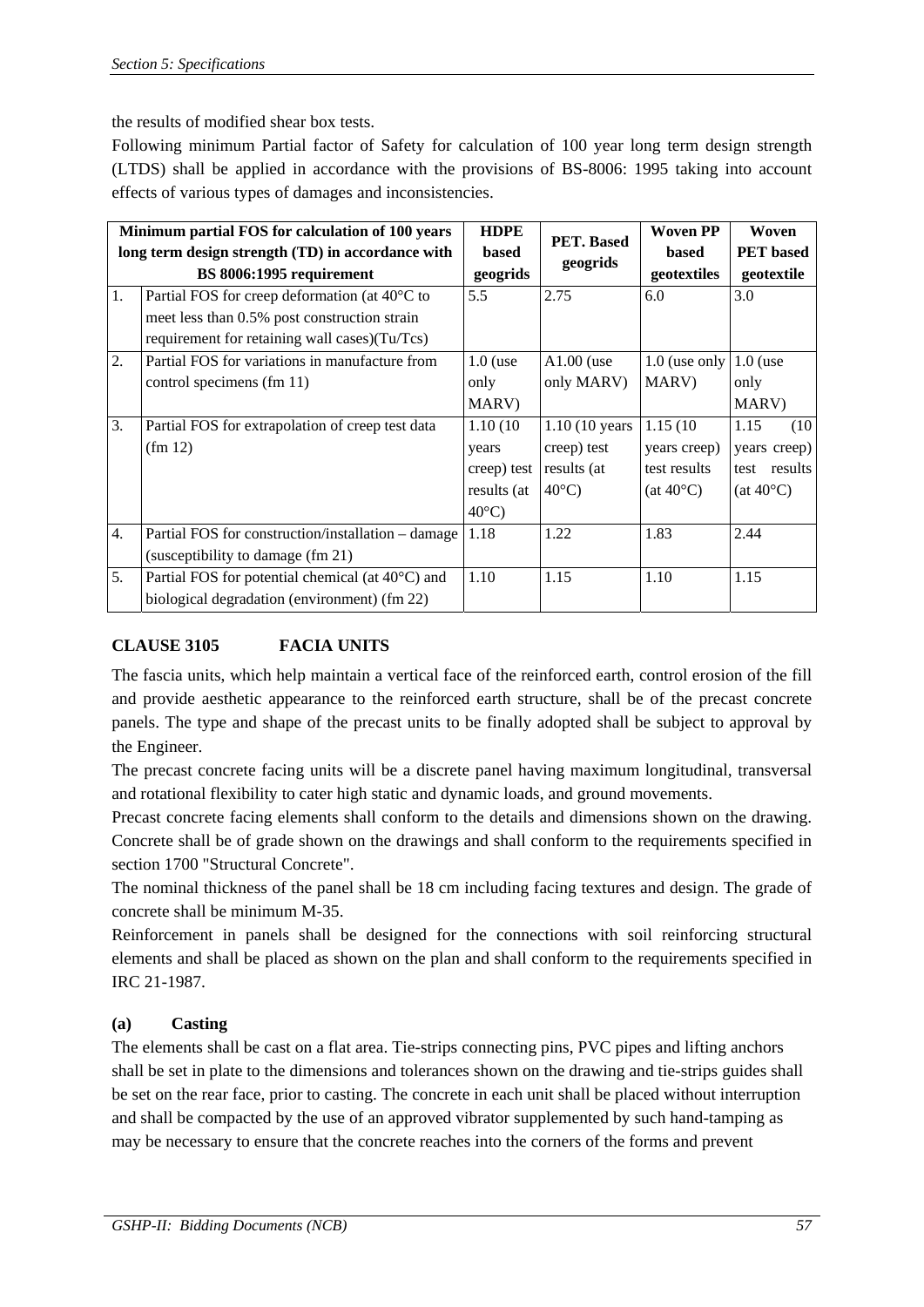formation of stone pockets or cleavage plans. Clear form oil of the same manufacturer shall be used throughout the casting operations.

## **(b) Curing**

The precast elements shall be cured for a sufficient length of time as approved by Engineer so that the concrete develops the required compressive strength. Only fresh potable water shall be used for curing.

## **(c) Removal of Forms**

The forms shall remain in place until they can be removed without damaging the elements. The scheme of removal of formwork shall be as per relevant M.O.R.T & H specifications.

## **(d) Scribing**

The date of manufacture, batch number and panel designation shall be clearly scribed on the rear face of each unit.

## **(e) Concrete Finish**

The front (exposed) face of the elements shall have the finish approved by the Engineer and painted with cement based waterproof paint or as decided by the Engineer. The rear face shall have the finish of unformed surface and shall be roughly screened to eliminate open pockets of aggregates.

## **(f) Tolerances**

All elements shall be manufactured within the following tolerances:

- All dimensions: within 5 mm
- Evenness of the front face:  $\pm$  5 mm over 1500mm
- Difference between lengths of two diagonals: maximum 10mm.
- $-$  Thickness:  $\pm$  5 mm

# **(g) Handling Storage and Transporting**

All elements shall be handled, stored and transported in such manner as to eliminate the danger of chipping, cracks, fracture and excessive bending stresses. Elements in storage shall be supported on firm blocking located adjacent to the strips to avoid bending.

## **(h) Acceptability**

Acceptability of the precast elements shall be determined on the basis of compression tests, as per M.O.R.T & H. specifications and visual inspection. A minimum of one sample of 6 cubes shall be taken for each lot of 5 cubic metre or part thereof produced per day. 50% of these cubes shall be cured in the same manner as the elements and tested to determine when the elements can be placed in the structure. Elements shall be acceptable for placement in the structure if the strength at 7 days, or before, exceeds 75% of the 28 days requirements. However, in no case these shall be placed in position before 7 days of casting the elements.

## **(i) Rejection**

Elements shall be subject to rejection in case of failure to meet any of the requirements specified above. In addition, defects, which indicate imperfect molding, or defects indicating honeycombed or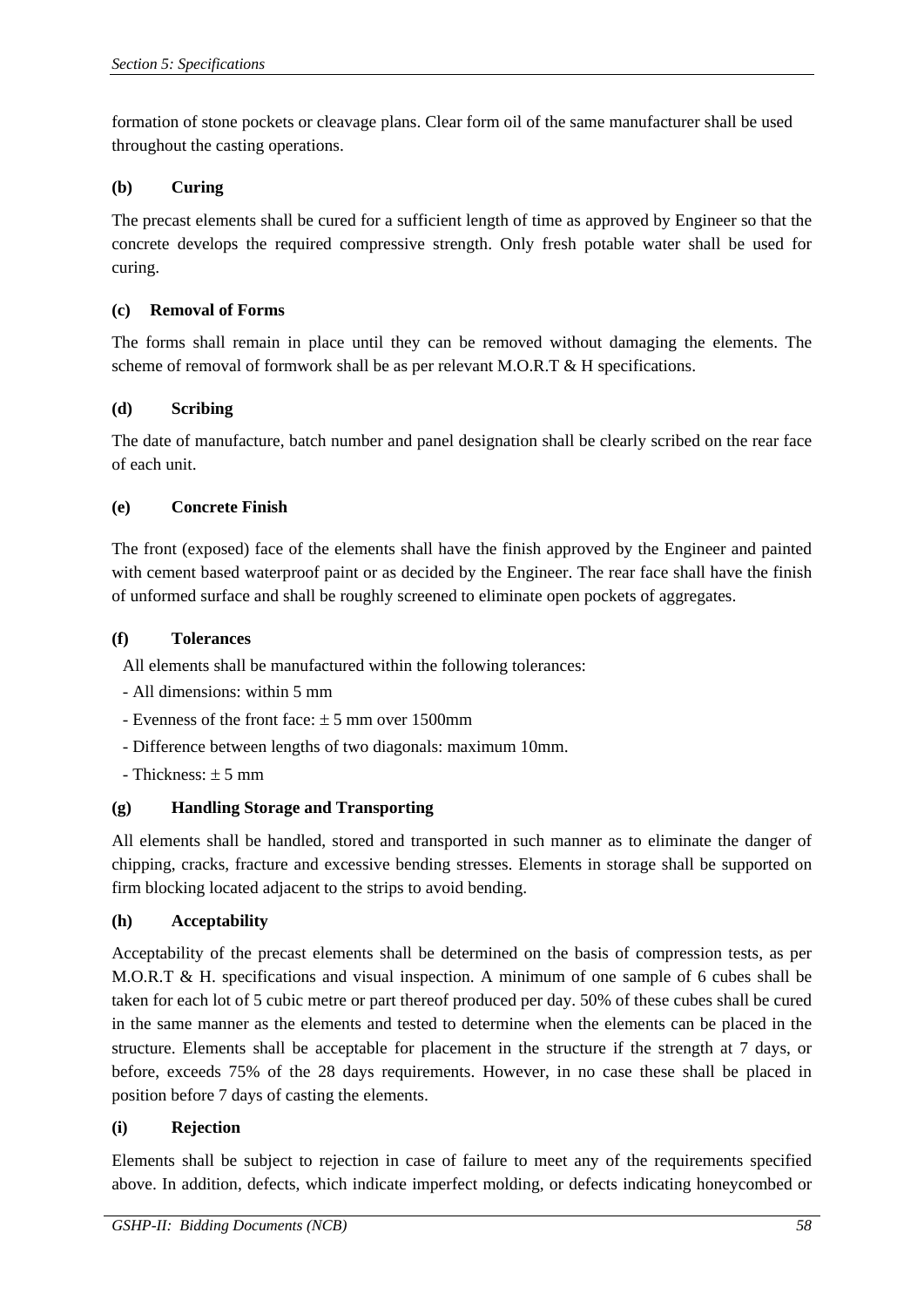open textured concrete, shall be sufficient cause for rejection.

# *CLAUSE 3106 DRAINAGE*

Drainage shall be very strictly followed as per drawing and specifications in detail. The Reinforced Earth backfill is considered a self-draining media, having sufficient permeability to relieve hydrostatic pressures. However, waterlogging in the reinforced fill increases the pore pressure coefficient thereby resulting in tensile forces in Reinforced Soil Structure, reducing the stability of structure.

Wherever, there is a probability of such occurrence, drainage outlets at the bottom level joints of panels with provision of non-woven geotextile backing shall be provided along the facia for drainage redundancy. The geotextile used as filter shall meet the requirements of MORTH Specifications of Road and Bridge Works, Clause 702.2.3.

The retained fill shall have drainage bay, minimum 600mm wide, with 19.5mm to 9.1mm well graded crushed aggregate with fine contents <5% to allow free draining of the reinforced fill along with the retained fill. The panel joints above 300mm of existing ground level shall be filled with joint fillers as per Item 7.0 and as approved by the Engineer.

# *CLAUSE 3106 LEVELING CONCRETE*

A leveling concrete pad shall be provided under the walls and seat beams (for - bridge abutments). Concrete shall have a minimum grade M-15 (150 kg/cm<sup>2</sup>). Maximum size of aggregates shall be 20mm and the pad shall be cured for at least 48 hours before placement of panels.

## **CLAUSE 3107 JOINT FILLERS**

Fillers of vertical joints between panels shall be flexible open cell polyurethane foam strips or nonwoven fabric strips (the latter used as joint cover instead of filter) as approved by Engineer. Bearing pads for horizontal joints between panels shall be made of elastomer with vulcanised EPDM.

# *CLAUSE 3108 CONSTRUCTION REQUIREMENTS*  **CLAUSE 3108.1 EXCAVATION**

The Contractor shall excavate to the lines and grades shown on the project grading plans. The contractor shall take precautions to minimise over- excavation. Excavation support, if required shall be designed by the Contractor.

# **CLAUSE 3108.2 FOUNDATION PREPARATION**

 The foundation for Reinforced Soil Structures shall be graded level for a width equal to or exceeding the length of reinforcing geosynthetics. Prior to wall construction, if required by the Engineer, the foundation shall be compacted with a smooth wheel vibratory roller. Where foundation soil is found to be unsuitable, either removal and replacement technique or ground improvement is required to be carried out, as approved by the Engineer. Foundation preparatory works and foundation treatment/ improvement shall be treated as integral part of the reinforced soil structure and accordingly Contractor shall arrange for detailed sub-soil investigation works and employ his resources to design and construct the foundation/ ground improvement treatment, wherever necessary to satisfy the requirements of reinforced soil structure. The design check and validation for foundation treatment/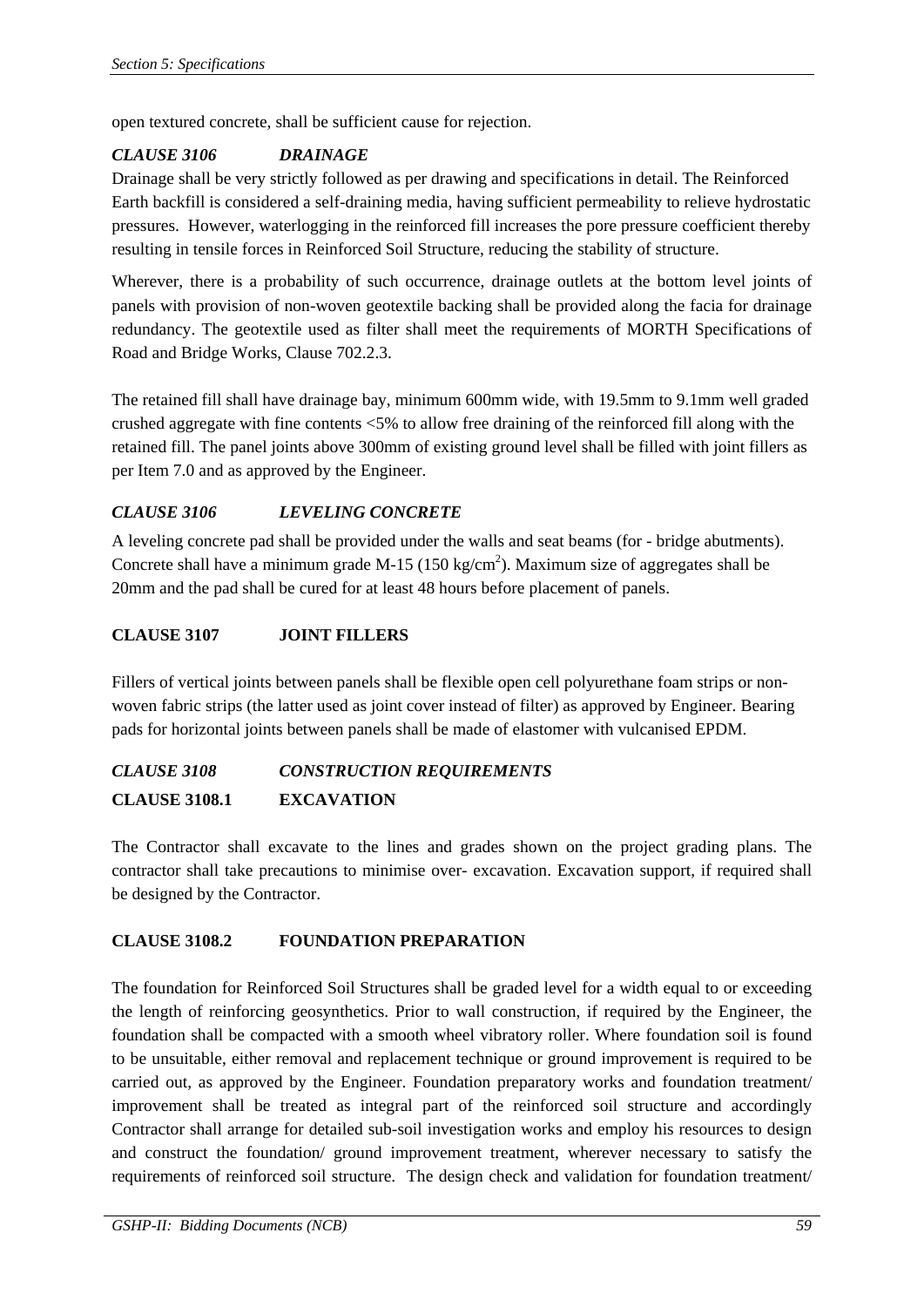ground improvement and the methodology shall be verified and approved by the Engineer prior to construction. The depth of foundation below the finished ground level shall not be less than 1000mm.

# **CLAUSE 3108.3 ERECTION**

Precast concrete panels shall be placed vertically with the aid of a light crane. For erection, panels are handled by means of lifting devices set into the upper edge of the panels. Panels shall be placed in successive horizontal lifts in the sequence shown on the drawings as backfill placement proceeds. As fill materials is placed behind a panel, the panels shall be maintained in vertical positions by means of temporary wooden wedges placed in the joint at the junction of the two adjacent top rows of panels during construction. As construction proceeds, and a fourth row is erected, the lowest row of wedges can be removed and so on.

External bracing may also be needed for the initial lift. However, bracings shall be placed in an area not more than 1.5m wide beyond the outer face of panels.

Vertical tolerances (plumbness) and horizontal alignment tolerance shall not exceed 25mm when measured along a 3 m straight edge. The maximum allowable offset in any panel joint shall be 25mm.

# **CLAUSE 3108.4 SOIL REINFORCEMENT PLACEMENT**

All reinforcements shall be installed at the proper elevation and orientation as shown in the wall details on the construction plans or as directed by the Engineer. The reinforcement strips shall be placed normal to the face of the wall unless otherwise shown on the drawings.

The geogrid reinforcement shall be laid in one continuous length in principal strength direction (perpendicular to the wall face); no jointing by overlap, sewing or mechanical jointing shall be allowed in the principal strength direction. Adjacent sections of the geogrid reinforcement shall be placed in a manner to assure that the horizontal coverage shown on the plans is provided. A minimum 100mm overlap shall be allowed between adjacent roll widths.

Geogrid reinforcement should be installed under tension. A nominal tension shall be applied to the reinforcement and maintained by staples, stakes or hand tensioning until the reinforcement has been covered by at least 200mm of soil fill.

Broken, chipped, stained or otherwise damaged units shall not be placed in the wall unless they are repaired and the repair method and the results shall be subject to approval by the Engineer.

# *CLAUSE 3108.5 BACKFILL PLACEMENT*

The reinforcing elements shall be laid free from all kinks, damage and displacement during deposition, spreading, leveling and compaction of the fill. The programme of filling shall be such that no construction plant runs directly on the reinforcement. It shall be ensured that the exposure of soil reinforcement to ultraviolet rays is minimal and should be covered with earth within one day of placement.

All construction plant having a mass exceeding 1000 kg shall be kept at least 1.5m away from the face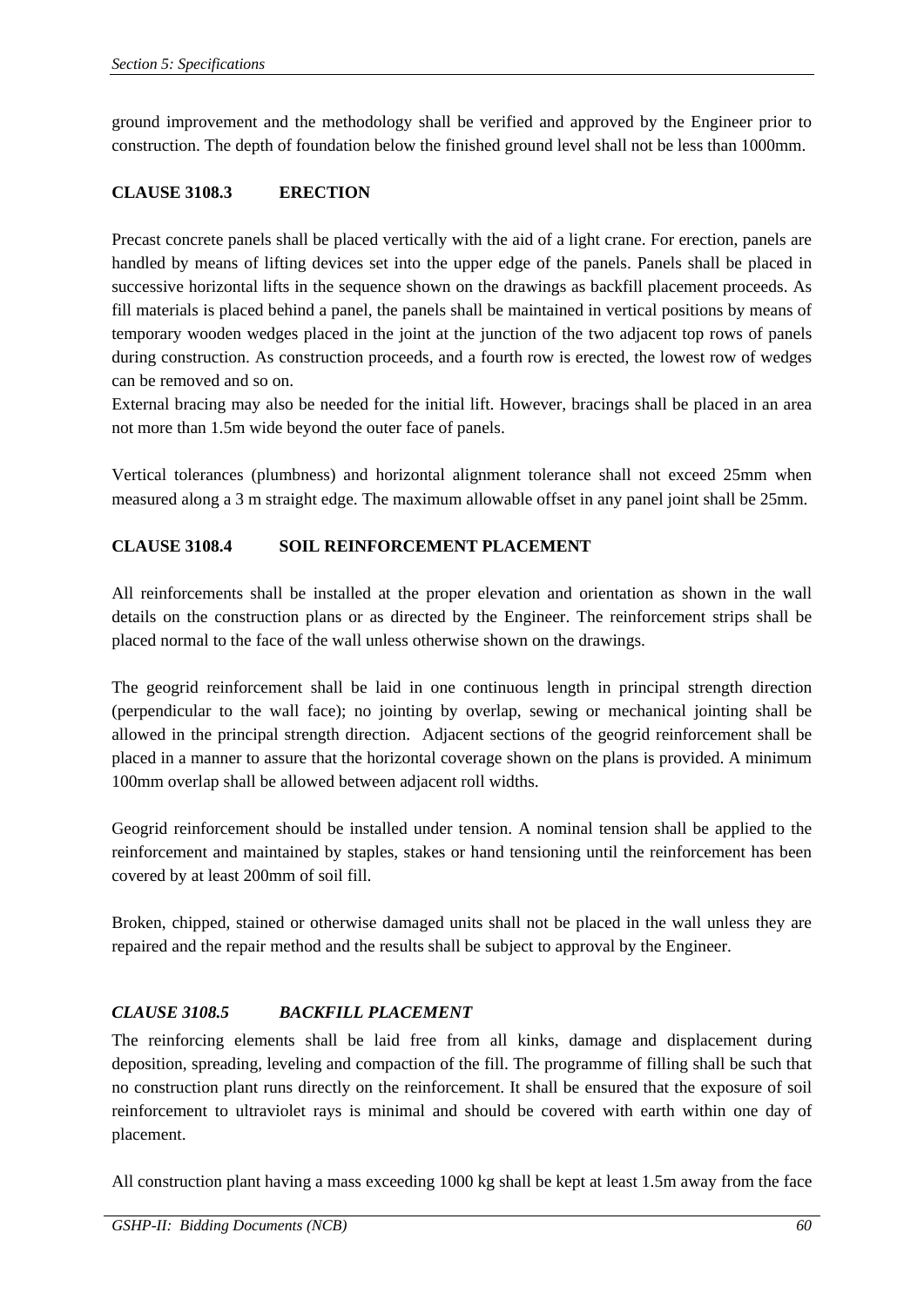of slope or wall. In this area (upto 1.5m from the face of slope or wall), the following compaction plant shall be used.

- (i) Vibratory roller having a weight per meter width of roll not exceeding 1300 kg with total weight not exceeding 10,000 kg.
- (ii) Vibratory plate compactor of maximum weight 1000 kg.
- (iii) Vibro tamper having a weight not exceeding 75 kg.

Compaction by any other method like using dozer or back blade compaction by dozer or excavator bucket shall be permitted with due approval from the engineer after ascertaining the level of compaction so achieved.

During construction of reinforced fill, the retained material beyond the reinforcement at the rear of the structure shall be maintained at the same level as reinforced fill. The entire works related to compaction should be carried out generally in a direction parallel to the facing. Fill placement methods near the facing shall ensure that no voids exist below the reinforcing elements.

Temporary formwork shall be used to support the construction as per specified details given in the drawing. The forms, scaffolding and props shall be sufficient in numbers to allow taking up of a sectoral construction schedule as specified in the design.

At the end of each day's operations, the contractor shall shape the last level of backfill as to permit run-off rainwater away from the wall face.

# *CLAUSE 3108.6 DRAINAGE FILL PLACEMENT*

- i) Drainage fill shall be placed to the minimum finished thickness and widths shown on the construction plans or as modified by the Engineer. During placement and compaction of drainage material, care must be taken to ensure that there is no contamination with undesirable materials. Vertical layers of drainage layer material shall be brought up at the same rate as the adjoining fill material.
- ii) Drainage collection pipes shall be installed to maintain gravity flow of water outside of the reinforced soil zone. The drainage collection pipe should discharge into a storm sewer, manhole or along a slope at an elevation lower than the lowest point of the pipe within the aggregate drain.
- iii) The main collection drainpipe just behind the precast facing, if used, shall be a minimum of 150mm in diameter. The secondary collection drain pipes should be sloped a minimum of two percent to provide gravity flow into the main collection drainpipe. Drainage laterals shall be spaced at a maximum 15 meters spacing along the wall face. The drainage collection pipe shall be a perforated or slotted, PVC or corrugated HDPE pipe. The pipe and drainage aggregate shall be wrapped with a geotextile that will function as a filter.
- iv) More efficient drainage system, if possible, may be suggested by the proprietary contractor.

# *CLAUSE 3109 DESIGN, WORKING DRAWING, DETAILING AND SUPERVISION*

The scope of work will also cover the supply of detailed design, engineering submission of working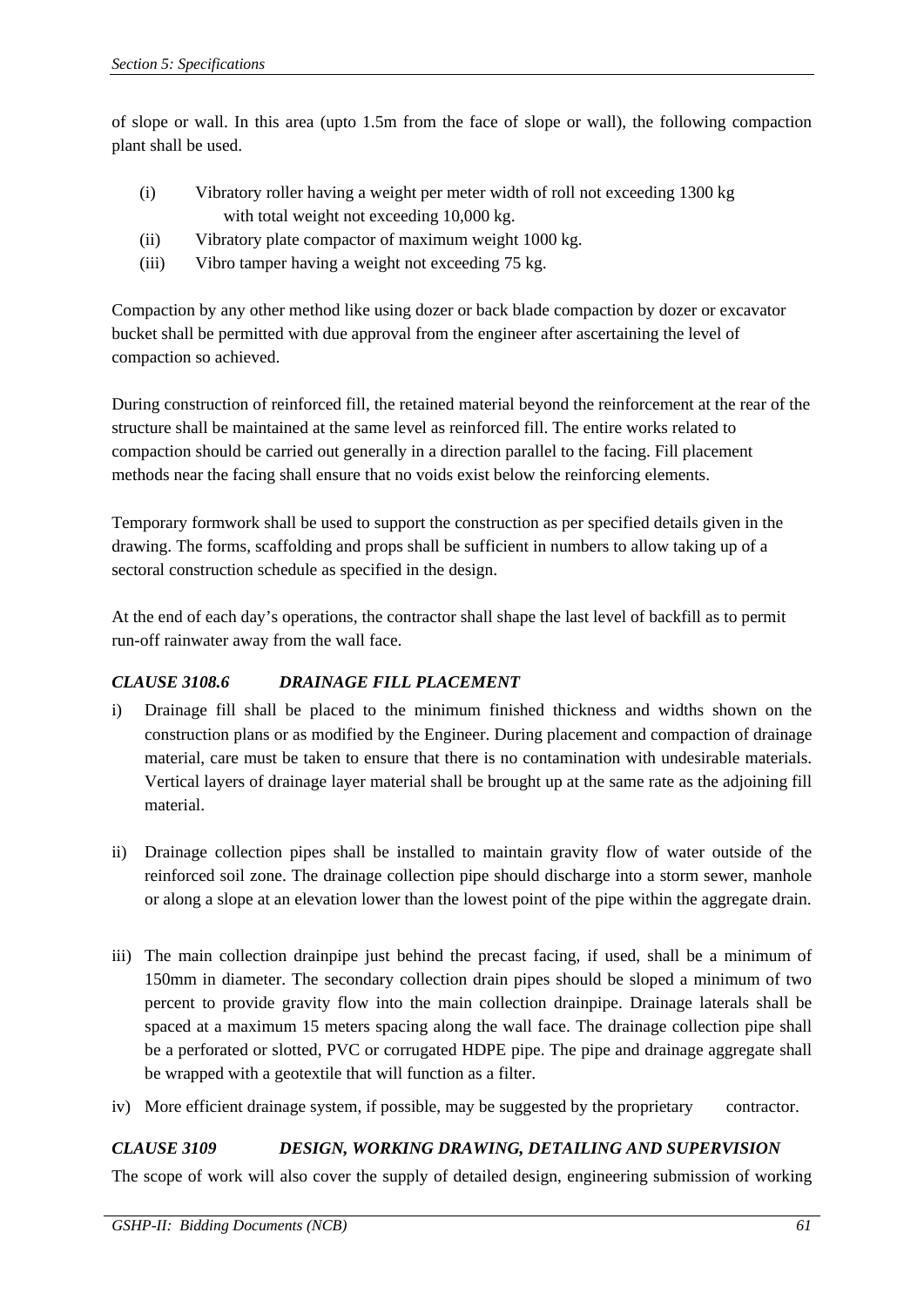drawings by the specialized agency for reinforced soil works. The designs and drawings shall be got approved from the Engineer and/or its representative before execution of work.

Technical representative of the supplier/manufacturer shall be present on site throughout during the entire working phase to ensure that the quality of the works performed by the Contractor is in accordance with the specifications. All expenses relating to this presence on site shall be deemed to have been included in the rate.

# *CLAUSE 3110 INSPECTION*

Engineer and/or the representative shall verify the materials supplied by the contractor to ensure that all the requirements of the specifications are satisfactorily met with. This includes all submittals and proper installation of the system.

As requested by Engineer and/or its representative, the reinforced earth retaining wall system supplier shall provide one qualified and experienced representative at site on full time basis to assist the Contractor regarding proper wall installation.

The Contractor's field construction supervisor shall have demonstrated experience and should be qualified to direct all work at the site.

## *CLAUSE 3111 TESTING OF MATERIALS*

- i) Testing shall be done as stated elsewhere in this specification on all materials required for reinforced soil structure construction. The tests shall be done from a reputed independent agency as approved by Engineer as and when required. Tests on materials and during construction shall not be limited to the following types.
- ii) Testing of soils for evaluating their index and engineering properties. Soil report may be consulted with regard to this requirement.
- iii) Testing of friction angle between the reinforcement and soil using direct shear test.
- iv) Testing of Reinforcements
	- (a) For design of reinforced soil structure, tensile strength, yield stress, elongation and modulus of elasticity of the reinforcement material are required. Both these properties for the steel reinforcement can be obtained from standard tensile test.
	- (b) For connection strength between geogrid/metallic reinforcement and facing where connection strength should have appropriate factor of safety against the connection load calculated as per BS 8006: 1995.
	- (c) The **geosynthetic properties** can be determined using standards as summarized below:

| Tensile strength  | ASTM 1682, 1975 | A 50mm x 300mm sample clamped to give a gauge     |
|-------------------|-----------------|---------------------------------------------------|
| test              | <b>BS</b> 2576  | length of 200mm and stretched at constant rate of |
|                   | IS 1969-1985    | 200mm per minute till breakage. Breaking load and |
|                   |                 | extension at breakage are recorded.               |
| Grab tensile test | ASTM 1682, 1975 | 200mm wide sample with gauge length of 100mm is   |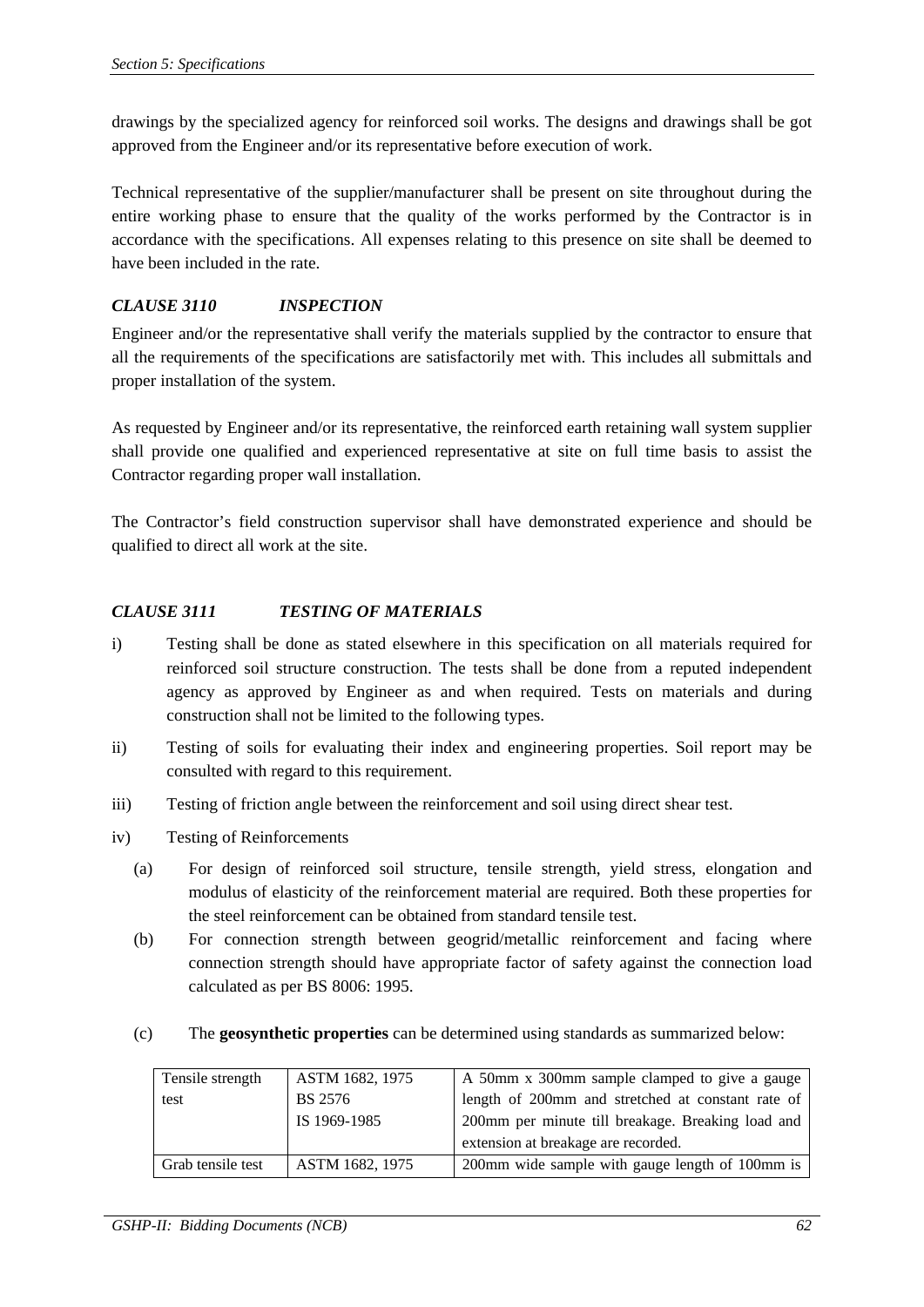|                        |                               | tensioned at constant rate until failure.             |
|------------------------|-------------------------------|-------------------------------------------------------|
| Wide width tensile     | ASTM D-4596                   | A sample of 200mm or 500mmx200mm clamped              |
| test                   |                               | across width to give a gauge length of 100mm, which   |
|                        |                               | is tensioned at 200mm per minute breaking load and    |
|                        |                               | extension at breakage recorded.                       |
| <b>Tear Tests</b>      | <b>ASTMD 4533-85</b>          | Fabric's resistance to propagating a tear is given by |
|                        |                               | this test.                                            |
| Muller's Burst test    | <b>ASTMD 3786-77 &amp; BS</b> | Burst resistance is the resistance of the fabric to   |
|                        | 4768                          | withstand the localized pressure.                     |
| <b>Ball burst test</b> | <b>ASTMD 3787-77</b>          | $-DO-$                                                |
| CBR push through       | <b>ASTM STP 952 P.57-</b>     | $-DO-$                                                |
| test                   | 68                            |                                                       |

## **CLAUSE 3112 MEASUREMENT FOR PAYMENTS**

- i) The measurement of reinforced earth shall only be for concrete discrete panels in vertical square meters of the final finished concrete facia after erection from top of the levelling pad to the top of facia wall.
- ii) The measurement for payment of compacted earth fill shall be in cubic meters for compacted soil and shall be made against relevant items of fill behind reinforced soil structures.

## **CLAUSE 3113 RATE**

i) The overall rate for reinforced earth shall include detailed engineering including designs, drawings, all specified quality control tests, approval from Engineer, furnishing, fabricating and providing all materials for the walls including facia panels, reinforcing elements and all its accessories, excavation and foundation construction; setting out and erection of wall materials including facia panels with all joint materials, reinforcement etc., supplying and placing of drainage works, filter medium and filter fabric, providing friction slab and crash barrier and any foundation treatment/ ground improvement based on field and laboratory subsoil investigation, if required etc.

The rate shall include the cost of labour, plant/ machinery, material storage and handling expenses, as required for all the above activities for completing the works.

The rate for facia panels shall cover the cost of all materials, castings, curing, and quality control tests, stacking, transporting and placing of concrete discrete panels. Cost of joints, all necessary temporary formwork, scaffolding and all lifts and leads complete as per approved design/ drawing of the specialised firm shall also be included.

Rate for providing reinforcing elements shall include material cost, all transportation costs and storage of the same as per special provisions. The rate shall also include cost of quality control tests, laying of the reinforcing elements including all overlaps, jointing or stitching, heat bonding or extension and jointing them with reinforcing elements of concrete discrete panels along with all accessories.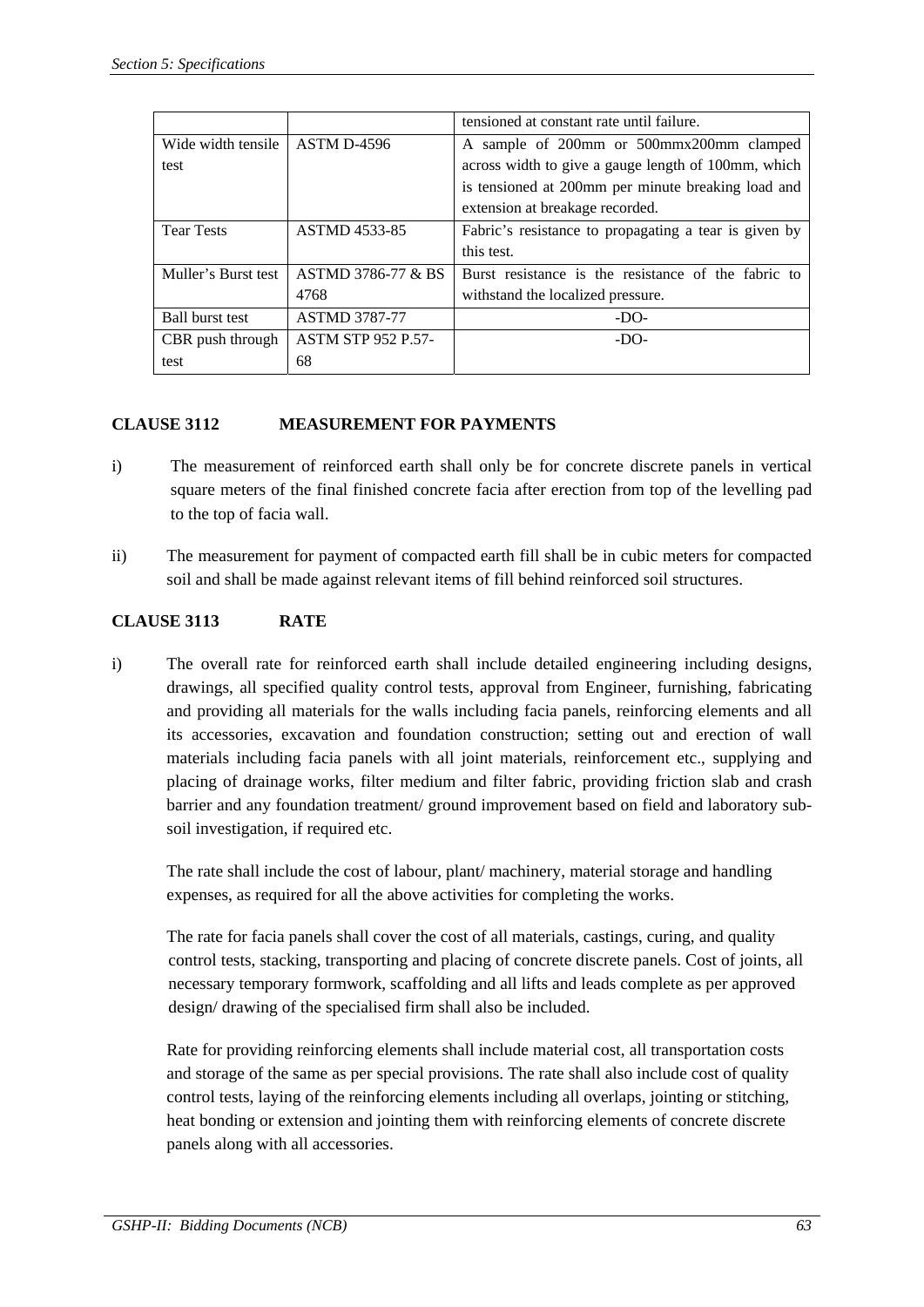Rate for foundation and capping beam shall include all items of excavation, concrete, reinforcing steel, formwork, curing etc.

Rate for drainage shall cover providing, placing and compacting drainage aggregate, filter medium including drainage collection pipe, filter fabric and conducting quality control tests etc.

ii) The rate for soil fill shall include selection, supply, placing, compaction, and quality control tests etc. for approved earth fill. The rate shall also include the cost of labour, plant/ machinery, transportation for all leads and lifts etc. as required for completing the works.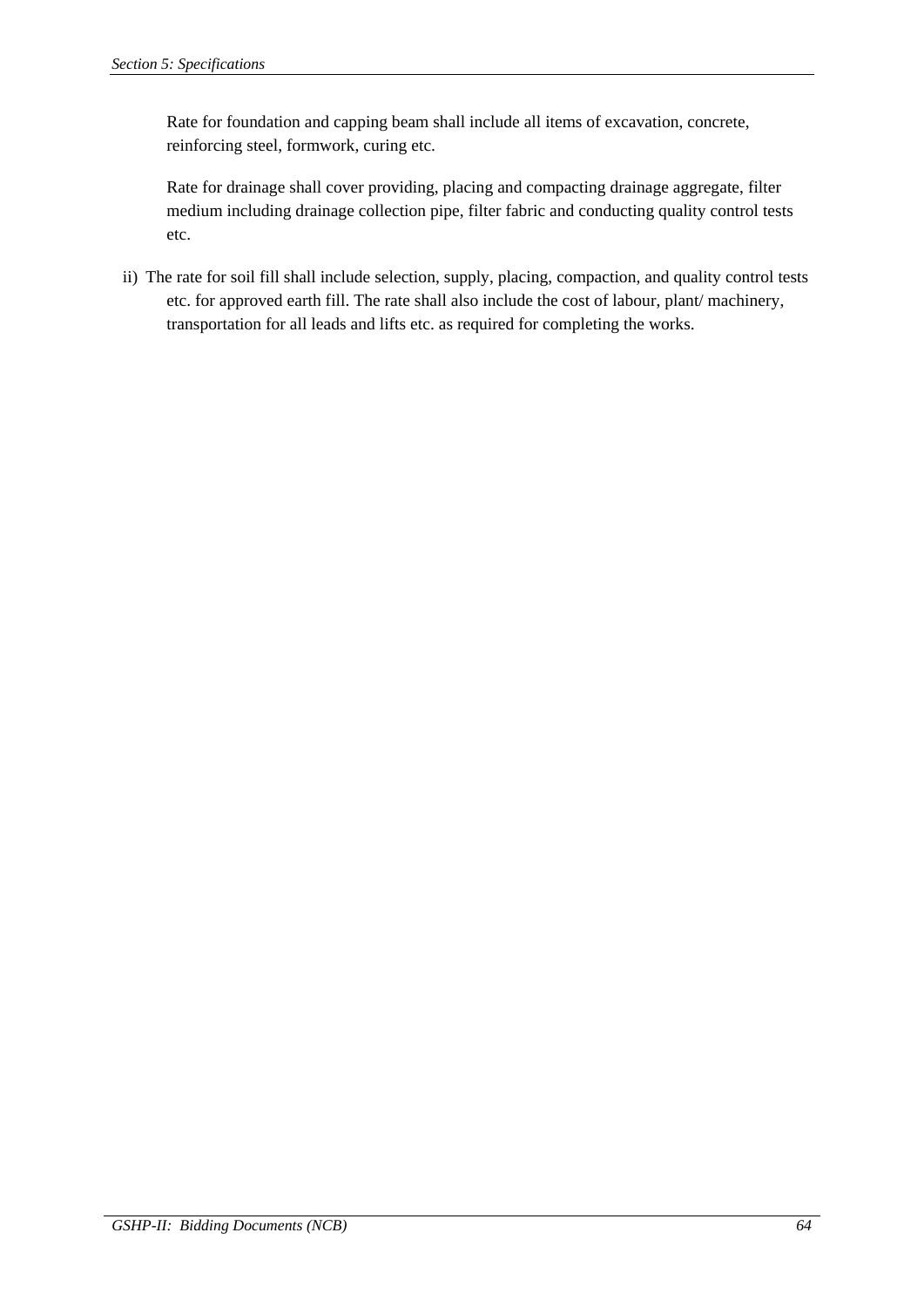# **SECTION 5(A): ADDITIONAL SPECIFICATIONS**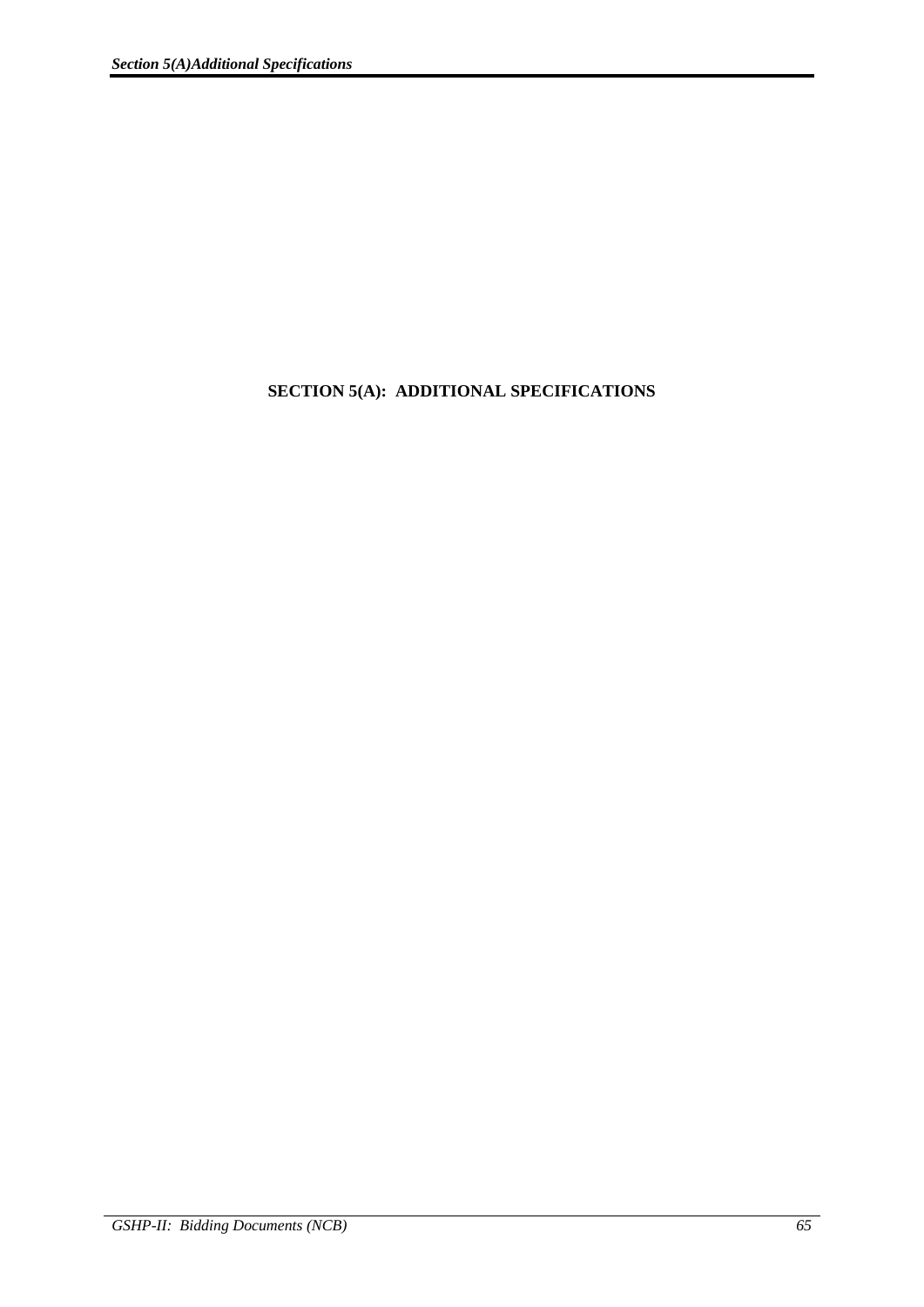The following Clauses have been added to the "**SPECIFICATIONS FOR ROAD AND BRIDGE WORKS**".

- A-1 Reusing of Existing Pavement and Temporary Diversion Material in the Permanent Road Works
- A-2 Surface sealing cracks by PMC mortar.
- A-3 Application of PMC mortar on exposed reinforcement etc.
- A-4 Repair of mortar less joints in masonry.
- A-5 Replacement by Microconcrete.
- A-6 Specification for sand blasting.
- A-7 Adding reinforcement to existing structure by drilling holes.
- A-8 Remedial measure against scouring.
- A-9 Replacement/rectification of bearing.
- A-10 Replacement of heavily corroded steel members and splices.
- A-11 Provision of Asphaltic plug expansion joint.
- A-12 Erection of Single sided and Double guard rail crash barriers.
- A-13 Quality control and post repair tests.
- A-14 Polysulphide
- A-15 Paver Block
- A-16 Reflective Studs
- A-17 Bus Shelter
- A-18 Tactile Blocks
- A-19 Solar Street Lights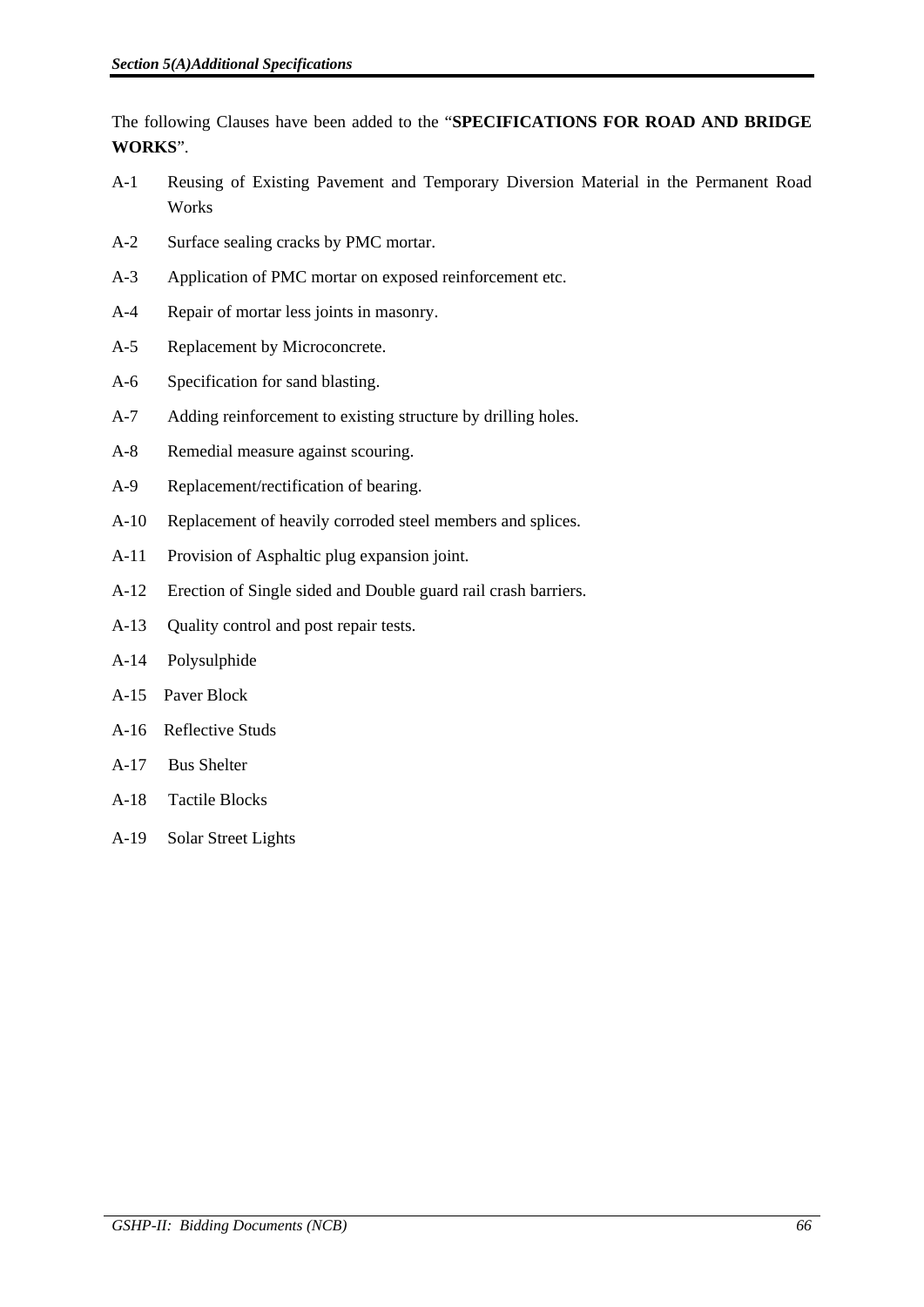# **CLAUSE A-1 :- RE-USING OF EXISTING PAVEMENT AND TEMPORARY DIVERSION MATERIAL IN THE PERMANENT ROAD WORKS.**

The following clauses shall apply to any pavement materials excavated during the course of the contract that can be successfully salvaged and re-used in the proposed road widening in the lower pavement works (selected fill, sub-grade or sub-base). The materials considered suitable for reuse include bitumen bound layers, water bound macadam, wet mix base, concrete, quarry waste, bricks or kankar provided they comply with the following specifications for use as suitable fill. The material shall have a nominal maximum size of 100mm with the percentage exceeding this size being less than 10%, with zero percent exceeding 150mm. Materials exceeding 150mm size must either be broken down in site by handling or by the action of a vibratory roller or removal by hand picking out of the fill material. For use as a select sub-grade or lower sub-base layer, the nominal maximum size shall be 50mm with less than 10% passing this size, and the zero percent exceeding 75mm size. The material should also satisfy the specified properties for select subgrade and sub-base as required, with respect to CBR & PI.

# **CLAUSE A-2 :-SURFACE SEALING OF CRACKS BY PMC MORTAR**

# **ITEM: Sealing of cracks by PMC mortar including making groove, surface preparation, filling it by mortar, curing, supplying of material etc. all complete and as per the Technical Specification.**

# **A-2.1 General**

This will apply to all cracks other than sealed by injecting epoxy grout or cement grout.

# **A-2.2. Materials**

**Cement:** Portland cement conforming to IS:8112 shall be used for production of PMC mortar. Pre-packaged repair mortar of equivalent quality of any brand may be used if approved by the Engineer.

**Mortar modifier:** Mortar modifier shall be as approved by the Engineer . The mortar modifier shall be styrene butadiene emulsion specially designed for use as a gauging liquid for cementitious systems. The emulsion should be able to reduce the permeability of typical 1:3 cement-sand mortar by minimum 80% and flexural strength should be improved by minimum 15%. The mechanical properties of typical 1:3 cement-sand mortar shall be tested as per BS-6319 at 28 days air cured.

**Sand:** The sand to be used for making the PMC mortar shall be of **zone-II** as per IS-383.The sand to be used must satisfy the limits of deleterious materials and requirements of soundness as given in Clause 3.2.1 and Clause 3.6 of IS:383. Confirmatory tests shall be conducted by the contractor and sample of approved sand deposited with the Engineer. For consistent performance the use of clean and dry sand is essential. Where wet sand to is be used for any reason, moisture content for sand shall be determined at site laboratory and mixing water quantity shall be adjusted accordingly.

**Reinforcement primer:** The primer shall be as approved by the Engineer, a two pack zinc-rich liquid packed and supplied and ready to use. An unbroken 40 microns thick coating shall be capable of providing "active" galvanic protection and of avoiding the generation of incipient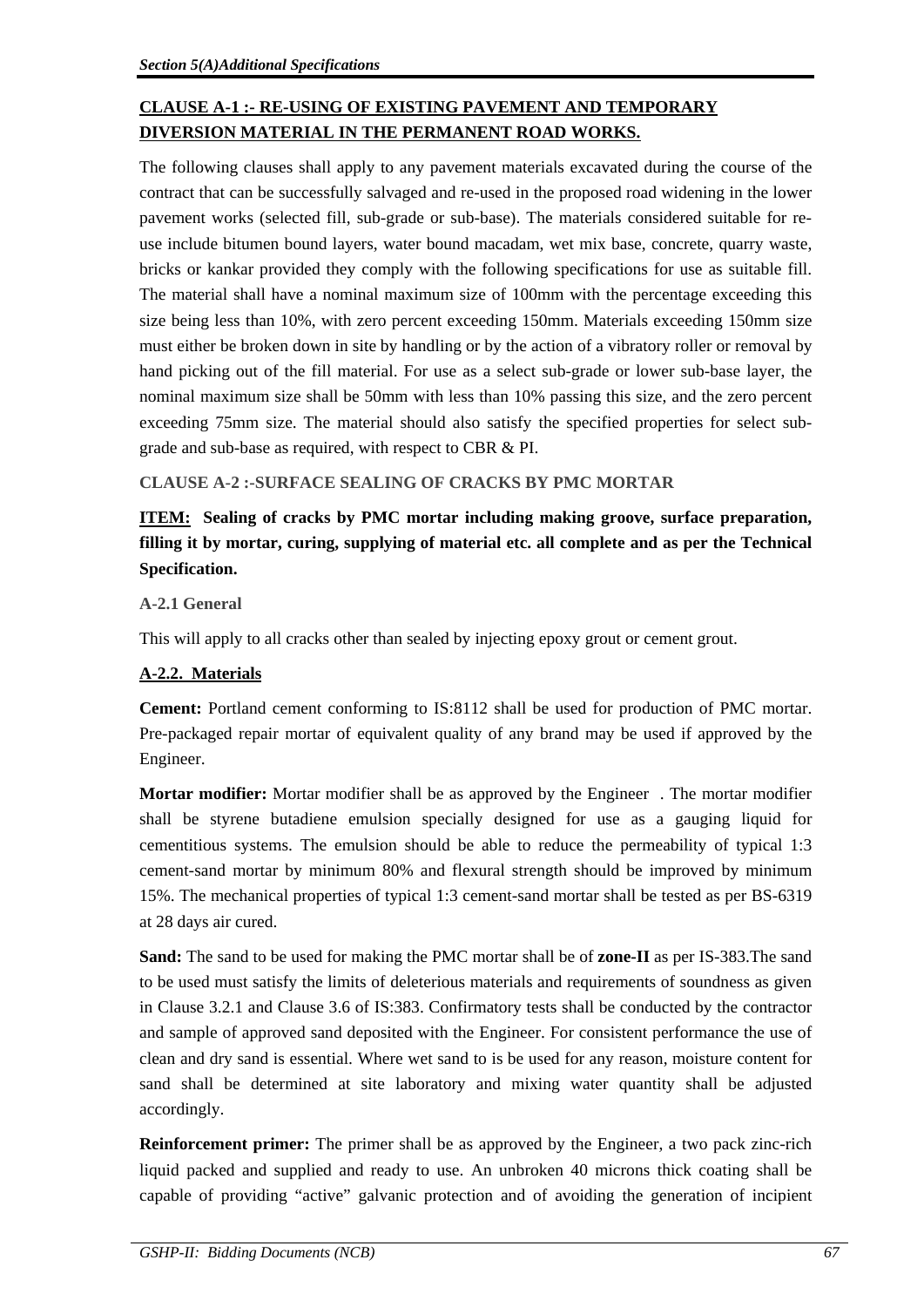anodes in the immediately adjacent locations. It shall be a suitable viscosity to enable the coating to penetrate imperfections and pits within surface of corrosion-damaged steel bars. The formulation of primer shall be such that drying proceeds after 20 to 40 minutes at 35 degree C or after 30 minutes to one hour at 20 degree C. The primer should confirm requirements of BS-4652:1971.

| <b>Primer slurry</b>     |            |
|--------------------------|------------|
| Cement                   | 3 volumes  |
| Modifier                 | 1 volume   |
| Water                    | 1 volume   |
| <b>PMC</b> repair mortar |            |
| Cement                   | $50$ Kg    |
| Modifier                 | 5.0 Liters |
| Zone II sand             | $150$ Kg   |
| W/C                      | 0.35       |
|                          |            |

## **A-2.3. Mix Formulations for PMC Material System**

## **A-2.4.Mixing of materials**

The mixing of materials in proportions indicated above shall be carried out using forced action mixer or with slow speed drive mixer (400-500 rpm) fitted with a spiral paddle. Remixing and retempering shall not be permitted. The mix ready to use mortar shall not contain lumps of any type and shall be uniform in colour .In order to obtain a smooth consistency the cement should be blended slowly into the liquids. Stir frequently during use to offset settlement.

## **A-2.5.Surface Preparation**

The size of the groove to be cut along the whole length of the visible cracks shall be 20 mm wide x 10mm deep and shall be symmetrically placed along the crack. In case the reinforcement is met within the depth of 10 mm, the depth shall be limited to the reinforcement depth from the surface. It is preferable to cut the groove perpendicularly to the surface but a deviation of 15 degrees in either direction may be permitted.

After cutting the groove it shall be cleaned properly using steel brushes and other appropriate tools to ensure a dust free clean surface, and, a layer of primer slurry coating shall be applied over the freshly cut surfaces.

## **A-2.6.Application of PMC mortar**

The minimum application temperature shall be 10 degree C. The PMC mortar application should be wet and the wet primer must not be allowed to dry. If the primer slurry dries out it must be removed and the clean substrate re-primed. The PMC mortar shall be compacted to ensure complete filling of the groove. The filling up of the groove shall be finished flush with the existing concrete surface.

- (i) The water curing shall be carried out strictly as per MORTH specification clause no.1713.
- (ii) Alternatively in order to avoid rapid drying of finished surface, curing of the finished surface may be done using curing compound as approved and permitted by Engineer.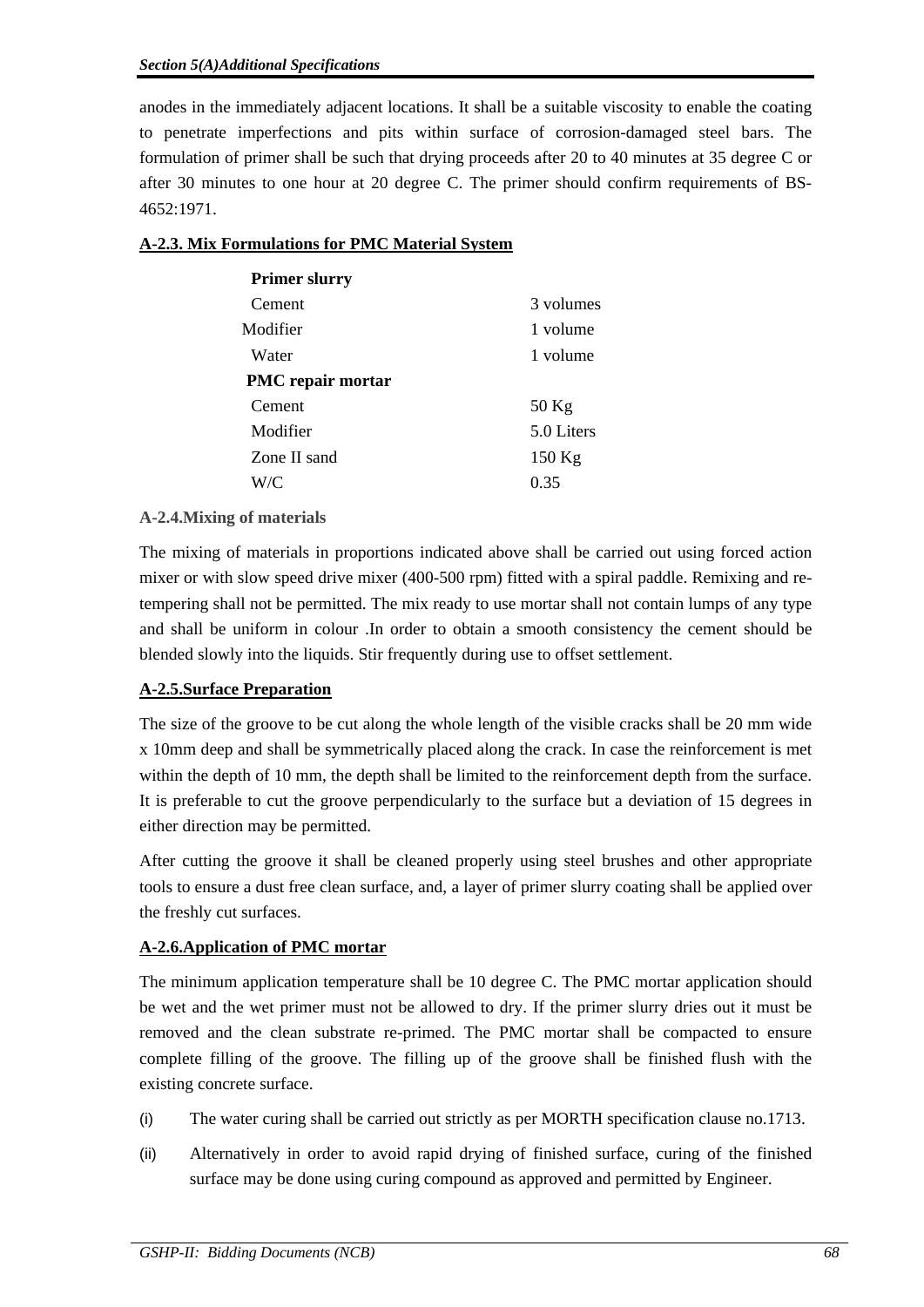## **A-2.7.Tests and Standards of Acceptance**

All the materials used for repair shall be tested in accordance with clause 2.2.6 of this document and MORTH Specification and shall meet the prescribed criteria.

## **A-2.8. Measurements for Payment**

Measurement for sealing of cracks shall be made per meter length of crack repaired.

# **A-2.9. Rate**

The contract unit rate of crack sealing shall include cost of all materials, labour, tools & plants, scaffolding, surface preparation, and curing, testing and other incidental expenses for satisfactory completion of the work as per the specification.

# **A-2.10.Applications**

Sealing of cracks by PMC mortar is applicable to cracks as shown on drawings or decided by The Engineer .In general vertical surface cracks in girder webs, Cracks in cement concrete piers, cracks in well foundation etc., shall be sealed using PMC mortar.

# *CLAUSE A-3: APPLICATION OF PMC (POLYMER MODIFIED CEMENTITIOUS) MORTAR ON EXPOSED REINFORCEMENT ETC.*

# **ITEM: Applying PMC mortar over honeycombed and spalled concrete surface and exposed steel reinforcement complete as per Technical Specifications.**

# **A-3.1. General**

This specification covers the repair of leached, honeycombed and spalled concrete and patched spots of existing concrete by low permeability polymer modifiedcementitious (PMC) mortar. This application is limited to a maximum thickness of 75mm.In case thickness of repair exceeds 75mm use micro-concrete or normal M25 concrete as directed by the Engineer.

# **A-3.2. Materials**

**Cement:** Portland cement conforming to IS:8112 shall be used for production of PMC mortar. Pre-packaged repair mortar of equivalent quality of any brand may be used if approved by the Engineer.

**Mortar modifier:** Mortar modifier shall be as approved by the Engineer. The mortar modifier shall be styrene butadiene emulsion specially designed for use as a gauging liquid for cementitious systems. The emulsion should be able to reduce the permeability of typical 1:3 cement-sand mortar by minimum 80% and flexural strength should be improved by minimum 15%. The mechanical properties of typical 1:3 cement-sand mortar shall be tested as per BS-6319 at 28 days air cured.

**Sand:** The sand to be used for making the PMC mortar shall be of **zone-II** as per IS-383.The sand to be used must satisfy the limits of deleterious materials and requirements of soundness as given in Clause 3.2.1 and Clause 3.6 of IS: 383. Confirmatory tests shall be conducted by the contractor and sample of approved sand deposited with the Engineer. For consistent performance the use of clean and dry sand is essential. Where wet sand is to be used for any reason, moisture content for sand shall be determined at site laboratory and mixing water quantity shall be adjusted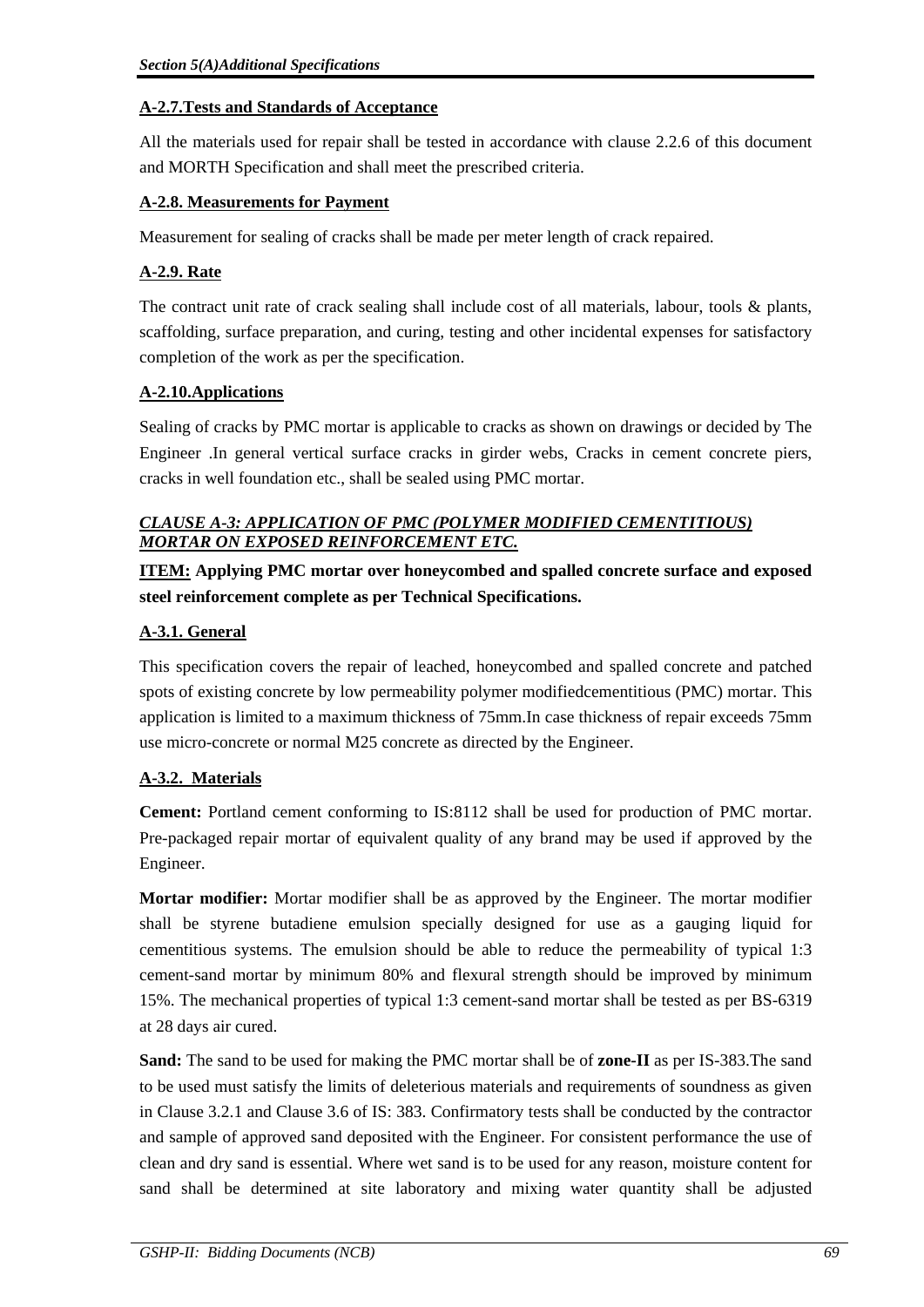accordingly.

**Reinforcement primer:** The primer shall be primer approved by the Engineer, a two pack zincrich liquid packed and supplied and ready to use. An unbroken 40 microns thick coating shall be capable of providing "active" galvanic protection and of avoiding the generation of incipient anodes in the immediately adjacent locations. It shall be a suitable viscosity to enable the coating to penetrate imperfections and pits within surface of corrosion-damaged steel bars. The formulation of primer shall be such that drying proceeds after 20 to 40 minutes at 35 degree C or after 30 minutes to one hour at 20 degree C. The primer should confirm to the requirements of BS-4652: 1971.

# **A-3.3. Mix Formulations for PMC Material System**

| <b>Primer slurry</b>     |            |
|--------------------------|------------|
| Cement                   | 3 volumes  |
| Modifier                 | 1 volume   |
| Water                    | 1 volume   |
| <b>PMC</b> repair mortar |            |
| Cement                   | $50$ Kg    |
| Modifier                 | 5.0 Liters |
| Zone II sand             | $150$ Kg   |
| W/C                      | 0.35       |

# **A-3.4.Mixing of materials**

The mixing of materials in proportions indicated above shall be carried out using forced action mixer or with slow speed drive mixer (400-500 rpm) fitted with a spiral paddle. Re-mixing and retempering shall not be permitted. The mix ready to use mortar shall not contain lumps of any type and shall be uniform in colour. In order to obtain a smooth consistency the cement should be blended slowly into the liquids. Stir frequently during use to offset settlement.

# **A-3.5. Surface PreparationConcrete**

*All defective areas will be delineated with paint and got approved from the Engineer. The defective areas will be neatly cut around the perimeter to a minimum depth of 10mm. Special portable mechanical tools of make approved by the Engineer shall be used for above purpose. The cut will be perpendicular to the surrounding concrete face. No cut will be "feather edged".* 

*All defective, cracked or weak concrete shall be removed by using appropriate tools and equipment. Where the reinforcement bars are exposed, the removal shall continue till full circumference of the steel is exposed and to a further depth of 10mm or as directed by the Engineer.* 

*The equipment and methods used to break out the concrete shall be such that no reinforcement bar or other embedment items are loosened or damaged.* 

*In situation where reinforcement is congested, making removal of concrete by mechanical means difficult, then the use of high pressure water jetting or other appropriate method can be proposed by the Contractor for approval of the Engineer.* 

*The concrete surface shall be finally sand blasted as per clause A-6 to ensure that it is sound and clean and free of loose particles, dust and debris.*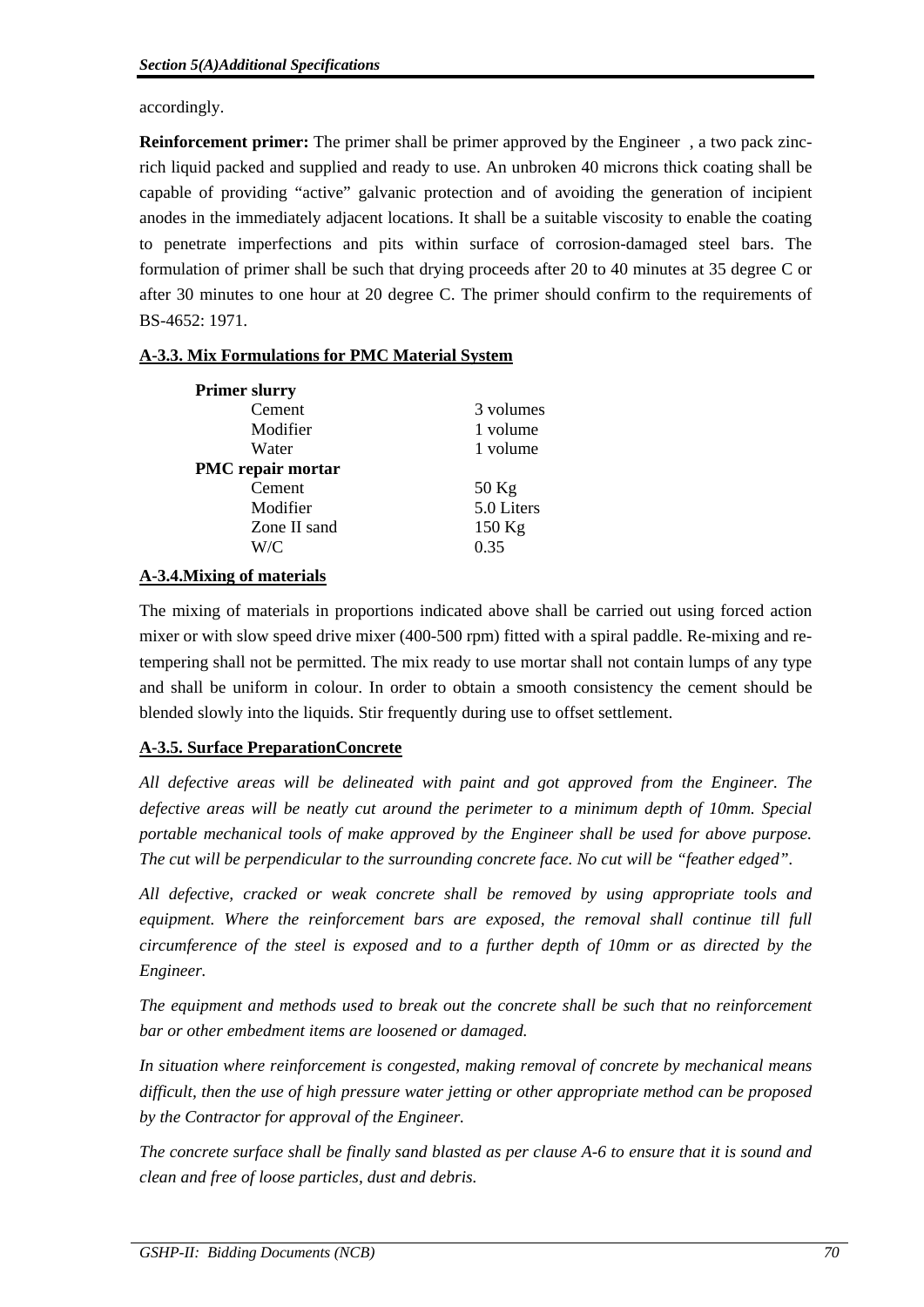*Before application of PMC mortar, the prepared concrete substrate shall be thoroughly soaked with clean water. Free surface water shall be removed before priming. The primer shall be primer slurry recommended above.* 

*The primer shall be worked well into the irregularities of the substrate by using a scrubbing action according to the manufacturer's recommendations.* 

# *Reinforcement*

*All exposed reinforcement shall be cleaned in accordance with the following:* 

- *a. Where exposed reinforcement is sound and does not show any signs of heavy corrosion or pitting other than typical rusting, it shall be mechanically cleaned to remove rust and loose mill-scales. It is always preferable to clean the steel to a bright condition.*
- b. Where exposed reinforcement shows signs of heavy corrosion/deterioration it shall be cleaned by sand blasting or by proprietary rust removing compound if permitted by the Engineer and then treated as given in subsequent para of this Specification.

Within one hour of preparing and cleaning the reinforcement shall be coated with specified primer. The primer should be brush applied on to the cleaned reinforcement ensuring that the full surface area is covered in accordance with the manufacturer's recommendation.

# **Repair of Corroded Reinforcement**

The diameter of the reinforcement which shows sign of heavy corrosion should be measured by callipers or other approved instrument. If it is found that cross-section of the existing reinforcement has reduced by more than 20% of the original cross-section, the reinforcement has to be replaced by HYSD bar of equal diameter or higher diameter. HYSD bars shall conform to IS 1786 and Clause 1009.3 of MORTH specifications.

## **Procedure for replacement of corroded/damaged reinforcement**

The concrete surface in the vicinity of the corroded reinforcement has to be chipped-off for 1m length on both sides. The chipping shall continue till full circumference of reinforcement and further depth of 10mm is exposed. The chipped surface is to be cleaned thoroughly by sand blasting. New HYSD bars cut to pieces are to be placed by the side of the old reinforcement and fixed to it to ensure proper bonding after providing required lap length. After replacement, it is primed using specified reinforcement primer.

# **A-3.6.Application of PMC Mortar on Concrete Substrate**

The total thickness of PMC mortar shall be applied in single or multiple layers depending upon the depth of the repair, in accordance with the manufacturer's recommendations. If any difficulty is experienced in applying in more than one layer, the manufacturer shall be consulted.

The material shall be applied by gloved hand or trowel to the prepared and primed surface of the substrate and be well worked inside paying particular attention to packing behind and between the reinforcements. In case where two or more layers of PMC mortar are to be used, the each subsequent layer shall be provided after a lapse of 24 hours from the time of application of the earlier layer. Conventional practice of surface preparation for good bonding shall be adopted for all interfaces.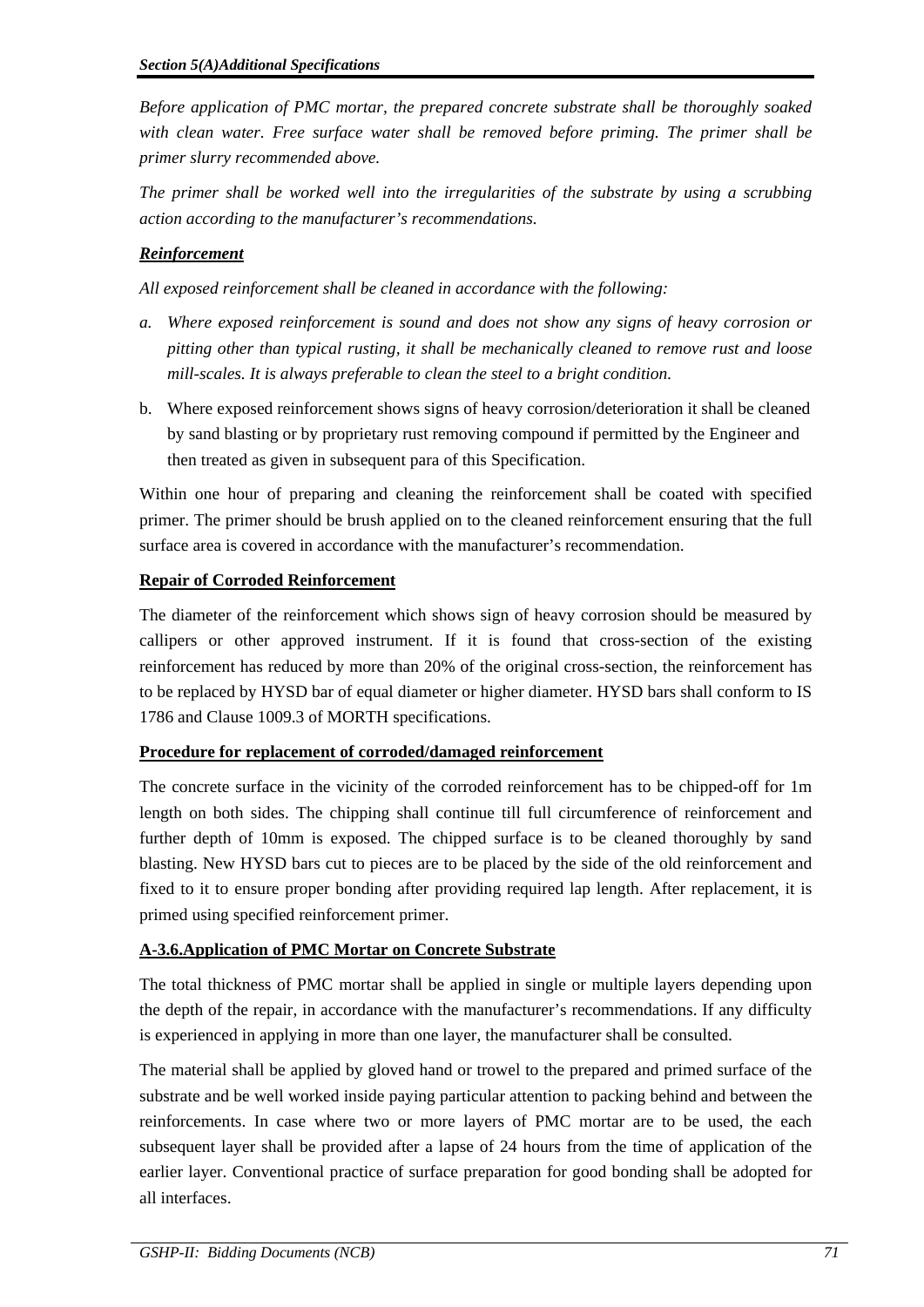# **A-3.7. Curing**

- *A.* **The water curing shall be carried out strictly as per MORTH specification Clause No.1713.**
- *B.* **Alternatively in order to avoid rapid drying of finished surface, curing of the finished surface may be done using curing compound as approved and permitted by the Engineer.**

## **A-3.8.Cleaning and maintenance of Equipment**

Tools and equipment are best cleaned immediately after use since removal of cured mix is difficult and time consuming. The bulk of mix shall be removed using a scraper and remainder washed away completely using solvents prescribed by the manufacturer.

## **A-3.9 Tests and Standards of Acceptance**

All the materials used for repair shall be tested in accordance with clause 2.2.6 of this document and MORTH Specification and shall meet the prescribed criteria.

## **A-3.10.Measurements for Payment**

Measurement for payments for above item is divided into three parts as listed below:-

- (**i)** Measurement for surface preparation of concrete using sand blasting or other approved techniques and application of primer slurry shall be measured in sq m of surface area of application.
- **(ii)** Measurement for surface preparation of existing corroded reinforcement and applying reinforcement primer shall be measured in tonnes of HYSD bars utilised in the work.
- **(iii)** Measurement for application of PMC mortar for specified thickness shall be per square meter of surface area of application.

# **A-3.11. Rate**

The contract unit rate for surface preparation of concrete using sand blasting or other approved techniques and application of primer slurry shall include cost of all materials, labour, tools and plant, temporary works and other incidental works as required for the satisfactory completion of the item complete as per these specification and also as per direction of the Engineer.

The contract unit rate for surface preparation of existing corroded reinforcement and applying reinforcement primer shall include cost of all materials, labour, tools and plant, temporary works and other incidental works as required for the satisfactory completion of the item complete as per these specification and also as per direction of the Engineer.

The contract unit rate for application of PMC mortar for specified thickness shall include cost of all materials, labour, tools and plant, scaffolding, placing in position, testing, traffic management, safety precautions and other incidental expenses including, curing, etc. complete for the satisfactory completion of the work as per these specifications and also as per direction of the Engineer.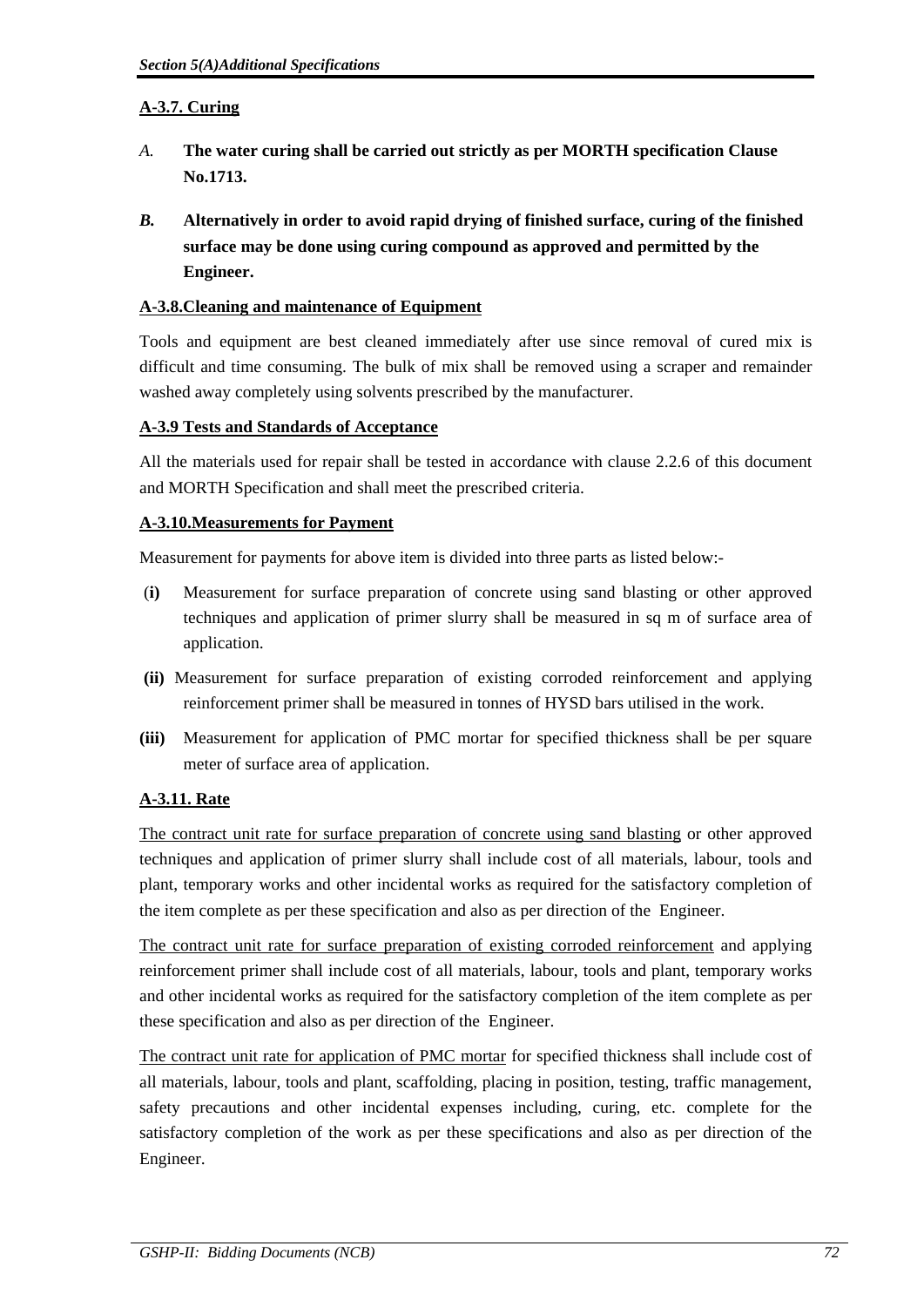## **A-3.12.Applications**

In general above item is applicable to repair to exposed reinforcement at soffit of deck slab, spalling of concrete in general, exposed reinforcement in diaphragms, local voids in girder etc. subjected to removal of maximum 75mm thick layer of honeycomb concrete, exposed reinforcement in well cap, exposed reinforcement in pier cap.

## **CLAUSE A-4 :-REPAIR OF "MORTAR-LESS" JOINTS IN MASONRY**

**ITEM: Repair of "mortar-less" joints in masonry with PMC mortar including removal of old mortar, cleaning, packing of mortar, labour, material, scaffolding etc. all complete as per Technical Specification.**

# **A-4.1.General**

This specification shall apply for "mortar-less" joints in masonry structures, mainly in the substructure of the bridges and in soffits of arch structures.

## **A-4.2. Materials**

**Cement:** Portland cement conforming to IS:8112 shall be used for production of PMC mortar. Pre-packaged repair mortar of equivalent quality of any brand may be used if approved by the Engineer.

**Mortar modifier:** Mortar modifier shall be as approved by the Engineer. The mortar modifier shall be styrene butadiene emulsion specially designed for use as a gauging liquid for cementitious systems. The emulsion should be able to reduce the permeability of typical 1:3 cement-sand mortar by minimum 80% and flexural strength should be improved by minimum 15%. The mechanical properties of typical 1:3 cement-sand mortar shall be tested as per BS-6319 at 28 days air cured.

**Sand:** The sand to be used for making the PMC mortar shall be of zone-II as per IS-383.The sand to be used must satisfy the limits of deleterious materials and requirements of soundness as given in Clause 3.2.1 and Clause 3.6 of IS: 383. Confirmatory tests shall be conducted by the contractor and sample of approved sand deposited with the Engineer. For consistent performance the use of clean and dry sand is essential. Where wet sand to is be used for any reason, moisture content for sand shall be determined at site laboratory and mixing water quantity shall be adjusted accordingly.

## **A-4.3. Mix Formulations for PMC Material System**

| <b>Primer slurry</b> |            |
|----------------------|------------|
| Cement               | 3 volumes  |
| Modifier             | 1 volume   |
| W/C                  | 1 volume   |
| PMC repair mortar    |            |
| Cement               | $50$ Kg    |
| Modifier             | 5.0 Litres |
| Zone II sand         | 150 Kg     |
| W/C                  | 0.35       |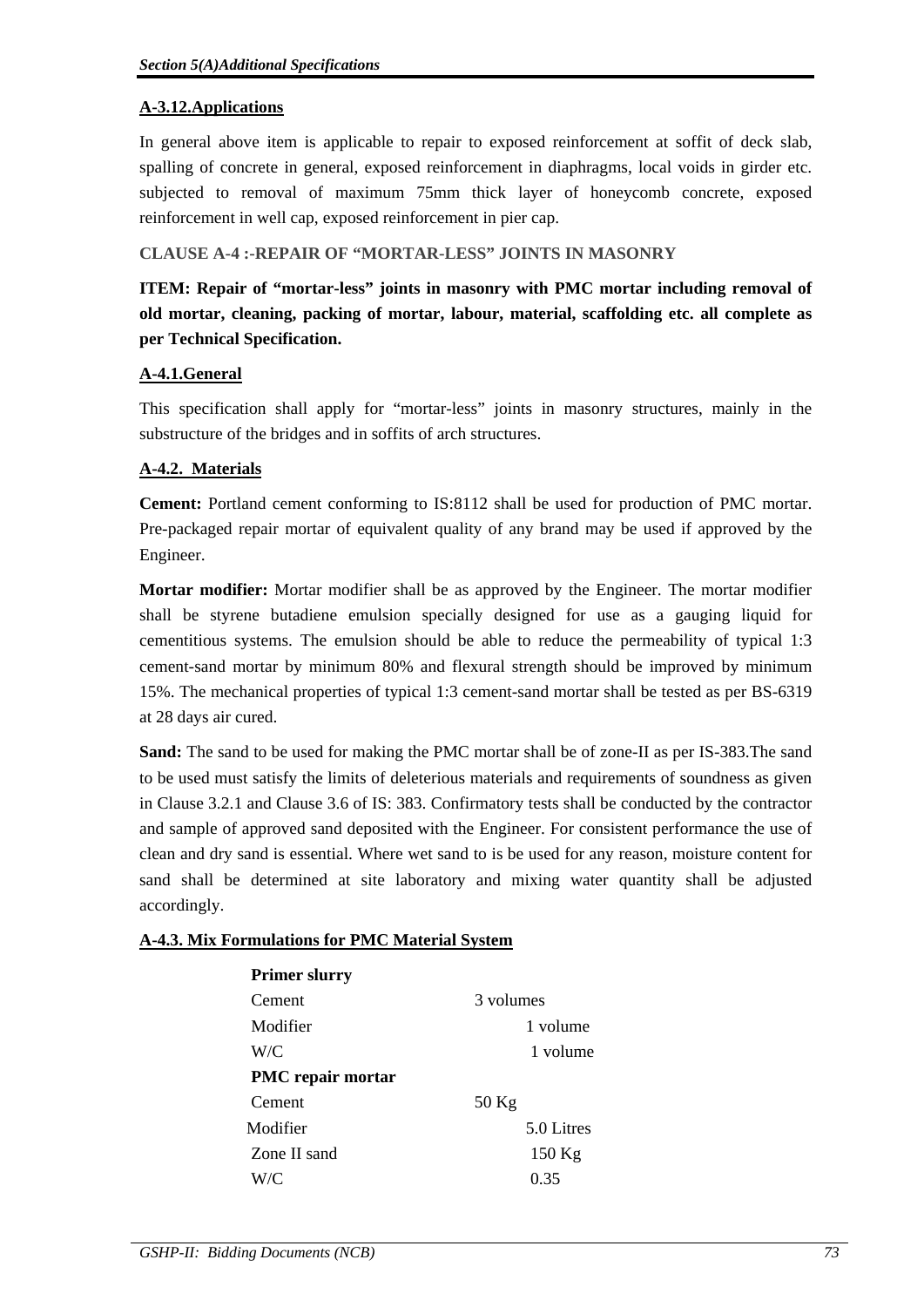## **A-4.4.Mixing of materials**

The mixing of materials in proportions indicated above shall be carried out using forced action mixer or with slow speed drive mixer (400-500 rpm) fitted with a spiral paddle. Re-mixing and retempering shall not be permitted. The mix ready to use mortar shall not contain lumps of any type and shall be uniform in colour. In order to obtain a smooth consistency the cement should be blended slowly into the liquids. Stir frequently during use to offset settlement.

# **A-4.5.Surface Preparation**

The "mortar-less" joints shall be located by site inspection jointly with the Engineer's representative and delineated by paint and documented.

Prior to replenishing the joints with PMC mortar, the "mortar-less" joints shall be properly cleaned by some blunt pointed poker so as to remove all loose material.

The joint shall then be cleaned with compressed air using a small diameter metallic nozzle so as to drive out loose dirt dust etc. sticking on the faces of the joints.

The replenishment of mortar should be carried out till the newly applied mortar is flush with the adjacent masonry.

It is preferable to impose traffic restriction on the bridge during the process of filling up of the joints especially restricting the passage of heavy vehicles over the portion where the replenishing process is in progress. Thus it may be wise to carry out joint repair in half the width of the bridge at one time and allowing traffic in other half

# **A-4.6.Application of PMC mortar**

After cleaning with compressed air, the joints shall be sprayed with water prior to being filled with PMC mortar. If the depth of "mortar-less" joints is more than 100mm, proper care should be taken to ensure entry of the mortar inside the joints. Proper ramming with a blunt edge tapered rammer, (8mm to 12mm) having a width of 150-200 mm should be used for ramming the mortar inside the joints.

The minimum application temperature shall be 10 degree C. The PMC mortar application should be wet on wet; the primer must not be allowed to dry. If the primer slurry dries out it must be removed and the clean substrate re-primed.

# C. **The water curing shall be carried out strictly as per MORTH specification clause no.1713.**

**D. Alternatively in order to avoid rapid drying of finished surface, curing of the finished surface may be done using Concure WB, curing compound of Fosroc or equivalent provided its permitted by the Engineer.** 

# **A-4.7.Tests and Standards of Acceptance**

All the materials used for repair shall be tested in accordance with clause 2.2.6 of this document and MORTH Specification and shall meet the prescribed criteria.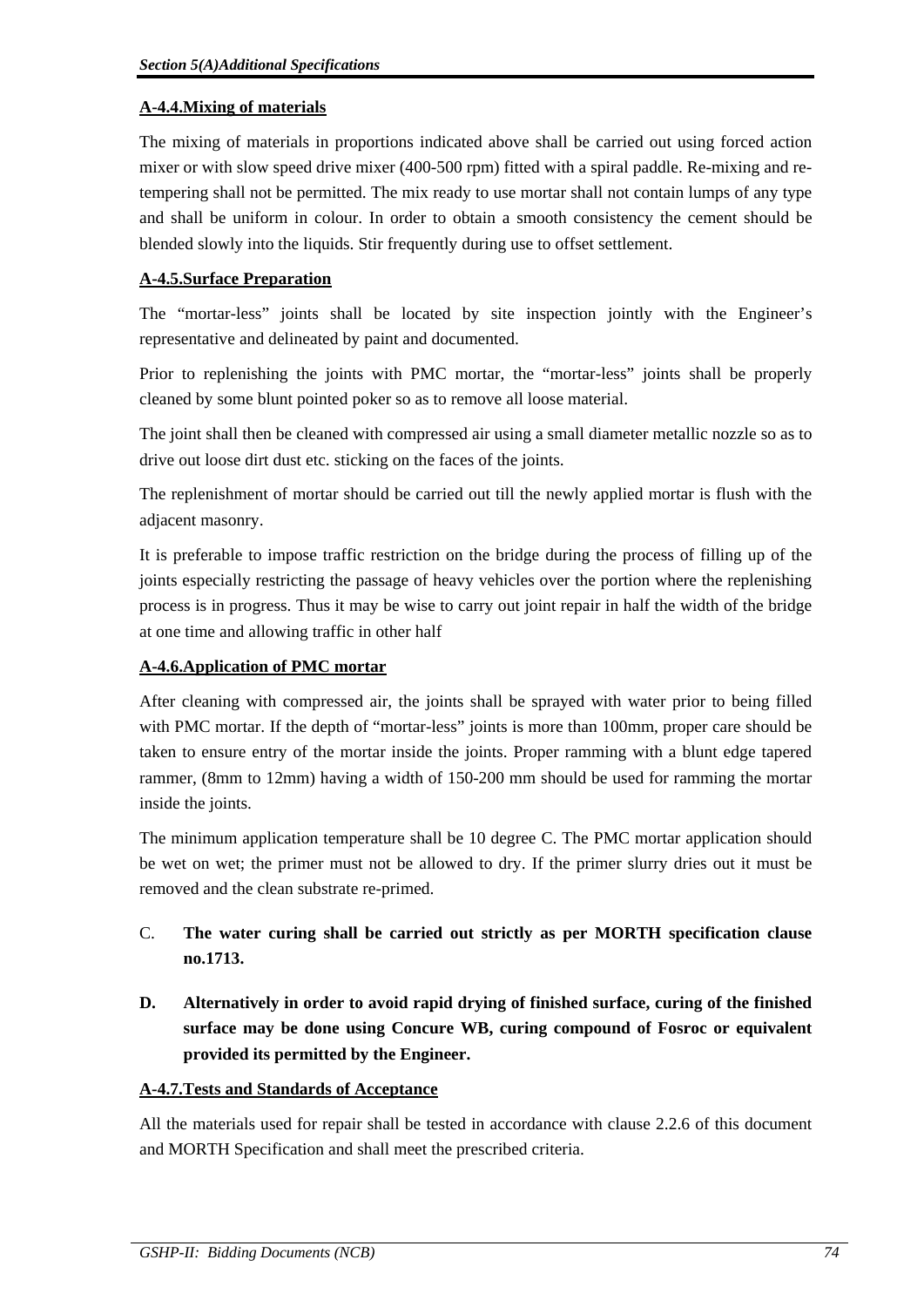## **A-4.8. Measurements for Payment**

Measurement for repair of mortar-less joints shall be made per meter length of joint repaired.

## **A-4.9. Rate**

The contract unit rate of repair of mortar-less joints shall include cost of all materials, labour, tools & plants, scaffolding, surface preparation, and curing, testing and other incidental expenses for satisfactory completion of the work as per the specification.

## **CLAUSE A-5 :-REPLACEMENT BY MICRO-CONCRETE**

**ITEM: Concrete replacement using high-strength, free-flowing, cementitious microconcrete including removal of loose material, surface preparation, supplying of material, labour, scaffolding, formwork, tools and plant etc. all complete and as per the Technical Specifications.** 

# **A-5.1.General**

This will apply to large areas of deeply honeycombed concrete, deep patches due to spalling of concrete or repair of exposed reinforcement area in case thickness of repair is more than 75mm or concrete damaged by physical forces such as impact or erosion

# **A-5.2.Materials**

## Micro-concrete

The repair material shall be as approved by the Engineer and shall

- be shrinkage compensated in both liquid and cured states
- contain no metallic expansion system
- be pre-packed and factory quality controlled
- be a free-flowing cementitious material that has a coefficient of thermal expansion fully compatible with the host concrete.
- $\blacksquare$  be chloride free

Aggregate grading shall be as per following:

| <b>Sieve Size</b> | <b>Vage Passing</b> |
|-------------------|---------------------|
| 10 <sub>mm</sub>  | 100%                |
| 8mm               | 95%                 |
| 6 <sub>mm</sub>   | 70%                 |
| 4.75mm            | 15%                 |

The micro-concrete shall be mixed and placed in accordance with the manufacturer's recommendations, particularly with regard to water content, mixing equipment and placing time. The micro-concrete in the flowable consistency shall achieve a compressive strength of not less than 10N/sqmm after 24 hours at  $30^{\circ}$ C, 25 N/sqmm after 72 hours, 35 N/sqmm and 45 N/sqmm strength at 28 days. The mixed material (only addition of water at site) should give a collapsible slump without bleeding segregation. The maximum size of the aggregate should not exceed above 8mm.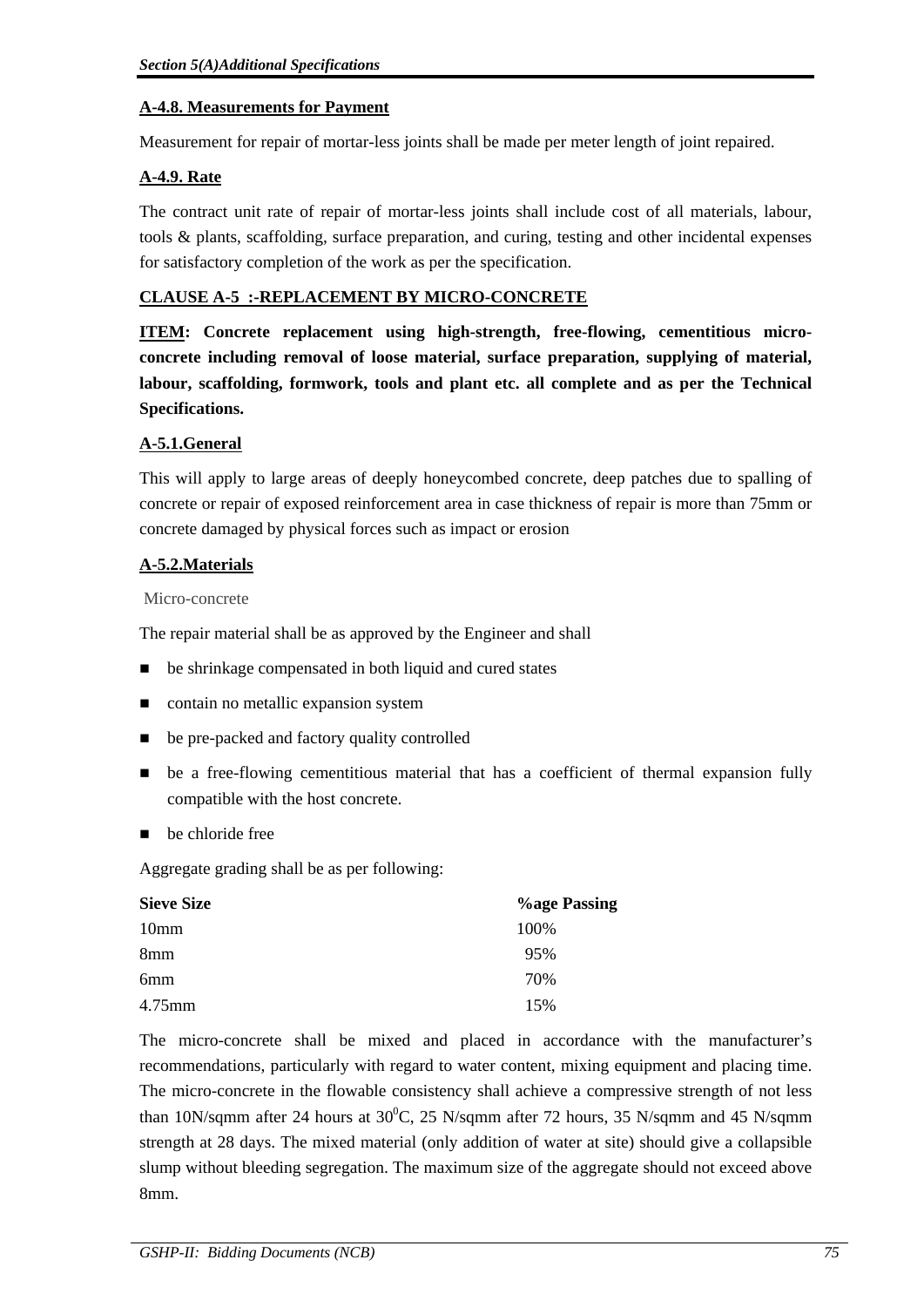## **Reinforcement primer**

The primer shall be as approved by the Engineer, a two pack zinc-rich liquid packed and supplied and ready to use. An unbroken 40 microns thick coating shall be capable of providing "active" galvanic protection and of avoiding the generation of incipient anodes in the immediately adjacent locations. It shall be a suitable viscosity to enable the coating to penetrate imperfections and pits within surface of corrosion-damaged steel bars. The formulation of primer shall be such that drying proceeds after 20 to 40 minutes at  $35^{\circ}$ C or after 30 minutes to one hour at  $20^{\circ}$ C. The primer should confirm requirements of BS-4652: 1971.

Mould release agent used shall be as approved by the Engineer.

## **A-5.3.Surface preparation**

## **Concrete**

All defective areas will be delineated with paint and got approved from the Engineer. The defective areas will be neatly cut around the perimeter to a minimum depth of 10mm. Special portable mechanical tools as approved by the Engineer shall be used for above purpose. The cut will be perpendicular to the surrounding concrete face. No cut will be "feather edged".

All defective, cracked or weak concrete shall be removed by using appropriate tools and equipment. Where the reinforcement bars are exposed, the removal shall continue till full circumference of the steel is exposed and to a further depth of 10mm or as directed by the Engineer.

The equipment and methods used to break out the concrete shall be such that no reinforcement bar or other embedment items are loosened or damaged.

In situation where reinforcement is congested, making removal of concrete by mechanical means difficult, then the use of high pressure water jetting or other appropriate method can be proposed by the Contractor for approval of The Engineer.

The concrete surface shall be finally sand blasted as per clause A-6 to ensure that it is sound and clean and free of loose particles, dust and debris.

Before application of PMC mortar, the prepared concrete substrate shall be thoroughly soaked with clean water. Free surface water shall be removed before priming. The primer shall be primer slurry recommended above.

The primer shall be worked well into the irregularities of the substrate by using a scrubbing action according to the manufacturer's recommendations.

## **Reinforcement**

All exposed reinforcement shall be cleaned in accordance with the following:

a. Where exposed reinforcement is sound and does not show any signs of heavy corrosion or pitting other than typical rusting, it shall be mechanically cleaned to remove rust and loose mill-scales. It is always preferable to clean the steel to a bright condition.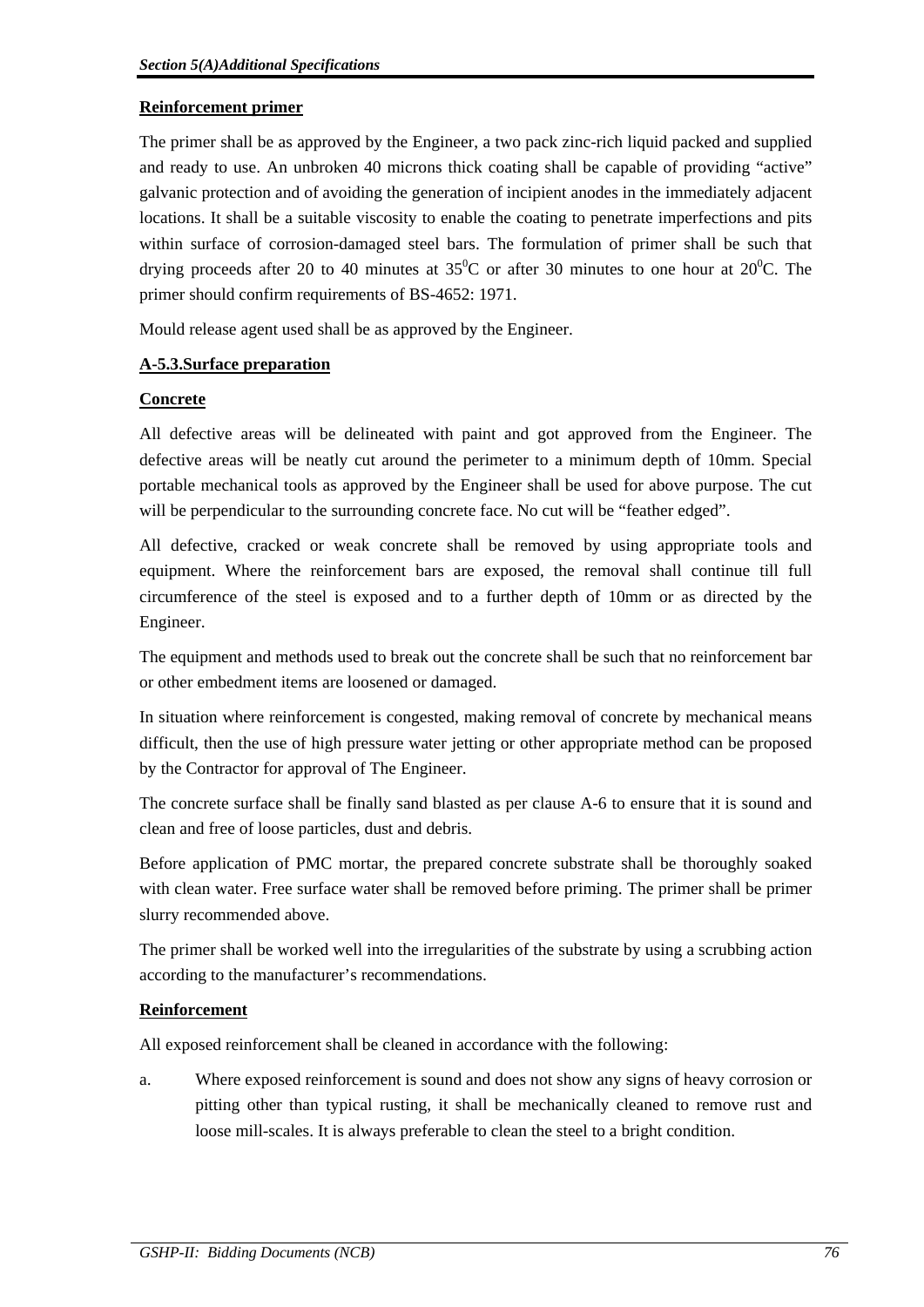b. Where exposed reinforcement shows signs of heavy corrosion/ deterioration it shall be cleaned by sand blasting or by proprietary rust removing compound if permitted be The Engineer and then treated as given in subsequent para of this Specification.

Within one hour of preparing and cleaning the reinforcement shall be coated with specified primer. The primer should be brush applied on to the cleaned reinforcement ensuring that the full surface area is covered in accordance with the manufacturer's recommendation.

# **Repair of Corroded Reinforcement**

The diameter of the reinforcement which shows sign of heavy corrosion should be measured by callipers or other approved instrument. If it is found that cross-section of the existing reinforcement has reduced by more than 20% of the original cross-section, the reinforcement has to be replaced by HYSD bar of equal diameter or higher diameter. HYSD bars shall conform to IS 1786 and Clause 1009.3 of MORTH specifications.

# **Procedure for replacement of corroded/damaged reinforcement**

The concrete surface in the vicinity of the corroded reinforcement has to be chipped-off for 1m length on both sides. The chipping shall continue till full circumference of reinforcement and further depth of 10mm is exposed. The chipped surface is to be cleaned thoroughly by sand blasting. New HYSD bars cut to pieces are to be placed by the side of the old reinforcement and fixed to it to ensure proper bonding after providing required lap length. After replacement, it is primed using specified reinforcement primer

# **A-5.4.Formwork**

Adequate formwork shall be provided in accordance with MORTH Specifications. This shall be securely fixed to withstand the hydraulic pressures of the fluid micro-concrete repair material without distortion or movement during placement. The formwork shall be watertight at all joints between panels and between the formwork and the existing concrete surface so as to prevent material leakage. It shall also be sturdy and stable.

The formwork shall be constructed from appropriate materials as agreed with the Engineer to achieve the required finish.

Formwork surfaces that are to be in contact with the repair micro-concrete shall be treated with a suitable mould release agent such as ReebolofFosroc or equivalent. This shall be used in accordance with the manufacturer's recommendations.

The formwork shall be inspected by the Engineer and, if approved, filled with clean water which:

- demonstrates that the formwork is mortar-tight and,
- saturates the prepared concrete surface.

The formwork shall be completely drained and resealed. The formwork shall not be removed until the repair micro-concrete has achieved a compressive strength of at least 10 N/mm2 or as directed by the Engineer.

# **A-5.5.Curing**

The water curing shall be carried out strictly as per MORTH specification clause no.1713.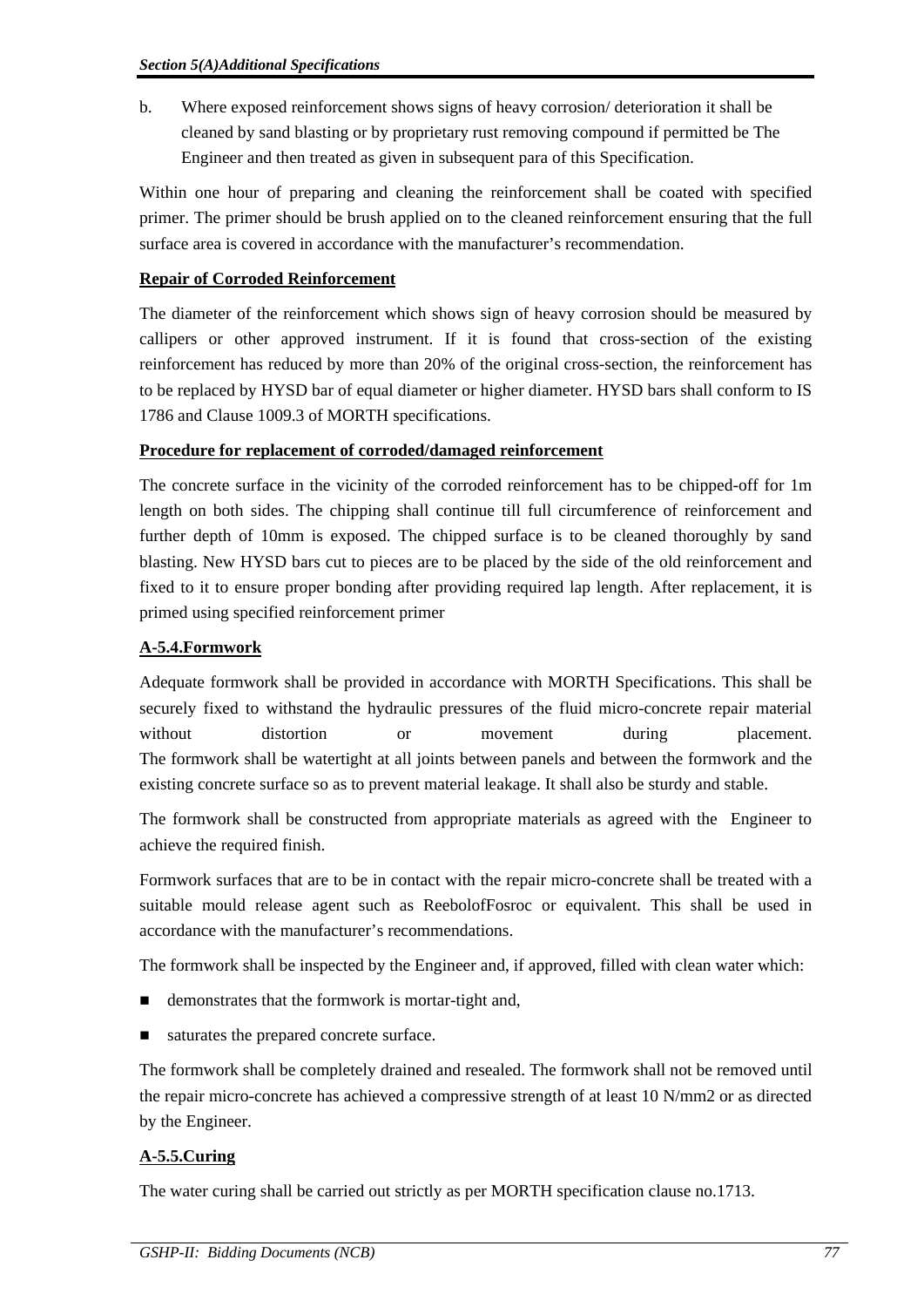**E. Alternatively in order to avoid rapid drying of finished surface, curing of the finished surface may be done using curing compound as approved and permitted by the Engineer.** 

# **A-5.6. Measurements for Payment**

- Measurement for replacement by micro-concrete shall be made per cum of replaced volume.
- Measurement for added steel reinforcement shall be made per tonnes of steel reinforcement.

# **A-5.7. Rate**

The contract unit rates of micro-concrete and any added steel reinforcement shall include cost of all materials, labour, tools & plants, scaffolding, surface preparation, and curing, testing and other incidental expenses for satisfactory completion of the work as per the specification.

# **A-5.7. Application**

In general this item applicable to repair of deeply honeycomb of RCC girders bottom bulbs, diaphragms and where large volume of concrete are required to be replaced in structural elements like exposed area of reinforcement in well cap, pier/abut. cap and diaphragms or as directed by the Engineer.

# **CLAUSE A-6: SPECIFICATIONS FOR SAND BLASTING**

ITEM: Preparation of concrete and reinforcement surface by Sand blasting prior to applying primer to concrete and reinforcement.

 This item is applicable to all repair works where new concrete is to be bonded to old concrete and repair of areas requiring application of PMC mortar, Micro concrete, etc.

 Dry coarse sand confirming to Zone I Defined in IS:383-1970 (Reaffirmed 1990) shall be used for sand blasting purposes. Application pressure shall range about 8 to 10 kg per sqcm. Compressor used shall have minimum capacity of 10 Cum/min.

Sand blasting equipment used shall beas approved by the Engineer.

# **Rate:**

No separate payment shall be made for the above item and is incidental to repair works as applicable .It is highlighted that only a same item of the present specifications surface preparations (including sand blasting) is payable as measured item of work when specifically indicated.

# **CLAUSE A-7:-ADDING REINFORCEMENT TO EXISTING STRUCTURE BY DRILLING HOLES**

ITEM: Adding reinforcement to existing structure by drilling holes, cleaning holes, filling holes with approved epoxy mortar, placing reinforcement bars in prepared holes and curing including all labour, material, plants and tools, scaffolding, etc. all complete and as per Technical Specifications.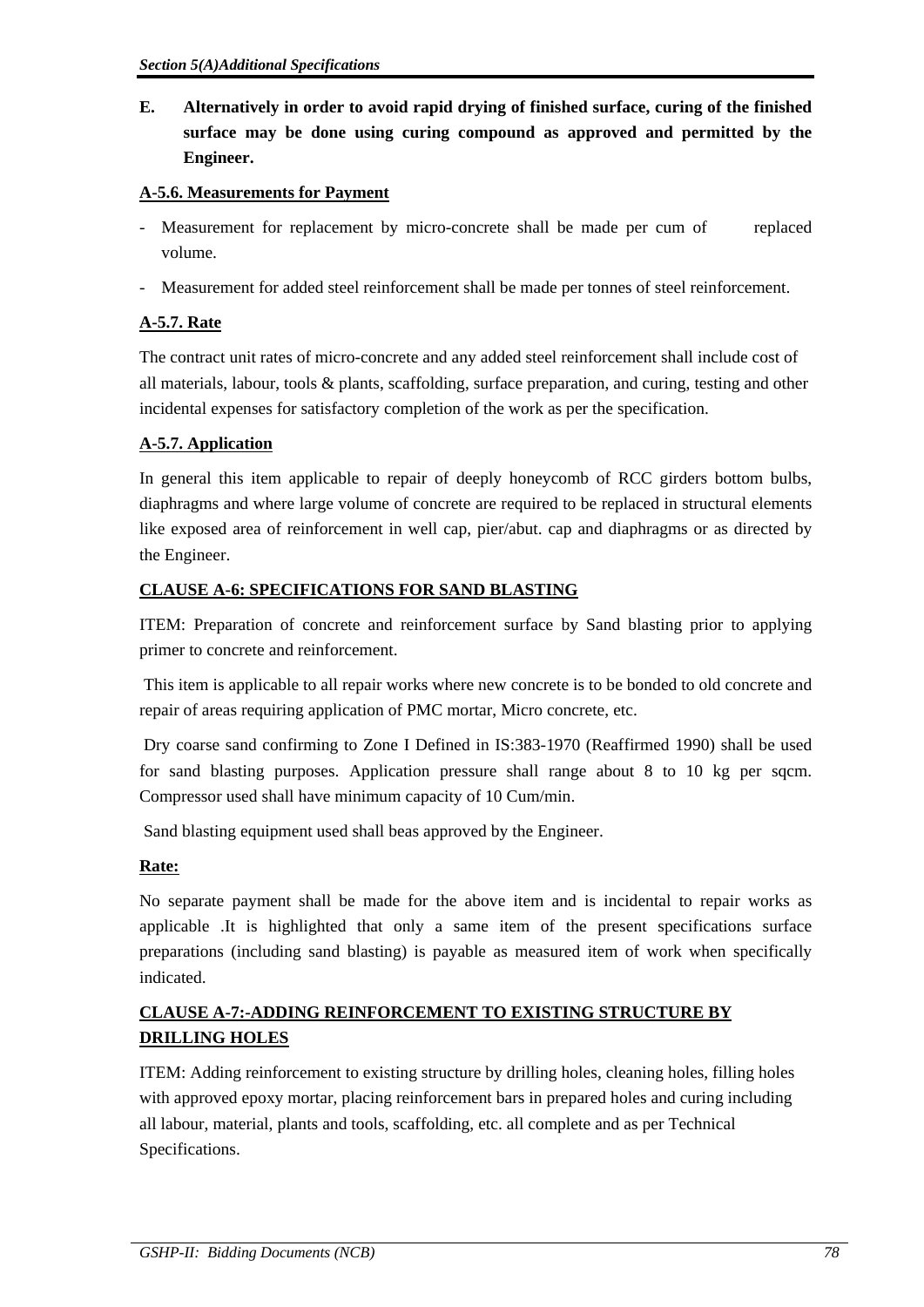# **A-7.1.General**

Location of holes to be drilled shall be marked in paint. Prior to marking holes existing rebar locations shall be determined to ensure that none of the existing rebar interferes the hole drilling. For locating rebar instrument approved by the Engineer shall be used.

 The holes for adding rebars shall be drilled using a rotary hammering action unit and shall be as approved by the Engineer. After drilling, holes shall be cleaned prior to filling with approved epoxy mortar.

Epoxy mortar shall be packed into drilled hole. Thereafter reinforcement shall be inserted into the epoxy mortar packed hole. Some mortar should overflow upon inserting the rebar to show complete filling. Allow for complete curing before application of any load.

The length of hole to be drilled shall be ten times the dia of rebar (10\*dia). The correct drill diameter is important for the performance of the adhesive bond as well as for the economy of the application and shall be as per table give below.

| Nominal         | Recommended     |
|-----------------|-----------------|
| Rebar diameter  | Hole diameter   |
| 8 mm            | $12 \text{ mm}$ |
| $10 \text{ mm}$ | $14 \text{ mm}$ |
| $12 \text{ mm}$ | $16 \text{ mm}$ |
| $16 \text{ mm}$ | $22 \text{ mm}$ |
| $20 \text{ mm}$ | $28 \text{ mm}$ |
| $25 \text{ mm}$ | $32 \text{ mm}$ |
| 28 mm           | $36 \text{ mm}$ |
|                 |                 |

## **A-7.2. Measurement for Payment**

Measurement for adding reinforcement to existing structure shall be made separately for different elements of repairs as given below.

- (i) Added reinforcement shall be paid in tonnes.
- (ii) Payment for drilled holes shall be made in cubic cm of drilled hole volume and shall include packed epoxy mortar.

# **A-7.3.Rate**

The contract unit rate for adding reinforcement shall include cost of all materials, labour, tools  $\&$ plants to fabricate and install reinforcement bar and other incidental expenses for satisfactory completion of the work as per the specification

The contract unit rate for drilling holes shall include cost of all materials, labour, tools & plants, scaffolding, surface preparation, locating existing bars, filling drilled holes with epoxy grout, mortar, testing and other incidental expenses for satisfactory, and other incidental expenses for satisfactory completion of the work as per the specification

# **CLAUSE A-8:-REMEDIAL MEASURE AGAINST SCOURING**

ITEM: Remedial measure against scouring consisting of casting cast-in-situ bored piles, plain cement concrete filling, adding reinforcement including labour, scaffolding, formwork, tools and plant etc. all complete and as per technical specifications.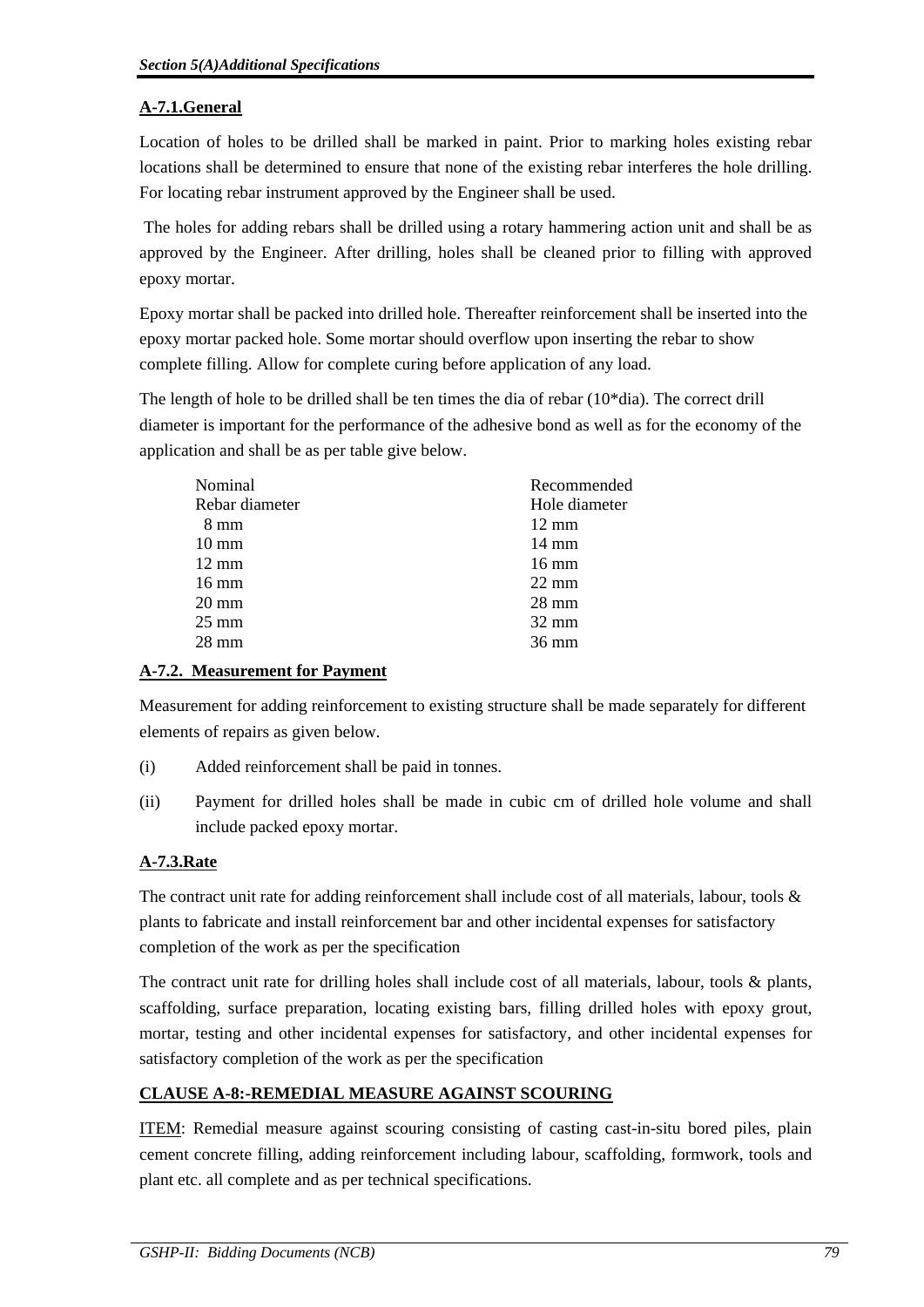# **A-8.1 General**

This specification apply to foundation where scouring is evident for depth exceeding 2.5m (approximate) below top of well cap or as directed by the Engineer and is applicable to well foundations only.

This item consisting of various activities as shown in tender Drawings. Each activity shall be covered under individual header of the relevant General Technical Specification.

- Bored cast in situ piles shall be constructed as per MORTH specification clause 1107.
- Part of pile above existing bed level shall be treated as structural RCC column and shall be constructed as per MORTH specification clause 1700.
- PCC filling shall also be carried out as per MORTH specification clause no 1700.
- Adding reinforcement to existing structure shall be as per additional clause no A-7.
- Ring beam shall be constructed in conformity to MORTH specification clause no 1700.
- Addition of new reinforcement in ring beam and piles shall be as per MORTH Clause No 1600.
- Ground improvement by cement grouting under pressure shall be done as given below

The cement grout of required proportion shall be prepared in appropriate mixer (such as "concrete" mixer or approved equivalent) so as to obtain a colloidal mix. The prepared grout shall be pumped with the help of positive displacement reciprocatory type pump of approved manufacture with minimum output of 1200 liters per hour and working pressure of 10 kg/sqcm.

Pressure grouting shall be affected through pipe left in piles with packers placed in position or other approved method so that discharge takes place into the ground with specified pressure. As soon as any discharge is observed at surrounding ground, the mix proportion of cement grout shall be changed to thicker consistency as indicated in above mentioned drawing. The grouting shall be discontinued when the thicker consistency grout appears at the surrounding ground or as directed by The Engineer.

## **A-8.2.Tests and Standards of Acceptance**

All the materials used for repair shall be tested in accordance with clause 2.2.6 of this document and MORTH Specification and shall meet the prescribed criteria

## **A-8.3 Measurement for payment**

Measurement for various activities mentioned above shall be made as per respective reference clauses. Pumped cement grout shall be measured in kilograms of cement pumped**.** 

# **A-8.4 Rate.**

Contract unit rate for various activity mentioned above shall be made as per rate defined under relevant clauses defined for various activities.

Contract unit rate for ground improvement by cement grouting shall include installation of MS pipes, packers, hoses, couplers, all materials used for grouting, pumping using specified pumps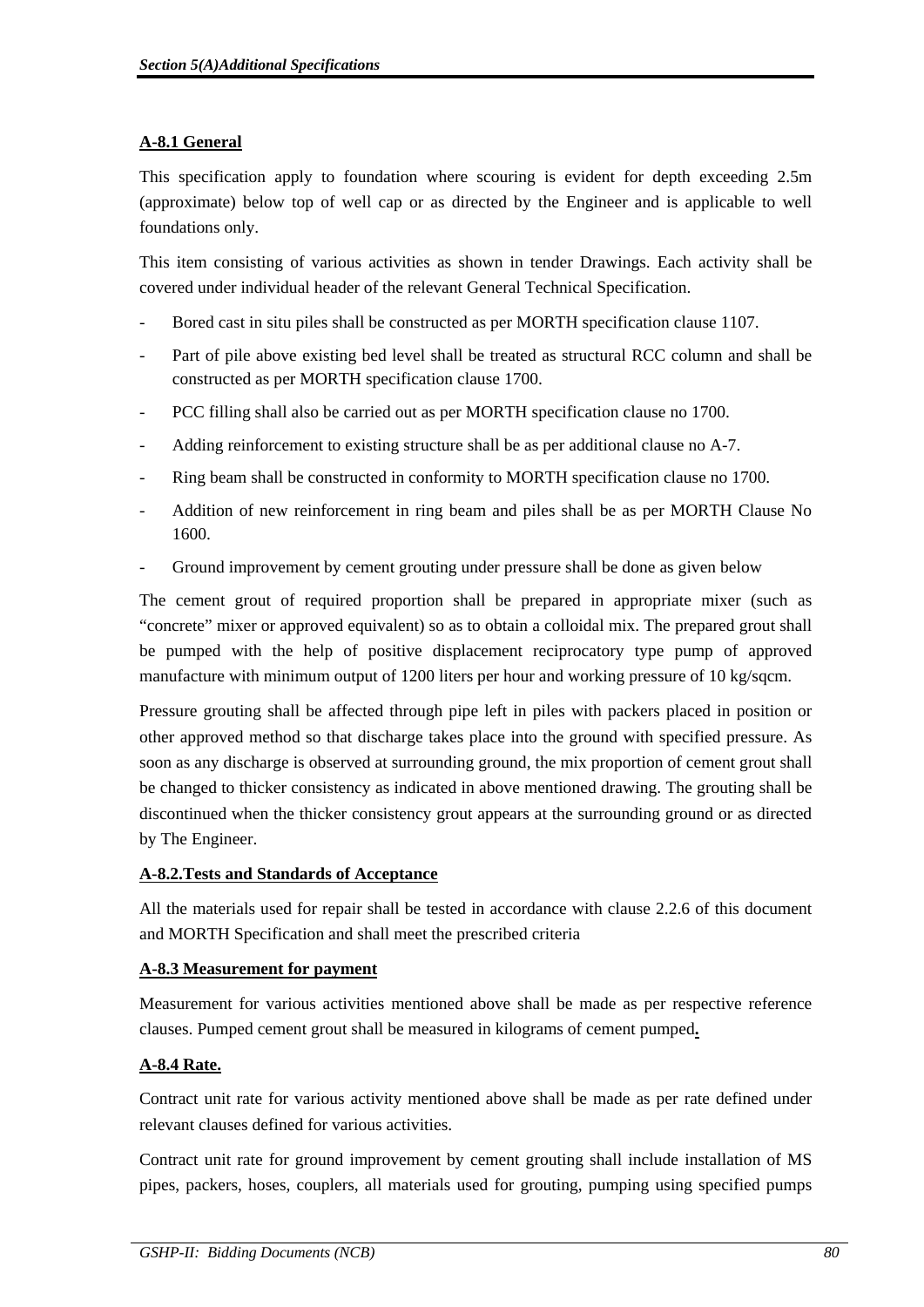and other incidental expenses for satisfactory completion of the work as per the specification.

## **CLAUSE A-9:- REPLACEMENT/RECTIFICATION OF BEARING**

**ITEM: "Provision of new/replacement/rectification of bearing and related repairs around bearing supports including labour, scaffolding, formwork, tools and plant required for lifting etc. all complete and as per Technical Specifications".** 

# **A-9.1 General**

The provision of new/replacement/rectification of bearing and related repairs around bearing supports shall be carried out in accordance with approved repair plan or as approved by The Engineer.

## **A-9.2 Procedure**

Lifting of superstructure spans may be carried out by jacking up from below or by lifting the span from top. Where jacks will be employed, their location/number and size shall be selected in such a manner so that there are no undue stresses created in the structure. Jacks may be placed on piers/abutments caps or specially erected trestles in accordance with the approved methodology for lifting of superstructure. All jacks shall be operated from one control panel by a single control lever. The system will have provision for manual over ride to control the loads of any particular jack. The jacks shall be so synchronised that differential lift between individual jacks shall not exceed 1 mm. Necessary repair/ replacement of bearings shall be carried out as indicated in the repair plan prepared by the contractor. Care shall be taken to plan the execution of repair in the shortest possible period.

Walkie-talkies system or similar arrangements should be available for communicating instructions regarding lifting, stopping, starting etc. The operator shall have a clear view of the jacks and the lifting of each girder controlled by reading the dial gauge.

Arrangement of passage of traffic along a part of existing carriageway or along diversion during construction shall remain the responsibility of the contractor. Additional steel trestles and provision of steel ramps required to facilitate the passage of traffic along part or full existing carriageway shall be considered incidental to the works and no separate payment shall be made on this account.

# **A-9.3 Measurements for Payment**

Measurement for above item shall consist of following parts.

- Measurement for lifting arrangement of superstructure shall be "by number of spans lifted" and shall include provision of platforms, temporary works, jacking equipment, specially designed supporting trusses, etc, complete as shown on the drawings.
- Measurements, by number, for the provision of new/replacement/rectification of bearing shall include the costs of all materials, labour, tools and plant, placing in position, demolition of existing pedestal, construction of new pedestal and other incidental expenses for the satisfactory completion of works as per the specification and as shown on drawings.
- Measurement for demolition of existing pedestal, repair of diaphragms, girders, pier cap etc. around the bearing area shall be made as per units defined for respective repair items.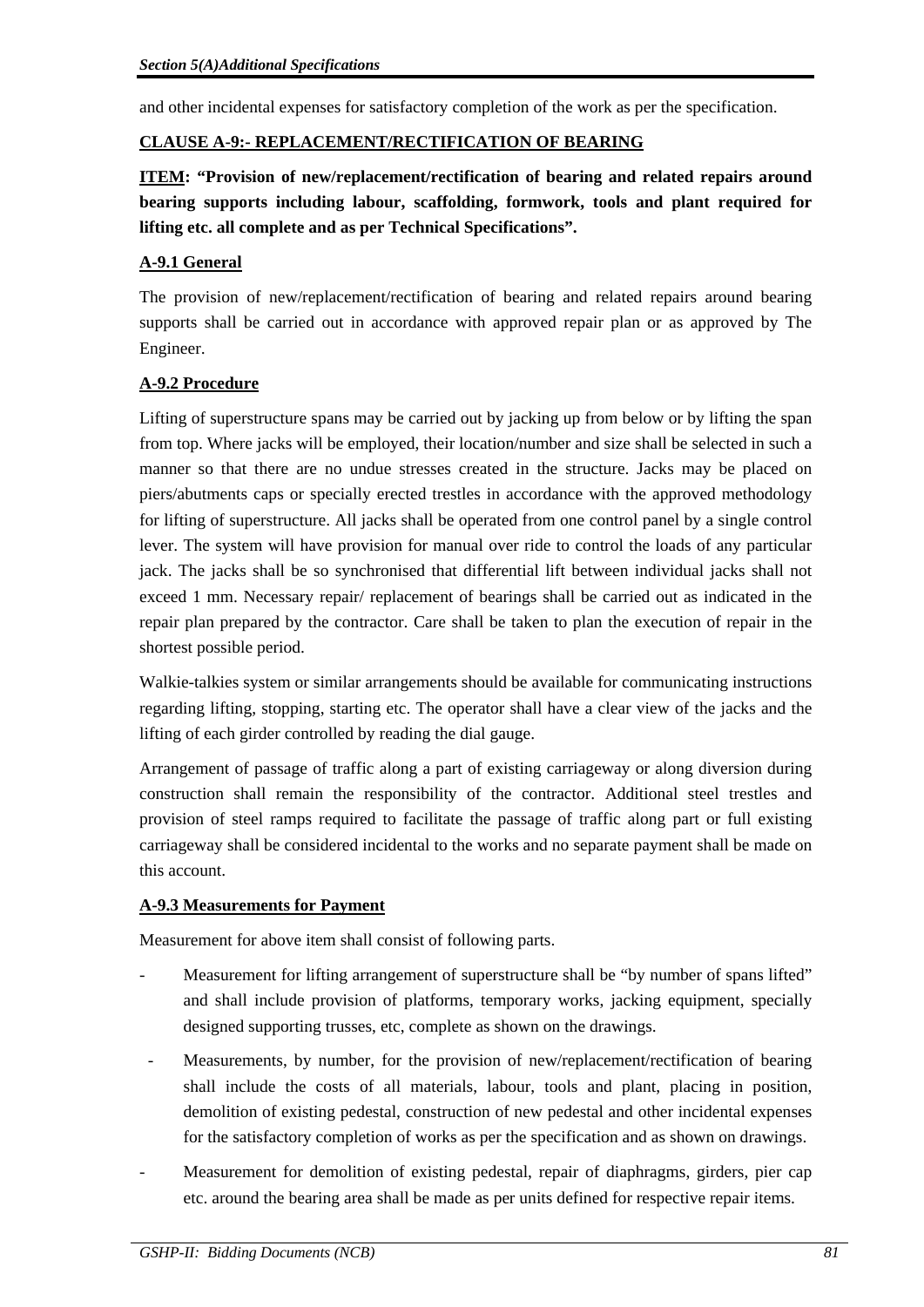# **A-9.4 Rate**

Contract unit rate for new/replacement elastomeric bearings shall include the cost of material for new elastomeric bearings, removal of old bearings, surface preparation for installation of elastomeric bearings, installation of new bearings including the cost of all labour, tools and plants, cost of lifting arrangements of superstructure with trestles, hydraulic/flat jacks, supporting trestles and grillage systems to facilitate lifting, temporary works, etc. and other incidental expenses for the satisfactory completion of work as per specification.

Contract unit rate for demolition and repair shall be covered under relevant repair/ demolition activity for satisfactory completion of the work as per the specification.

Contract unit rate for casting RCC pedestal shall be paid separately for various items involved. For pouring concrete it shall be as per MORTH Clause 1718.For adding reinforcement it shall be as per additional clause A-7.

Contract unit for providing epoxy mortar plinths for specified thickness shall include cost of all material, labour, tools and plant, placing in position, testing and other incidental expenses for satisfactory completion of the work as per the specification.

# **CLAUSE A-10:- REPLACEMENT OF HEAVILY CORRODED STEEL MEMBERS AND SPLICES**

**ITEM**: Replacement of heavily corroded steel members and splices by new structural members, addition of new steel structural plates/members to facilitate bearing replacement, painting of existing and new members after surface preparation, including all materials, labour, working platforms, drilling holes in steel members, HSFG bolts, shop welding if any, arrangements for lifting/supporting of superstructure for replacement of existing corroded members, tools and plant etc. all complete and as per Technical Specifications

# **A-10.1 General**

This specification is applicable to steel bridges/composite bridges where superstructure is made up of structural steel .All above activities shall be carried out strictly as per approved drawings or details as approved by The Engineer. For replacement of corroded steel structural members (or members selected by The Engineer), superstructure shall be lifted by jacking up from below by placing jacks at locations shown in drawings or as directed by the Engineer.

All lifting operations shall be carried out carefully as per additional clause A-9.During replacement of any steel structural member, traffic movement shall not be allowed at all.

After replacement of all corroded members (or members as desired by the Engineer) and adding new steel members to facilitate bearing placement, complete superstructure shall be painted as per MORTH clause no 1906. The surface shall be sand blasted prior to applying primer coat and finishing coat. Finishing coat shall consist of Zinc rich paint with compatible primer.

In addition to above minimum 1.0mm thick bituminous paint layer shall be provided exclusively in the top portion of bottom boom of steel truss where accumulation of water is probable.

All materials shall confirm to MORTH clause no.1903.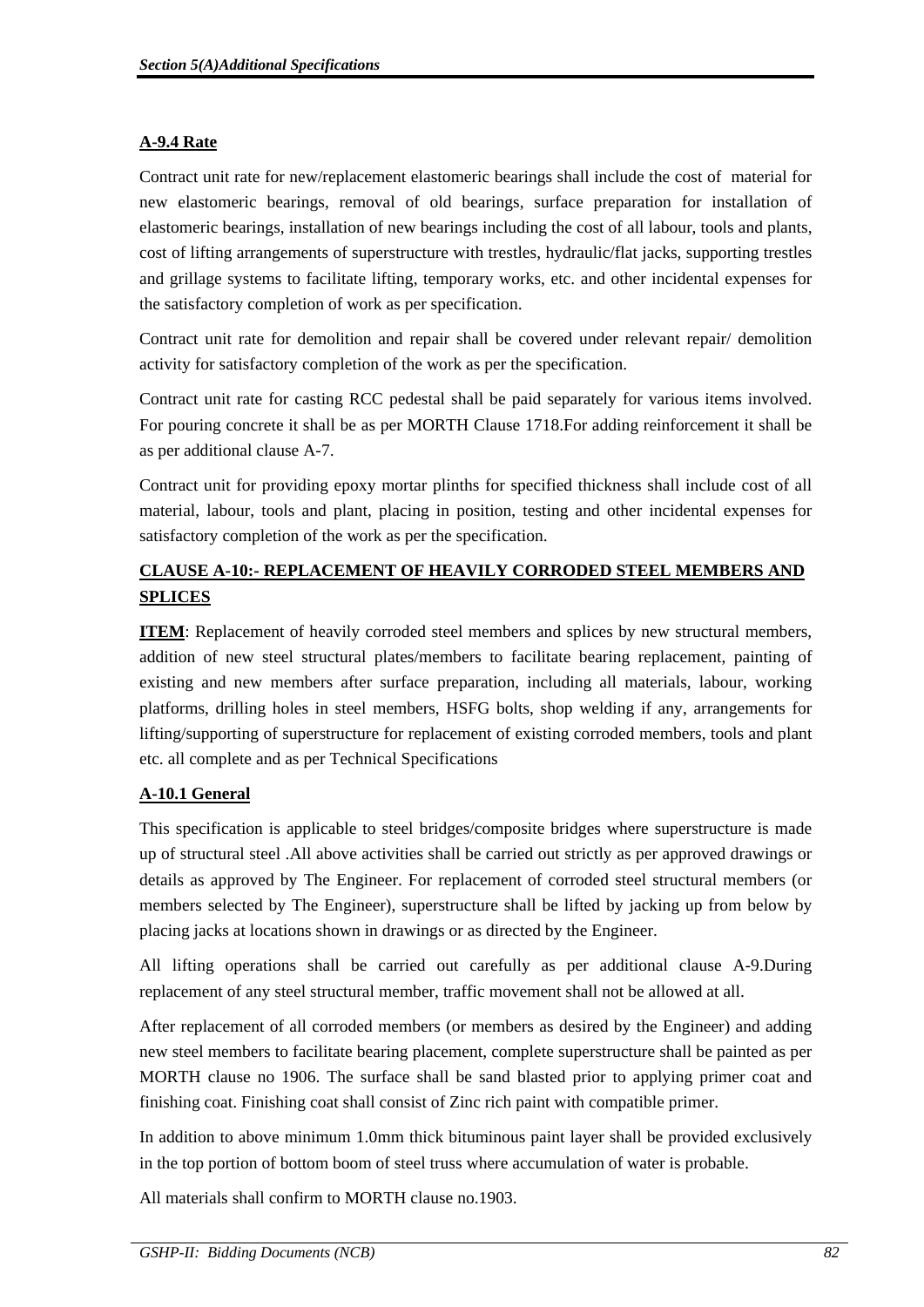Steel fabrication shall be carried out in accordance to MORTH clause no.1904.

HSFG bolts and bolted connection shall be as per MORTH clause no.1904.5.

Steel erection shall be carried out in accordance to MORTH clause no.1905.

Test and Standards of acceptance shall be accordance to MORTH clause no.1907.

## **A-10.2 Measurements for Payment**

Measurement for above item shall consist of the following parts:

- Measurement for lifting of superstructure for replacement of existing damaged structural member or portion thereof shall be made on the basis of number of typical lifts as shown on the relevant drawing.
- Measurement for dismantled structural steel shall be made on the basis of tonnes of dismantled structural steel.
- Measurement for new added structural steel members shall be made on the basis of tonnes of added structural steel.
- Measurement for drilling 13mm holes in structural steel members not exceeding 15mm thickness shall be based on number of drilled holes.
- Measurement for HSFG bolts and nuts shall be based on number of 12mm nominal diameter bolts provided.
- Measurement for painting shall be based on tonnes of net weight of metal in fabricated structure.
- Measurement shall be made separately for respective items in replacement/rectification of bearings as per additional specification clause A-9.3.

Where computed weight forms the basis of payment, the weight shall be calculated for exact cut size s of members used in structure, deductions being made for all cuts, except for rivet holes/bolt holes.

For Measurement purposes contractor must supply detailed calculation sheets for the weight of the metal in fabricated structure. No addition shall be made for weight of protective coatings, welds, rivets or bolts.

The weight of rolled and cast steel shall be determined from the dimensions shown on drawings at the rate of 7840 kg/cum. Weight of rolled structural sections shall be based on their nominal weight.

# **A-10.3 Rate**

- Contract unit rate for lifting of superstructure for replacement of existing member or portion there of shall include required no of steel trestles, hydraulic jacks/flat jacks, coupling units, pcc if any for supporting trestle, grillage system for supporting trestle, transverse girder on top of trestles to facilitate placement of jacks at required locations, steel/wooden packings, etc. and other incidental expenses for satisfactory completion of the work as per the specification.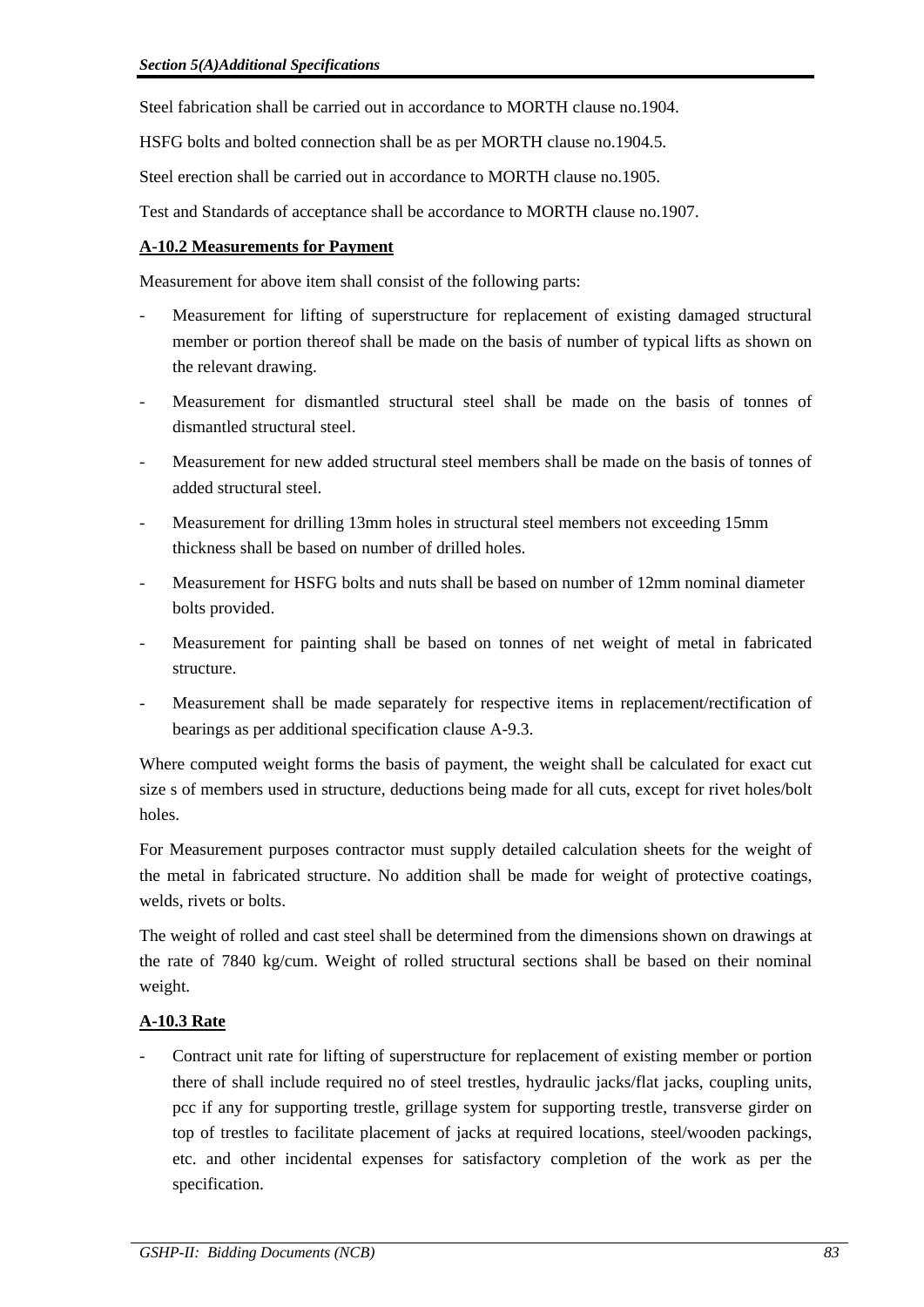- Contract unit rate for dismantling structural steel shall include labour, tools, plants and equipments required for cutting etc. and other incidental expenses for satisfactory completion of the work as per the specification
- Contract unit rate for new added structural steel shall include labour, tools, plants and equipments required for fabrication, surface preparation, shop welding to members if any, temporary erection, inspection, tests and complete final erection as per drawings etc. and other incidental expenses for satisfactory completion of the work as per the specification.
- Contract unit rate for drilling holes in structural steel members shall include labour, tools, plants and equipments required for drilling, removal of burrs etc. and other incidental expenses for satisfactory completion of the work as per the specification.
- Contract unit rate for provided HSFG bolts shall include cost all bolts, nuts and washers, labour and tools required for tightening HSFG bolts as shown in approved drawings etc. and other incidental expenses for satisfactory completion of the work as per the specification.
- Contract unit rate for painting shall include cost of all material, labour, tools and plants, surface preparation prior to painting etc. and other incidental expenses for satisfactory completion of the work as per the specification.

Provision of working platform for all above activities shall be considered incidental to works and no separate payment shall be made on above account.

# **CLAUSE A-11:-PROVISION OF ASPHALTIC PLUG EXPANSION JOINT**

# **ITEM: Provision of Asphaltic plug expansion joint and polysulphide sealant including all materials, labour, tools and plant etc. all complete and as per Technical Specifications.**

The asphaltic plug expansion joints and polysulphide sealant shall be provided as per revised specification given In"MORTH circular number RW/NH-34059/1/96-S&R Dated 17-07- 1997."All work shall be executed by approved manufacturer/supplier of the expansion joint**.** 

The measurement of Asphaltic plug expansion joint shall be based on per running meter of finished joint Measurement shall be made separately for provided Polysulphide sealant in kerbs on the basis of the length over which it is provided.

The contract unit rate for asphaltic plug expansion joint shall include all material, labour, equipment and other incidental charges for fixing the joints complete in all respect as per specifications.

The contract unit rate for Polysulphide sealant shall include all material, labour, equipment and other incidental charges for providing same complete in all respect as per specifications.

# **CLAUSE A-12**:- **ERECTION OF SINGLE SIDED DOUBLE GUARD RAIL CRASH BARRIERS**

# **ITEM: Erection of Single sided Double guard rail crash barriers and service pipes including all material labour, tools and plant etc. all complete and as per Technical Specifications.**

This specification is applicable to all concrete bridges where existing parapet has to be dismantled and these crash barriers are to be provided. Crash barrier on bridges shall be Single sided Double guard-rail. Height of post supporting guard-rails shall be 950mm above kerb top. Post shall be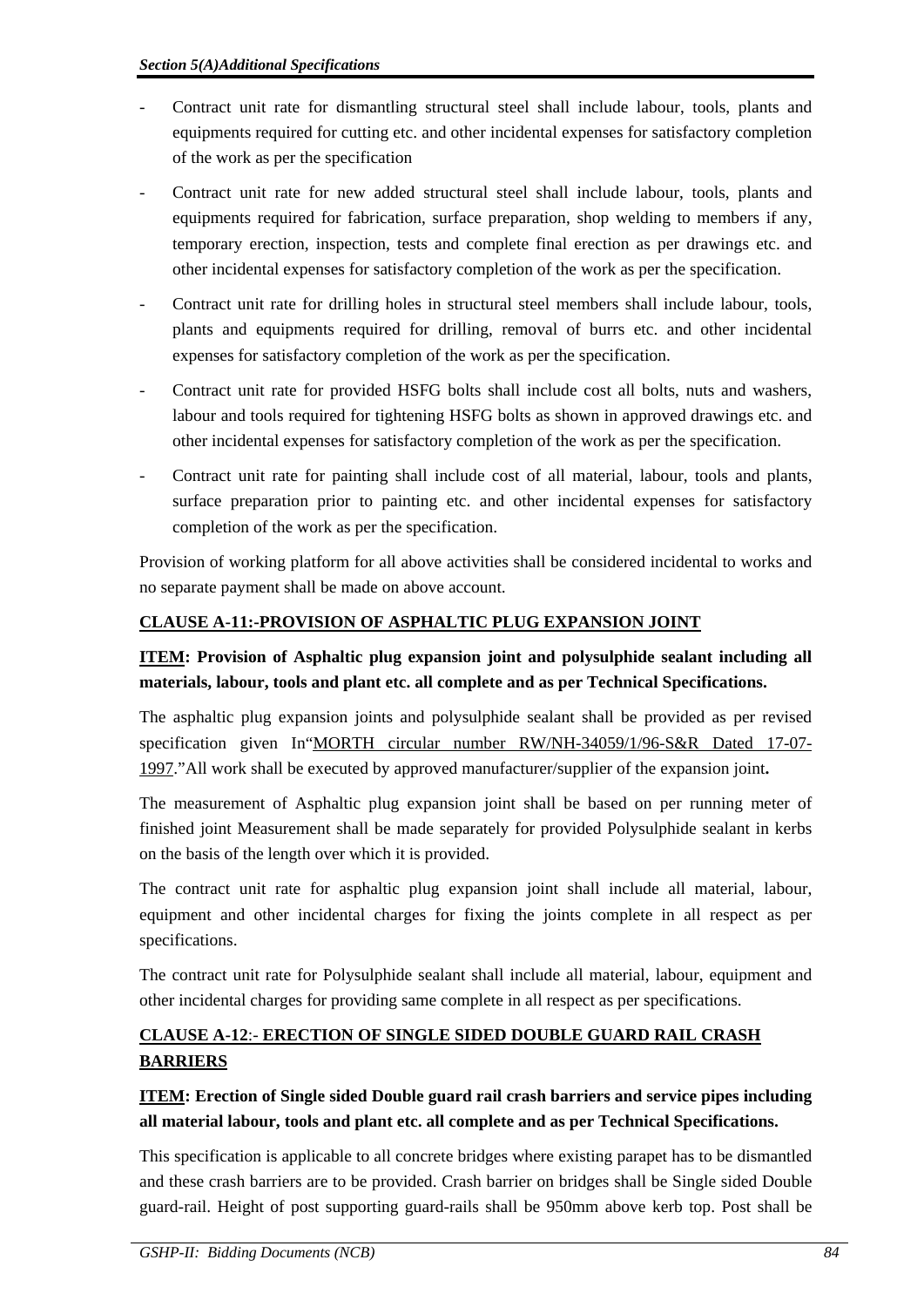provided at 1.50meter maximum spacing. There shall be two spacer brackets on each post. Two rows of W-profile guard-rails shall be provided at spacing shown on the relevant drawing. Base connection shall be as given in the drawings.

The guard rail beam shall be "W" profiled corrugated beam and shall be made out of Cold roll forming from a steel strip of 3mm thick. The beam after forming shall have a formed width of 312mm and depth of corrugation shall be 83mm.The guard-rail post and spacer channels shall be of Cold roll formed Channel of size 175 x 75 x 5mm thick.

Fasteners shall be provided as per manufacturer's details and as approved by the Engineer consists of following:

All the Cold Roll Forming sections shall be brought to site with pre-punched holes as required, in ready to erect condition. All the sections shall be hot dip galvanised  $\&$  all fasteners shall be electro galvanised.

Service pipes 75mm dia GI pipes shall be provided as per details shown on the relevant drawing.

In addition to above specifications clause 2703 of MORTH specifications shall be applicable as relevant.

Measurement for payment shall be in Running meters of installed crash barrier and service pipes.

 The contract unit rate for crash barrier and service pipes shall include all material, labour, equipment, tools and plant and other incidental charges for fixing the crash barrier and service pipes complete in all respect as per specifications

# **CLAUSE A-13:-QUALITY CONTROL AND CONCRETE TESTS**

ITEM: Quality control and tests on concrete before and after repairs as per specifications including all material labour, testing equipments, tools and plant etc. all complete and as per Technical Specifications.

Various Tests as described below shall be carried out to ensure the efficacy of construction/repairs carried out under specification clauses 2803, 2805, 2815 and 2817. For all the above tests contractor may require to appoint specialised agencies carrying out above tests. Contractor must take approval from The Engineer prior to selecting any such specialised agency.

## **Ultrasonic test**

This test is used for measuring the velocity of pulse in concrete. The pulse velocity depends on the composition and maturity of the concrete and its elastic properties. The correlation between the pulse velocity and compressive strength is reasonably good provided the system has been calibrated with cores of the particular concrete being evaluated. Corrections are required to be made to account for any reinforcement present**.** 

This test (non-destructive test) shall be carried out first on existing structure and later on repaired structure at specific locations directed by The Engineer

## **Rebound hammer test**

This test (non-destructive test) shall be carried to assess the compressive strength of concrete and is consisting of hitting the hard concrete surface of concrete with a spherical shaped object and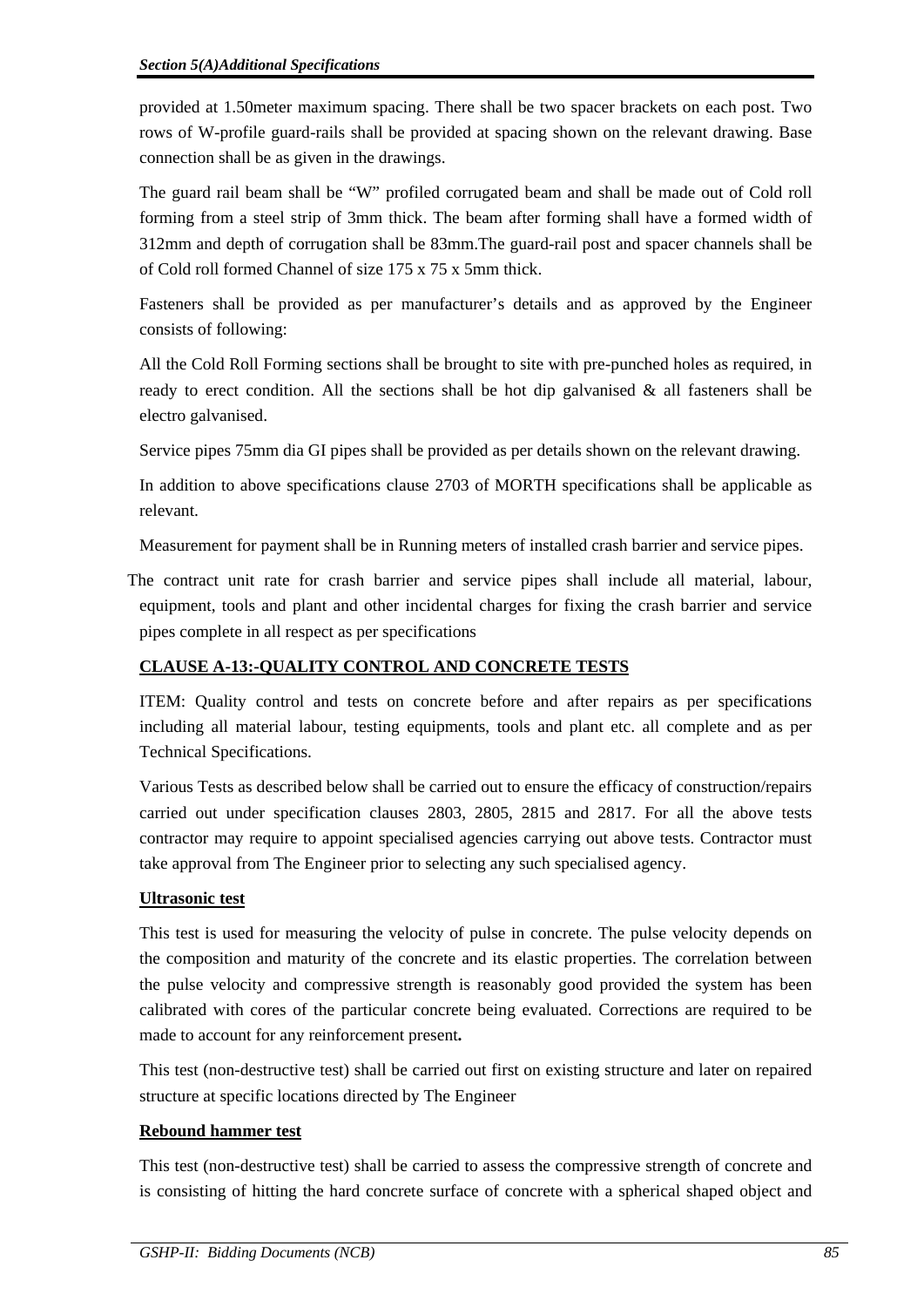measuring the rebound or diameter of indentations. The hammer is used to compare the quality of concrete in different parts of bridge rather than to determining the absolute values of strength. This test shall be carried out at specific locations as directed by the Engineer.

## **Core test**

Core test shall be carried out strictly in accordance with MORTH specification clause 2803.9.2

This test (destructive test) shall be carried out to asses the quality of concrete/micro-concrete or interface of old concrete to new concrete or for any other purpose as directed by The Engineer.

This test consisting of taking out concrete core (cylindrical shape) of specified diameter (usually 50mm) from hardened concrete at locations as directed by the Engineer. The concrete core shall be removed using portable mechanical tools/equipments of make approved by the Engineer.

Prior to Taking out concrete core existing rebars locations shall be marked to ensure that none of the existing rebar interferes with the removed concrete core .For locating rebar instrument as approved by the Engineer shall be used

The holes shall be re-instated with material of same or better strength and durability as that removed during coring.

Measurement for above tests shall be made on the basis of numbers of tests (which may include several readings) conducted at specific locations.

Contract unit rate for above test shall include testing of hardened concrete complete including cost of all material, labour, plants scaffolding, reinstatement of material removed during coring etc., in all respect as per respective IS Code specifications including results interpretation, report etc. and other incidental expenses for satisfactory completion of the work as per the specification.

# **CLAUSE A-14:- POLYSULPHIDE SEALANT**

Materials: Polysulphide sealant shall confirm to BS4254 (1983) and BS6920-1998 (Gun Grade Grey) .Ploysulphide sealant shall be as approved by the Engineer. This is a two part joint sealant based on a liquid polysulphide polymer. It comes as a product of base component and curing agent, when mixed together cures to form tough rubber like material. It exhibits excellent adhesion to all surfaces.

# **A-14.1 Preparation**

The joint surfaces must be thoroughly dry, clean, and all the dirt, laitance, oil or grease, rust, scale and protective lacquers from metal surfaces should be cleaned before positioning a bond breaker or back up tape.

# **A-14.2 Supply and Handling**

Joint filler must be checked for tight packing so that no gaps or voids exist at the base of the sealing slot.

# **A-14.3 Installation**

A thin coat of primer should be applied on the concrete surfaces and allowed to dry "tack free" before sealing. The mixed polysulphide sealant must be applied after the evaporation of the solvent but before the primer film has completely reacted. After 3 hours the surface should be re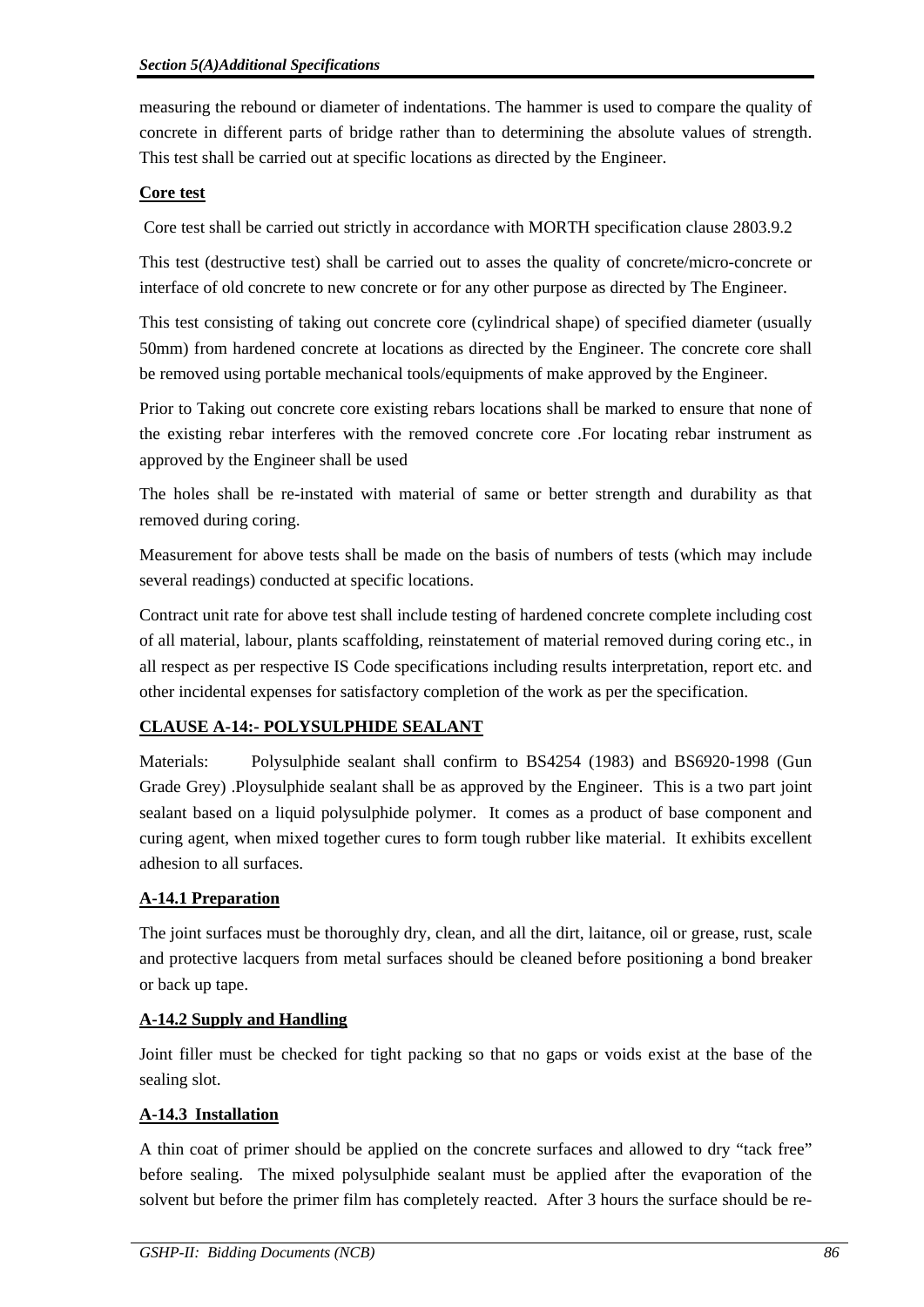primed before the application of sealant. The sealant should be thoroughly mixed with a paddle stirrer for a full five numbers (at 300 – 500spm). The mix should be applied by a Gun to the joint and should be tooled to a smooth finish. These joints should be flush and unpainted.

## A**-14.4 Measurement for payment**

The sealant Joint shall be measured in running meters. The rate shall include cost of primer sealant, bond breaker etc.

# **A-14.5Rate**

The contract unit rate shall include the cost of materials, labour, equipment and other incidental charges for fixing the sealant in position.

## **CLAUSEA-15:- Paver Blocks**

Providing and laying interlocking paver blocks of high density 65 mm thick M-25 grade in pedestrian pathway and in Island of major intersections areas as shown in the drawing, close jointed over bed of 50mm thick river sand to a tight pattern, laid to proper line and level including bedding down the completed surface with a plate vibrator or by firmly topping level with mallet and a large flat piece of timber, finishing by brushing clean dry sand over the surface to fill all the joints thoroughly and as per this Specifications or as directed by the Engineer.

## **15.1 - Paver Block Dimensions:**

Thickness 65 mm.

Layers, Double layered, top layer minimum 8 to 10 mm including aggregates of quartzite.

Shape, Irregular (Uniform Shape with no Hollow or Cracks) as per drawing Chamfer 4mm to 6mm along top edges.

Colour, Natural cement grey Colour without use of any pigment.

For Colour pavers refer "specifications for Colour pavers"

Dimensional Tolerance (+/-) 2mm for length & width,

(+/-) 3mm for Height (Thickness).

## **15.2 - Testing of Paver Blocks:**

| Sr. No. | <b>Test Specification</b>          | <b>Average Value</b><br>(Average of Minimum Five Samples/Site) |
|---------|------------------------------------|----------------------------------------------------------------|
|         | <b>Compressive Strength</b>        | Min.25 N/Sqmm for 65mm thick                                   |
|         | <b>Flexural Strength</b>           | As per IS 15658-2006                                           |
| 3       | <b>Abrasion Resistance Maximum</b> |                                                                |
|         | Water Absorption Maximum           | 5.80%                                                          |

# **15.3 - SAMPLING AND TESTING PROCEDURES FOR PAVER BLOCKS**

## **15.3.1 Sample Size:**

INTERNAL – Average of minimum 3 samples per 5000 Blocks.

EXTERNAL – Minimum 2 Blocks per 10000 blocks. Average of minimum 8 blocks per site.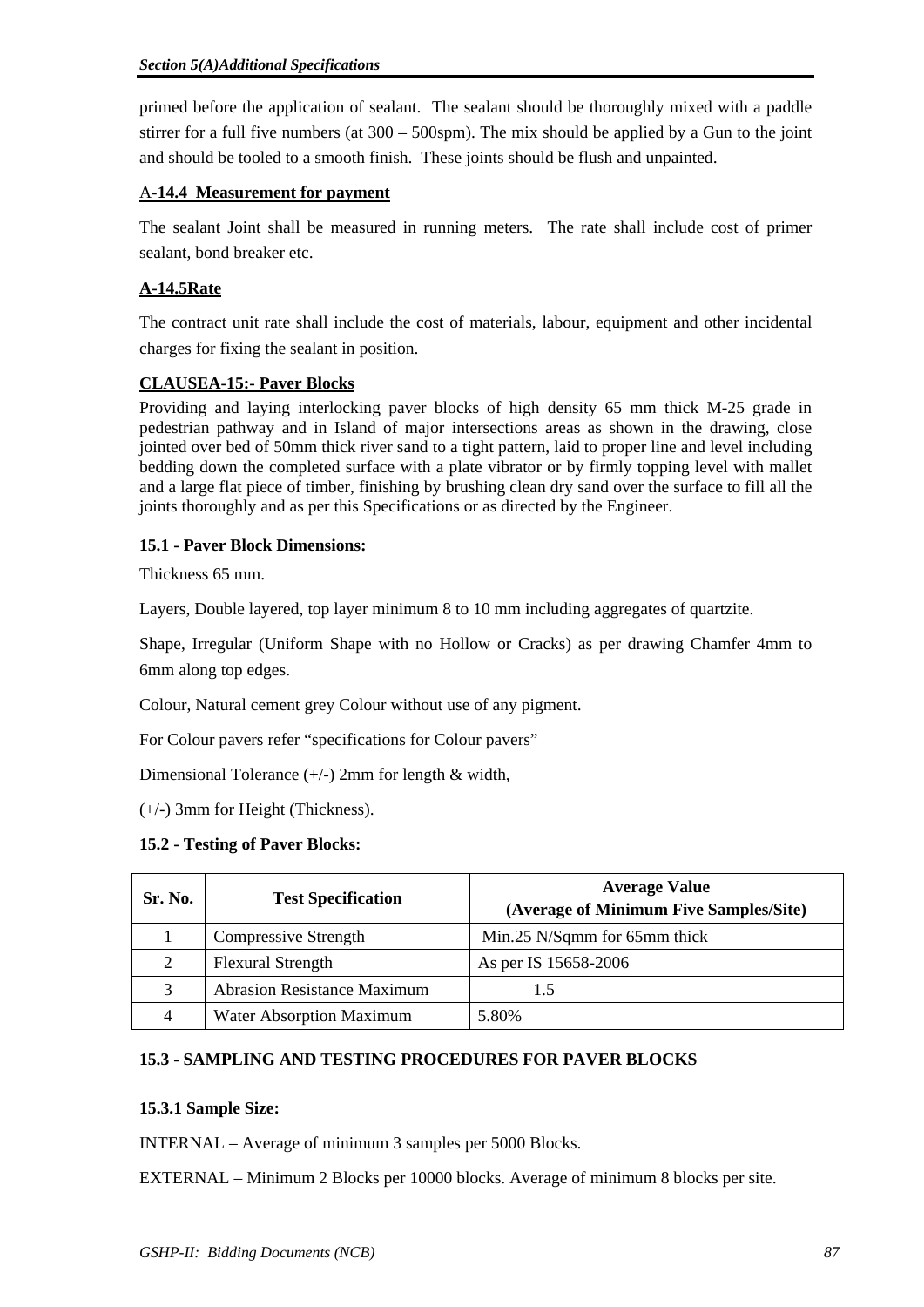## **15.3.2 Sampling For Testing**

Sampling for testing of paver blocks shall be done in accordance with Method of Sampling described in this section:

## **15.3.3 Compressive Strength**

Testing for compressive strength shall be undertaken in accordance with Test Details provided in this section.

The average compressive strength of the bocks tested shall be 25 N/Sqmm.

## **15.3.4 Abrasion Resistance**

Testing for abrasion shall be in accordance with IS 1237 (Specifications for Cement Concrete Floor Tiles).

## **15.4 Technical Specification**

## **Flexural Strength**

Testing for flexural shall be in accordance with IS 1237 (Specifications for Cement Concrete Floor Tiles).

## **Water Absorption**

Testing for water absorption shall be in accordance with IS 2185:1979: Part I (Specifications for Concrete Masonry Units).

## **Method of sampling**

Before laying paver blocks, each designated section comprising not more than 50000 blocks, shall be divided into ten approximately equal groups. Three blocks shall be drawn from each group.

## **Marking and identification**

All samples shall be clearly marked at the time of sampling in such a way that the designated

sectionsorpart thereof, and the consignment represented by the sample, are clearly defined.

The sample shall be dispatched to the approved test laboratory taking precaution to avoid damage to the paver blocks in transit. Protect the same from damage and contamination until they have been tested. The testing shall be carried as soon as possible, after the sample has been taken. The samples shall be stored in water at 20 degree  $C \pm 5$  degree C for 24 hours prior to testing.

## **Test for Compressive Strength**:

Testing Machine:

The testing machine shall be of suitable capacity for the test and capable of applying the load of the rate specified. It shall comply, as regards repeatability and accuracy, with the requirements of clause 2.1 of BS: 1881-Part 4.

## **Procedure:**

The sample specimen shall be tested in a wet condition after being stored for at least 24 hours inwater, maintained at a temperature of 20 Degree  $C + or -5$  Degree C. Before the specimens are submerged inwater, the necessary area shall be determined.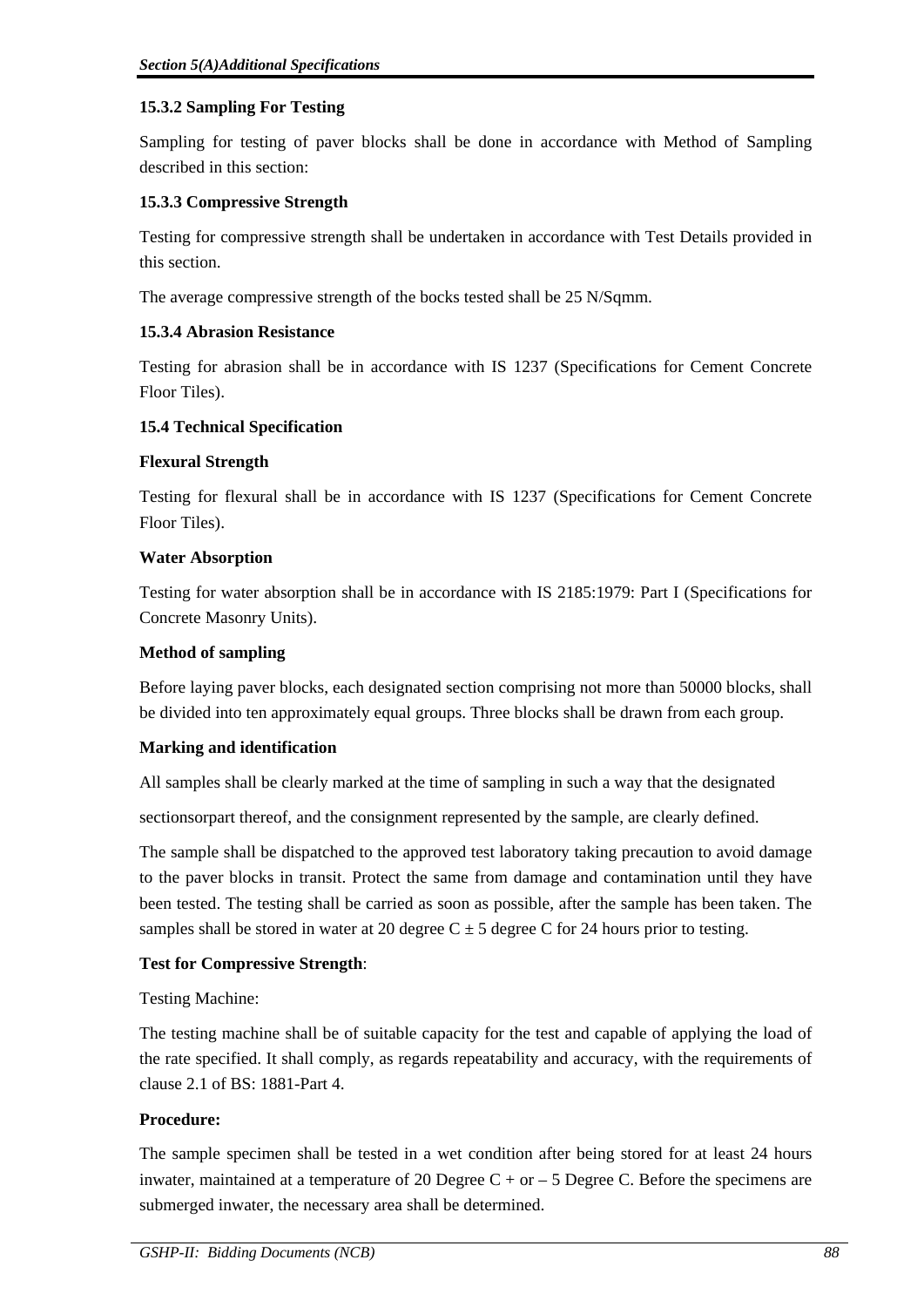The plates for testing machines shall be wiped clean and any loose grit or other material removed from the contact faces of the specimen. Plywood, nominally 4 mm thick shall be used as packing between the upper and lower faces of the specimen and the machine plates and these boards shall be larger than the specimen by the margin of at least 5 mm at all points. Fresh Packing shall be used for every specimen tested.

The specimen shall be placed in the machine with the wearing surface in the horizontal plane and in such a way that the axes of the specimen are aligned with those of the machine plates.

The load shall be applied without shock and increased continuously at the rate of approximately 15 N/Sqmm per minute until no greater load can be sustained. The maximum load applied to the specimen shall be recorded.

## **Calculation of corrected strength for individual Blocks:**

The compressive strength of each block specimen shall be calculated by dividing the maximum load by full cross section area of the block and multiplying with an appropriate factor of:-

For 65 mm thick blocks – 1.06

Compressive Strength Calculation:

The average corrected compressive strength for the designed block section shall be calculated.

## **CLAUSE A-16:- Reflective Studs**

## 1. **Scope**

The work shall consist of supply and installation of reflective pavement markers Road stud. They shall be weather resistant and show colourfasteners. They shall be neat and unused and shall show no evidence of cracking, scaling, pitting, blistering, edge lifting or curling.

## 2. **Materials**

The size of the stud shall be of 100mm x 100mm with height of 20mm for lane marking and delineation for night time. The retro-reflective surface area in each lens shall be of not less 13 sq.cm. It shall be made of ABS horsing. The reflective area shall be micro prismatic lens coated with creamer. The edge of lens shall be sealed to prevent penetration of water. It shall be stuck to road using special bituminous adhesive. It shall conform to ASTMD4280 type H. It should be fixed in position and line with finger grips. It shall contain 1000 candle power reflective sheet.

## 3. **Measurement and rate**

The contract unit rate shall include cost for supply, installation and other incidentals as required. It shall be measured in number.

## **CLAUSE A-17:- Bus Shelter**

## **1. Scope**

The work consists of providing BUS shelter including seating arrangement as per DETAIL drawing.

## **2. Bus Shelter**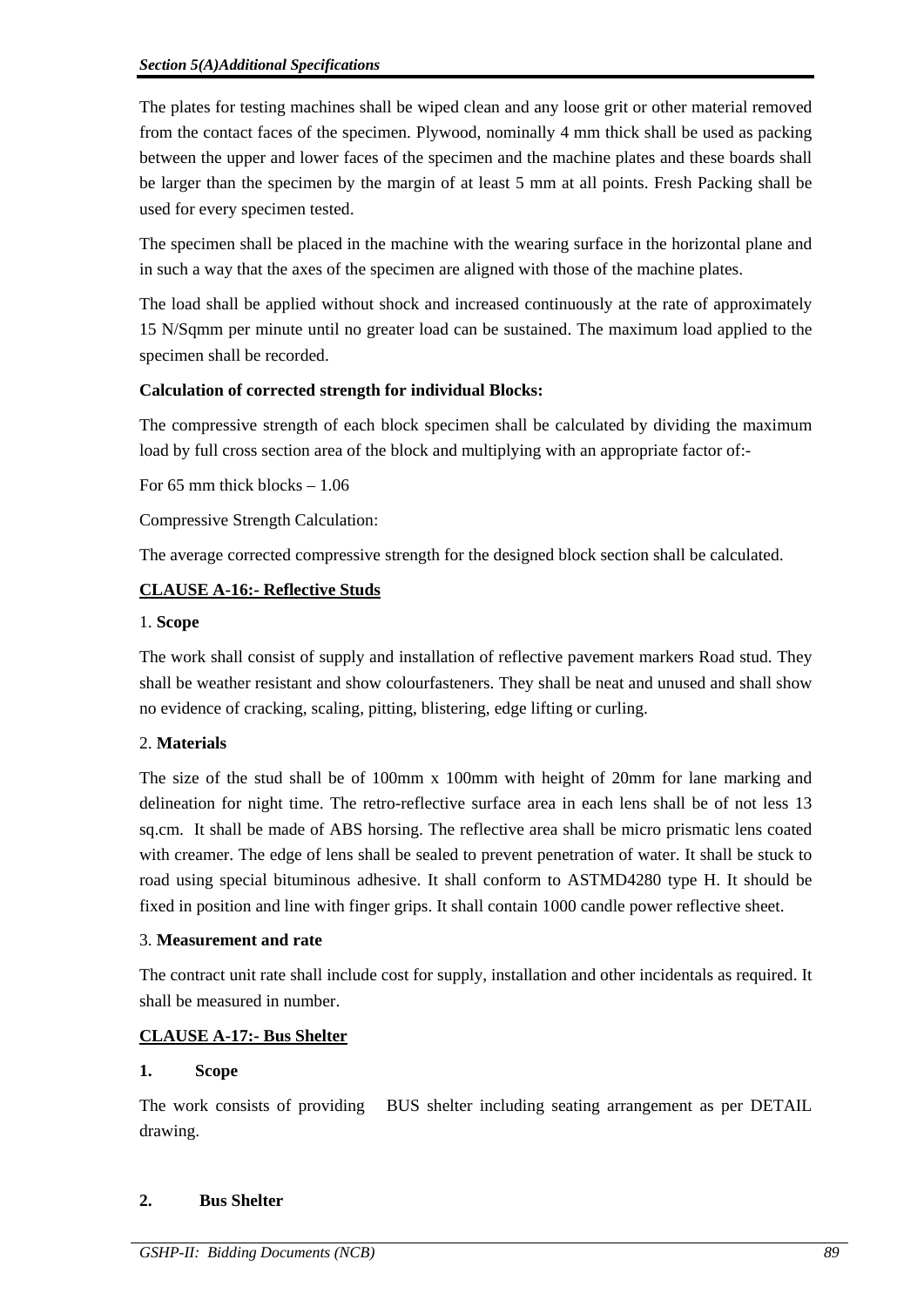It will be a permanent structure with four R.C.C. columns. Two R.C.C. columns on front side shall be transverse to the each other as shown in the drawing. Other two R.C.C. columns shall be on rear side of the bus shelter as shown on the drawing. A reinforced concrete slab shall be supported on these two columns and reinforced concrete columns on third side. Reinforced concrete include TMT steel reinforcement as shown in the drawing. Concrete mix shall be M-20 for all structural components. SBC at respective sites shall not be less than 10 t/sq.m. It shall have seating arrangement R.C.C blocks of dimensions as shown on the drawing. The mix of concrete for seating slab and back shall be of M20 grade and will be finished with neat cement punning not less than 3mm thickness. The flooring shall be 25mm thick I.P.S flooring of M-20 grade concrete over 100mm thick M15 grade levelling course. All faces of concrete must be finished with cement mortar (1:4). Tactile blocks shall be provided at the floor level around seating. Rectangle Hollow Sections (RHS) shall be provided at rear side of the bus shelter as detailed in the drawing. The exposed surfaces of the structure shall be painted with two coats of cement based paint of the make and brand approved by the Engineer. Village name, project name and other details as instructed by the Engineer shall be prominently painted on face of RCC Wall as shown in the drawing. Landscaping with local shrubs shall be provided as shown on the drawing.

## **3.0 Measurement for Payment**

The BUS shelter shall be measured in Number as a complete job.

#### **4.0 Rate**

The Contract unit rate shall be payment in full for construction of BUS shelter

## **CLAUSEA-18 :- Tactile Blocks (Doted and Liner)**

*Tactileblocks*should be made of durable and non-slippery materials. The *colour*/ tone of the *tactile* should contrast for visually impaired persons. Providing and laying of tactile blocks of high density 65 mm thick M-25 grade in pedestrian pathwayas shown in the drawing, close jointed over bed of 50mm thick river sand to a tight pattern, laid to proper line and level including bedding down the completed surface with a plate vibrator or by firmly topping level with mallet and a large flat piece of timber, finishing by brushing clean dry sand over the surface to fill all the joints thoroughly and as per this Specifications or as directed by the Engineer.

## **18 .1\_\_ – Tactile Block Dimensions:** Thickness 65 mm

Layers Double layered, top layer minimum 8 to 10 mm including aggregates of quartzite.

| Shape                                    |                                                                                                                                                                                                                                                   |
|------------------------------------------|---------------------------------------------------------------------------------------------------------------------------------------------------------------------------------------------------------------------------------------------------|
| (Uniform Shape with no Hollow or Cracks) | as per drawing                                                                                                                                                                                                                                    |
| Dots and Lines                           | as per drawing                                                                                                                                                                                                                                    |
| Chamfer                                  | 4mm to 6mm along top edges                                                                                                                                                                                                                        |
| Colour pigment for tactile Block:        | Light Yellow colour pigment shall be used only<br>on wearing and top surface and throughout the<br>tactile block. The Pigment used shall not be more<br>than 10% of weight of cement used in the<br>wearing course layer. However, use of pigment |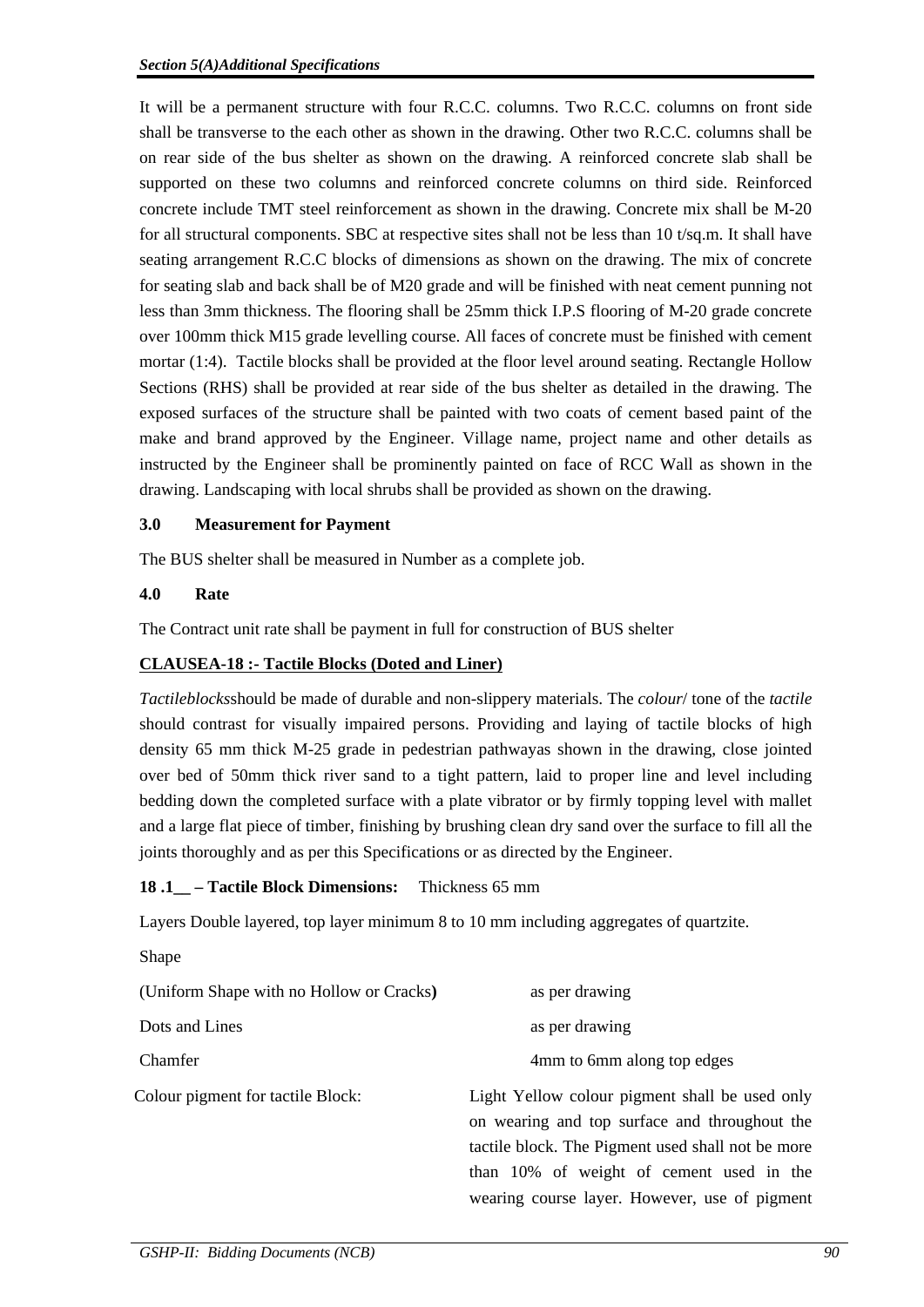|                       | shall in no way alter the required strength of the |
|-----------------------|----------------------------------------------------|
|                       | paver block. Pigment used for coloring Tactile     |
|                       | Block shall have durable color. It shall not       |
|                       | contain matters detrimental to concrete. The       |
|                       | pigment shall not contain Zinc compound. Lead      |
|                       | pigment shall not be used.                         |
| Dimensional Tolerance | $(+/-)$ 2mm for length & width,                    |
|                       | $(+/-)$ 3mm for Height (Thickness)                 |

#### **18.2 - Testing of Tactile Blocks (a batch with flat top surface):**

| <b>TEST SPECIFICATION</b><br><b>Average Values</b> |                                |
|----------------------------------------------------|--------------------------------|
| Average of minimum five samples/Site               |                                |
| 1. Compressive Strength (28 days)                  | Min.25 $N/Sqmm$ for 65mm thick |
| 2. Flexural Strength (28 days)                     | As per IS 15658-2006           |
| 3. Abrasion Resistance Maximum                     | 1.5                            |
| 4. Water Absorption Maximum                        | 5.80%                          |

#### **18.3 – Sampling and testing procedures for Tactile Block**

As per the drawing the Tactile Blocks are with Dots and Lines so to fulfil the test condition in laboratory to conduct different quality control tests (other than dimension test) a batch of the tactile block with flat (plain) top surface but with the same mix design adopted for Tactile Block shall be prepared. The number of such plain flat surfaced tactile Block for testing shall be produced in accordance to total number of Tactile blocks manufactured in a day's work as mentioned below or minimum one sample batch of flat surfaced Tactile Blocks regardless of the smallest batch of Tactile Blocks produced on particular instance.

## **18.3.1 Sample Size:**

INTERNAL – Average of minimum 3 samples (5 Numbers per test) per 5000 Blocks.

EXTERNAL – Minimum 2 Blocks (5 Numbers per test) per 10000 blocks. Average of minimum 8 blocks per site.

## **18.3.2 Sampling for Testing**

Sampling for testing of Tactile Block shall be done in accordance with Method For Testing as detailed in this section:

## **18.3.3 Compressive Strength**

Testing for compressive strength shall be undertaken in accordance with Test Details provided in this section:

The average compressive strength of the bocks tested shall be 25 N/Sqmm.

## **18.3.4 Abrasion Resistance**

Testing for abrasion shall be in accordance with IS 1237 (Specifications for Cement Concrete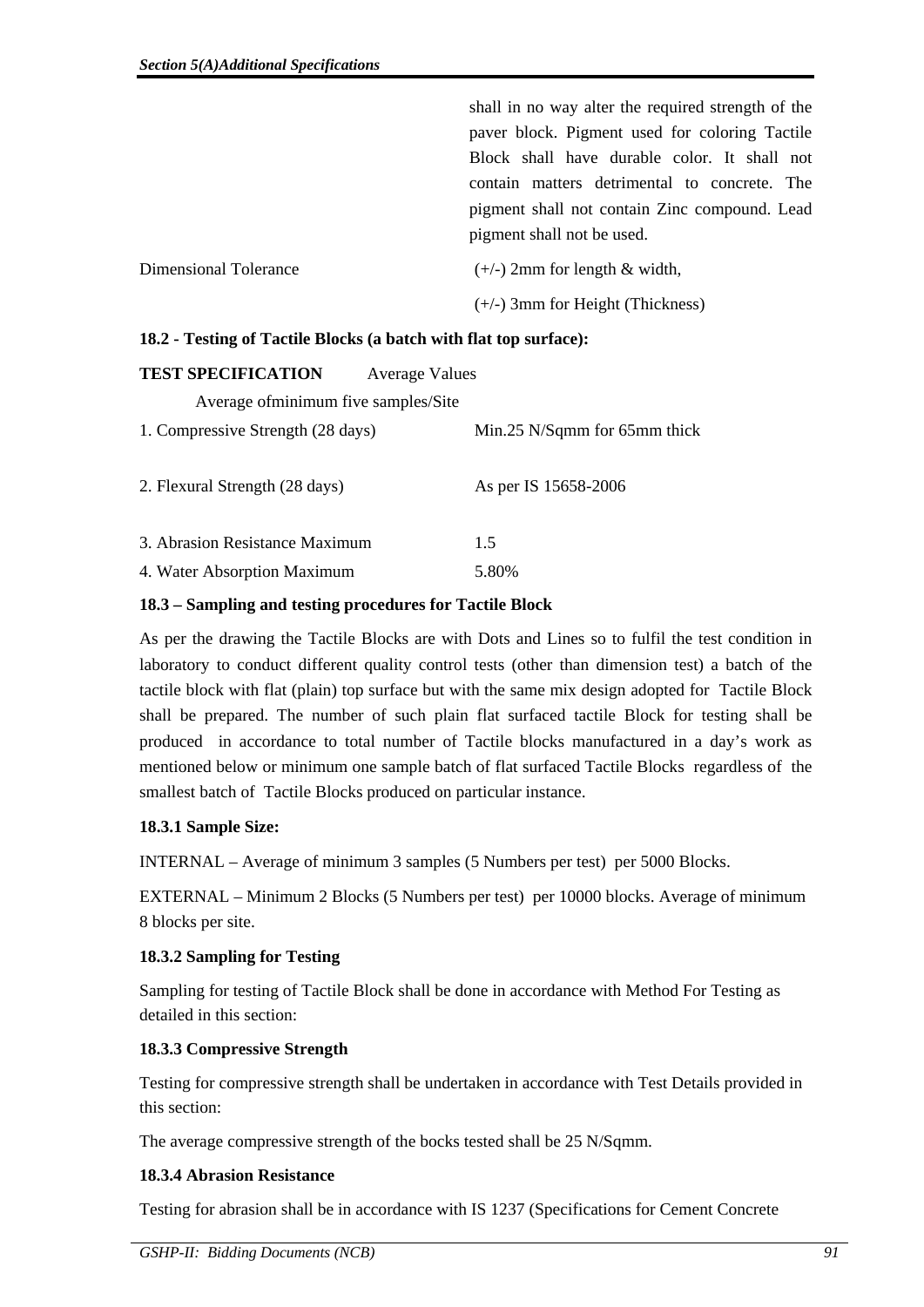Floor Tiles).

## **18.4 Technical Specification**

## **Flexural Strength**

Testing for flexural shall be in accordance with IS 1237 (Specifications for Cement Concrete FloorTiles).

## **Water Absorption**

Testing for water absorption shall be in accordance with IS 2185:1979: Part I (Specifications for Concrete Masonry Units).

## **Method of sampling**

Before laying paver blocks, each designated section comprising not more than 50000 blocks, shall be divided into ten approximately equal groups. Three blocks shall be drawn from each group.

## **Marking and identification**

All samples shall be clearly marked at the time of sampling in such a way that the designated sections of part thereof, and the consignment represented by the sample, are clearly defined.

The sample shall be dispatched to the approved test laboratory taking precaution to avoid damage to the paving in transit. Protect the paving from damage and contamination until they have been tested. The testing shall be carried as soon as possible, after the sample has been taken. The samples shall be stored in water at 20 degree  $C \pm 5$  degree C for 24 hours prior to testing.

## **Test For Compressive Strength**:

Testing Machine:

The testing machine shall be of suitable capacity for the test and capable of applying the load of the rate specified. It shall comply, as regards repeatability and accuracy, with the requirements of clause 2.1 of BS: 1881-Part 4.

## **Procedure:**

The sample specimen shall be tested in a wet condition after being stored for at least 24 hours in Water, maintained at a temperature of  $20^0C$  + or  $-5^0$  C. Before the specimens are submerged in

Water, the necessary area shall be determined.

The plates for testing machines shall be wiped clean and any loose grit or other material removed from the contact faces of the specimen. Plywood, nominally 4 mm thick shall be used as packing between the upper and lower faces of the specimen and the machine plates and these boards shall be larger than the specimen by the margin of at least 5 mm at all points. Fresh Packing shall be used for every specimen tested.

The specimen shall be placed in the machine with the wearing surface in the horizontal plane and in such a way that the axes of the specimen are aligned with those of the machine plates.

The load shall be applied without shock and increased continuously at the rate of approximately 15 N/Sqmm per minute until no greater load can be sustained. The maximum load applied to the specimen shall be recorded.

# **Calculation of corrected strength for individual Blocks:**

The compressive strength of each block specimen shall be calculated by dividing the maximum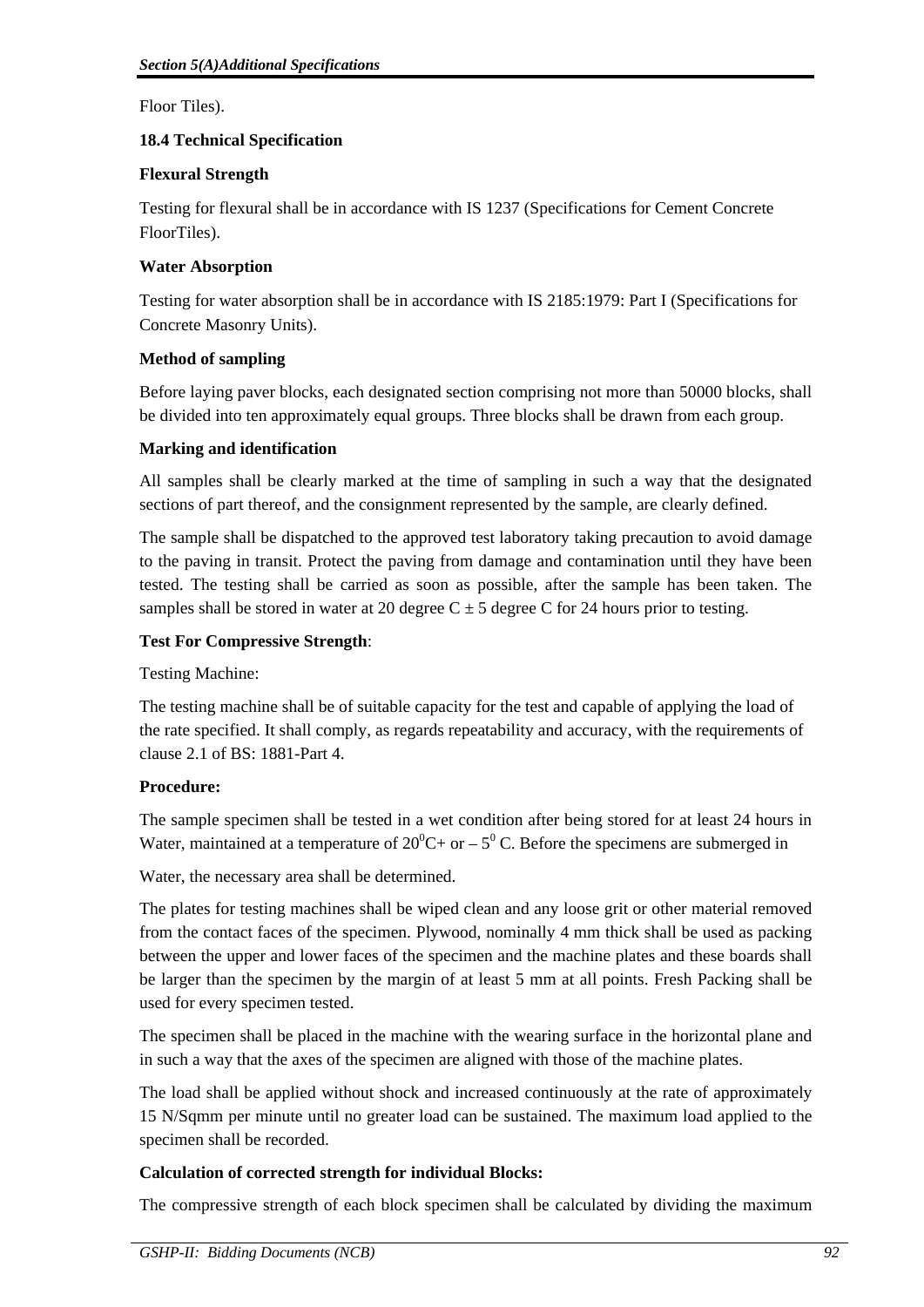load by full cross section area of the block and multiplying with an appropriate factor of:-

For 65 mm thick blocks – 1.06

Compressive Strength Calculation:

The average corrected compressive strength for the designed block section shall be calculated.

# *Clause A-19 Solar Street Lights*

## *General*

*The work comprises of supplying and erecting MNES certified SOLAR STREET LIGHT fitting made from M.S. Body powder coated / painted with corrosion resistant paint with gasket & transparent cover with following CFL non retro lamp with choke, holder & accessories. Fitting shall be mounted on 75/80 mm B class G.I. pipe pole up to 5.5 metre length / height complete erected with C.C. Foundation duly painted with two coats of red oxide and corrosive resistant paint. Complete with tubular battery, inverter, charge controller with photo sensor switch & necessary wiring complete erected connected & commissioned in approved manner.* 

## *Measurement for Payment*

*The measurement shall be made in numbers which includes preparation of footing and erection of pole fixing of battery and lights with all fixtures and commissioning.* 

## *Rate*

*The Contract unit rate shall include foundation cost , erection pole , installation of solar panel with battery and providing and fixing lights all duly approved by the Engineer and full compensation for furnishing labour and other incidental cost necessary for doing all the work involved in erecting solar powered street lights complete in place in all respects as per the drawings and specifications or as directed by the Engineer.*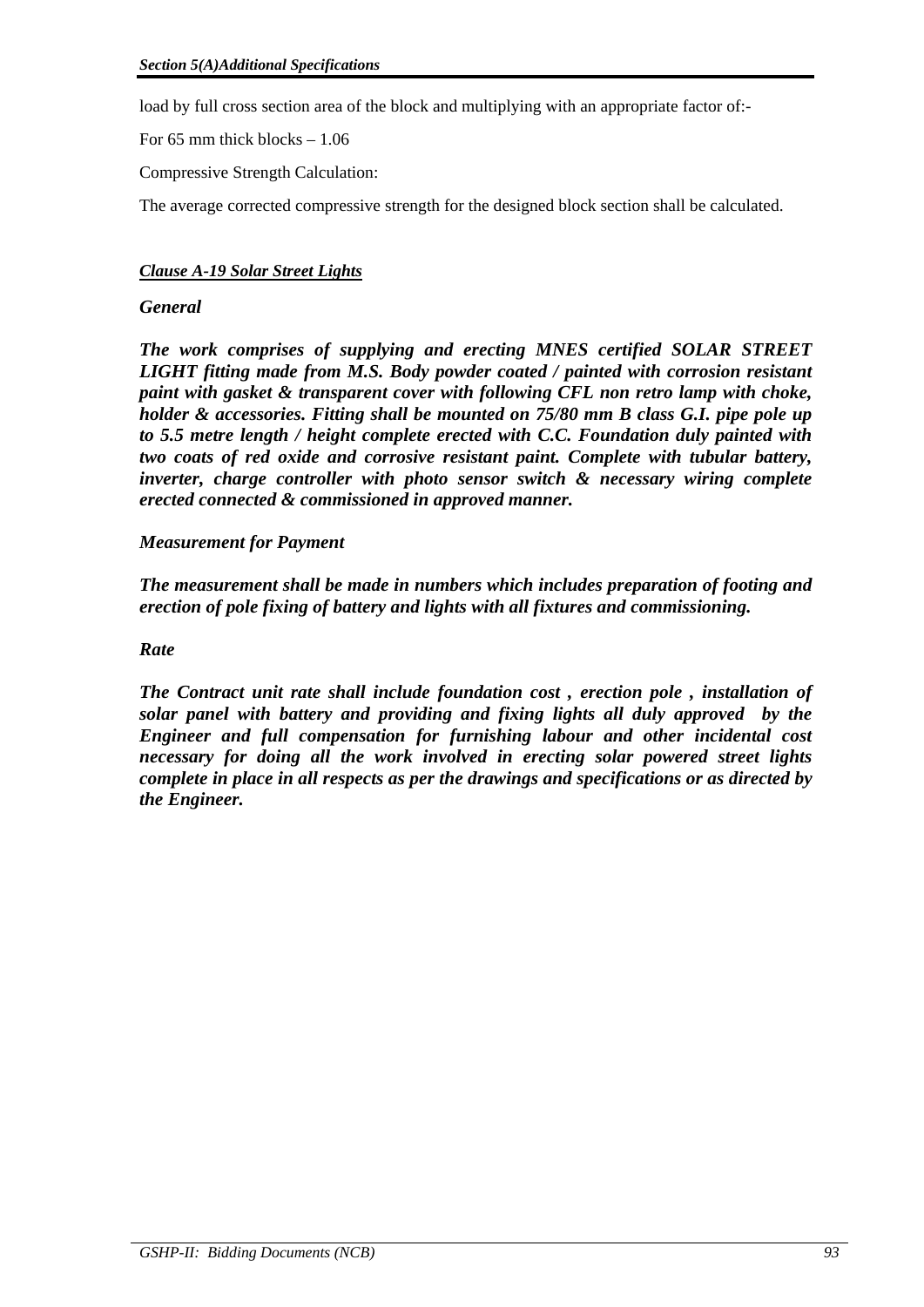# **SECTION 5 (B): GENERAL TECHNICAL SPECIFICATIONS (ELECTRICAL)**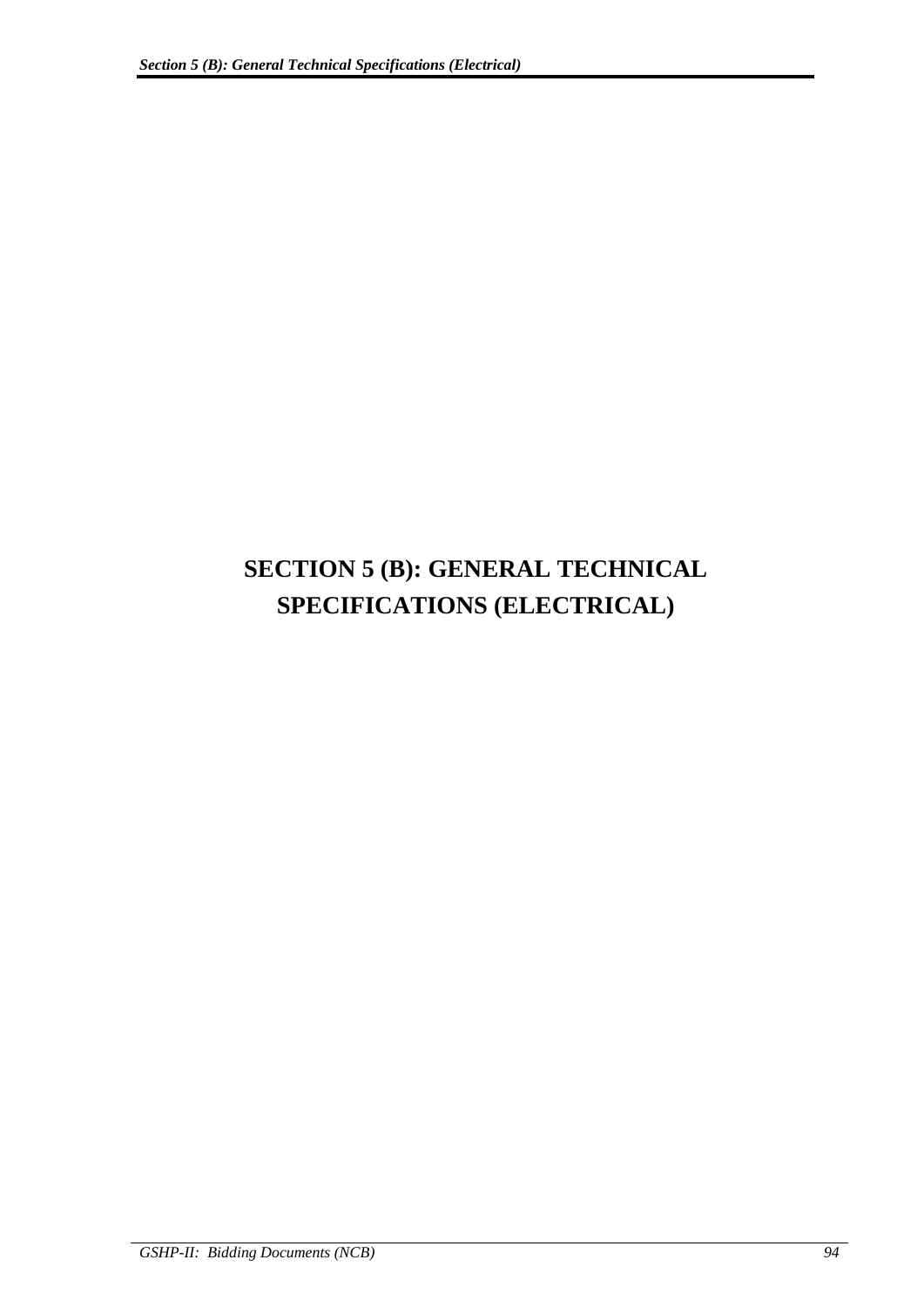## **E-01 Steel Tubular Pole**

Pole should be steel tubular type with suitable arrangement at top of the pole for fixing the brackets and lighting fixture. Pole shall be fabricated out of MS Pipe with ISI mark of following dimensions:

Overall length of the pole 9.00 MTR

Effective length of sections:

- Bottom 5.0 meters having outside dia 139.7 mm and wall thickness 4.5 mm.
- Middle 2.0 meters having outside dia 114.3 mm and wall thickness 3.65 mm.
- Top 2.0 meters having outside dia 88.9 mm and wall thickness 3.25 mm.

Pole shall be painted with one coat anti-corrosive oxide primer before dispatch to site and two coats of aluminium paint after installation.

The necessary hole of required size for wire entry and of termination box, if required, should be made on pole.

Moreover 2 nos. of MS Flat having size  $25 \times 6$  mm of 216 mm length should be welded on pole for fixing the termination box with required size of nuts and bolts and earthing clit should be welded on pole.

The contract rate shall be of unit of one number of complete items with labour for erection.

The sample shall be approved by the Engineer prior to use.

## **E-02 Termination Box**

Cable termination box requires as per our specification given in item. Box should be made from SMC materials having proper wall thickness. Dimension and design of box is as per our attached drawing. Box should be erected as per our requirement on site and as directed by The Engineer. This box should be with required size of chrome plated earthing plate and cable clamps to be incorporated in termination box.

The contract rate shall be of unit of one number of complete items with labour of erection of termination box, on pole with required size of nuts and bolts.

The sample shall be approved by the Engineer prior to use.

## **E-03 Circuit Fuse**

Circuit fuse of 16 Amp current carrying capacity 250 V should be erected on existing BK sheet inside section pillar and of Terminal Box respectively with nut and bolts complete with connections.

## **E-04 Light Class GI Pipe for Cable Entry**

Light Class GI Pipe for laying of cable along the pole having NB of 40 mm x 2.25m in length with bending at  $135^{\circ}$  to be erected on the face of the wall of steel tubular pole with necessary required size of clamps, nuts, and bolts complete. The pipe should be erected as per drawing enclosed and our requirement on site. The pipe shall be painted with one coat of Red Oxide and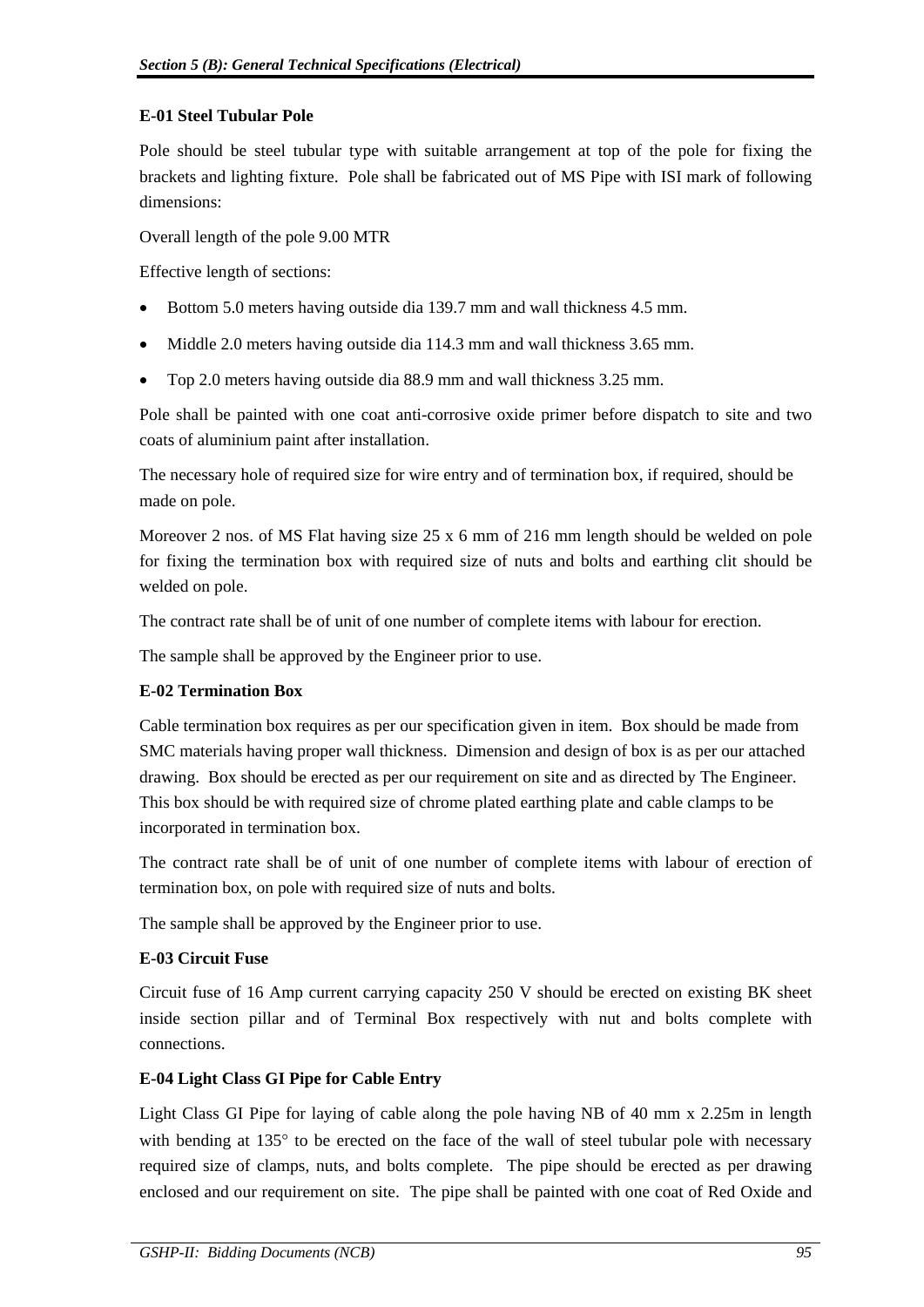two coats of Aluminium Paint after installation.

The contract rate shall be of unit of one meter of complete item with labour.

The sample shall be approved by the Engineer prior to use.

#### **E-05 Foundation of Pole**

The proportion of mix for foundation of poles shall be 1:2:4 (1cement: 2 sand: 4 coarse aggregate). The size of foundation shall be as specified in drawing. In foundation 2.25 meters long cable pipe of 40 NB. Light class should be embedded by bending at  $135^{\circ}$  for laying of cable feeding power supply to pole. The height of pipe from GL should be maintained as per direction of the Engineer.

The concrete shall be hand mixed or machine mixed. The quantity of water shall be just sufficient to produce dense concrete of required workability for the purpose. The concrete after set shall kept continuously wet for 3 days from the date of placement.

The contract rate shall be of unit of one number of complete items with labour.

#### **E-06 Brackets.**

Brackets should be fabricated from 60mm M.S. tube with suitable sleeve tubing of 450mm length which can be fixed on the top of the pole having outside dia 88.9mm with 3nos of the full threaded M.S. nuts  $\&$  bolts. Each arm having 1.5m spread length and  $5^\circ$  inclination using suitable size stiffener made from suitable M.S. sheet welded on arms and centre pipe. The bracket shall be painted with one cost of anti-corrosive oxide primer before installation and two coats of aluminium paint after installation. The sample should be got approved from the Engineer prior to use.

The contract rate shall be unit of one number of complete items with the cost of materials and labour for installation.

#### **E-07 Section Pillar**

Section pillar fabricated from the 50 mm x 50 mm x 6 mm angle and 4 mm thick MS sheet as per drawing and specifications size 150 cm x 90 cm x 75 cm.

- 1. The front and backside door should be prepared from 4 mm thick MS sheet and should be supported from inner side solidly.
- 2. The locking arrangement internal and outer should be durable and of good quality and as per sample.
- 3. Two Nos. of angle having 40 mm x 40 mm x 6 mm should be fitted in section pillar for fixing 4' X 3' BK sheet. One angle should be welded and another angle should be fitted with nut and bolts as directed.
- 4. Arrangement of cable clamps should be made in lower portion of section pillar for laying of incoming and outgoing cables.
- 5. The roof and doors of section pillar should be made from plain 4 mm thick MS sheet without any joint and it should be of water leakage proof.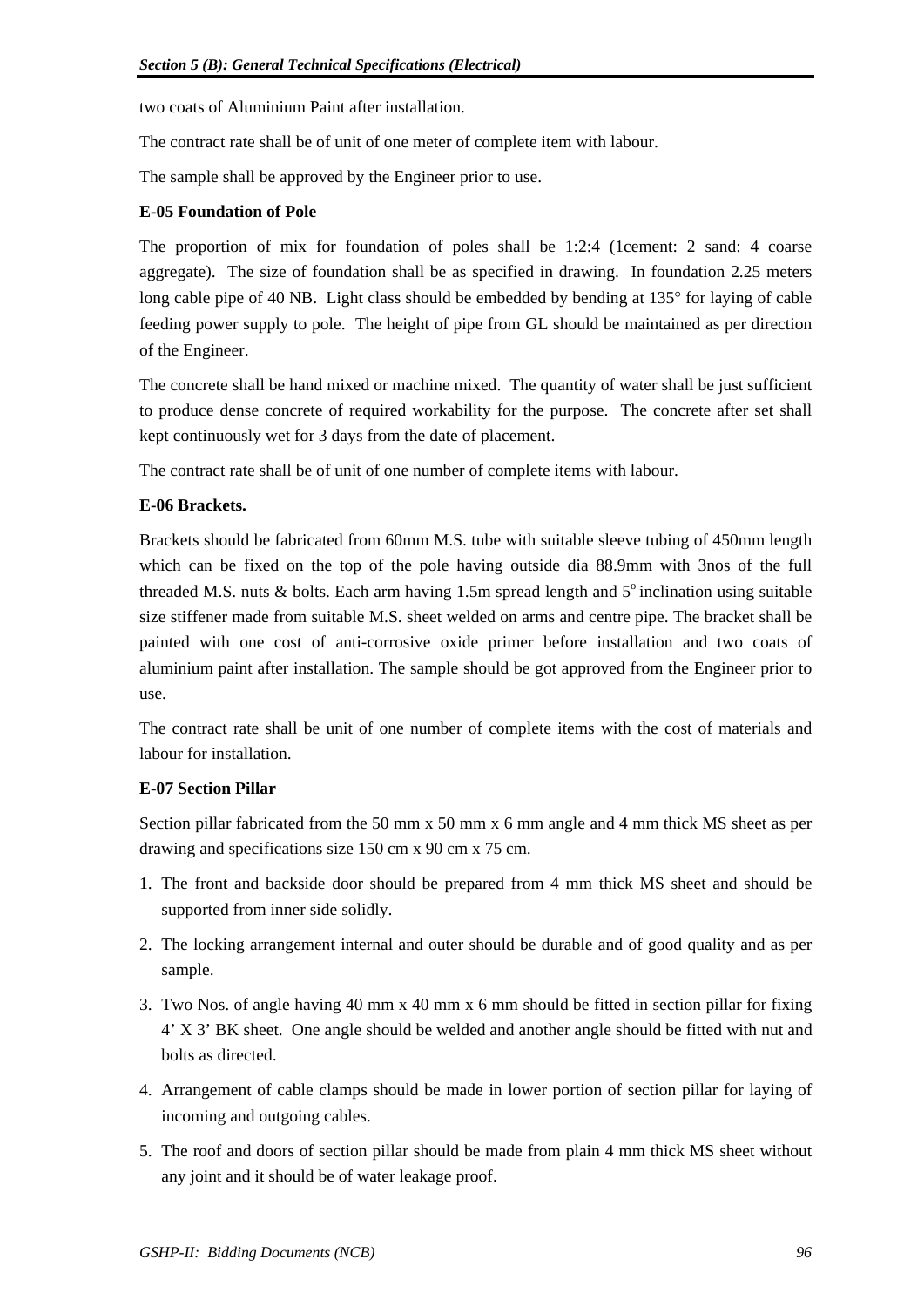- 6. The angle and MS sheet should be used without any joint.
- 7. The hinges of door should be used heavy duty.
- 8. The louvers with MS Jali should be fitted in section pillar as mentioned in drawing.

The section pillar shall be painted with one coat of anticorrosive oxide primer before dispatch at site and two coats of Aluminium paint after installation. Installation of section pillar shall be done as per specifications described in item.

The contract rate shall be of unit of one number of complete items with labour.

The sample shall be approved by the Engineer prior to use.

## **E-08 B. K. Sheet**

Bakelite sheet having size 4' x 3' x 0.5" of grade P.100 Hylum or equivalent make should be fitted on existing 40 mm x 40 mm x 6 mm angle inside the section pillar with necessary nuts and bolts of required size for erection of switch gears, busbars etc.

The contract rate shall be unit of one number of complete items with materials and labour.

The sample shall be approved by the Engineer prior to use.

## **E-09 Switch Fuse – Units**

- (a) TPN switch fuse unit shall be totally enclosure of iron clad, quick make, quick break type conforming to IS or BS 31.85 specifications. All the switch fuse units shall have mechanical interlock with a door, so that the door cannot be opened when the switches are in 'ON' position. The switch shall be of double break isolation type to ensure safety.
- (b) TPN switch fuse unit shall be earthen with two distinct earth connections.
- (c) Suitable insulator separators shall be provided between phase.
- (d) There shall be suitable neutral link in the fuse box.

The rate of the item of switch shall include all the materials i.e. controlling switch gears, fuse boards, interconnections, earthing arrangements, steel cupboards etc. as specified in item specifications and labour for erection of complete item with testing.

The contract rate shall be for unit of one number for complete item.

The sample shall be approved by the Engineer prior to use.

## **E-10 Busbar**

Busbar shall be made of copper conforming to relevant Indian Standards and shall be sufficient cross section. The cross sections of the neutral busbar shall be the same as that of the phase busbar for busbars of capacities upto 100 Amp. The recommended sections of busbars are given as below:

25 mm x 3 mm (1" x 1/8 ") suitable for 100 AMP current carrying capacity.

# **Busbar Supports and Attachments**

**Supports**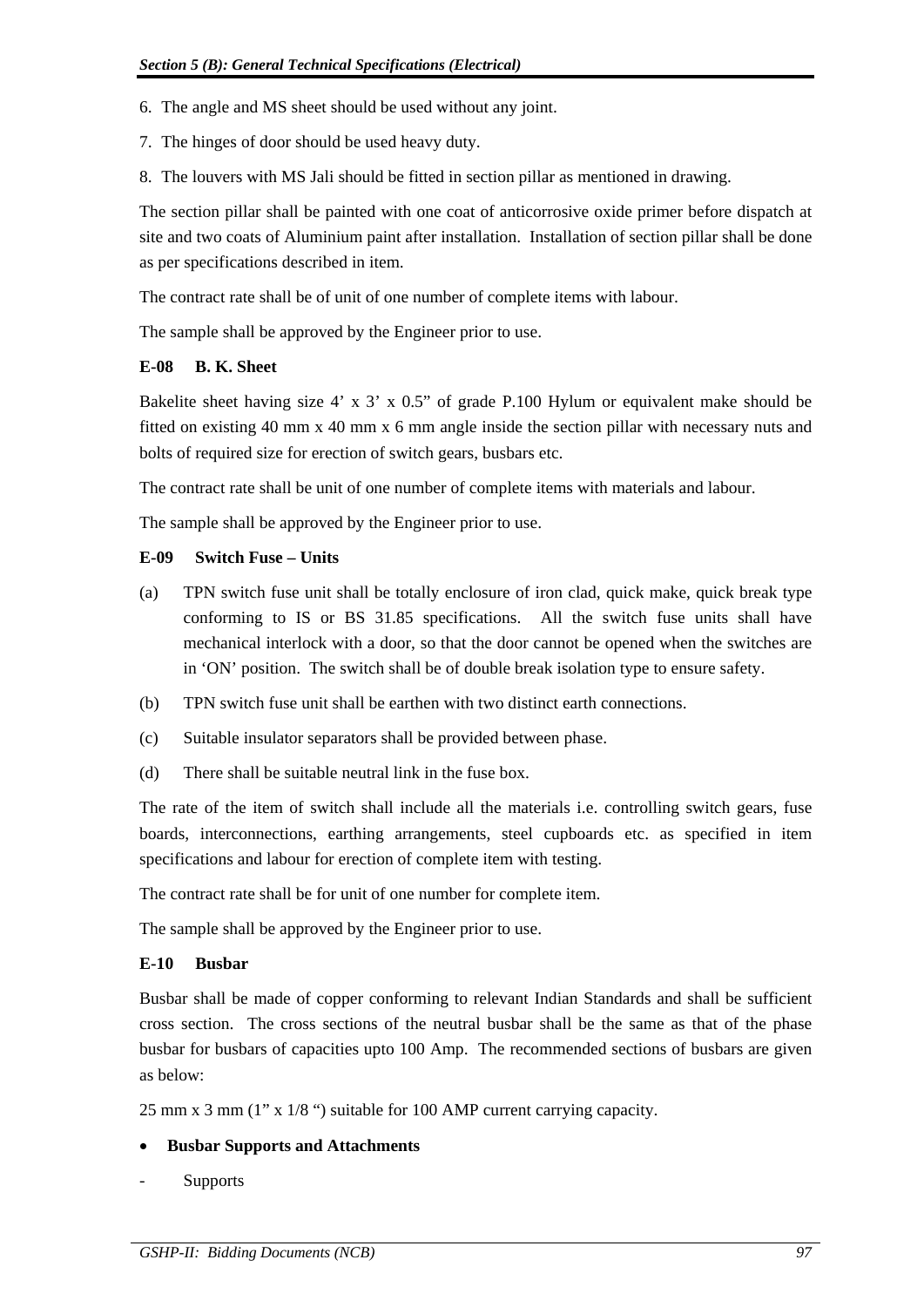Busbars shall be supported on insulators of suitable lengths and intervals conforming to relevant Indian Standards. The supports shall be sufficiently robust to effectively withstand electromechanical stresses produced in the event of short circuit.

- Connections to Busbars

Connections to busbar of ratings upto 100 AMP shall be made with use of holes drilled into the busbars.

The bolts and nuts used for connections to busbar shall be of aluminum alloy forged brass. Suitable precaution shall be taken against heating due to bimetallic contact.

Further for tapping off connections from busbars, VIR/PVC insulated wire may be used for current capacities upto 100 Amp.

Arrangement of Busbars and Main Connections.

Busbars and main connection which are substantially in one plan shall be arranged in order given as follows:

- (a) AC system.
- (b) The order of phase connection shall be Red, Yellow and Blue.
- (c) When the run of the conductors is horizontal, the red shall be one the top or on the left or farthest away as viewed from the front.
- (d) When the run of the conductor is vertical, the red shall be on the left or farthest away as viewed from the front.
- (e) When the system has a neutral connection in the same plane as the phase connections, the neutral shall occupy an outer position.
- (f) Unless the neutral connections can be readily distinguished from the phase connections, the order shall be red, yellow, blue and black.
	- Measurement shall be taken in unit of one number. The contract rate shall include all material with labour for erection of Busbar on existing BK sheet and connections complete.

# **E-11 Circuit Fuse**

Circuit fuse of 63 Amp current carrying capacity 415 V should be erected on existing BK sheet inside section pillar and of Terminal Box respectively with nut and bolts complete with connections.

# **E-12 Danger Notice Board**

Danger notice board for medium voltage installation to be erected complete as per relevant IS Specifications, drawings and approved by the Engineer.

# **E-13, E-14 & E-15 Earthing**

All installation of earthing shall conform to Indian Electricity Rules IS-3034 latest edition and IEE. The CI earth plates of 30 cm x 30 cm x 0.35 cm thick size as mentioned in the schedule B. Separate pits at least 150 cm to 300 cm away from the Street light pole at a depth necessary to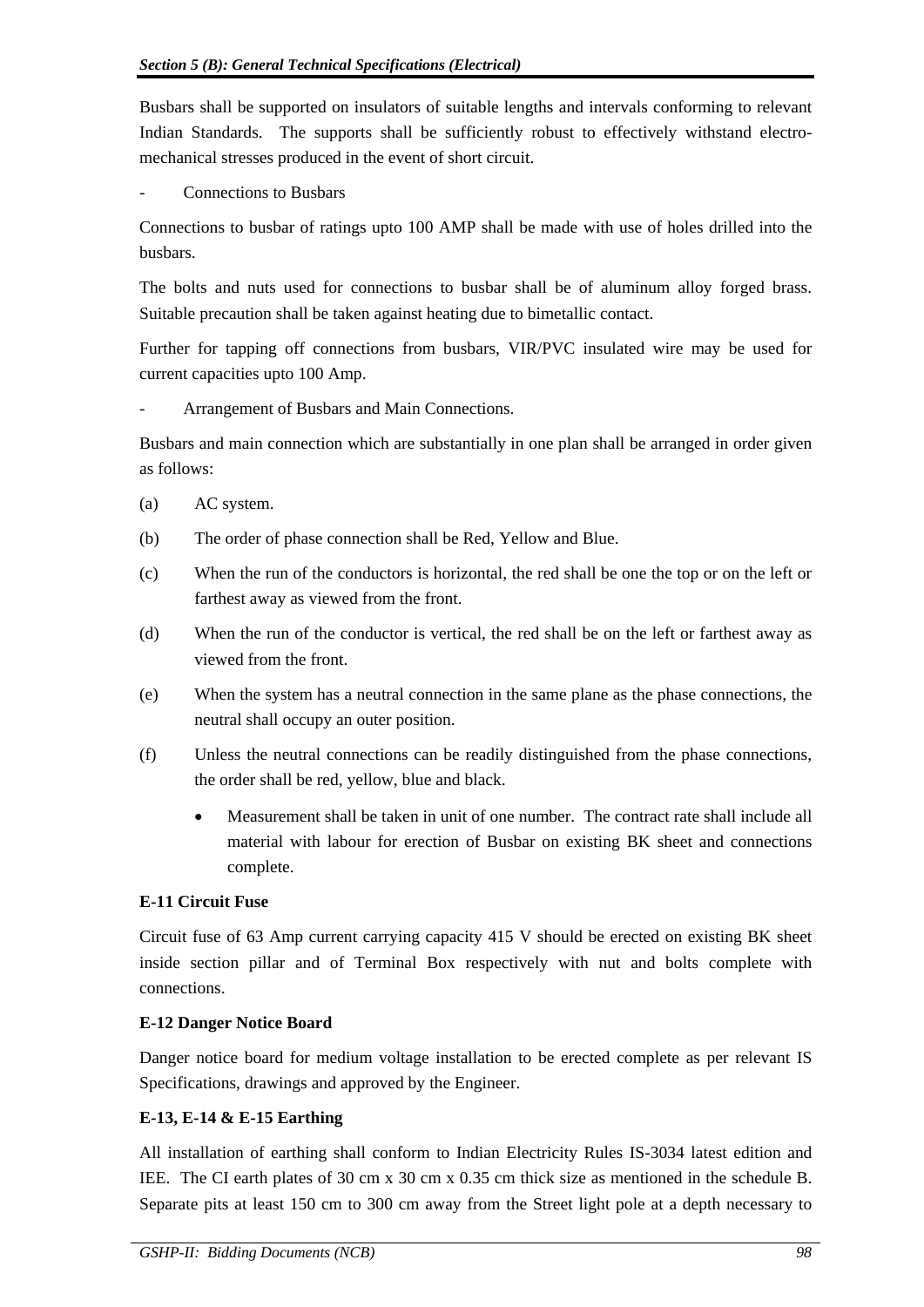reach metal earth surfaces but with a minimum depth of 2.5 meter from the finished ground level upto the top vertical dodge of earth electrode. The earth plate shall be thoroughly cleaned and remove all dirt from the surface and be tipped properly for electrical contact with the main ground. Each earth pit should be provided with 38 mm Nominal dia GI pipe 2.5 meters long or more depending upon the depth of pit put over the vertical edge of earth plate (with top end of pipe provided with a closed top cover). Alternative layers of salt and coke shall be provided surrounding the plate. The pits shall be filled when the plates are in position and with the approval of the Engineer.

To facilitate watering the pit a concrete compartment should be made with funnel with mesh and cover plate as per rules provided in ISI regulation. The masonry enclosures shall be 25 cm x 25 cm x 25 cm (deep) with copper lid of 8 to 16 SWG size. After installation the earthing resistance of earth plate should be measured by resistance meter. In the presence of the Engineer three days after the completion of earthing work and the value should conform to IS regulations.

The contract rate for Item No. 8.13 is on Kg. base including materials and labour while the contract rate for Item No. 8.14 & 8.15 shall be taken in unit of one number including labour and material.

# **E-16 & E-17 PVC Insulted Armoured Cable**

The specifications cover the supply and installation of medium voltage, power cables either in ground in trench, in wall or in pipes depending on site conditions and include installation with accessories for the same. The work consists of supplying, laying, joining, terminating and connecting 1.1KV PVC power cables.

The contractors shall supply all accessories including jointing and terminating materials compound, tapes, supports materials, cleats cables, lugs, concrete slabs, bricks, sand, cable marker etc. as required to make the installation work including digging and back filling the trenches as required.

## **Specifications**

All power cables shall be PVC insulated and PVC sheathed armoured standard aluminum cables and shall comply with IS:1554 (Part-I)-1964 and IS:1554 (Part-II)-1970. All cables shall be of ISI marks only.

All cabling materials shall such as cable compound, cable lugs, tapes, shall be of approved quality acceptable to the Department. Brass cable gland of cadmium plated with rubber washers and switch for earthing terminal shall be used.

Installation of all equipment shall be conform to the applicable code and practice as per the IS and shall be executed to comply with the latest Indian Electricity Rules as regards the safety, earthing of equipment and other essential provisions specified therein.

## **Cable laying**

Installation shall be carried out in a neat workman like manner by skilled experienced and competent workmen in accordance with the standard practice.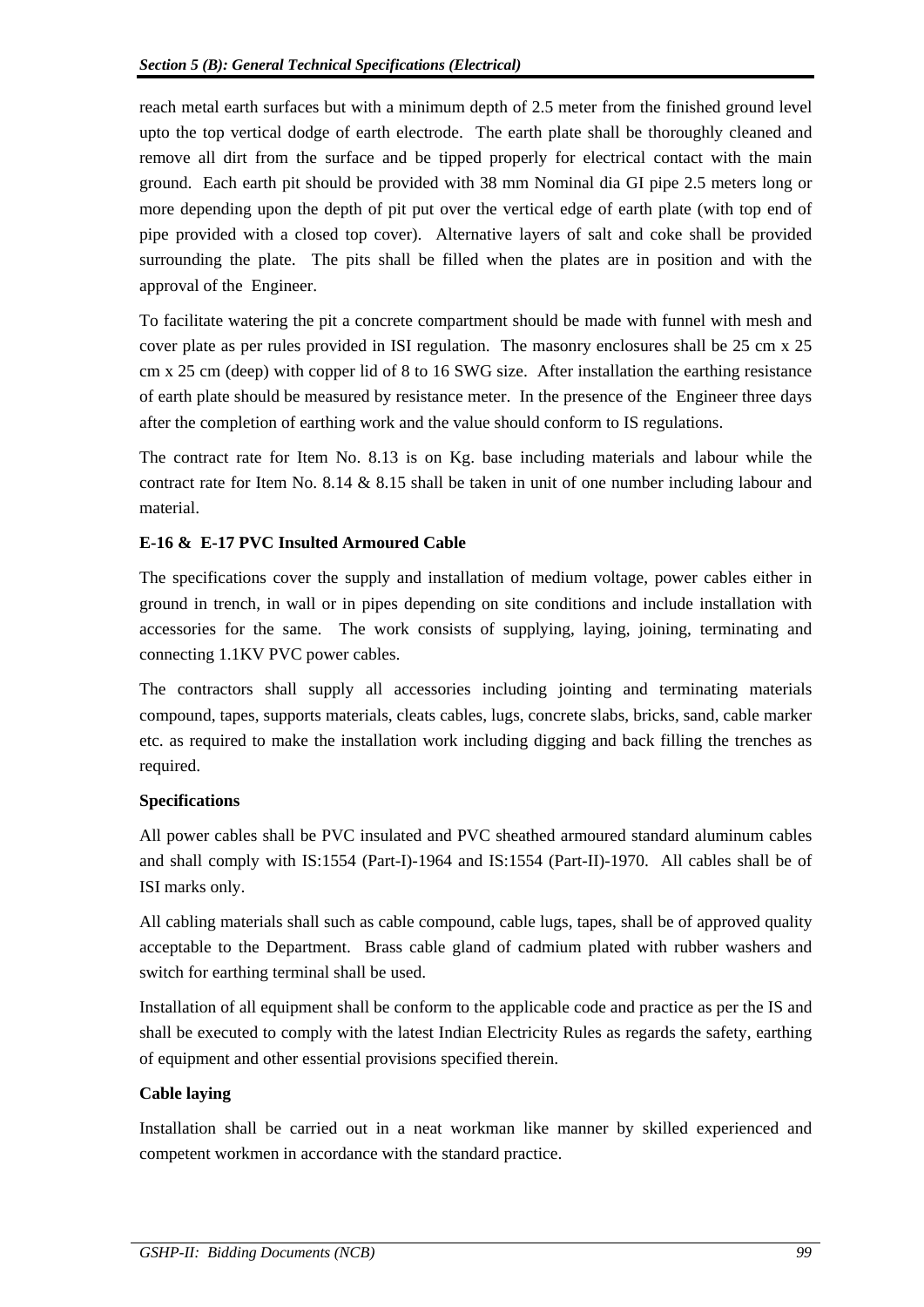Cable shall be laid preferably in one place length to avoid joints, if straight joints are found necessary these can be introduced with prior approval of the Engineer. The cost of straight joint, however, shall not be borne by Department. But in no case joint shall be within the conduit GI pipe and duct.

Proper care should be exercised in handling the cable to avoid formation of kink etc. and should it become necessary a cable shall be bent to a radius not less than 20 times the overall diameter of the cable in ring main.

Method of installation routing of cable etc. shall in every case be subject to the Department's approval and the contractor shall modify and or certify at no extra cost to the Department any portions of the installation which do not meet with the Department's approval. All damages to the civil and other works like damages in telephone cable, drainage pipe, water pipe, power supply cable and breakages of brick work of central verse etc, on this account, shall be made good as per original by the contractor at no extra cost to the Department.

The electrical contractor while notifying the civil contractor for such work shall furnish the proper drawings fully explaining the work involved or indicate at site actual work to be carried out as may be required by the civil contractor. The electrical contractor shall also notify the civil contractor in writing, for finishing up as required, of any such work as soon as the electrical work with respect to the same has been completed.

Where cables pass through hume pipes, contractor shall fix hard wood bushed round the cables at the ends of the hume pipe. Where the cables pass through the floors or chambers and in such other situations, as the Engineer shall require, the contractor shall seal cable holes in a manner approved by the Engineer. Where cable pass through roads, nallahs, etc. cables must be protected by hume pipe of diameter not less than 100 mm should be used.

The cable route shall be the shortest and there shall be minimum interference with built-up areas, lawns etc.

Care shall be exercised for providing suitable props for supporting other service lines on earth at the time of excavation. Where cutting of a lawn become inevitable it should be with the approval of the Engineer.

Excavation of the trenches shall be executed with vertical sides and the trenches shall be kept as straight as possible. The exact location of each trench shall be settled by the Engineer. On the site when the contractor is in a position to commence each portion of the work.

The trench shall be not less than  $\frac{1}{2}$  meter wide and 90 cms deep. If more cable are to be laid, the width should be suitable increased.

After the cables are laid, the trenches shall be filled in layers, the earth in each layer being well rammed by spraying water and consolidated and sufficient allowance made for settlement. The extra earth over the trench should be removed from the place of trench to a place as decided by the Engineer.

Ends of cables shall be properly sealed to prevent entry of moisture prior to installation.

Where it is as a specified as  $\frac{1}{2}$  core in multicore cables, the  $\frac{1}{2}$  core shall be neutral conductor having reduced section.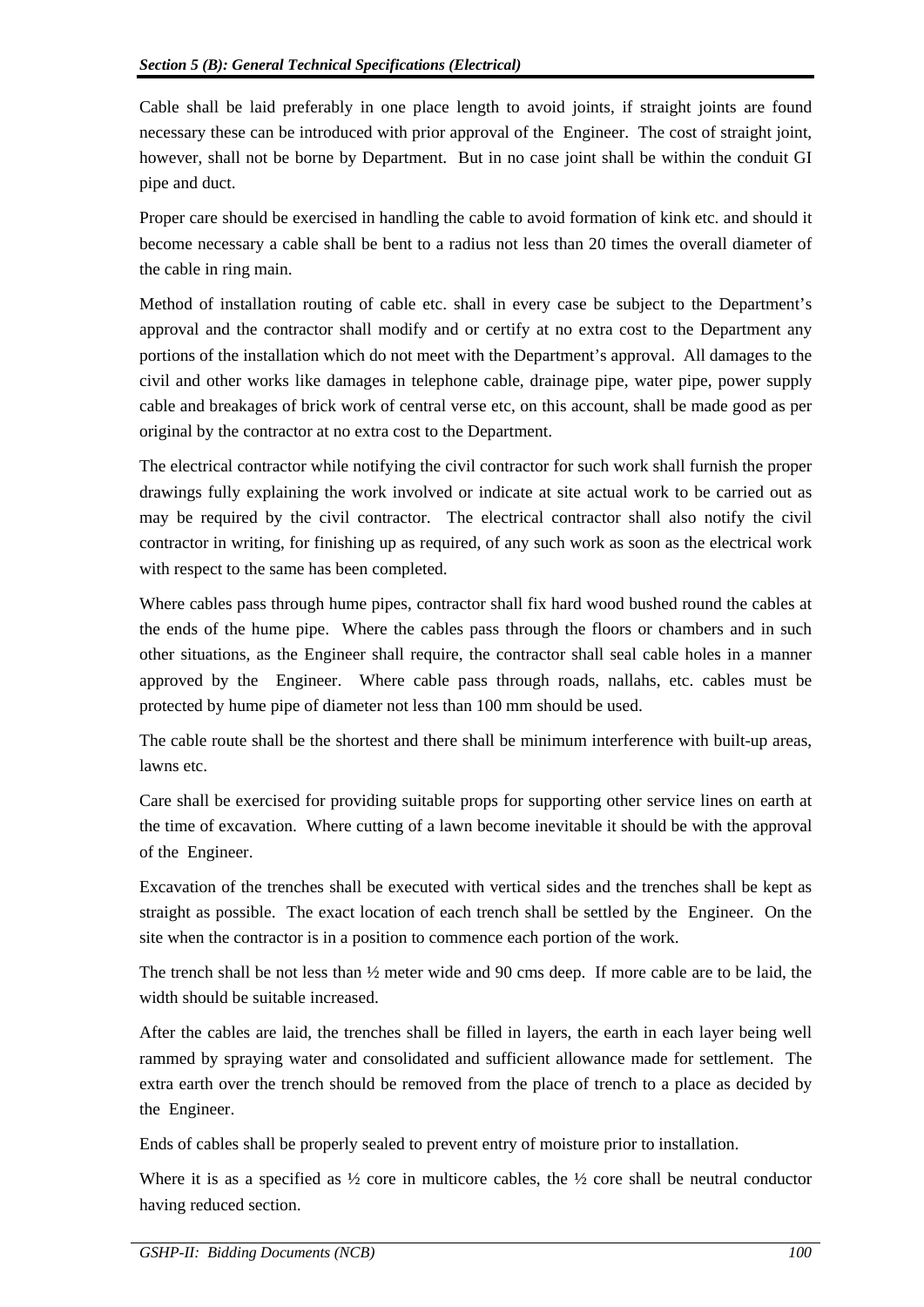For all multicore cables each core and tails shall be brought our marked and or coloured in an approved manner.

Cable termination shall be done with suitable compression brass glands in PVC cables. The armour shall be connected to the ring main earth in pole with duplicate with wires as per the relevant IS specifications.

The core insulation over each conductor shall, however, be retained through out the run of the conductor upto the end where lugs shall be fitted thereon for connections. The lugs shall be fitted by means of approved solder and flux such as alcap, and Eyre No.7 liberally used. The joint shall be mechanical strong and pressure tested.

## **Measurement and payment**

The measurement shall be taken in unit of running meter in straight line without considering the bends, kinks, overlapping of two cables etc. The rate shall include the cable laying in underground which include road crossing or floor including making the ground as per original etc. The contract rate shall be for unit of one meter of complete item.

The sample shall be approved by the Engineer prior to use.

# **E-18 RCC Pipe**

RCC hume pipe having 150 mm dia should be laid for laying of cables 90 cm below ground across the road crossing with necessary materials like pipe colour, cements, sand etc. with finished joint to pipe each other, in an approved manner.

Measurement shall be taken in unit of running meter. The contract rate shall include all materials with labour of laying of pipe complete.

## **E-19 Crimping Socket**

The crimping socket shall be of standard quality and shall be conform to item specifications.

The contract rate shall be of unit of one number of complete item wit labour for erection.

# **E-20 Luminaries (Lighting Fixture)**

Luminaries should conform to IS 2149-1970 and 1913-1978 amended upto date and as per detailed specification of the item.

The luminaries should be complete with control gear suitable for operation on supplied voltage single phase 50 cycle/second supply. Acrylic cover is of high transparency clear, or glass with minimum percentage absorption of light. Fixing arrangements of acrylic cover should be with adequate quantity of stainless steel toggles. Gasket is of high quality neoprint rubber between acrylic cover or glass and main housing.

Control gear should consisting with of low-loss heavy duty polyester ballast, power factor improvement capacitor, external electronic ignitor etc. End mounting arrangements with sturdy 'U' clamps suitable for accommodating GI pipe of 50 mm Nominal Bore.

The rate of the item shall include all materials and labour for complete item. The contract rate shall be for unit of one number.